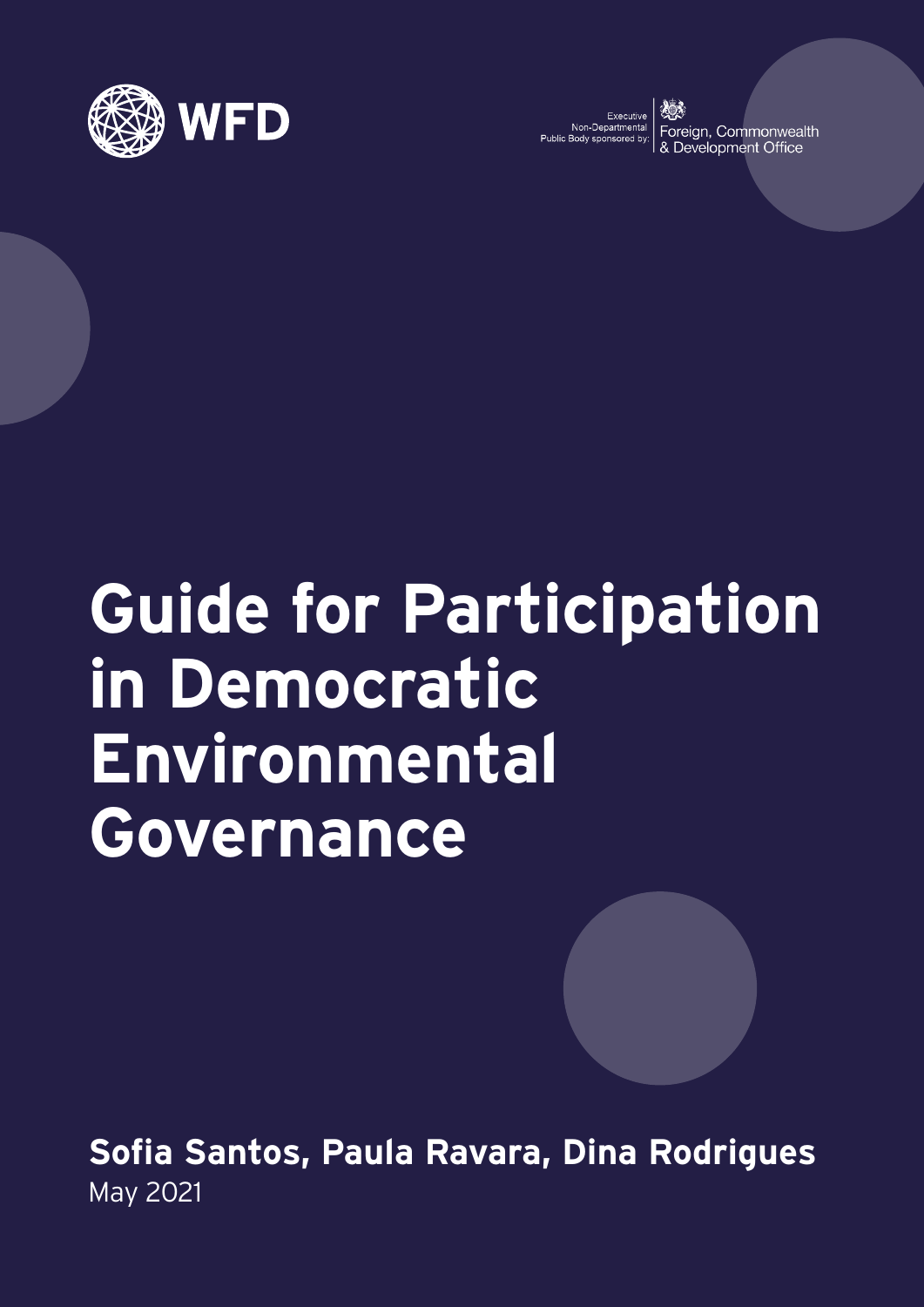

### **Table of contents**

|                      | Executive summary <b>Executive</b> summary                                                                                                                                                                                     |                |  |
|----------------------|--------------------------------------------------------------------------------------------------------------------------------------------------------------------------------------------------------------------------------|----------------|--|
| 1.                   | <b>Introduction</b>                                                                                                                                                                                                            | 12             |  |
| 2.                   |                                                                                                                                                                                                                                | 16             |  |
| 3.                   | International response to stakeholder participation                                                                                                                                                                            | 19             |  |
| 4.                   | Government systems and environmental democracy and all controls of the state of the state of the state of the                                                                                                                  | 25             |  |
| 5.<br>5.1.           | Situational analysis                                                                                                                                                                                                           | 28<br>30       |  |
| 5.2.                 |                                                                                                                                                                                                                                | 30             |  |
| 5.3.<br>5.4.<br>5.5. | Co-ownership of process express and the contract of process and the contract of the contract of the contract of the contract of the contract of the contract of the contract of the contract of the contract of the contract o | 31<br>31<br>32 |  |
| 5.6.                 | Co-generation of knowledge and outcomes                                                                                                                                                                                        | 32             |  |
| 5.7.                 | Technical process: explicit integration of stakeholder knowledge and science                                                                                                                                                   | 32             |  |
| 5.8.                 |                                                                                                                                                                                                                                | 32             |  |
| 5.9.<br>5.10.        | Evaluation experience and the set of the set of the set of the set of the set of the set of the set of the set                                                                                                                 | 33<br>33       |  |
| 6.                   | A gender-sensitive and non-binary approach to engagement                                                                                                                                                                       | 34             |  |
| 6.1.                 | Defining gender and gender mindsets                                                                                                                                                                                            | 34             |  |
| 6.2.                 | How inclusive participation relates to gender analysis<br><u>Fig. 1</u>                                                                                                                                                        | 36             |  |
| 6.3.                 | Why gender analysis is important for stakeholder engagement                                                                                                                                                                    | 36             |  |
| 6.4.                 | Promoting an intersecting identities approach to engagement                                                                                                                                                                    | 36             |  |
| 7.                   | Government: guidelines for a more effective stakeholder engagement                                                                                                                                                             | 38             |  |
| 7.1.                 | Establish the will                                                                                                                                                                                                             | 39             |  |
| 7.2.<br>7.3.         |                                                                                                                                                                                                                                | 40<br>47       |  |
| 7.4.                 |                                                                                                                                                                                                                                | 50             |  |
| 7.5.                 | Evaluate and learn <b>Evaluate and Learn</b> 2014                                                                                                                                                                              | 55             |  |
| 8.                   | CSOs and CBOs: guidelines for a more effective policy engagement                                                                                                                                                               | 57             |  |
| 8.1.                 | Use evidence to increase policy influence                                                                                                                                                                                      | 57             |  |
| 8.2.                 | Address external and internal obstacles to political engagement                                                                                                                                                                | 52             |  |
| 8.3.                 | Build advocacy coalitions to increase political engagement                                                                                                                                                                     | 62             |  |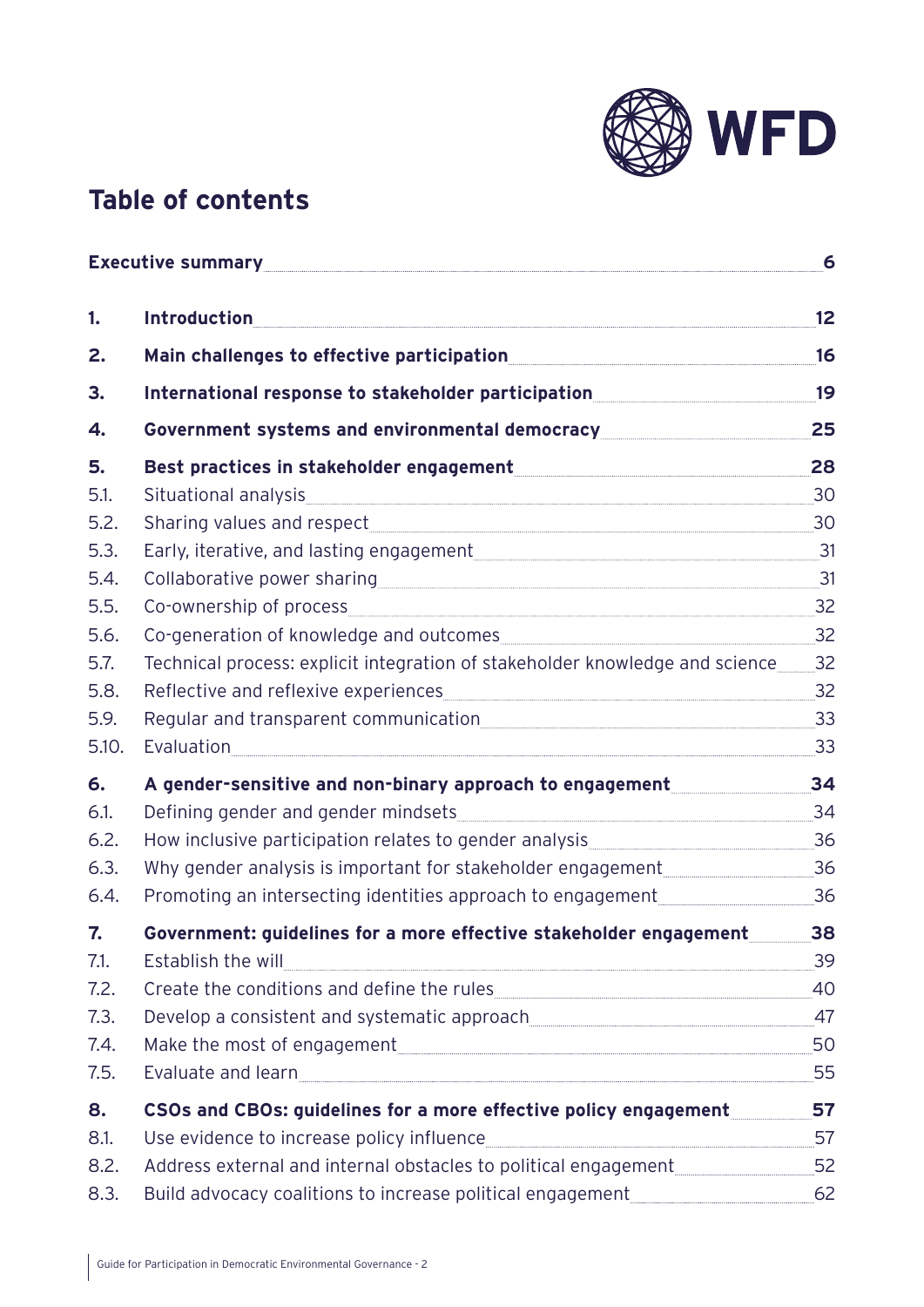| 9.<br><b>Concluding remarks</b>                     |    |
|-----------------------------------------------------|----|
| <b>Appendix 1: Engaging with Indigenous peoples</b> |    |
| Appendix 2: Engaging with women                     |    |
| Appendix 3: Engaging with the youth                 | 74 |
| Appendix 4: Engaging with persons with disabilities | 75 |
| Appendix 5: Engaging with the poor                  |    |
| <b>References</b>                                   |    |

#### **Rights, acknowledgements and disclaimer**

The publication 'Guide for Participation in Democratic Environmental Governance' is the product of Westminster Foundation for Democracy (WFD). It was made possible through funding received from the United Kingdom's Foreign, Commonwealth and Development Office (FCDO). The publication has been drafted by Sofia Santos, Paula Ravara, Dina Rodrigues, and published in April, 2021.

The views expressed in the paper are those of the author, and not necessarily those of or endorsed by the institutions mentioned in the paper nor the UK Government.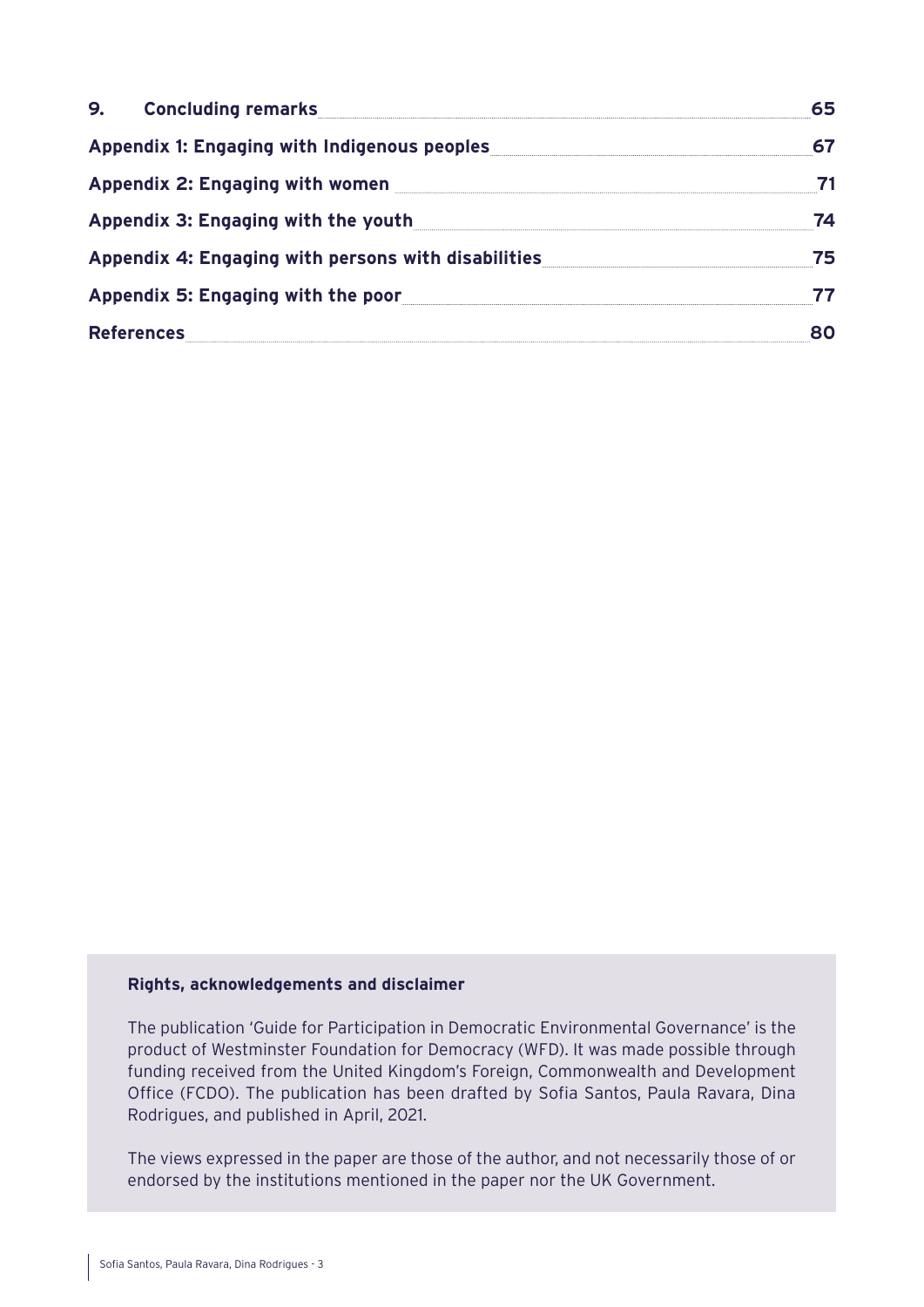# **Boxes, figures and tables**

| Box 1 - Examples of instruments to perform stakeholder consultation                           | 41 |
|-----------------------------------------------------------------------------------------------|----|
| Box 2 - References on participatory methods and techniques                                    | 44 |
| Box 3- Example of best practice cooperation memorandum with NGOs                              | 50 |
| Box 4 - Example of best practice in stakeholder engagement through Green Paper                | 52 |
| Box 5 - Example of best practice in stakeholder engagement using ICT                          | 54 |
| Box 6 - Examples of tools for evaluation of stakeholder engagement                            | 56 |
| Box 7 - Example of a boomerang strategy                                                       | 62 |
| Box 8 - Summary of specific guidance for engaging with indigenous communities                 | 67 |
| Box 9 - Summary of specific guidance for engaging with women                                  | 71 |
| Box 10 - Useful references on gender and engagement                                           | 73 |
| Box 11 - Seven key principles for engaging youth                                              | 74 |
| Box 12 - Summary of specific guidance to engage with persons with disabilities                | 76 |
| Box 13 - Summary of specific guidance to engage with the poor                                 | 77 |
| Box 14 - Obstacles to the participation of the poor at national and local levels              | 78 |
| Figure 1 - Conceptual framework for best practices in community and stakeholder engagement 29 |    |
| Figure 2 - A regulatory framework for effective stakeholder engagement                        | 38 |
| Figure 3- The Public Participation Matrix                                                     | 49 |
| Figure 4- CSOs, evidence, policy, and impact on vulnerable communities                        | 58 |
| Table 1- The IAP2 Spectrum of Public Participation                                            | 48 |
| Table 2 - Targeting components of the policy process and evidence needs                       | 59 |
| Table 3 - Solutions for a more effective policy engagement by CSOs                            | 61 |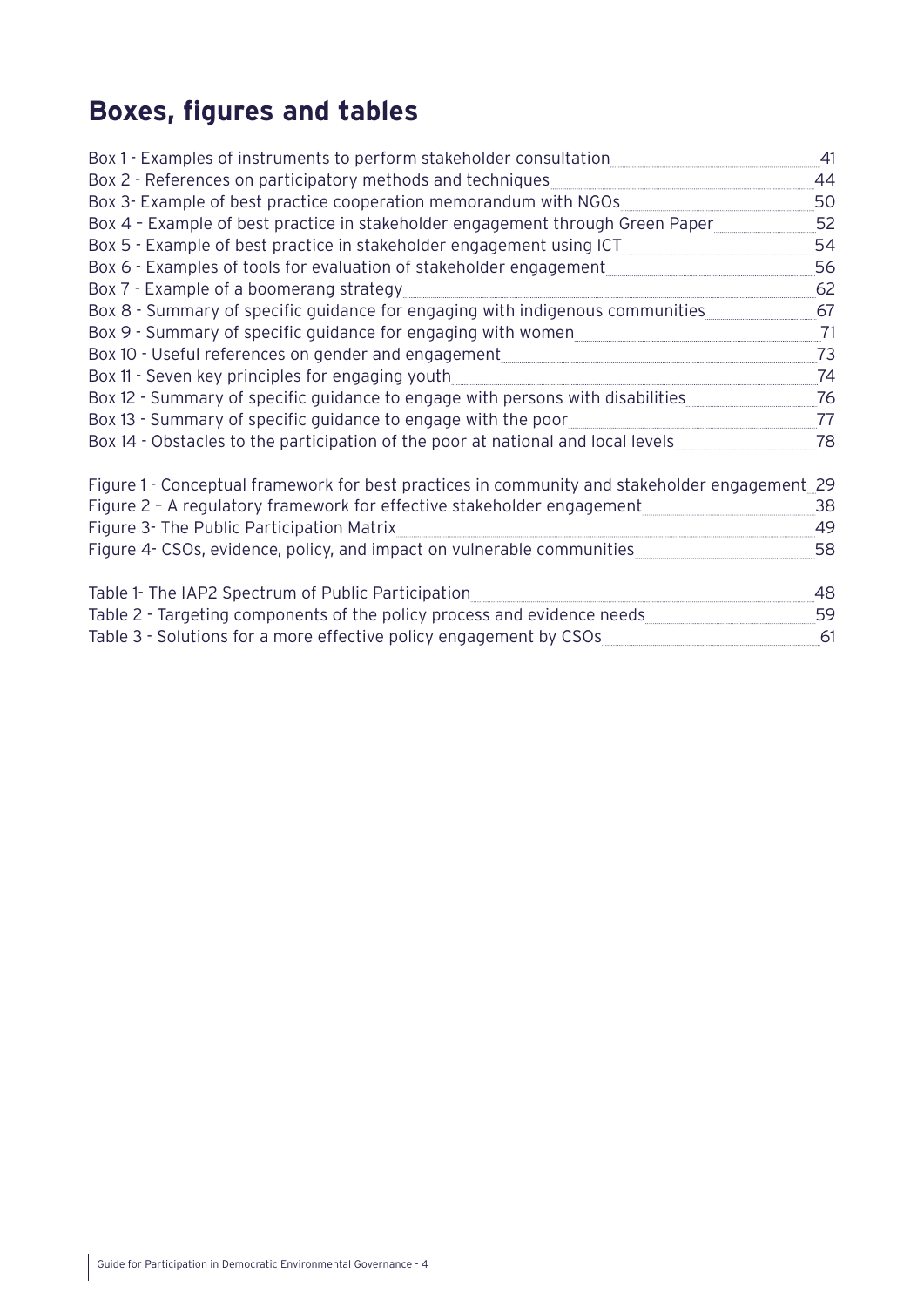# **Acronyms and abbreviations**

| <b>ACE</b>       | <b>Action for Climate Empowerment</b>                                                                         |
|------------------|---------------------------------------------------------------------------------------------------------------|
| <b>CBO</b>       | <b>Community Based Organisation</b>                                                                           |
| <b>CBD</b>       | Convention on Biological Diversity                                                                            |
| COP              | <b>Conference of Parties</b>                                                                                  |
| <b>CSO</b>       | Civil Society Organisation                                                                                    |
| <b>DPO</b>       | <b>Disabled Persons Organisation</b>                                                                          |
| <b>ECLAC</b>     | Economic Commission for Latin America and the Caribbean                                                       |
| <b>EDI</b>       | Environmental Democracy Index                                                                                 |
| <b>EIB</b>       | European Investment Bank                                                                                      |
| <b>EIU</b>       | Economist Intelligence Unit                                                                                   |
| <b>FAO</b>       | Food and Agriculture Organization of the United Nations                                                       |
| <b>FPIC</b>      | Free Prior and Informed Consent                                                                               |
| <b>GBV</b>       | <b>Gender-Based Violence</b>                                                                                  |
| <b>GCF</b>       | <b>Green Climate Fund</b>                                                                                     |
| <b>GEF</b>       | <b>Global Environment Facility</b>                                                                            |
| GIZ              | Deutsche Gesellschaft für Internationale Zusammenarbeit (German Corporation<br>for International Cooperation) |
| IAP <sub>2</sub> | International Association for Public Participation                                                            |
| <b>ICF</b>       | <b>International Finance Corporation</b>                                                                      |
| <b>ICT</b>       | Information and Communication Technologies                                                                    |
| <b>ILO</b>       | International Labour Organisation                                                                             |
| <b>IPP</b>       | Indigenous Peoples Plan                                                                                       |
| <b>LDCF</b>      | Least Developed Countries Fund                                                                                |
| LGBT+            | Lesbian, Gay, Bisexual, and Transgender                                                                       |
| <b>NDCs</b>      | <b>National Determined Contributions</b>                                                                      |
| <b>NDI</b>       | National Democratic Institute                                                                                 |
| <b>NGO</b>       | Non-Governmental Organisation                                                                                 |
| <b>ODI</b>       | Overseas Development Institute                                                                                |
| <b>OECD</b>      | Organization for Economic Co-operation and Development                                                        |
| <b>RIA</b>       | <b>Regulatory Impact Assessment</b>                                                                           |
| <b>SIS</b>       | Safeguards Information System                                                                                 |
| <b>TAI</b>       | The Access Initiative                                                                                         |
| <b>UNDP</b>      | United Nations Development Programme                                                                          |
| <b>UNDRIP</b>    | UN Declaration on the Rights of Indigenous Peoples                                                            |
| <b>UNEP</b>      | United Nations Environment Programme                                                                          |
| <b>UNFCCC</b>    | United Nations Framework Convention on Climate Change                                                         |
| <b>UN-REDD</b>   | United Nations Programme on Reducing Emissions from Deforestation and<br><b>Forest Degradation</b>            |
| <b>WB</b>        | <b>World Bank</b>                                                                                             |
| <b>WFD</b>       | <b>Westminster Foundation for Democracy</b>                                                                   |
| <b>WRI</b>       | World Resources Institute                                                                                     |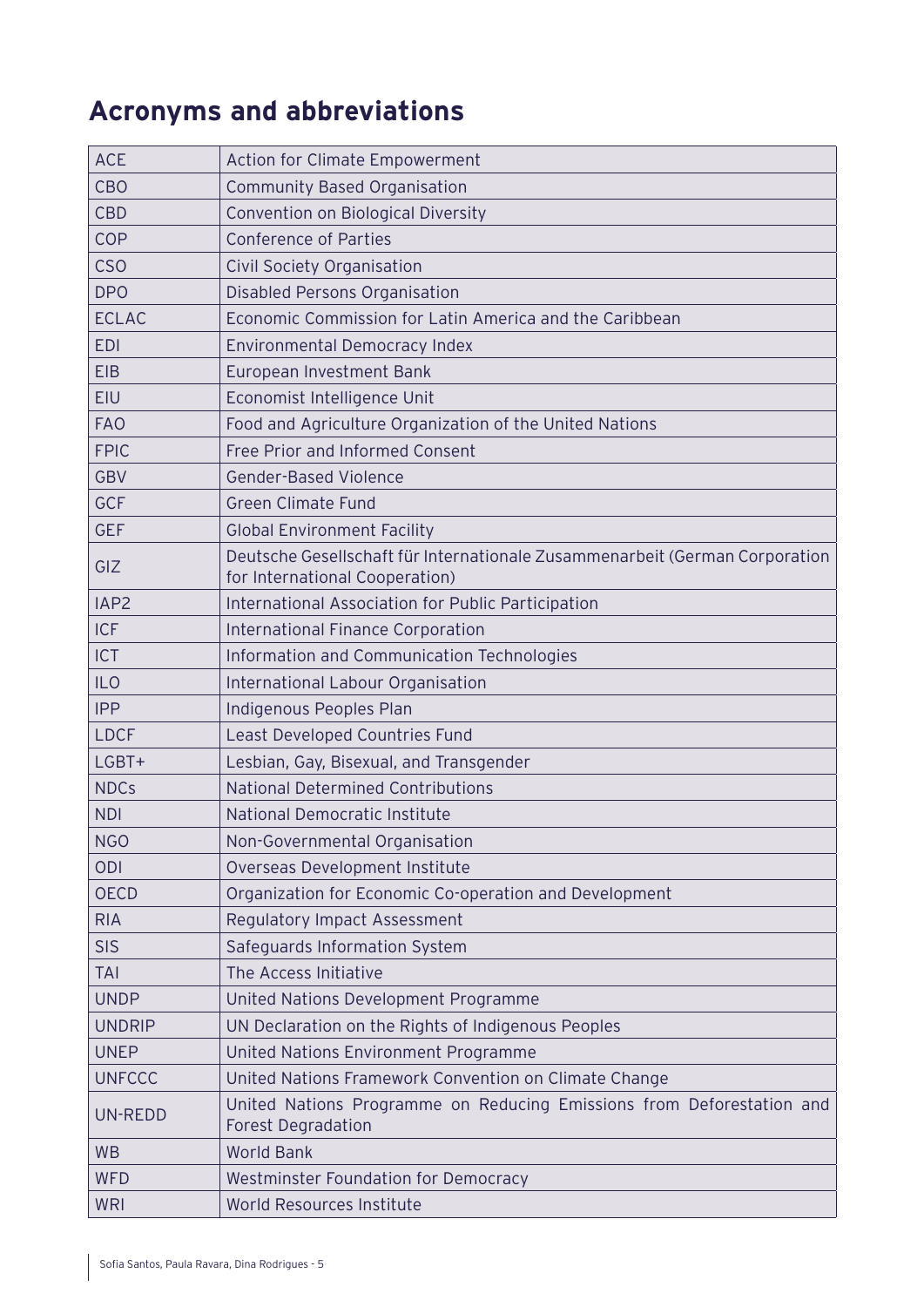## <span id="page-5-0"></span>**Executive summary**

### **Introduction**

Environmental quality of life is a public good. Climate change and environmental degradation affect all peoples, but droughts, floods, deforestation, food insecurity and climate-related displacement often fall disproportionately onto vulnerable communities in developing countries, whose livelihoods are intertwined with land and natural resources of traditional use. It is therefore critical that environmental policy drafted at the national level is representative of and responsive to the views, needs, and concerns of local communities. Hence, environmental and climate actions are predominantly a governance issue.

Although the principles of political engagement on environmental matters do not differ from those of political engagement on other matters, and these have been implicitly recognised (at least in model Western democracies), the thematic specificities of environmental action call for special attention. Principle 10 of the Rio Declaration recognises it by clearly laying out three fundamental rights: access to information, access to public participation and access to justice, as the key pillars of sound environmental governance. These three fundamental rights have been further codified in the Aarhus Convention and the Escazú Agreement and emphasised through the appointment of a UN Special Rapporteur on Environmental Human Rights.

The decision for Westminster Foundation for Democracy (WFD) to provide democracy support around these themes is recent, and while many local factors condition the framework for political engagement beyond the environment and the climate, for local staff in country offices - as well as for local parliaments and Civil Society Organisations (CSOs) - environmental matters are somewhat uncharted territories. This guide aims to assist in mainstreaming these themes across WFD and the organisations with whom WFD interacts.

The WFD-commissioned *Guide for Participation in Democratic Environmental Governance* summarises information about environmental issues in terms of the international agenda, but most of all identifies challenges and entry points to promote stakeholder dialogue. It seeks to provide support both to policymakers through a guiding framework for stakeholder engagement, and to CSOs through a checklist of "dos" and "don'ts" in their work of engaging with vulnerable communities, promoting the fulfilment of environmental democracy rights. Whilst challenges in stakeholder engagement will likely vary according to the local context, interviews with WFD Country Officers and desk research highlighted common threads which constitute the basis for the approaches suggested in this guide: one with the government as an initiator; another with informed and evidence-backed CSOs engaging with policy-making processes as legitimate representatives of vulnerable communities' concerns.

### **Main challenges to effective participation**

Challenges to effective participation can be identified both from the demand side (citizens) and from the supply side (governments). Considering the demand for political participation, the financial cost of participating in political processes and the lack of knowledge of electoral processes; political parties and parliaments' governance structures and composition, their democratic roles and responsibilities, and political outputs, come across as major challenges. In a cascade effect, this lack of knowledge diminishes political accountability, as civil society, and particularly the most vulnerable groups, lack awareness as to who to hold accountable for environmental action; and results in decreasing public scrutiny, which in turn is conducive to lower-quality policy that is neither responsive to nor representative of environmental issues faced at the local level. The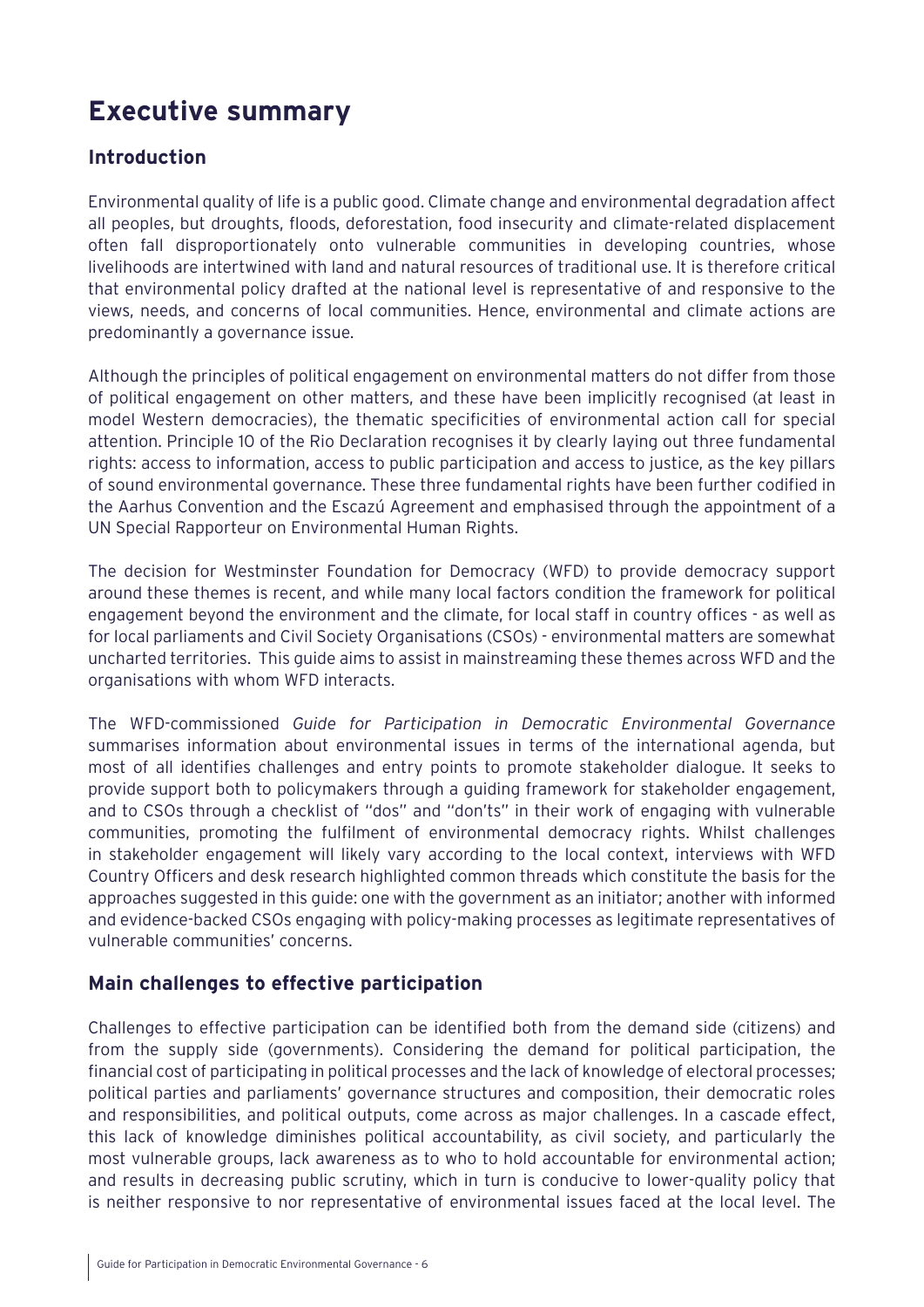rise in violence and conflict associated with political processes is another barrier to participation, especially in party primaries and in national and sub-national elections in sub-Saharan Africa, that further distances vulnerable groups, particularly women, youth, and disabled individuals. Lastly, the lack of knowledge of civil and environmental democracy rights - including the right to access information, the right to effective political engagement and meaningful consultation, and the right to oversight and to challenge governmental action - dampens the demand from marginalised stakeholders and civil society for political actors to deliver on those rights.

From the political supply side, challenges to effective stakeholder engagement include a lack of goodwill from political actors, the inexistence or poor implementation of effective participatory frameworks, and regulatory capture by special interests. These challenges reiterate the importance of external bodies or watchdog figures, independent of the executive, as well as political parties, project implementers and industry-interests (particularly in energy and extractive sectors), ensuring objective measurement and reporting on the reach, quality, and impact of stakeholder engagement throughout parliamentary work and policymaking.

The lack of effective confluence towards purposeful engagement, coming from the community level, through Community Based Organisations (CBOs) and CSOs, to centre stage policymakers at the national level is another significant challenge, underlining the importance of establishing links between CBOs and CSOs and creating broader platforms to expand visibility of and access to decision makers, and to increase the legitimacy and representativeness of vulnerable groups. This effect is further compounded by the syndrome of "us" versus "them", as CSOs are frequently perceived as adversaries by policymakers and often act in such a manner. Tactics to foster cooperative partnerships can go a long way towards increasing effective stakeholder participation at the decision-making level.

Finally, special interests, such as those representing extractive industries, may have disproportionate access and influence over political parties, parliamentary committees, and the executive, making it difficult for CSOs to compete with industry interests when it comes to influencing decision-making at the central level, or to ensure that the needs, concerns, and grievances of local and vulnerable groups are effectively addressed in regulatory frameworks for those sectors.

### **International response to stakeholder participation**

Major international agreements on climate and the environment, such as the Paris Agreement, the Convention on Biological Diversity and the UN Convention to Combat Desertification, as well as the United Nations Framework Convention on Climate Change (UNFCCC) and United Nations Programme on Reducing Emissions from Deforestation and Forest Degradation (UN REDD+) programmes call for inclusive participation of vulnerable communities in the implementation of environmental action. However, most of the safeguard frameworks ensuring that vulnerable stakeholders' rights, livelihoods, and cultural heritage are not affected by environmental action come from multilateral financing bodies such as the World Bank, the Green Climate Fund (GCF), or the Green Environmental Facility (GEF). Consequently, the design, comprehensiveness, and implementation of such safeguards are project-oriented, and do not guarantee the improvement of communities' capacity to voice their views, needs and concerns so that they can effectively enhance their influence over environmental programmes and policy.

An analysis of the existing mechanisms reveals that, out of all of them, the Free Prior and Informed Consent (FPIC) standard is one of the most robust safeguards, empowering local communities to lead negotiations and determine the appropriate deliberation process, its timeline, language, and location, using their right to request information from implementing agencies (which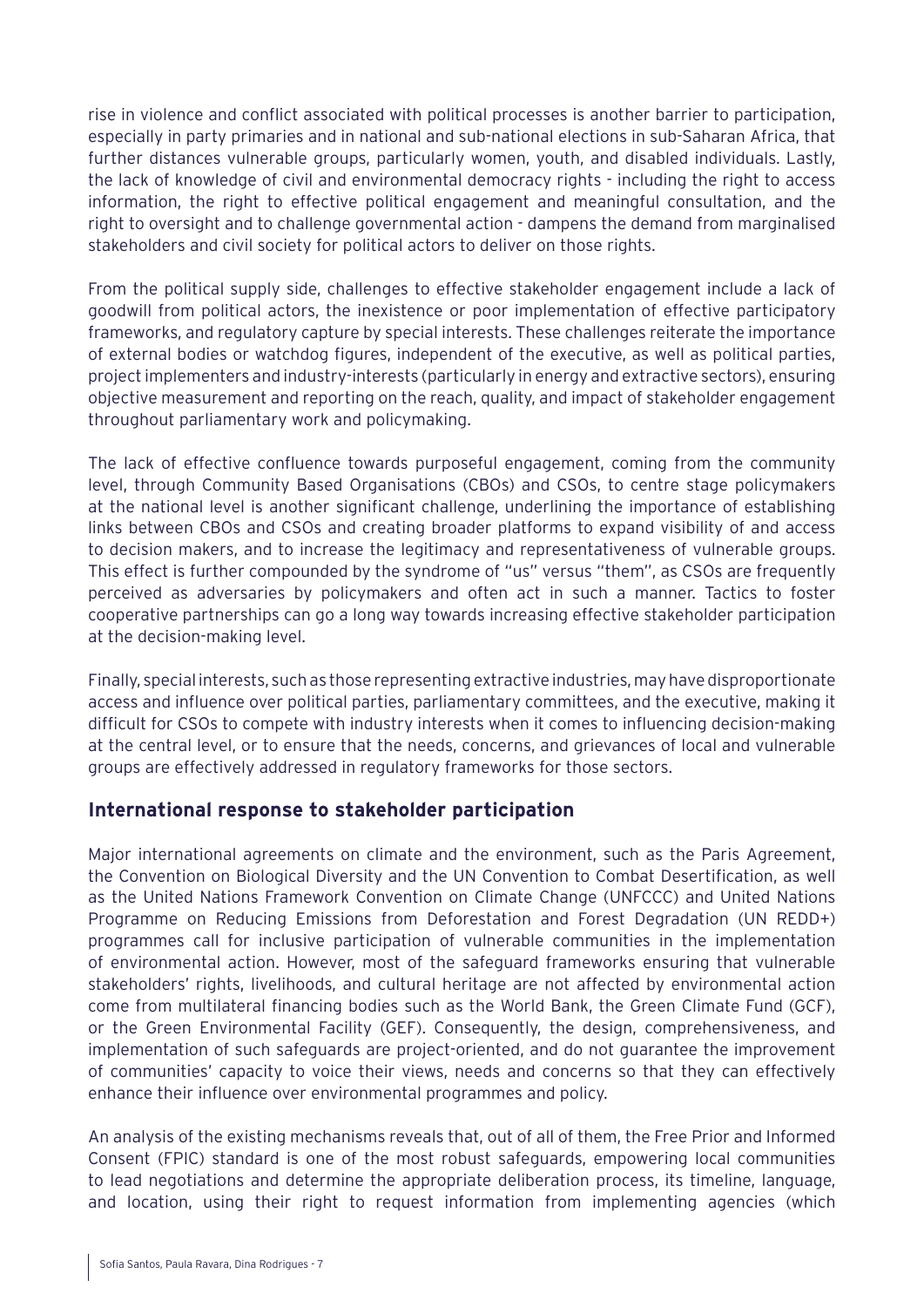should be offered transparently, objectively, and in a timely manner). FPIC processes further establish communities' right to withhold consent or withdraw it at any stage of project design or implementation.

However, there are varying views of FPIC amongst multilateral organisations. While organisations such as the Food and Agriculture Organization of the United Nations (FAO) or the Green Climate Fund (GCF) view FPIC as a vulnerable stakeholder engagement process with intrinsic value, regardless of whether communities are positively or negatively impacted by project-related events, the World Bank and the European Investment Bank only require FPIC processes in specific projectrelated circumstances which pose *risks and negative effects on local communit*ies. Additional differences across funding agencies and multilateral bodies arise when it comes to safeguards to avoid, mitigate, and compensate indigenous and local communities for restrictions on land use and involuntary resettlement. Organisations such as the GCF and the World Bank have robust resettlement safeguards and explicitly withhold financing from projects which may lead to forced displacement, while the Global Environment Facility (GEF) has notably less robust safeguards, and *does not explicitly* withhold funding from projects which may result in involuntary resettlement of indigenous or local communities.

Overall, one critical concern is that major international agreements, including the Paris Agreement, the Convention on Biological Diversity, and the UN Convention to Combat Desertification, fail to include safeguards ensuring that communities have access to justice and grievance mechanisms when they are affected by environmental projects or policy. This leaves communities with no option but to rely on national legal systems, which they might lack the funds and capacity to access, or project or donor specific redress mechanisms, the transparency and effectiveness of which will vary according to implementing agencies.

### **Government systems and environmental democracy**

It is widely recognised by multilateral development agencies, academics and CSOs that there are strong linkages between climate mitigation and adaptation and the strengthening of democracy and good governance. In fact, according to the Environmental Democracy Index developed by the World Resources Institute and the Access Initiative, there is a clear wedge between high and low income countries with regard to guaranteeing and providing for the three environmental democracy rights. An analysis of the data provided by these institutions reveals that high and upper-middle income countries are more likely to have robust institutions that safeguard political pluralism and civil rights, including freedom of speech and of association, providing the democratic pathways for vibrant civil societies and representative organisations to exert their influence over policymakers. On the other hand, low income countries, facing growing democratic deficits, low degrees of confidence in government, and shrinking civic spaces due to restrictions on civil liberties and political pluralism, often lack the procedural frameworks to fulfil citizens' environmental rights or the capacity and resources to make existing frameworks substantive.

### **Best practices in stakeholder engagement**

Kliskey, A., et al (2021)<sup>1</sup> developed a framework for supporting the development and application of best practices in community and stakeholder engagement, by both the government and CSOs. This framework results from a review and meta-synthesis of a broad range of existing models, frameworks, and toolkits for community and stakeholder engagement and proposes a set of

<sup>1.</sup> Kliskey, A. et al. (2021). Thinking Big and Thinking Small: A Conceptual Framework for Best Practices in Community and Stakeholder Engagement in Food, Energy, and Water Systems. *Sustainability*, MDPI.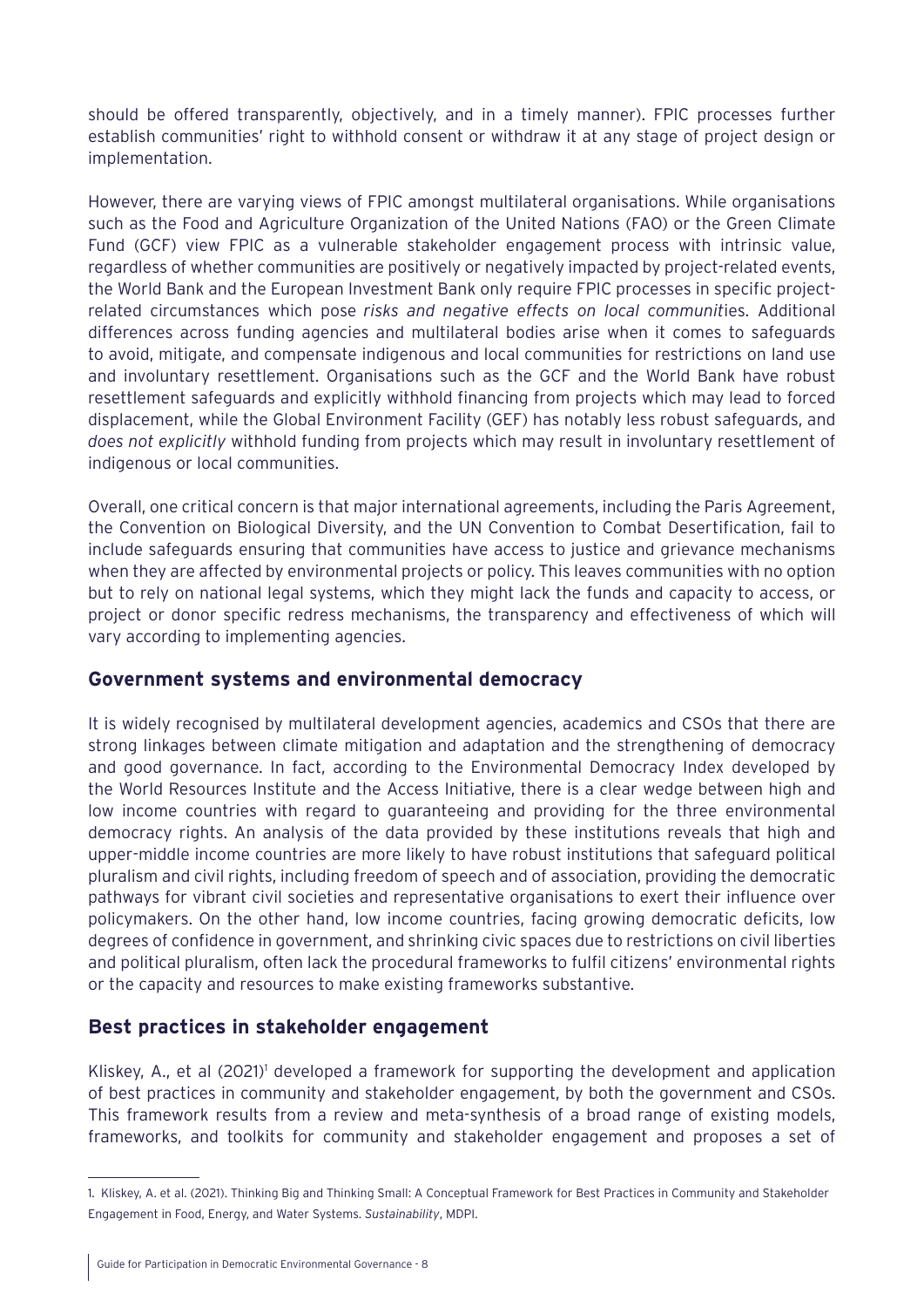characteristics or elements articulated through three interconnected processes: the engagement, the technical, and the monitoring processes. These processes depend on the situational awareness of a place or problem, and a culture of sharing values, respect, and trust, implying that community and stakeholder engagement is based on situational awareness, or context, as a pre-condition for engagement.

Kliskey et al's framework contains ten proposed characteristics, which are: i) Situational Analysis; ii) Sharing Values and Respect; iii) Early, Iterative, and Lasting Engagement; iv) Collaborative Power Sharing; v) Co-Ownership of Process; vi) Co-Generation of Knowledge and Outcomes; vii) Technical Process: Explicit Integration of Stakeholder Knowledge and Science; viii) Reflective and Reflexive Experiences; ix) Regular and Transparent Communication; and x) Evaluation.

### **A gender-sensitive and non-binary approach to engagement**

Inclusive participation is rooted in the concept that every person, regardless of identity, is instrumental in the transformation of their own societies and that their inclusion through political participation leads to better outcomes.

Promoting an 'intersecting identities approach' to engagement is therefore paramount to ensure inclusiveness. This approach entails recognising that gender identities are flexible (that is, nonbinary) and that each society's structures, norms, and rules create these identities. It proposes a relational view of the dynamics in a community, assuming that problems cannot be solved within a silo but rather addressed from multiple perspectives, and seeks a better understanding both of how a person's multiple identities affect their influence and power in each situation and how society may or may not be addressing their grievances.

By acknowledging each person's multiple identities and how these affect her voice and power, the intersecting identities approach is put forward in this guide as a fundamental principle for designing stakeholder engagement strategies.

In addition, the appendices in this guide provide general principles, best practices, specific tools, and techniques to engage with indigenous peoples, women, youth, persons with disabilities, and the poor.

### **Government: guidelines for a more effective stakeholder engagement**

The Organization for Economic Co-operation and Development (OECD) Draft for Public Consultation on *Best Practice Principles on Stakeholder Engagement in Regulatory Policy2* provides a set of guidelines that align with the best practices for stakeholder engagement previously listed. These guidelines were structured to provide a five-step approach to developing a Regulatory Framework for Effective Stakeholder Engagement, with the government as initiator, and consider both the requirements to ensure effective participation and its potential pitfalls.

The first step is the will to develop a guiding policy for stakeholder engagement. The second is creating the conditions for stakeholder engagement and defining rules, including capacitating the administration, providing guidance, developing appropriate consultation materials, ensuring accessibility, planning for engagement and evaluation, and ensuring control and oversight. The third step calls for the development of a consistent and systematic approach through governmentwide consultation policy and includes tools such as a Spectrum of Public Participation and a Public

<sup>2.</sup> OECD. (2017). *Best Practice Principles on Stakeholder Engagement in Regulatory Policy.*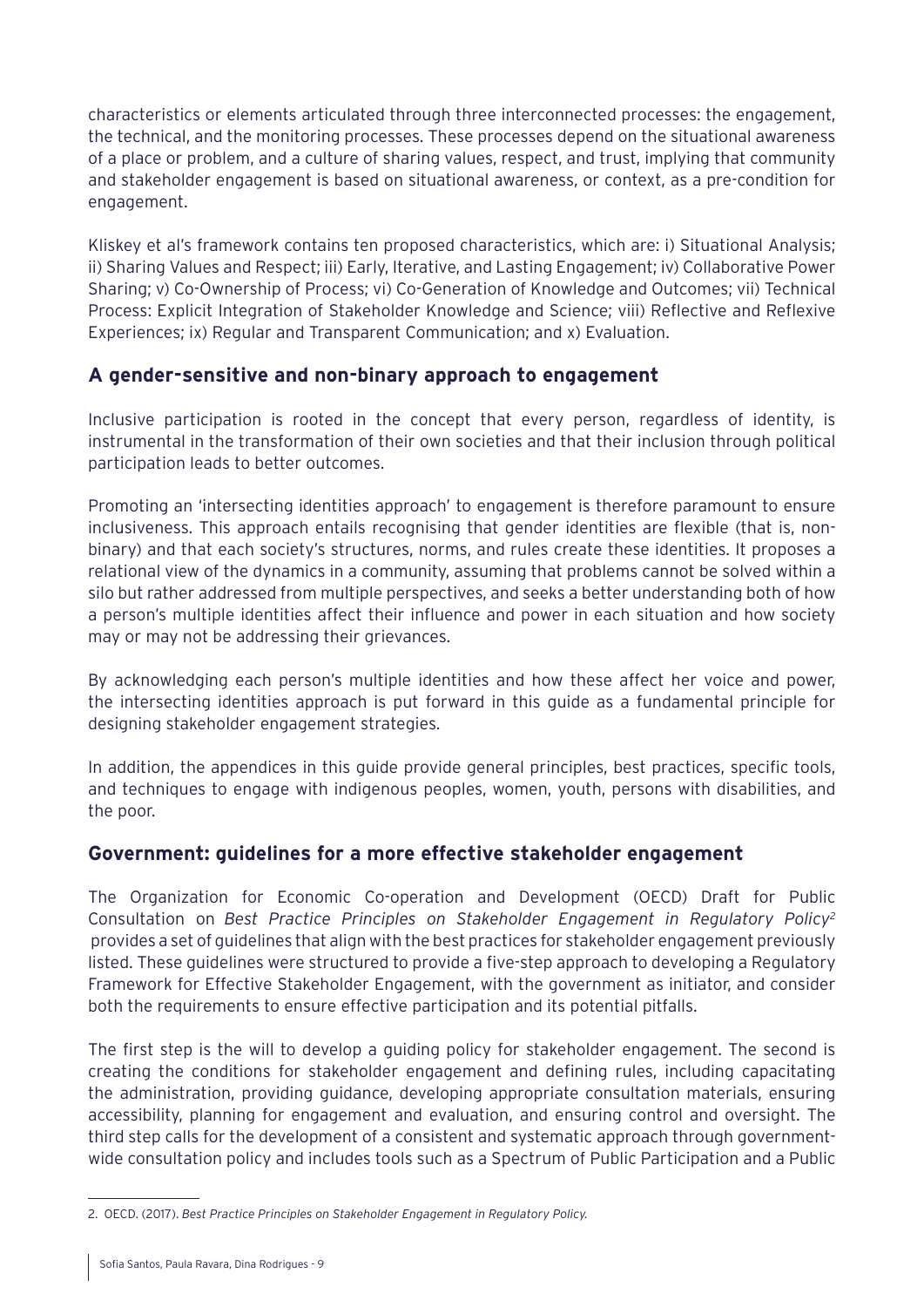Participation Matrix to help categorise the regulator-community relationships. The fourth step lists a set of prerequisites to make the most of engagement: educate to engage, nurture civil society, treat stakeholders with respect, provide specific information, engage early, engage inclusively, avoid regulatory capture, avoid overreliance on advisory bodies or experts, prevent consultation fatigue and show impact of engagement activities. Finally, the fifth step deals with evaluation and learning, providing guidance to evaluate stakeholder engagement policy and individual engagement activities.

This step-by-step approach further includes examples of consultation instruments, participatory tools, techniques and methodologies for informed participation, guidance for public engagement and examples of best practices.

### **CSOs and CBOs: guidelines for a more effective policy engagement**

CSOs are fundamental players in international development. However, in developing countries CSOs still have a limited influence on policy and practice, and ultimately in the lives of vulnerable people. In many countries they act on their own or in opposition to the state, leading to questions about their legitimacy and accountability. Their policy positions are also frequently questioned: researchers challenge their evidence base, and policymakers question the feasibility of their recommendations. The literature identifies three main obstacles to more effective policy engagement by CSOs: poor use of evidence, external and internal obstacles, and lost potential for coalitions. Strategies to tackle these challenges include the use of evidence to increase policy influence, addressing external and internal obstacles to political engagement, and building advocacy coalitions to increase political engagement.

By better using evidence, CSOs can improve the impact of their service delivery work; increase the legitimacy and effectiveness of their policy engagement efforts, helping them gain influence at the policy table; and ensure that policy recommendations serve their goals of impact in vulnerable communities. Evidence can leverage CSOs' legitimacy to exert political influence by:

- i. identifying the political constraints and opportunities and developing a political strategy for engagement;
- ii. inspiring support for an issue or action; raising new ideas or questioning old ones; creating new ways of framing an issue or policy narrative;
- iii. informing the views of others; sharing expertise and experience; putting forward new approaches; and
- iv. improving, adding, correcting, or changing policy issues; holding policymakers accountable; evaluating and improving own activities, particularly regarding service provision.

The major external obstacle to political engagement by CSOs is related to problematic political contexts that constrain their work. Proposed responses to this challenge include campaigns to improve policy positions and governance contexts, "boomerangs" to change national policy, and policy pilots to develop and test operational solutions to inform and improve policy implementation. Solutions for internal challenges towards a more effective policy engagement involve rigorous context assessments; better strategy; relevant, objective, credible, generalisable, and practical evidence; and better communication to make their points accessible.

Finally, building coalitions with advocacy partners is key to enhance the reach of the advocacy effort; enable greater efficiency and effectiveness by combining resources and skills; leverage the comparative advantage of each member; and reduce duplication. CSOs' participation in multi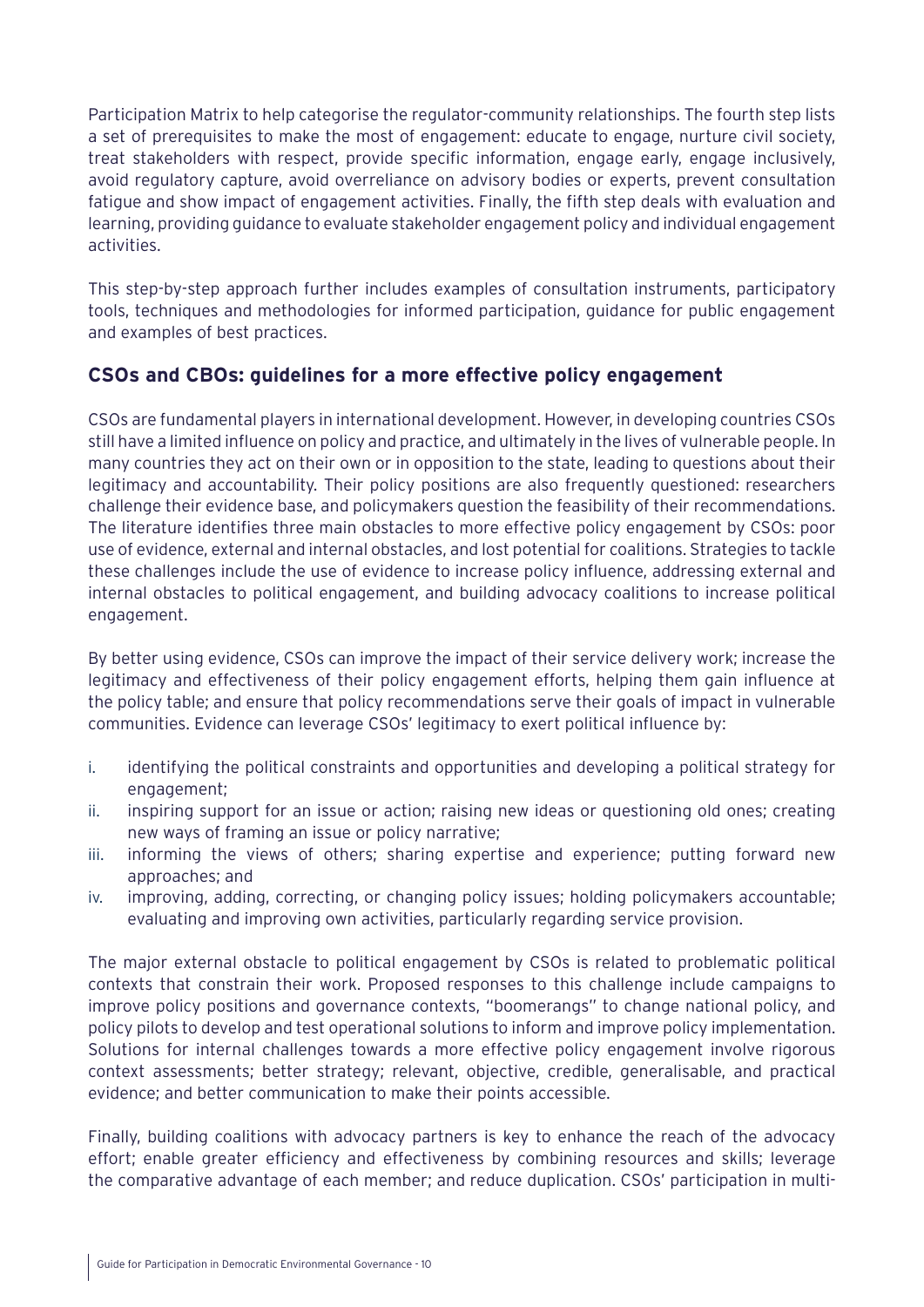stakeholder advocacy coalitions leverages their voices in decision-making processes alongside "traditional" decision makers such as governments and the donor agencies. From the perspective of the government, coalitions provide an opportunity to engage with a coordinated "CSO voice", rather than dealing with multiple and disparate CSOs.

### **Concluding remarks**

Going forward, a few pathways take form as entry points to expand the political participation of the most vulnerable communities.

Firstly, interviews with WFD Country Officers highlighted the importance of establishing effective participatory pathways from the community level, through CBOs and CSOs, to centre stage policymakers at the national level. CBOs have privileged access to, and information about, the needs of local communities and are well capacitated to represent their interests, but are often not integrated in larger CSO platforms, diminishing their influence at the central level, and hindering the integration of local communities' concerns into environmental policy. National level CSOs often have more resources, higher visibility in traditional media, and better access to parties, parliaments, and the executive. Their knowledge and visibility can be leveraged by building the capacities of CBOs, therefore increasing their legitimacy as representatives of vulnerable communities at the central level. Such positive-sum partnerships will lead to greater influence of vulnerable communities in environmental policymaking and to an overall expansion of civic space, strengthening democratic culture.

A second entry point is the establishment of external bodies or watchdog figures, independent from the executive: political parties, project implementers, and industry interests (particularly in the energy and extractive sectors), ensuring objective and transparent monitoring and reporting on the reach, quality, and effectiveness of stakeholder engagement throughout parliamentary work and policymaking.

A third entry point occurs at the interface of CSOs and the government, by making clear to both parties the benefits of a more collaborative approach, which would allow CSOs a more permanent seat at the decision-making table and the government a more effective reach across several groups of stakeholders, including the most marginalised.

Lastly, a fourth entry point is through the expansion of civic education at all levels, but particularly targeting the most vulnerable groups. Greater knowledge of electoral processes, political parties, and parliaments' governance structures (including their democratic responsibilities and political outputs), will allow citizens to leverage their political voice to ensure policies are responsive and representative of issues faced at the local level, heightening accountability over political action or lack thereof. Moreover, greater knowledge of their own civic and environmental rights will increase demand from marginalised stakeholders and civil society for political actors to deliver on those rights.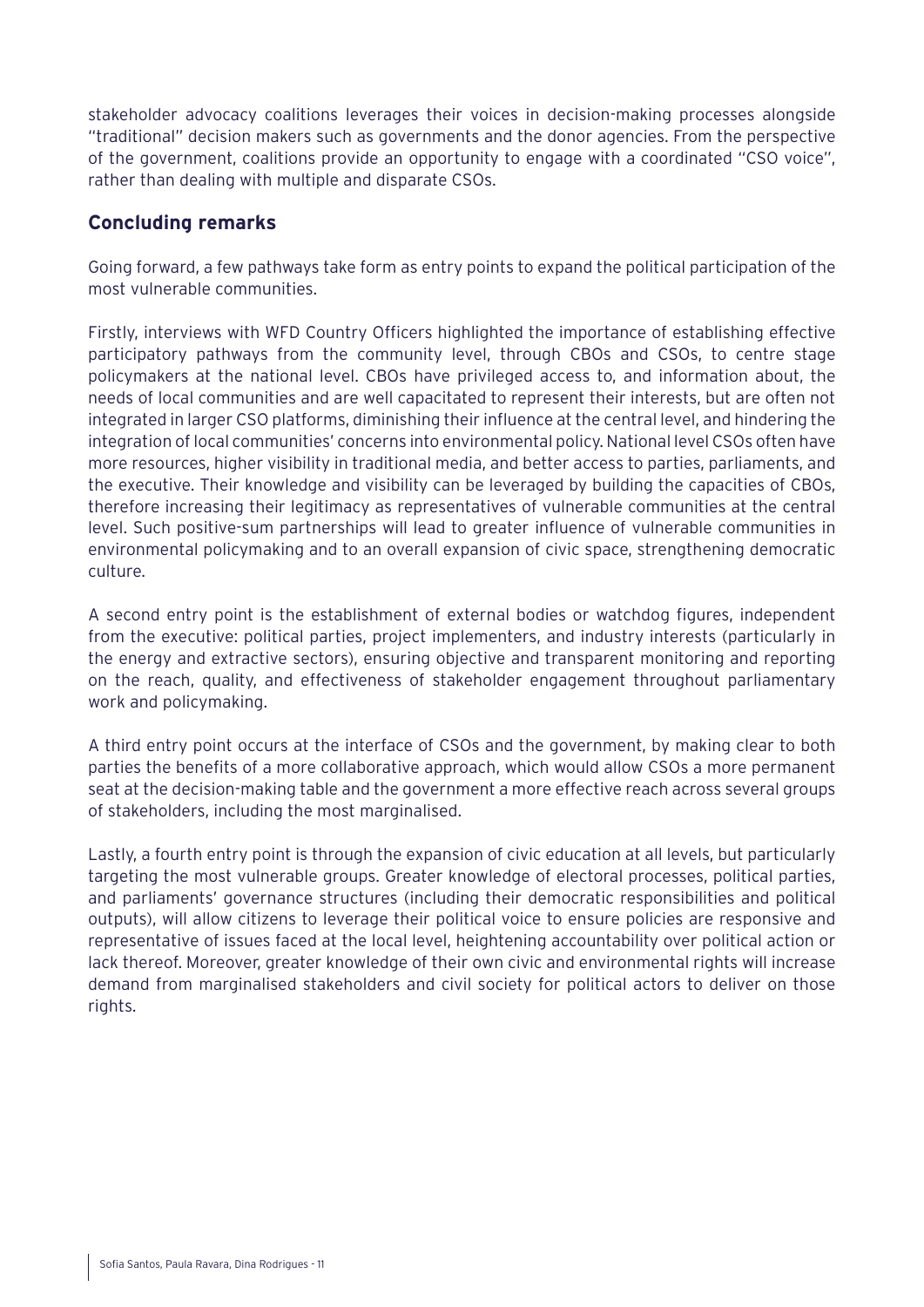### <span id="page-11-0"></span>**1. Introduction**

Environmental and climate issues are among the main international challenges affecting livelihoods. This has been acknowledged in the Aarhus Convention, the Paris Agreement and the 2030 Agenda, and there is an urgent need to implement concrete actions. The identification of developing countries' gaps and needs in relation to environmental issues is crucial, and for that a strong dialogue must take place with all stakeholders. Only by doing this will the needs of all be properly identified and ownership of the policies and projects developed guaranteed.

As of today, the Paris Agreement is the major climate international agreement under the United Nations, and subscribing countries have expressed their commitment to develop national policies and projects to become carbon neutral by the second half of this century. According to scientists, achieving carbon neutrality by the end of the 21st century is the only way to avoid an increase in the global average temperature of more than 2ºC; ideally it would not go above 1.4 ºC. Nevertheless, in the Mediterranean area and in Africa, the average temperature has already increased by 1.5ºC since preindustrial times (1780). To reach these goals, developing countries have been called to define their National Determined Contributions (NDCs), and to obtain financing from donor organisations they are required to promote a strong and structured stakeholder dialogue. It is therefore imperative to see the creation of institutional governance structures that include a wide range of stakeholders, to make sure all needs are heard and that solutions can potentially improve the quality of life of the entire population.

Hence, "governance" has gradually implied moving away from state control to include other actors in the decision-making process, and therefore to promote wider participation in the decision processes of countries and other entities. Participatory governance has the potential to improve decision-making processes as they incorporate local knowledge and open the political arena for environmental interests. It has been formally defined as *'the processes and structures of public decision making that engage actors from the private sector, civil society and or the public at large, with varying degrees of communication, collaboration and delegation of decision-making power to participants'.3*

Progressive environmental policies are still perceived by many political leaders and citizens alike as not being able to increase the number of jobs and the wealth of a country – which is completely incorrect. The participation of the public in environmental decision-making processes is perceived as one of the responses to the general lack of societal ownership, effectiveness, and ambition of environmental policy. In fact, climate change is a global problem with local impacts, and its complexity and differing levels make it a requirement '*to take account of microscopic as well as macroscopic aspects*',4 such as the involvement of actors at different levels. For example, the uncertainties and incomplete scientific knowledge of the effectiveness of renewables make it necessary to incorporate knowledge from all stakeholders, especially indigenous stakeholders, for a more complete understanding and for workable solutions. The uncertainty related to environmental justice, who the victims are, what the causes of the problem are, and where resources should be allocated, make it necessary to engage actors at all levels, sectors, and "walks" of society for a truly inclusive approach. This will allow the incorporation of different perspectives and value judgments by persons who are affected by and affecting the problem, thus enhancing the legitimacy of the decision-making process.<sup>5</sup>

4. Ibid. pg.4.

<sup>3.</sup> Savitri, J. (2019). Stakeholder Engagement for Inclusive Climate Governance: The Case of the City of Turku. *Sustainability,* MDPI, pgs.3-4.

<sup>5.</sup> Ibid. pg.4.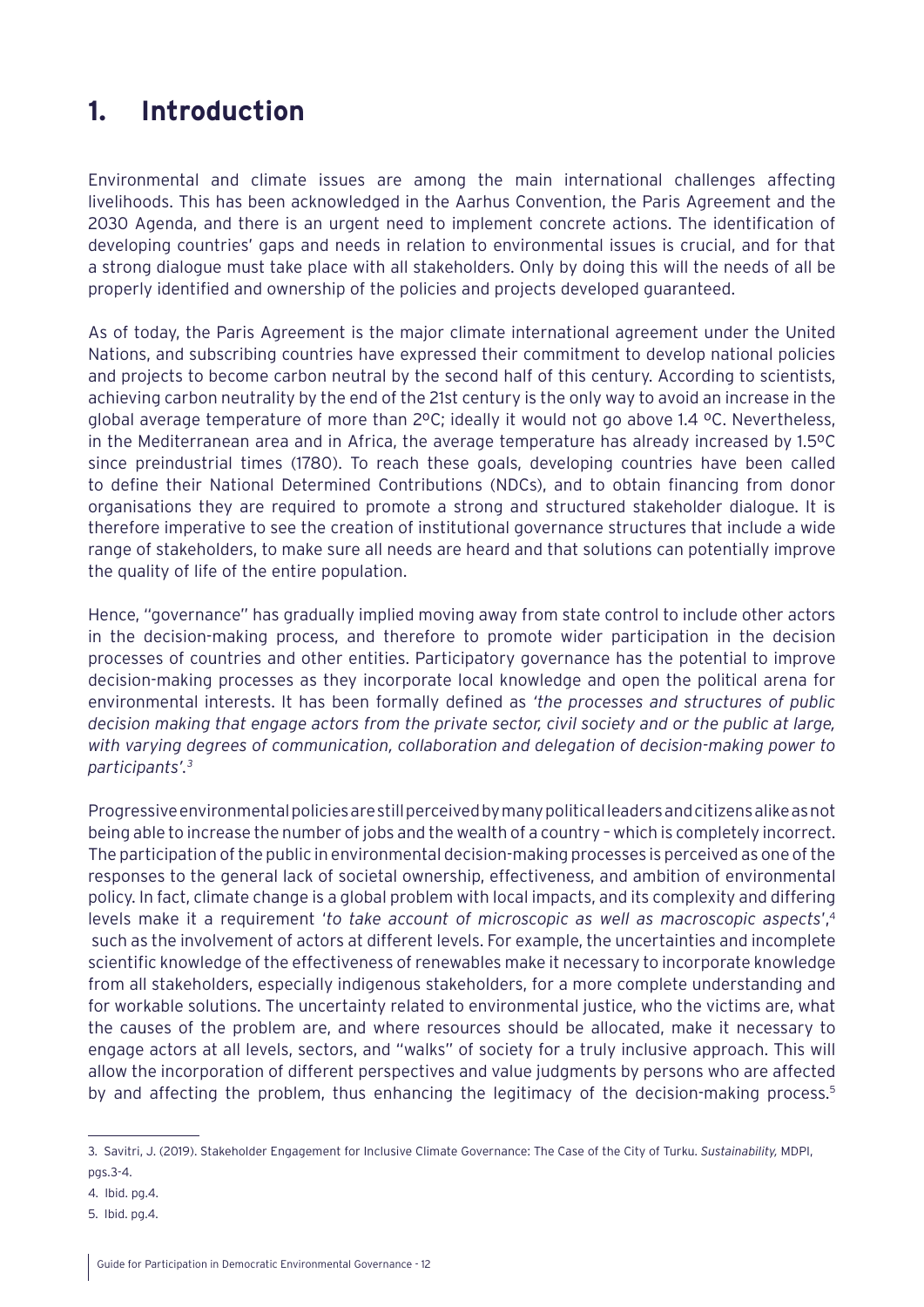Finally, since climate change is irreversible and some damage cannot be repaired, preventive and proactive approaches require diverse knowledge and experiments, and the application of the precautionary principle.

However, the literature has not provided a consensus on the benefits of stakeholder participation in environmental decision-making. There are as many examples of participatory processes that led to tangible environmental and social benefits, as there are examples that led to negative outcomes or a failure to meet goals or expectations. Some explanations of the negative outcomes suggest that lower levels of engagement are a form of manipulation, and as such, advocate for more democratic, co-productive modes.<sup>6</sup> The positive environmental outcomes from participatory processes are not guaranteed but rather depend on factors spanning three dimensions: breadth of involvement, communication and collaboration, and power delegation to participants.

*'Stakeholders can influence environmental outcomes when there is professional facilitation, which helps to overcome power imbalances, and co-optation of environmental groups, when there is less trustful setting that avoids co-optation and when there are adequate resources. There is consensus in the literature that the quality of the participatory process strongly influences the quality of the decision output.'7*

This brings us back to governance and to the importance of this guide.

Notwithstanding the importance of action by all, developing countries are already the most affected by climate change impacts such as droughts, heavy rains and flooding, and loss of biodiversity, with a direct effect on food security. Country ownership of climate policies and strong stakeholder dialogue are key to ensuring not only that proper measures are implemented incorporating local knowledge, but also in alignment with the local culture. Often, climate and environmental issues are complex and not properly embedded into public policies. Thus enhancing the participation of the population, especially of the most vulnerable groups, in the public discussion of environmental policies and investments, is essential.

Although the principles of political engagement on environmental matters do not differ from those of political engagement on other matters, and have been implicitly recognised at least in model Western democracies, the thematic specificities of environmental action call for special attention.

Principle 10 of the Rio Declaration<sup>8</sup> recognises this by stating that: '*Environmental issues are best handled with participation of all concerned citizens, at the relevant level. At the national level, each individual shall have appropriate access to information concerning the environment that is held by public authorities, including information on hazardous materials and activities in their communities, and the opportunity to participate in decision-making processes. States shall facilitate and encourage public awareness and participation by making information widely available. Effective access to judicial and administrative proceedings, including redress and remedy, shall be provided...*'

<sup>6.</sup> Savitri, J. (2019). Stakeholder Engagement for Inclusive Climate Governance: The Case of the City of Turku. Sustainability, MDPI, pg.4.

<sup>7.</sup> Ibid. pg.4.

<sup>8.</sup> [https://www.unep.org/civil-society-engagement/partnerships/principle-10#:~:text=Principle%2010%20was%20adopted%20in%20](https://www.unep.org/civil-society-engagement/partnerships/principle-10#:~:text=Principle%2010%20was) [1992%20as%20a,of%20all%20concerned%20citizens%2C%20at%20the%20relevant%20level](https://www.unep.org/civil-society-engagement/partnerships/principle-10#:~:text=Principle%2010%20was).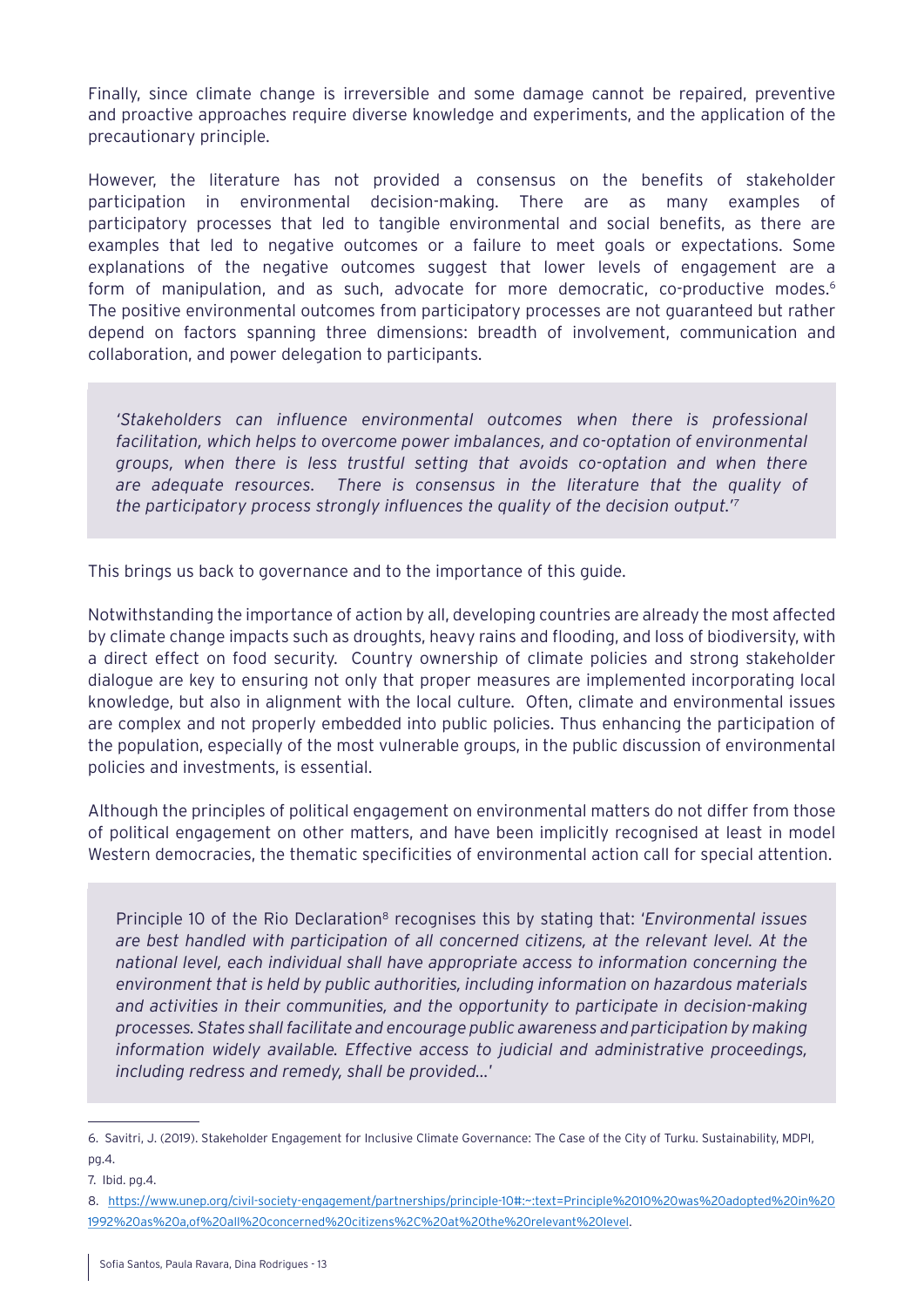It clearly lays out three fundamental rights - access to information, access to public participation and access to justice - as the key pillars of sound environmental governance. These three fundamental rights have been further codified in the Aarhus Convention and the Escazú Agreement and emphasised through the appointment of a UN Special Rapporteur on Environmental Human Rights.

The decision for WFD to provide democracy support around these themes is recent, and while many local factors condition the framework for political engagement beyond environment and climate, for local staff in country offices - as well as for local parliaments and CSOs - environmental matters are somewhat uncharted territories. This guide aims to assist in mainstreaming these themes across WFD and the organisations with whom WFD interacts.

This guide builds on: desk research on existing safeguards and multilateral response to challenges to the effective participation of vulnerable stakeholders; best practices on civic society engagement in developing countries and its relationship with environmental issues; and on interviews conducted with WFD officers. These interviews sought to identify the main challenges faced in countries with different political and economic contexts, and to infer and propose an approach to increase environmental related civic society engagement in developing countries.

The guide summarises information about environmental issues in terms of the international agenda, but most of all it identifies challenges and entry points to promote stakeholder dialogue. It also seeks to provide support to policymakers, through a guiding framework for stakeholder engagement, and to CSOs through a checklist of "dos" and "don'ts" in their work of engaging with vulnerable communities. It is not a universal tool, nor a repository of all relevant topics and issues concerning environmental democracy. Rather, it offers guidance to foster environmental and climate dialogues with local communities, so that access to information, to decision making processes, and to justice is promoted and implemented. It is structured as follows:

- **•** Chapter 1 explains the relevance of this guidebook.
- **•** Chapter 2 addresses the main challenges to effective participation and delineates entry points to tackle these challenges. It draws from the existing literature, but also from the field experience kindly shared by WFD Country Officers in Kenya, Pakistan, Indonesia, Sierra Leone, and Bosnia Herzegovina.
- **•** Chapter 3 addresses the existing safeguards and multilateral response to challenges in effective participation of vulnerable stakeholders, and discusses its capacity to enforce the three fundamental rights: access to information, access to decision making and access to justice.
- **•** Chapter 4 digs into the relation between government systems and environmental democracy. It concludes that the effective exercise of environmental democracy rights appears to be anchored in structural democratic frameworks or in vibrant civil societies (or both), and that low-income countries tend to show a deficit of both.
- **•** Chapter 5 offers a conceptual framework for best practices in community and stakeholder engagement obtained from an extensive review of best practices, and details each of the 10 best practices identified.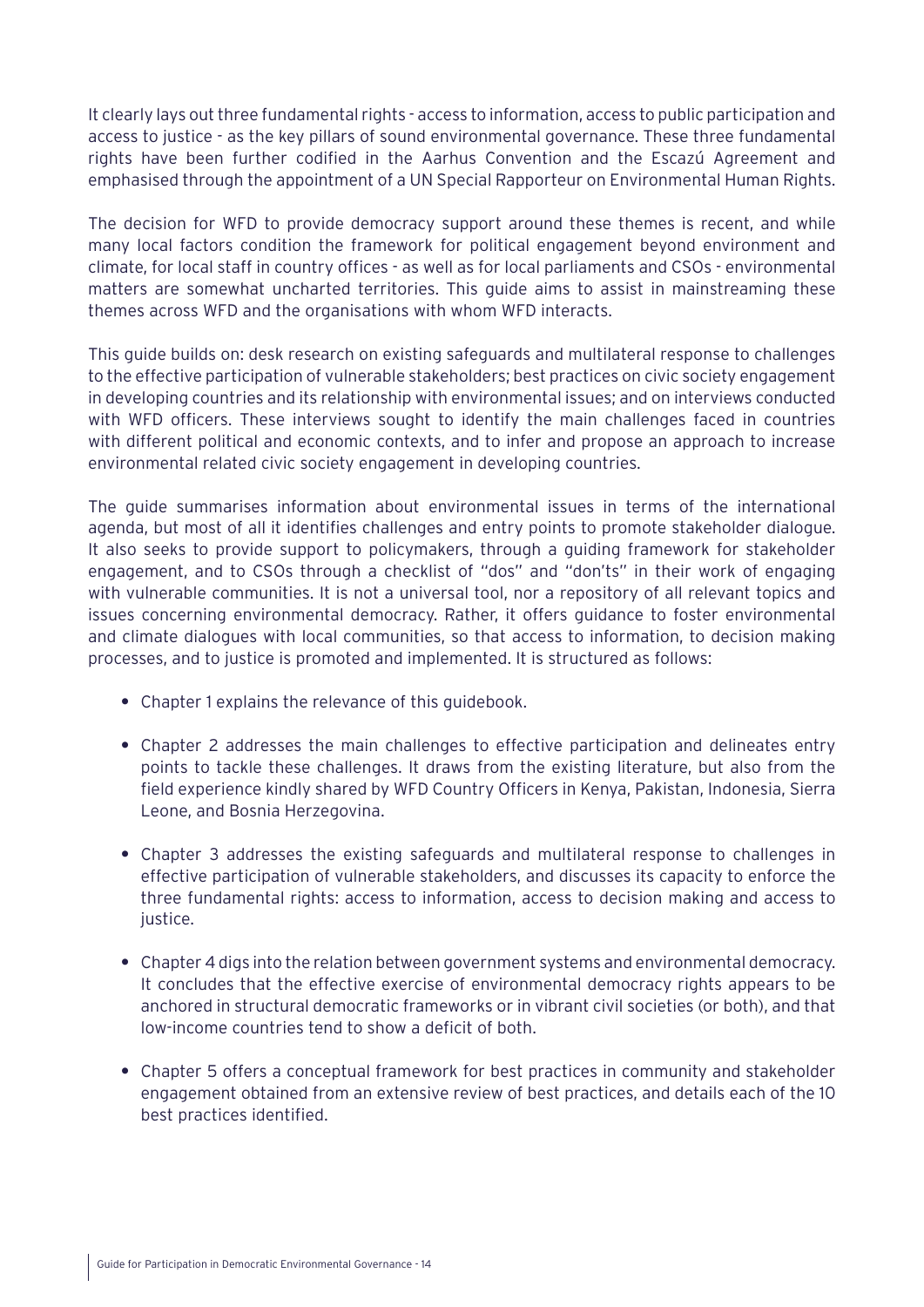- **•** Chapter 6 draws attention to the importance of a gender-sensitive approach, as gender frequently intersects vulnerabilities and both gender and gender-related groups may constitute self-defining minorities. It also points to the essential non-binary nature of stakeholders. It addresses the relationship between inclusive participation and gender analysis, and highlights the importance of promoting an intersecting identities approach to engagement.
- **•** Chapter 7 provides a step-by-step approach for an effective stakeholder engagement with the government as initiator, considering the requirements to ensure effective participation and the existing pitfalls. It provides examples of consultation instruments, participatory tools, techniques and methodologies for informed participation, a spectrum for public participation and a participation matrix to help categorise the regulator-community relationships, guidance for public engagement and examples of best practices.
- **•** Chapter 8 offers guidelines for addressing the main obstacles to a more effective policy engagement by CSOs: poor use of evidence, external and internal obstacles, and poor use of coalitions.
- **•** Chapter 9 provides the concluding remarks; identifies entry points towards a more effective political participation of the vulnerable communities at the government, CSO and CBO levels; and points to the perils of justice being the least accomplished pillar, both in terms of regulatory frameworks and safeguards.
- **•** The appendices synthesise specific guidance to engage with specific vulnerable communities: indigenous peoples, women, youth, persons with disabilities and the poor.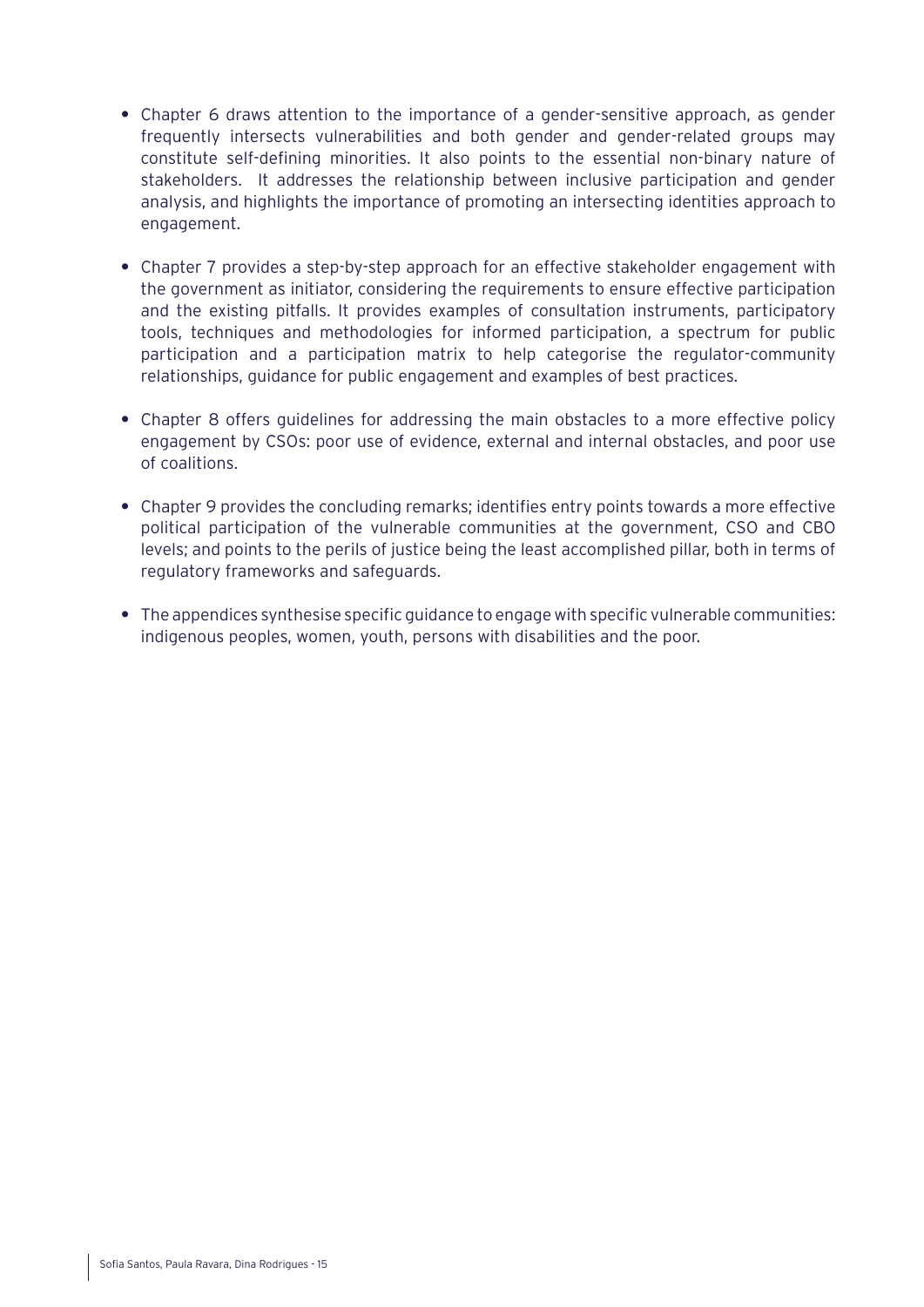### <span id="page-15-0"></span>**2. Main challenges to effective participation**

There is an established consensus amongst development agencies, CSOs, and practitioners, that engagement with vulnerable stakeholders is not only beneficial, but critical to the implementation of effective environmental and climate-adaptation policy and programming.<sup>9</sup> However, there are many challenges regarding the political participation of vulnerable groups, making its implementation difficult.

Considering the demand for political participation, one significant challenge is that political processes are costly, and vulnerable groups lack the funds, the knowledge, and the capacity to partake in them. Vulnerable stakeholders have little knowledge of electoral processes; political parties; and parliaments' governance structures and composition, as well as their democratic roles and responsibilities; and political outputs. Accessing this information has a financial cost, particularly to communities in remote and deprived rural areas, persons with disabilities, or cultural or ethnic minorities who speak in local or regional dialects. Citizens' and communities' lack of awareness or perceived capacity to participate in political processes reduces participation, and with this comes the cost of missed opportunities to use their political voice to raise their views, concerns, and challenges, or leverage the momentum of electoral campaigns to influence future policy making. In addition, a lack of knowledge of political parties and parliaments' governance, processes, and outputs makes it challenging for civil society, and particularly for the most vulnerable groups, to know who to hold accountable for environmental action (or lack thereof). This decreases public scrutiny, which in turn is conducive to lower quality policy that is neither responsive nor representative of climate issues faced at the local level. In some countries, particularly in sub-Saharan Africa, political processes such as party primaries, national and sub-national elections are associated with rises in violence and conflict, further distancing vulnerable groups, particularly women, youth, and individuals with disabilities from partaking in them. Finally, a lack of knowledge of civil and environmental democracy rights, including the right to access information, the right to effective political engagement and meaningful consultation, and the right to oversight and challenge governmental action, dampens the demand from marginalised stakeholders and civil society for political actors to deliver on those rights.

From the political supply side, challenges to effective stakeholder engagement include the lack of goodwill from political actors, the inexistence or poor implementation of effective participatory frameworks, and regulatory capture by special interests. Political parties, parliamentarians, and the executive have an incentive to hold on to their political positions which can slow down effective participation of citizens throughout political cycles. Although policymakers and project implementers often engage with local communities in search of privileged knowledge of the local context and dynamics, to facilitate timely implementation of environmental policy and programmes, critique or concerns raised by communities are not necessarily considered nor integrated into pre-existingplans.10,11

<sup>9.</sup> Economic Commission for Latin America and the Caribbean (ECLAC). (2018). *Access to information, participation, and justice in environmental matters in Latin America and the Caribbean: towards achievement of the 2030 Agenda for Sustainable Development*  (pp. 13-17). Santiago: United Nations.

<sup>10.</sup> Boström, M., Dreyer, M., & Jönsson, A. (2011). Challenges for stakeholder participation and communication within regional environmental governance. Comparing five environmental risks in the Baltic Sea. In *International Council for the Exploration of the Sea (ICES) Annual Science Conference* (pp. 24-25). Poland.

<sup>11.</sup> Haddaway, N., Kohl, C., Rebelo da Silva, N., Schiemann, J., Spök, A., & Stewart, R. et al. (2017). A framework for stakeholder engagement during systematic reviews and maps in environmental management. *Environmental Evidence*, 6(1), 5-6. doi: 10.1186/ s13750-017-0089-8.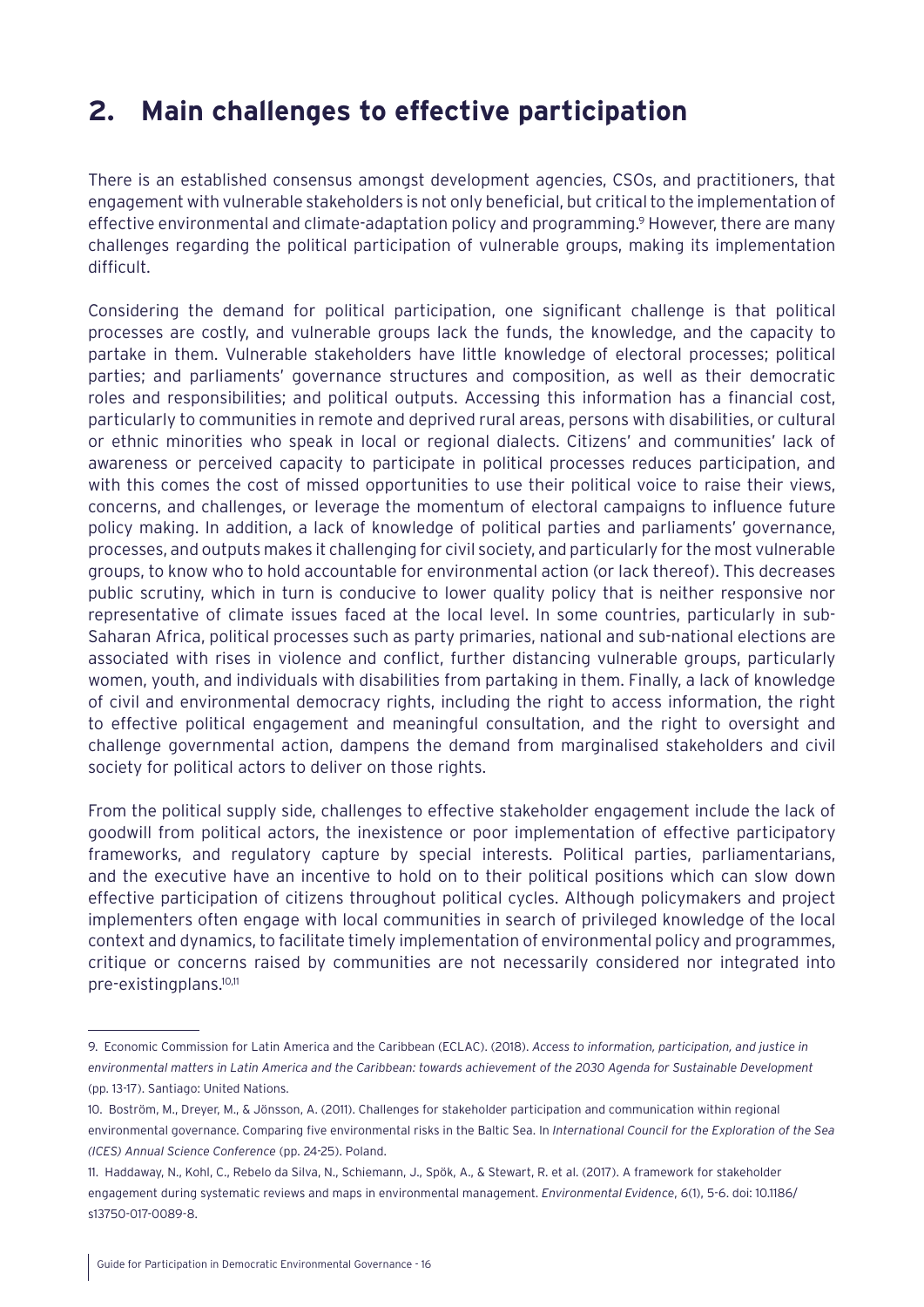At the national level, parliaments in low income developing nations may lack:

- **•** *effective procedural pathways* to ensure that citizens are provided with information on political processes in a culturally appropriate manner;
- **•** due time to analyse the information at stake;
- **•** appropriate spaces to voice their concerns with relevant political actors, including public hearings and CSO representation in parliamentary committees; as well as
- **•** procedures to incorporate this feedback into legislative outputs.

In fact, even in countries such as Pakistan or Indonesia, where the legislative framework requires that citizens are given access to information upon request, and parliamentary committees and caucuses must report on their workflow to CSOs and the general public, this does not ensure that information is available or disseminated in a culturally appropriate manner, taking into account barriers such as rural communities' lack of access to technology, lack of literacy in official idioms, or physical disabilities.

Indeed, even when countries have normative procedures for stakeholder engagement, these may not ensure substantial participation that results in citizens' concerns being reflected into policymaking, or that feedback is provided to the public when their inputs are disregarded. This concern was raised throughout our interviews, with WFD Country Officers reiterating the importance of *external bodies or watchdog figures*, independent from the executive: political parties, project implementers and industry-interests (particularly in energy and extractive sectors). These bodies and watchdog figures can ensure objective measurement and reporting on the reach, quality, and impact of stakeholder engagement throughout parliamentary work and policymaking. Another common thread in interviews was the lack of effective confluence towards purposeful engagement from the community level, through CBOs and CSOs, to centre stage policymakers at the national level. CBOs have privileged access to vulnerable communities at the province and district levels, are aware of the environmental challenges and impacts they face, and therefore have the legitimacy to represent their interests. However, they often only have access to local officials with little influence at the central level. This highlights the importance of establishing links between CBOs and CSOs, creating broader platforms with greater media visibility and access to national decision makers, to increase the legitimacy and representativeness of vulnerable groups at the central level.

Another particularly concerning challenge is that some extractive industries may have disproportionate access to and influence over political parties, parliamentary committees, and the executive.12,13,14 In this context, it is challenging for CSOs, even those with nationwide visibility, when it comes to influencing decision making at the central level. They must compete with industry interests to ensure that the needs, concerns, and grievances of local and vulnerable groups are effectively addressed in regulatory frameworks for those sectors. It is important that CBOs and CSOs work together, drawing attention to the fact that that such industries are required to comply with demanding environmental legislation and stakeholder engagement frameworks in their headquarters countries (in Europe and America), and that most of them follow a sustainability strategy, and therefore should engage with local communities, enhancing their livelihoods when they operate in developing countries.

<sup>12.</sup> Robinson, J., Torvik, R., & Verdier, T. (2006). Political foundations of the resource curse. *Journal of Development Economics*, 79(2), 447-468. doi: 10.1016/j.jdeveco.2006.01.008

<sup>13.</sup> Caselli, F., & Michaels, G. (2013). Do Oil Windfalls Improve Living Standards? Evidence from Brazil. *American Economic Journal: Applied Economics,* 5(1), 208-238. doi: 10.1257/app.5.1.208.

<sup>14.</sup> Armand, A., Coutts, A., Vicente, P., & Vilela, I. (2020). Does Information Break the Political Resource Curse? Experimental Evidence from Mozambique. *American Economic Review,* 110(11), 3431-3453. doi: 10.1257/aer.20190842.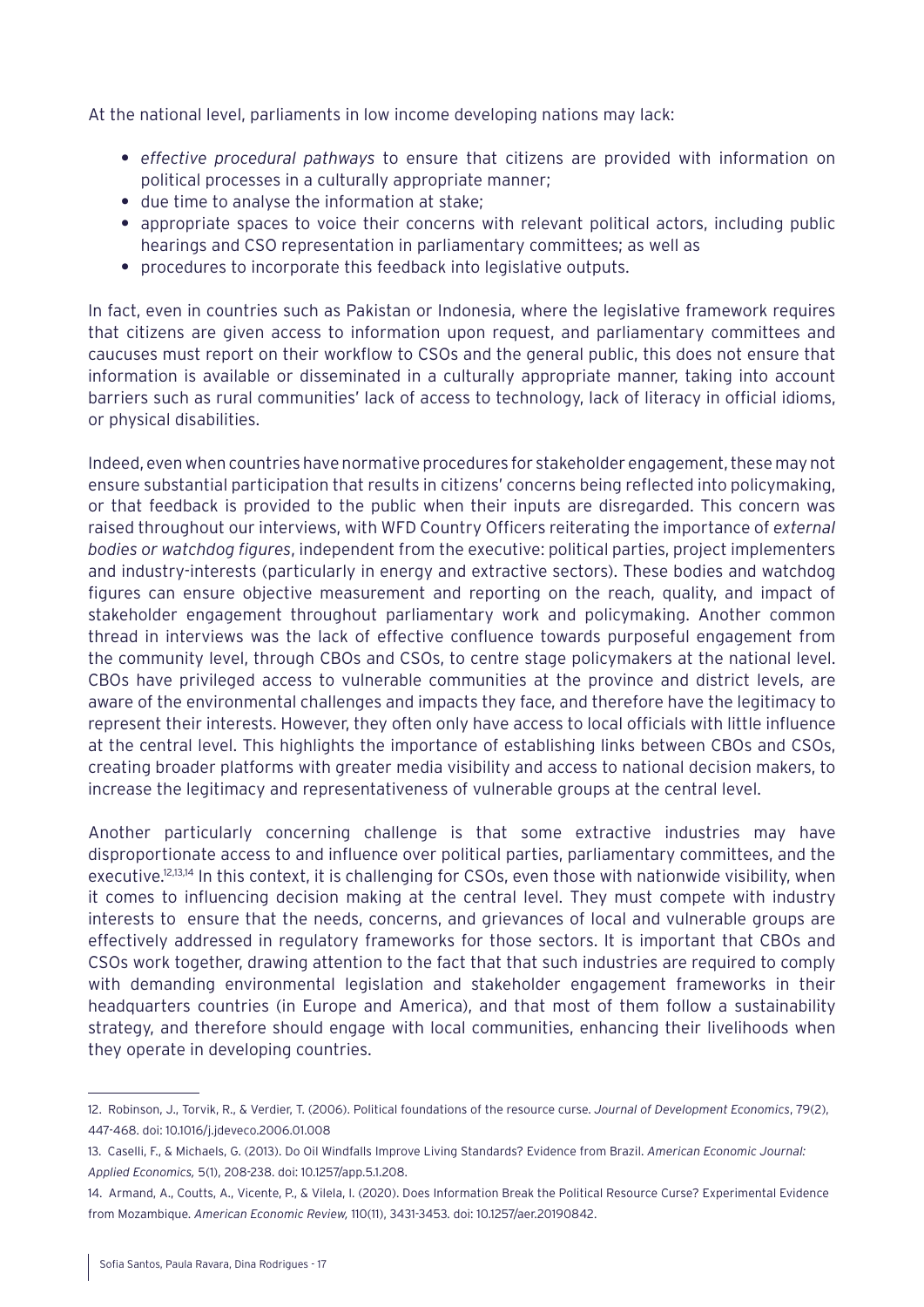Lastly, another bottleneck relates to the syndrome of "us" versus "them". CSOs are frequently perceived as adversaries by policymakers and often act in such a manner, doubling down in a criticism posture that leads to contact withdrawal from policymakers and feeds into a gridlock of increased opposition versus dismissal and withdrawal. Tactics to foster an "undressing" of their respective roles and the building of effective partnerships can go a long way in increasing effective stakeholder participation at the decision-making level.

Although the challenges to effective participation of vulnerable communities in environmental matters will likely vary according to the local context, this chapter highlights common challenges to stakeholder engagement, which constitute the basis for the approach suggested in this guide.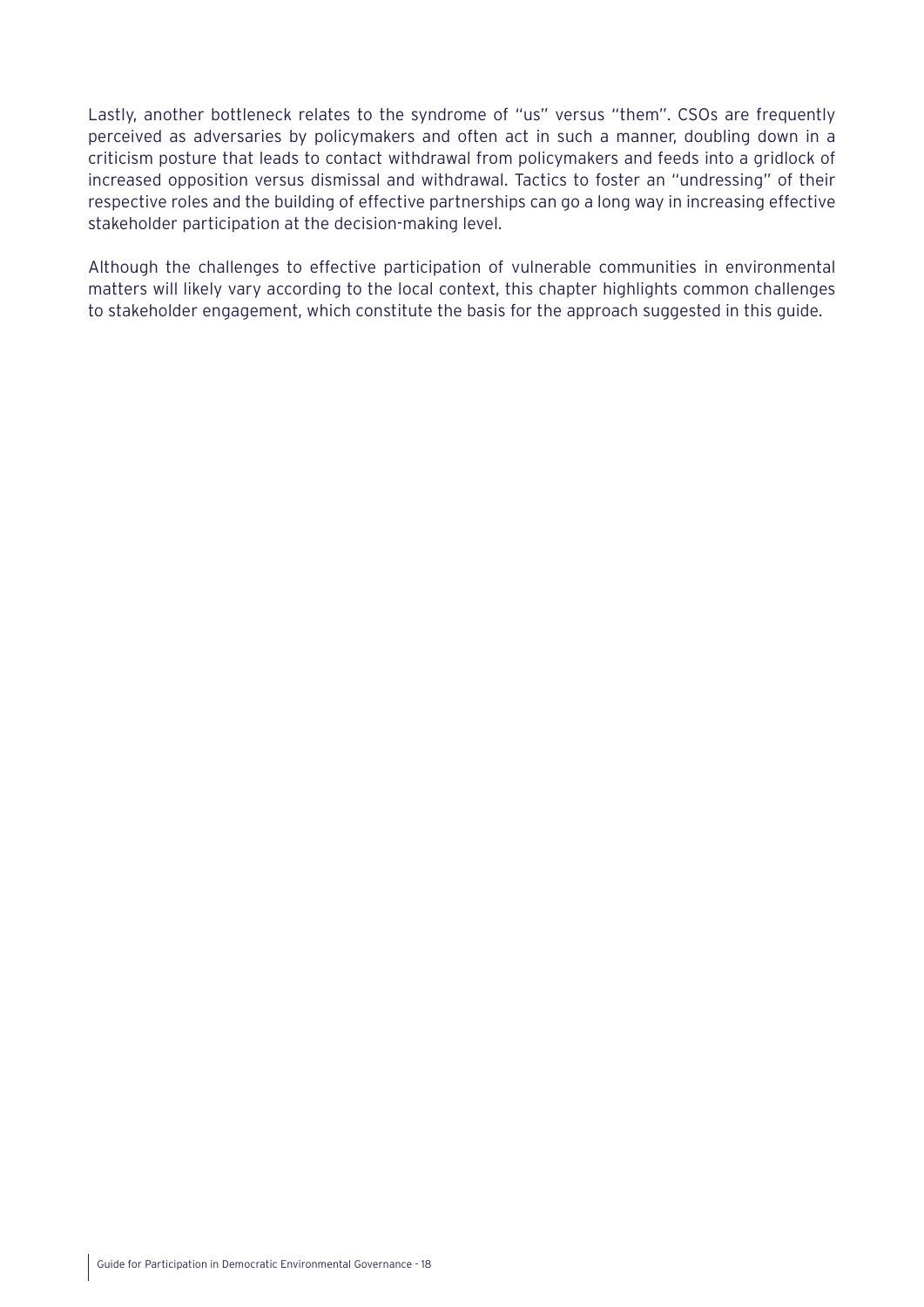### <span id="page-18-0"></span>**3. International response to stakeholder participation**

The Rio Earth Summit in 1992 recognised the importance of effective participation of vulnerable stakeholders in climate adaptation and environmental policy, including but not limited to indigenous and local communities, women, migrants, persons with disabilities, and the youth.

The willingness to engage stakeholders in multilateral climate agreements was furthered in the Paris Agreement, which entered into force in 2016. The Agreement is central to today's global agenda on climate change, setting the call-to-action to limit global warming below 2 ºC, aiming for 1.5ºC. Its text calls on national and subnational authorities, civil society, the private sector and financial institutions to strengthen knowledge, technologies and efforts of local and indigenous communities. It clearly urges for the inclusion of vulnerable stakeholders in broad coalitions for change, in order to scale up efforts and actions to reduce emissions, design climate adaptation and resilience strategies, and decrease developing countries' and deprived communities' vulnerability to the effects of climate change.15 The preamble of the treaty states that all mitigation and resiliencebuilding action should: '*respect, promote and consider their respective obligations on human rights, the right to health, the rights of indigenous peoples, local communities, migrants, children, persons with disabilities and people in vulnerable situations and the right to development, as well as gender equality, empowerment of women and intergenerational equity*'.16 The fifth section of the agreement is dedicated to vulnerable stakeholders, calling for climate adaptation to follow a '*country-driven, gender-responsive, participatory and fully transparent approach, taking into consideration vulnerable groups, communities and ecosystems […] based on and guided by the best available science and, as appropriate, traditional knowledge, knowledge of indigenous peoples and local knowledge systems, with a view to integrating adaptation into relevant socioeconomic and environmental policies and actions [...]*'.

However, the Paris Agreement and subsequent annual Conferences of Parties (COPs) have been accompanied by widespread criticism from non-governmental organisations (NGOs), CSOs, multilaterals and some segments of the UN itself, pointing out that finance mechanisms established under the treaty are not meeting expectations regarding the requirement of specific human rightsbased safeguards, particularly when it comes to protecting indigenous and local communities, and other disproportionately climate-affected groups.

A 2016 white paper from the UN Special Rapporteur on the issue of human rights obligations relating to the enjoyment of a safe, clean, healthy and sustainable environment reinforces that safeguards are critical to '*[…] protect against human rights abuses by ensuring that climate programs and policies supported reflect the concerns of those most affected. Failing to include safeguards can foster controversy and conflict that can derail projects, call into question the legitimacy of Paris mechanisms, and harm the very people that the projects are supposed to help*'.17

<sup>15.</sup> Jetoo, S. (2019). Stakeholder Engagement for Inclusive Climate Governance: The Case of the City of Turku. *Sustainability*, 11(21), 1-4. doi: 10.3390/su11216080.

<sup>16.</sup> United Nations. (2015). Paris Agreement.

<sup>17.</sup> United Nations Special Rapporteur on the issue of human rights obligations relating to the enjoyment of a safe, clean, healthy and sustainable environment. (2016). Human Rights and Safeguards in the New Climate Mechanism established in Article 6, paragraph 4 of the Paris Agreement [White Paper].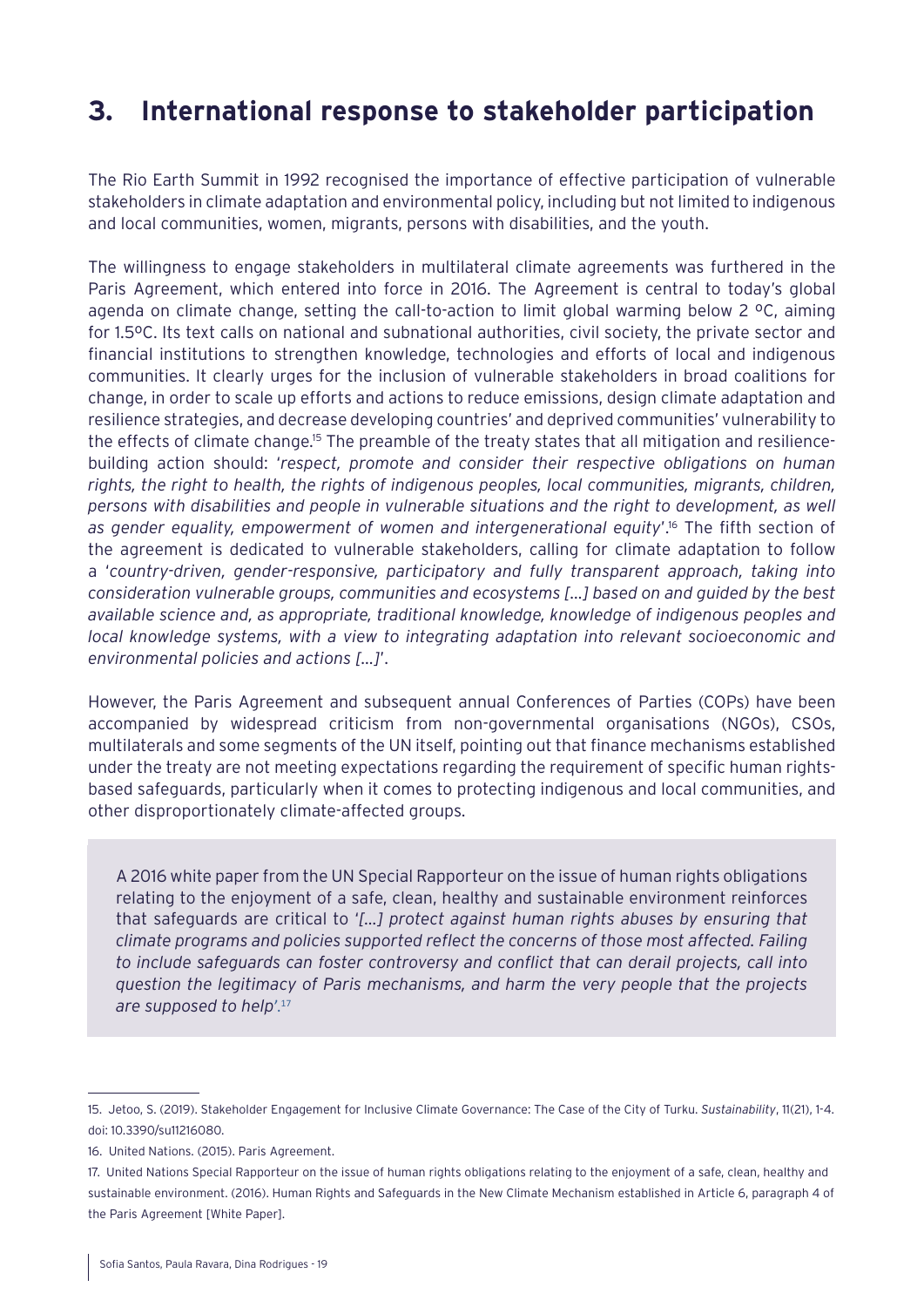Well-defined social and environmental standards would set a framework for governments, multilateral bodies, development agencies, the private sector and project implementers to identify, mitigate and redress any potential adverse environmental and social impacts of their activities, maximising their potential environmental and social benefits. In sum, safeguards would ensure that climate adaptation activities adhere to the "do no harm" development motto. Whilst Parisserving mechanisms created under the UN Framework Convention on Climate Change (UNFCCC) financing arm - such as the Green Climate Fund (GCF), the Green Environmental Facility (GEF) and the Least Developed Countries Fund (LDCF) - have environmental and social frameworks which include safeguards requiring impact assessments prior to activity, meaningful consultation of local communities, the provision of redress and grievance mechanisms, and the design and robustness of such requirements varies across multilateral bodies. Hence, Paris critics argue for the inclusion of safeguard standards at the Treaty level, creating a set of uniformed commitments that are critical to avoid past climate action mistakes, such as the case of the Barro Blanco dam, a project developed and financed under Kyoto Protocol mechanisms which flooded indigenous lands and forcefully displaced vulnerable communities in Panama.18

Following this criticism, COP-25, the latest conference of Paris country parties, held in 2019, adopted the enhanced five-year *Lima Work Programme on Gender*, a work plan setting out objectives and activities to build women's capacities and ensure their effective participation in the UNFCCC process, and requiring all climate mitigation action and plans to be gender-responsive. The plan follows momentum in the women's rights global agenda; however, it lacks clearly identified progress indicators, targets, and safeguards.<sup>19</sup> More importantly, no agreements or advancements have been reached when it comes to the requirement of strict safeguards on access to information, effective participation, and grievance mechanisms, which continue to be absent from the Paris Agreement.

Other major international agreements on environmental matters include the Convention on Biological Diversity and the United Nations Framework Convention on Climate Change (UNFCCC), adopted at the Rio Earth Summit in 1992, and the UN Convention to Combat Desertification (UNCCD), which entered into force in 1996. The Convention on Biological Diversity aims to conserve biodiversity via the sustainable use of its resources as well as the fair and equitable distribution of benefits arising from the utilisation of genetic resources. The Convention to Combat Desertification in countries experiencing serious drought and/or desertification, particularly in Africa, is the only binding international agreement linking the environment and development to sustainable soil management, focusing specifically on arid, semi-humid and dry areas with vulnerable ecosystems. Both conventions call on the participation of indigenous and local communities and women at all levels of decision-making and programme implementation.20,21 The Convention on Desertification specifically calls on national authorities to facilitate access to appropriate information for CSOs and local communities' representatives, particularly women, farmers, and stakeholders whose livelihoods rely on the use of land. The Convention on Biodiversity calls on governments to provide for public participation in environmental impact assessments of projects that may have adverse effects on biodiversity. The conventions call on governments and international organisations to develop educational and public awareness programmes to promote understanding of the action required to ensure biological conservation and combat desertification and its importance. The Convention on Desertification specifically calls on national and international authorities to partner

<sup>18.</sup> Center for International Environmental Law (CIEL). (2019). Getting Article 6 Right with Human Rights [Blog].

<sup>19.</sup> Carbon Brief. (2019). COP25: Key outcomes agreed at the UN climate talks in Madrid.

<sup>20.</sup> Economic Commission for Latin America and the Caribbean (ECLAC) Observatory on Principle 10. Convention on Biological Diversity.

<sup>21.</sup> Economic Commission for Latin America and the Caribbean (ECLAC) Observatory on Principle 10. United Nations Convention to Combat Desertification in those Countries Experiencing Serious Drought and/or Desertification, Particularly in Africa.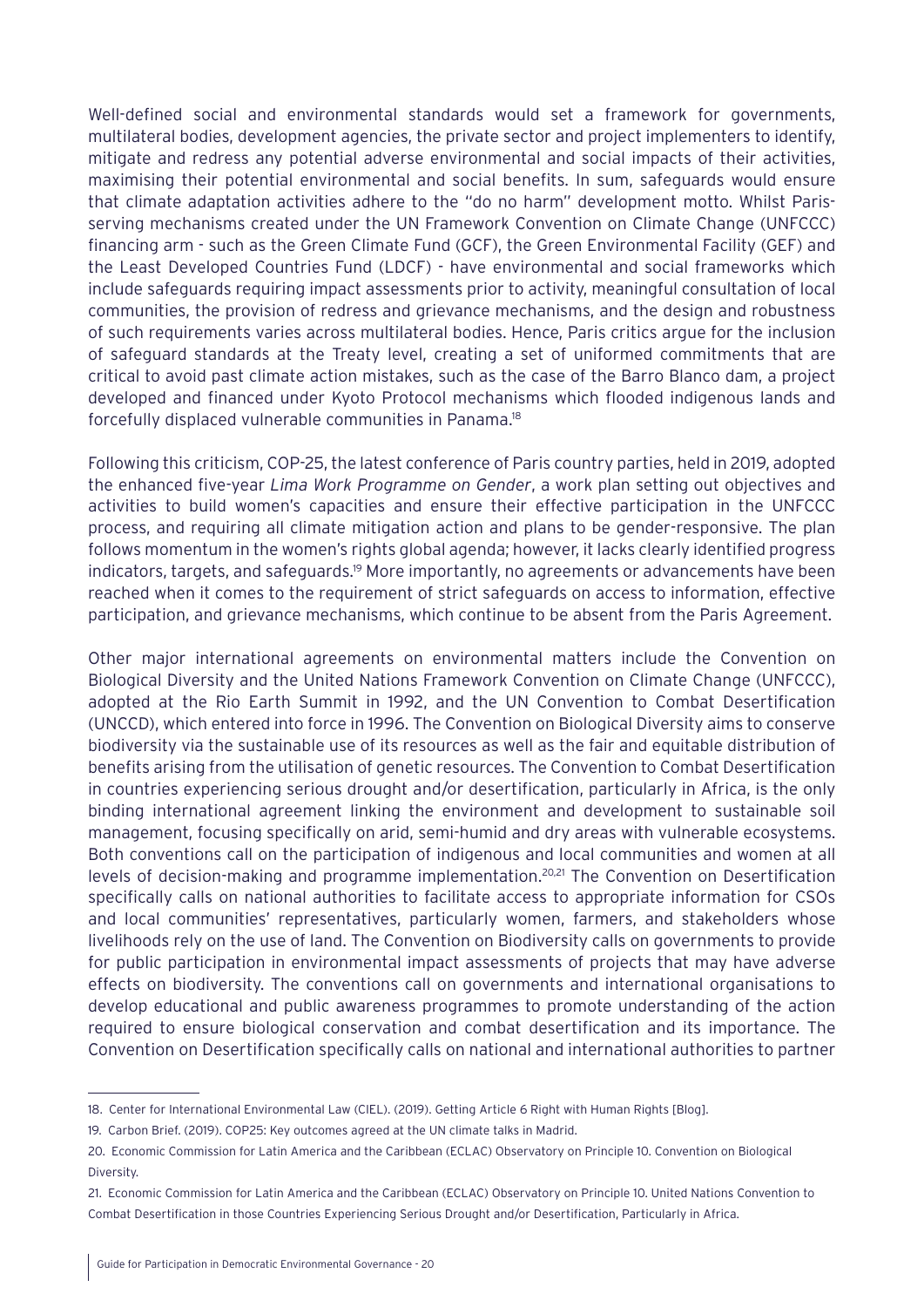with CSOs to build the capacity of local communities to understand and contribute to action against desertification via culturally-sensitive educational programmes and public campaigns in local languages. Finally, one important caveat is that neither convention (nor the Paris Agreement) provides safeguards when it comes to access to justice and grievance mechanisms. For example, the goal of Action for Climate Empowerment (ACE) under the UNFCCC, with its six focus areas of education, training, public awareness, public participation, public access to information, and international cooperation on these issues, is to empower all members of society to engage in climate action. Its scope encompasses, therefore, two of the three pillars of environmental democracy, namely access to environmental information and access to decision-making. However, this work is voluntary for parties, and access to justice, the third pillar of environmental democracy, is unfortunately not part of the scope of ACE.

Complementary to the Paris agenda, the UNFCCC process also includes efforts targeted at reducing greenhouse gas emissions from deforestation and forest degradation in developing countries: the UN REDD+ programme, with 65 country parties. REDD+ places a financial value on forest carbon stocks offering developing countries payments for actions that effectively reduce emissions from deforestation and forest degradation, incentivising the conservation and enhancement of forest carbon stocks and the overall sustainable management of forests.22 Whilst REDD+ projects can potentially generate social and environmental benefits they might entail risks to indigenous and local communities whose livelihoods rely on forestry.

In recognition of this, at COP-16 (Cancun), seven safeguard requirements for REDD+ payments were agreed. Most relate to the three pillars of environmental democracy; the second safeguard calls for '*transparent and effective national forest governance structures, taking into account national legislation and sovereignty'*,<sup>23</sup> so that civil society knows who to hold accountable when it comes to the mitigation of deforestation and overall sustainable management of forests. In addition, the third safeguard mandates that all REDD+ projects must respect the knowledge and rights of indigenous and local communities, following the UN Declaration on the Rights of Indigenous Peoples (UNDRIP) and other international and national commitments. Finally, in tune with the participation pillar of environmental democracy, the fourth Cancun Safeguard mandates that REDD+ projects ensure '*full and effective participation of relevant stakeholders, in particular indigenous peoples and local communities in the actions related to reducing emissions from forest deforestation and degradation, the conservation and enhancement of forest carbon stocks and the overall sustainable management of forests*'.

Whilst the Cancun Safeguards are explicit when it comes to effective participation of vulnerable stakeholders, the second safeguard does not preview culturally appropriate means for indigenous and local communities to monitor and influence forest governance at the national and sub-national level, and there is notably no safeguard ensuring effective mechanisms for vulnerable communities to challenge action (or inaction) from governments.

A Safeguards Information System (SIS) explaining how safeguards are addressed and implemented at the national and sub-national level is a prerequisite for REDD+ country parties to access resultsbased payments, and periodic summary reports must be submitted to the UNFCCC on this matter. However, as of 2020, a decade after the Cancun Agreements, only 17 out of the 65 REDD+ parties

<sup>22.</sup> UN-REDD. About REDD+ [webpage].

<sup>23.</sup> UNFCCC Conference of the Parties. (2011). Report of the Conference of the Parties on its sixteenth session, held in Cancun from 29 November to 10 December 2010 (pp. 26-27). Cancun.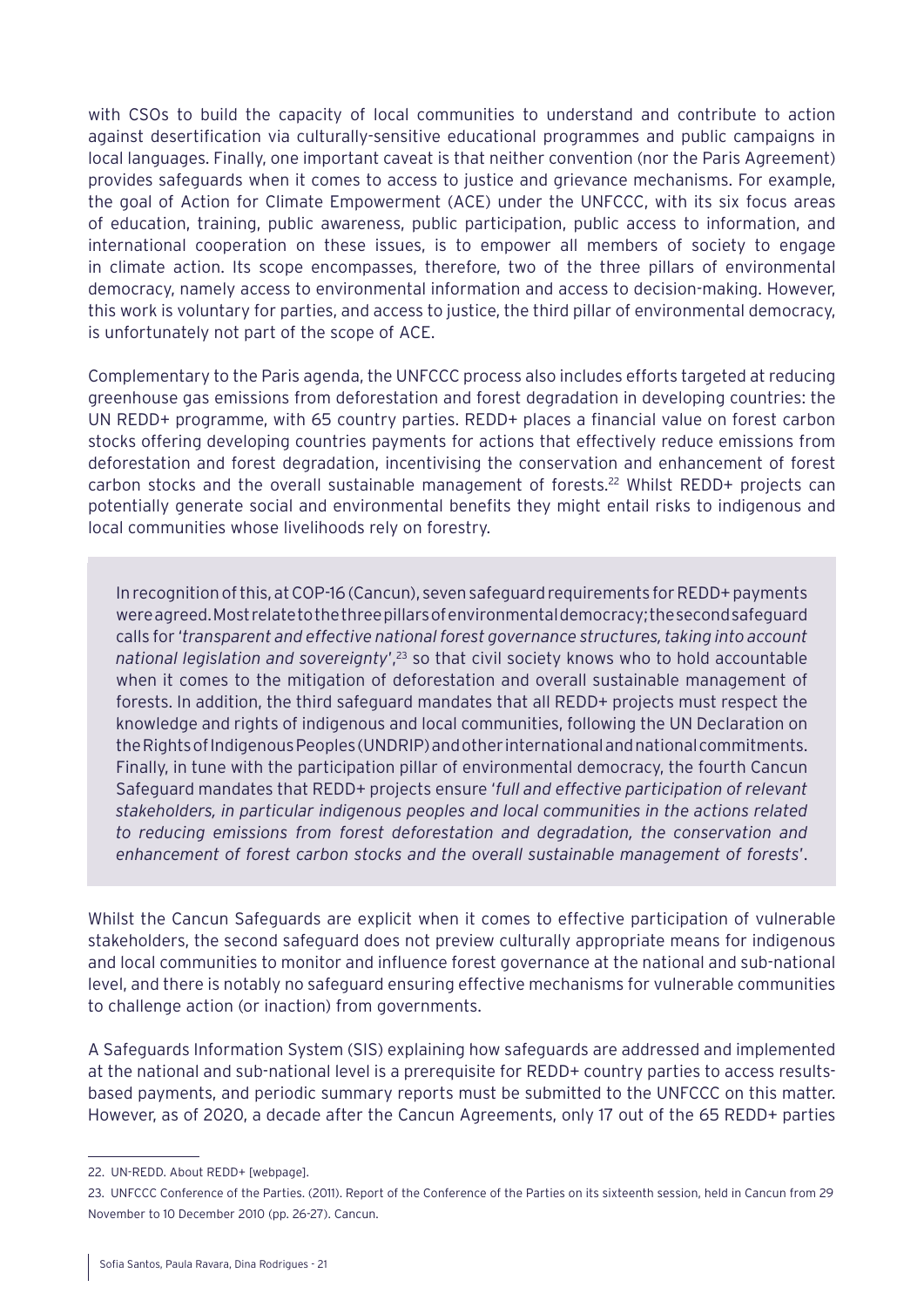have provided information reports on the operationalisation and implementation of safeguards.<sup>24,25</sup> Brazil and Colombia are success stories. Brazil has fully developed its Safeguards Information System (SISREDD+), considering critical elements such as open and transparent forest governance arrangements; stakeholder engagement processes on the integration of safeguards at the national and sub-national levels, including public hearings and consultations with vulnerable stakeholders; and the development of a web portal to share information on the implementation of safeguards.<sup>26</sup> However, Brazil has built on existing information and participatory governance systems, and the implementation and monitoring of REDD+ safeguards are likely more costly for less developed countries, particularly in sub-Saharan Africa and southeast Asia, which could explain the low rate of implementation of the Cancun Safeguards.

The Free Prior and Informed Consent (FPIC) standard has been more successful in widespread application amongst development agencies, multilateral financing institutions and Paris-serving bodies. In 2007, the UN General Assembly adopted the United Nations Declaration on the Rights of Indigenous Peoples (UNDRIP), recognising their rights and making specific mention of FPIC as a prerequisite for any activity affecting indigenous lands, territories, and resources. As established in the UNDRIP, FPIC is a specific right of indigenous communities, allowing them to give or withhold consent to a project that can potentially affect their lands, livelihoods, or cultural heritage. Prior to project implementation, FPIC ensures that affected communities are identified using participatory assessments and that the socio-economic, cultural, and political dynamics at the community level are documented. More importantly, FPIC enables communities to negotiate the conditions under which projects will be designed, implemented, monitored, and evaluated on their own terms, in their own timeframe, and in a culturally appropriate manner.<sup>27</sup> FPIC processes must also consider heterogenous perspectives within each community, through inclusive and accessible deliberation processes that create appropriate spaces to voice the concerns of ultra-vulnerable sub-groups, regardless of social standing, age, or gender. Thus, FPIC is not simply a meaningful consultation process to obtain indigenous approval of a particular project, but a safeguard, empowering local communities to lead negotiations and determine the appropriate deliberation process, its timeline, language and location, using their right to request information from implementing agencies, which should be offered transparently, objectively, and in a timely manner.

UN-REDD guidelines on FPIC require consent to be given voluntarily and without coercion, bribery, or any sort of manipulation.28 Consent must be sought *prior* to any authorisation or commencement of activities and not only when the need comes to obtain approval from the community. It is critical to underline that a FPIC process does not necessarily result in consent to the proposed activities. Consent may only be reached after communities negotiate on specific project terms and conditions, and communities may decide to withhold consent altogether. Similarly, when consent is obtained, communities hold the right to withdraw it at any stage of project design or implementation.

FAO and partner organisations such as Action Aid, Deutsche Gesellschaft für Internationale Zusammenarbeit (German Corporation for International Cooperation - GIZ) and World Vision developed a common approach to incorporate FPIC into their respective programming on food security, nutrition,

<sup>24.</sup> UN-REDD. (2020). Summaries of Information: Initial Experiences and Recommendations on International REDD+ Safeguards Reporting [Info Brief].

<sup>25.</sup> These countries are Argentina, Brazil, Cambodia, Chile, Colombia, Costa Rica, Cote d'Ivoire, Ecuador, Ghana, Indonesia, Malaysia, Mexico, Myanmar, Paraguay, Peru, Vietnam, and Zambia. From these, only Brazil, Colombia, and Ecuador have presented UNFCCC with a second summary report, and only Colombia a third report.

<sup>26.</sup> REDD+ Brazil, available at [http://redd.mma.gov.br/pt/.](http://redd.mma.gov.br/pt/)

<sup>27.</sup> Green Climate Fund. (2018). Indigenous Peoples policy.

<sup>28.</sup> UN-REDD. (2015). Guidelines on Free, Prior and Informed Consent (pp. 18-32).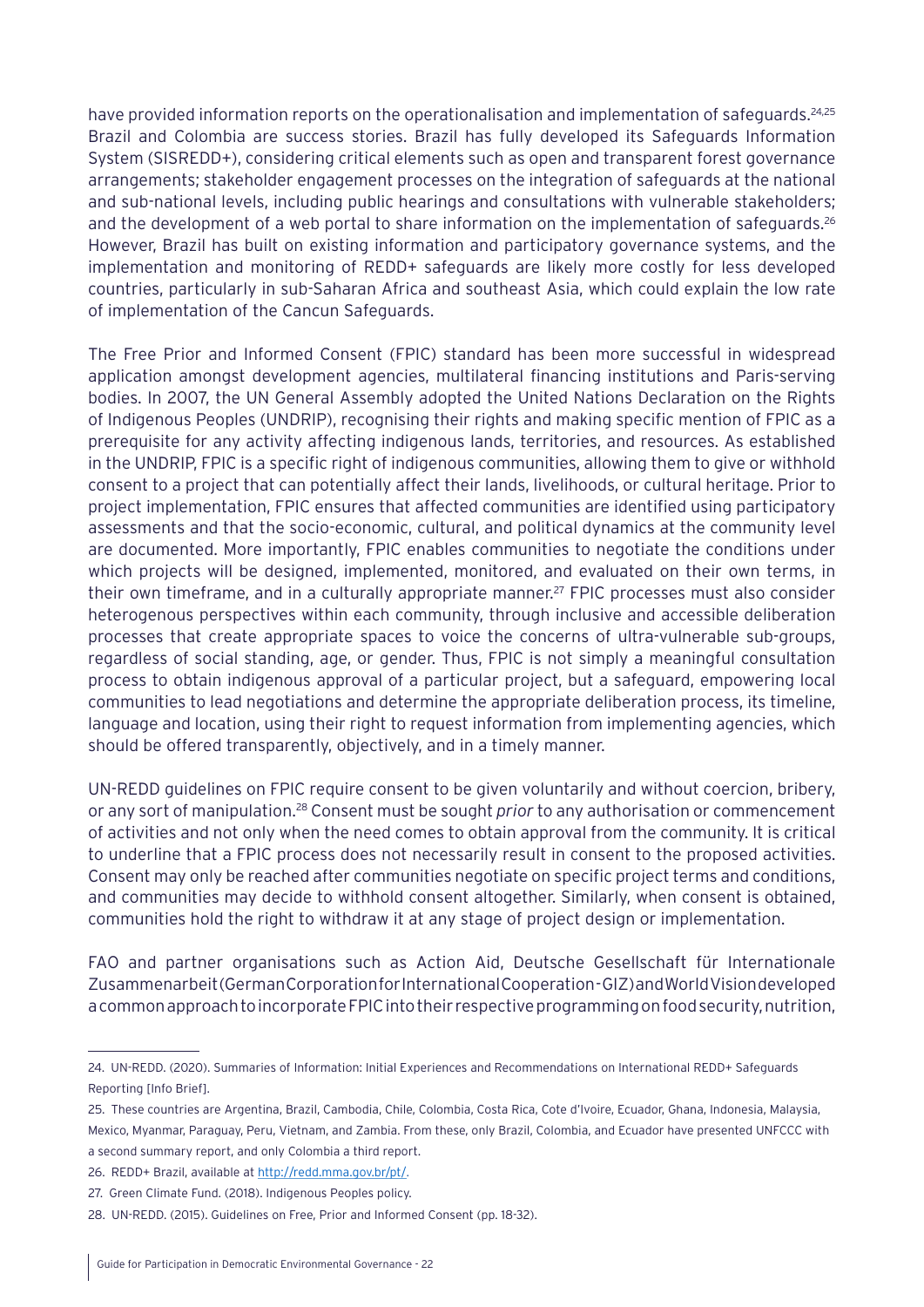forestry, fisheries, and climate change mitigation.29 It is their vision that FPIC is a prerequisite whenever projects have the potential to affect indigenous communities, sub-Saharan African traditional and local communities, and other communities of different ethnic and social groups living near indigenous and tribal groups or project-affected areas. Paris-serving bodies such as the GCF, the GEF $^{30}$ and the LDCF<sup>31</sup> all include FPIC processes in their stakeholder engagement policies and frameworks. FPIC also plays a central role in the World Bank's Environmental and Social Safeguards Standards<sup>32</sup>, International Finance Corporation (IFC) Performance Standards, and the European Investment Bank's (EIB) Guidelines on Stakeholder Engagement.<sup>33</sup> However, FAO and the GCF view FPIC as a vulnerable stakeholder engagement process with intrinsic value, regardless of whether communities are positively or negatively impacted by project-related events, whereas the World Bank , ICF and the European Investment Bank only require FPIC processes in specific project-related circumstances which pose risks and negative impacts on local communities.

Going beyond the few safeguards embedded in multilateral agreements, the GCF's Indigenous Peoples Policy requires that implementing agencies conduct baseline social and environmental impact assessments prior to any project activity, and that where potential impacts on indigenous communities have been identified, site-specific Indigenous Peoples Plans (IPPs) must be prepared. IPPs outline the actions to minimise or compensate for adverse effects and identify opportunities and actions to enhance project benefits in a culturally appropriate manner, ensuring meaningful consultation of affected communities.34 In addition, addressing a clear shortcoming in both the Paris Agreement and REDD+ Cancun Safeguards, the GCF, the World Bank, and the EIB, all require funded agencies to establish effective grievance mechanisms at the local level to redress communities' concerns.

Differences across funding agencies and multilateral bodies arise when it comes to safeguards to avoid restrictions on land use or involuntary resettlement, or to mitigate and compensate indigenous and local communities for them. The World Bank's Environmental and Social Safeguards, particularly the ESS5 (on '*Land Acquisition, Restrictions on Land Use and Involuntary Resettlement*') and the ESS7 (on '*Indigenous Peoples and Sub-Saharan Traditional Local Communities*') recognise that project-related land acquisition or use restrictions may result in physical displacement (relocation or loss of residential land or shelter), economic displacement (loss of ownership or access to land or assets resulting in negative income shocks or loss of livelihoods), or both. If local communities are not given the opportunity to effectively refuse land acquisition or restrictions imposed by project implementers, then resettlement is considered involuntary. Under its Indigenous Peoples Policy, the GCF will not finance activities that would result in involuntary resettlement of indigenous peoples and will avoid funding activities that may lead to involuntary physical or economic displacement. In exceptional circumstances where displacement or resettlement is unavoidable to meet project objectives, these are only permitted if FPIC has been obtained, if these do not violate national and international law and arrangements, if these are reasonable and proportional, and if funded agencies ensure full and fair compensation, as well as the right to return, when possible. In addition, GCF-funded agencies are required to disclose feasible project design alternatives that avoid displacement from attached land and natural resources, as well as livelihoods restoration measures, through FPIC processes. The World Bank's ESS5 includes a similar framework for impact assessment, project design alternatives and grievance mechanisms, forbidding borrowers and

<sup>29.</sup> FAO. (2016). Free Prior and Informed Consent: An indigenous peoples' right and a good practice for local communities (pp. 11-20).

<sup>30.</sup> Global Environment Facility. (2018). Policy on Environmental and Social Safeguards.

<sup>31.</sup> The LDCF is under the operative umbrella of the Global Environment Facility.

<sup>32.</sup> World Bank. (2017). The World Bank Environmental and Social Framework.

<sup>33.</sup> European Investment Bank. (2021). Guidance note for EIB Standard on Stakeholder Engagement in the EIB Operations (pp. 15-36).

<sup>34.</sup> Green Climate Fund. (2019). Operational guidelines: Indigenous Peoples Policy (pp. 6-27).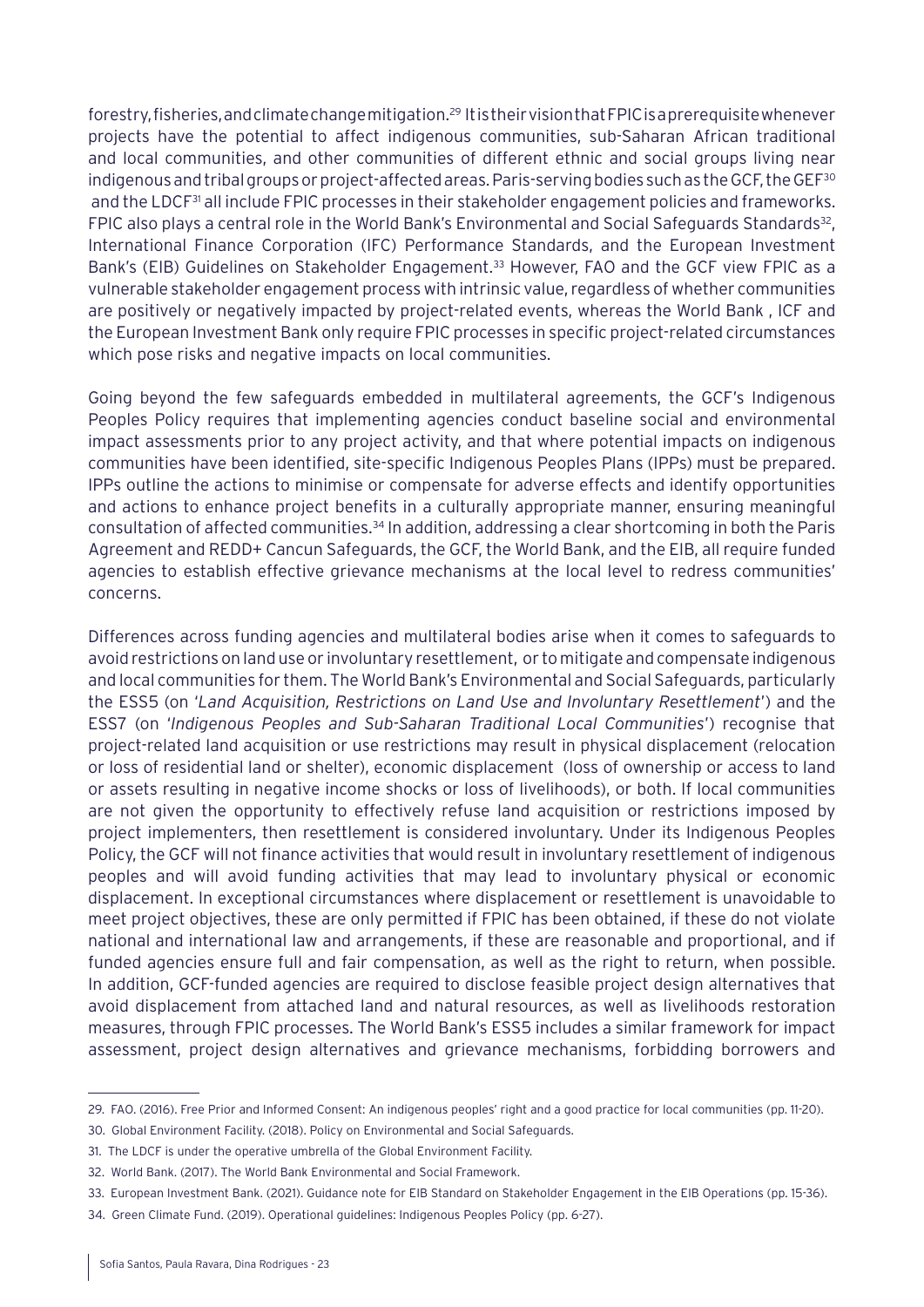project implementers from resorting to forced evictions (*'the permanent or temporary removal against the will of individuals, families or communities from the homes and/or land which they occupy without provision and access to appropriate forms or legal and other protection, including World Bank safeguards'*).35 It similarly requires robust FPIC processes when there are no feasible programme design alternatives that can prevent relocation of indigenous or sub-Saharan local communities. GEF resettlement safeguards are notably less robust, as the funding mechanism only requires FPIC processes with indigenous peoples, and good faith meaningful consultations with other local communities, placing particular attention on disproportionately affected vulnerable individuals or subgroups. In addition, unlike the GCF and the WB, GEF safeguard standards *do not* explicitly withhold funding from projects which may result in involuntary replacement of indigenous or local communities, instead requiring funded agencies or projects to develop resettlement action plans via meaningful consultations, as well as prompt and adequate compensation for loss of assets, income or livelihoods, and transitional assistance in order to improve or at least restore livelihoods relative to pre-displacement levels.

Despite the safeguard frameworks used by multilateral organisations, in projects led by the private sector the use of FPIC processes and other safeguards is often neglected, even when projects cause involuntary displacement of indigenous communities whose livelihoods depend on forestry and the exploration of other natural resources. Moreover, when these issues are raised by CSOs in media and parliaments, they are often dismissed based on claims of lack of legitimacy or representativeness, particularly when the number of individuals forcefully displaced is small. Even if there is scope to move cases closer to national courts, CSOs often lack the financial resources to meet the required legal costs and thus are unable to support redress of affected communities.

Another relevant concern is the possibility of conflicts of interest between political parties, project implementers, and vulnerable groups, resulting in parties favouring "token participation" and the project-implementers non-substantial "tick-the-box processes" which do not necessarily focus on, reflect, or integrate vulnerable stakeholders' insights into project plans or policymaking.

In summary, vulnerable communities would benefit from specific safeguards that ensure they effectively build knowledge through FPIC and meaningful consultation, including their capacity to raise concerns, as well as influence and monitor project planning and implementation. In addition, safeguards should also further communities' political voice by ensuring they are represented in CSOs who can access national and sub-national government bodies. Such safeguards should be independent of specific projects and activities. To avoid conflicts of interest, their design and implementation should be assigned to external bodies, with no association to either international funding agencies or project implementers. Finally, it is noteworthy that safeguards ensuring access to justice are absent from major international environmental agreements and the REDD+ Cancun Safeguards, leaving communities too dependent on international funding agencies and project implementers to safeguard their right to access redress and grievance mechanisms.

<sup>35.</sup> World Bank. (2017). The World Bank Environmental and Social Framework, pg.59.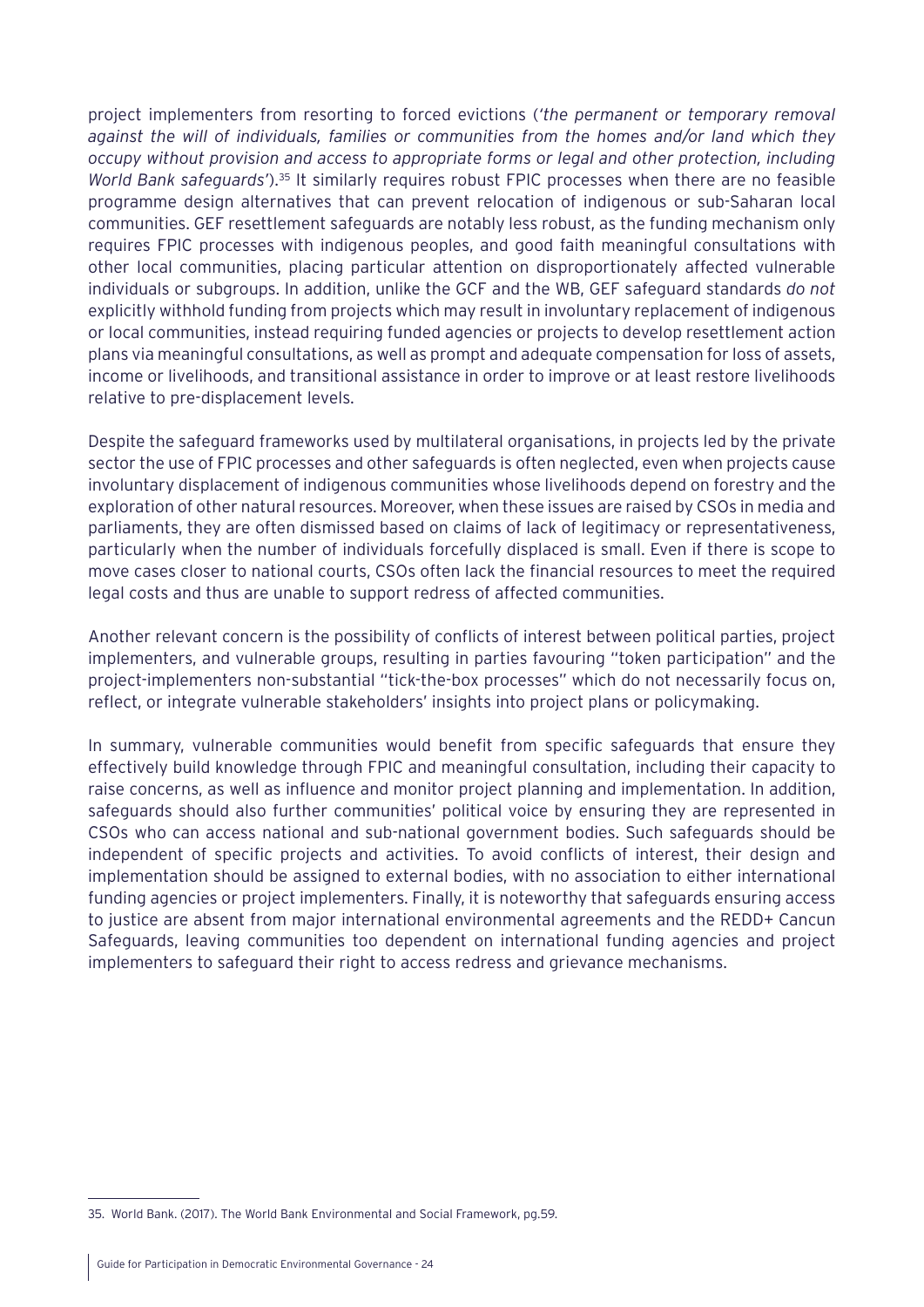### <span id="page-24-0"></span>**4. Government systems and environmental democracy**

It is widely recognised by multilateral development agencies, academics and CSOs that there are strong linkages between climate mitigation and adaptation and the strengthening of democracy and good governance. 36,37

Several developing countries face the challenge of resolving the growing number of socioenvironmental conflicts associated with greater economic reliance on extractive industries. At the same time, the pursuit of the objectives of the 2030 Agenda, the Paris Agreement, and other environmental treaties calls for the establishment of robust and effective participatory frameworks and budgetary efforts to ensure concerted action by government, civil society, and the private sector. Yet, broad-based and effective coalitions for change will only be possible as democracies mature, becoming more participatory and transparent, and as citizens and communities are increasingly capable of effectively engaging in environmental decision-making processes.<sup>38</sup>

According to the Environmental Democracy Index (EDI),<sup>39</sup> developed by the World Resources Institute (WRI) and the Access Initiative (TAI),<sup>40</sup> there is a clear wedge between high and low income countries with regard to guaranteeing and providing for the three environmental democracy rights. High and upper-middle income nations tend to have robust institutional frameworks ensuring access to information, political participation, and justice, and tend to be effective in their implementation. In addition, these countries are more likely to have robust institutions that safeguard political pluralism and civil rights, including freedom of speech and of association, providing the democratic pathways for citizens and representative CSOs to exert their influence over policymakers. Countries such as the United States and South Africa, two of best performing nations on the 2016 EDI, have vibrant civil societies which are some of the most politically engaged in their respective regions,<sup>41</sup> generating heightened public debate and scrutiny over governmental action.

On the other hand, low income countries tend to lack the necessary normative frameworks to provide for environmental democracy, or when these do exist, have little capacity to make them substantial. Several developing nations face growing democratic deficits, low degrees of confidence in government, and shrinking civic spaces due to restrictions on civil liberties, political pluralism, and democratic culture. Indonesia and El Salvador, the best performing low-middle income nations on the 2016 EDI, have robust guidelines ensuring access to information and some provisions for participatory mechanisms and access to justice. Yet, these countries lag behind higher income counterparts when it comes to implementing existing environmental democracy frameworks, particularly with regard to political participation and access to justice. This highlights the effects of limitations on political pluralism and the civic space, which hinder the capacity of CSOs to effectively generate informed public debate and collaborate with central level decision makers to shape environmental policy.

<sup>36.</sup> Westminster Foundation for Democracy (WFD). (2020). *WFD's Approach to Environmental Democracy* (pp. 2-6).

<sup>37.</sup> UNDP/UNEP. (2015). Mainstreaming Environment and Climate for Poverty Reduction and Sustainable Development: A Handbook to Strengthen Planning and Budgeting Processes (pp. 7-16).

<sup>38.</sup> Economic Commission for Latin America and the Caribbean (ECLAC). (2018). Access to information, participation, and justice in environmental matters in Latin America and the Caribbean: towards achievement of the 2030 Agenda for Sustainable Development (pp. 13-17). Santiago: United Nations.

<sup>39.</sup> Environmental Democracy Index. Background and Methodology. The 2016 index is the latest update of the EDI. Data can be consulted at <https://environmentaldemocracyindex.org/node/13967.html>.

<sup>40.</sup> The Access Initiative is a global partnership of academics, environmental lawyers, specialists, and CSOs working on the provision and expansion of Environmental Democracy.

<sup>41.</sup> The Economist Intelligence Unit (EIU). (2021). Democracy Index 2020: In sickness and in health? (pp. 26-54).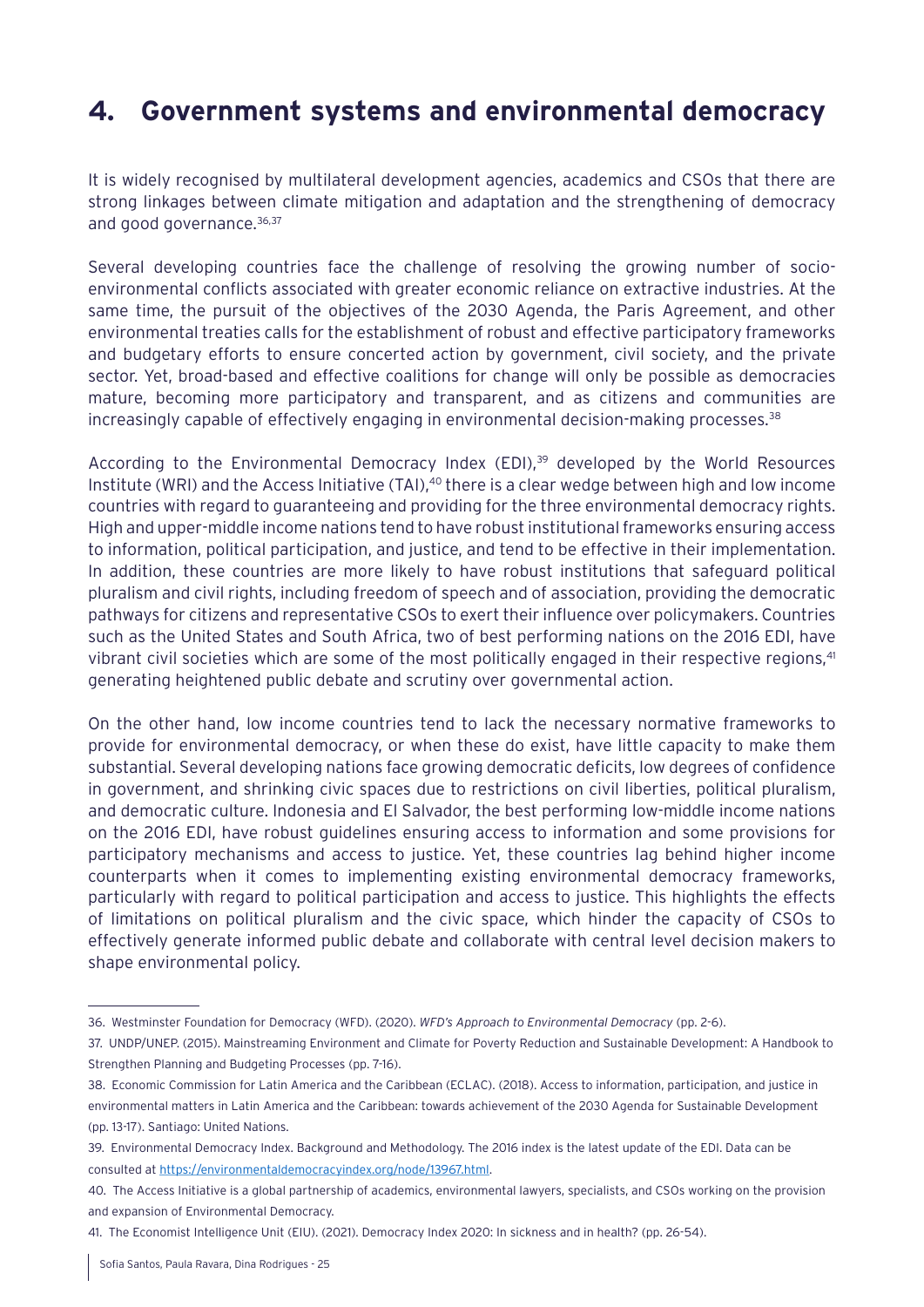Kim, Baek and Heo (2019)<sup>42</sup> analyse the relationship between democracy and environmental quality, considering five democratic dimensions:

- 1) The electoral system, focusing on the dissemination, fairness, transparency and competitiveness of national and sub-national elections.
- 2) Civil liberties, including the protection of human rights, such as freedom of expression and assembly.
- 3) Government function, measuring executive decision-making powers, and to what extent the government is independent of special interests, the army, or foreign powers, and the overall perception of corruption.
- 4) Political participation, including electoral participation, the depth of the civic space, and government promotion of political engagement of vulnerable communities.
- 5) The overall democratic culture of a country, including public support for democracy. Environmental quality includes indicators such as air and water quality, greenhouse gas emissions, wastewater treatment, and biodiversity.

The authors find that in high income countries, both the institutional and procedural features of democracy, as well as advancements in public participation and the democratic culture, are significant and positively correlated with environmental quality. Thus, in rich nations, civil society has access to a wide range of democratic mechanisms to influence environmental action, informing and generating public debates and exercising public pressure on decision makers, leading to better environmental outcomes. However, the authors verify a weak correlation between democracy and environmental quality in low income countries. This null result (on average) is explained by two distinct relationships. Firstly, when governments in poor nations have the capacity and resources to establish and enforce environmentally-friendly policies and regulations, and when decisionmaking processes are relatively independent from interest groups, this is conducive to higher environmental quality. However, other democratic dimensions, such as political participation of civil society, appear to be weakly correlated with environmental outcomes.

The absence of correlation between civil societies' political engagement and environmental quality in low income countries found in Kim, Baek and Heo (2019) could be explained by the inexistence or poor implementation of effective democratic frameworks that provide CSOs and the public with access to and influence over key policymakers at the central level. The lack of an effective stakeholder engagement "road-map" hinders the abilities of CBOs and CSOs to collaborate with parties, parliamentarians, and the executive. This means that environmental regulation and policy may not be adequately influenced by critical information about environmental challenges faced at the province and district levels. In addition, the lack of effective engagement between parliaments and civil society may also result in lower scrutiny of the governmental response (or lack thereof) to environmental challenges. The loss of critical localised information hinders the government capacity to effectively address environmental issues, and when compounded with scarce oversight of the executive, will likely result in lower quality environmental policy that is less conducive to improving environmental outcomes.

Thus, one determining factor towards the exercise of environmental democracy rights by local communities and vulnerable groups is the extent to which governance and decision-making processes are exerted at both the national and sub-national level. Decentralised decision-making at the province or district level often falls prey to local elite interests and evolves around the mayor

<sup>42.</sup> Kim, S., Baek, J., & Heo, E. (2019). A New Look at the Democracy–Environment Nexus: Evidence from Panel Data for High- and Low-Income Countries. Sustainability, 11(8), 1-12. doi: 10.3390/su11082353.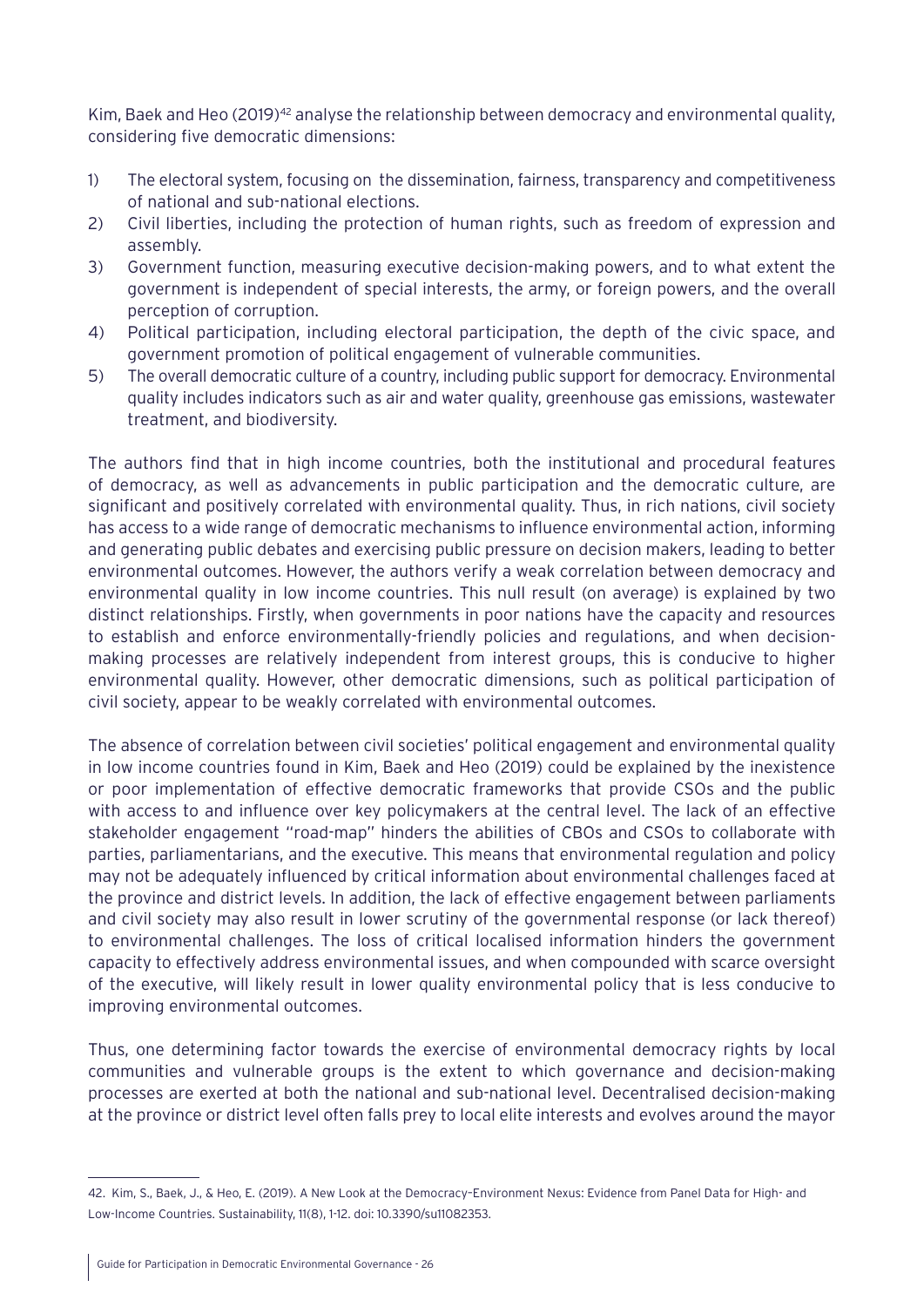or governor figure, with little public oversight<sup>43</sup>. However, across developing countries, most of the environmental regulation and policymaking takes place at the central level, raising greater barriers to vulnerable communities voicing their knowledge, views, and concerns, even in instances of severe deprivation, such as forced evictions from customary land. CBOs have privileged access and information concerning the needs of local communities and are well capacitated to represent their interests, but often are not integrated in larger CSO platforms and therefore have little influence at the central level, which hinders the integration of local communities' concerns into environmental policy.

To conclude, high or upper-middle income nations tend to have structural democratic frameworks that effectively provide citizens with the tools to exercise their environmental democracy rights, generating informed public debates on environmental policy and heightened scrutiny over executive action. Vibrant civil societies, such as those in the U.S. or South Africa, or innovative democratic mechanisms, such as France's citizens assemblies, combined with strong protection of civil rights, are ways to ensure that environmental policy is responsive to communities' needs. On the other hand, low income countries, facing high democratic deficits, either lack a procedural framework for stakeholder engagement or have little capacity for its effective implementation. In addition, the lack of structural and effective engagement between CBOs and CSOs (which would enhance representation and increase the political voice of local communities), and between CSOs and policymakers at the central level appears to also play into lower-quality environmental policy which is neither representative nor responsive to local communities' needs.

<sup>43.</sup> Economic Commission for Latin America and the Caribbean (ECLAC). (2018). *Access to information, participation, and justice in environmental matters in Latin America and the Caribbean: towards achievement of the 2030 Agenda for Sustainable Development* (pp. 13-17). Santiago: United Nations, pg.15.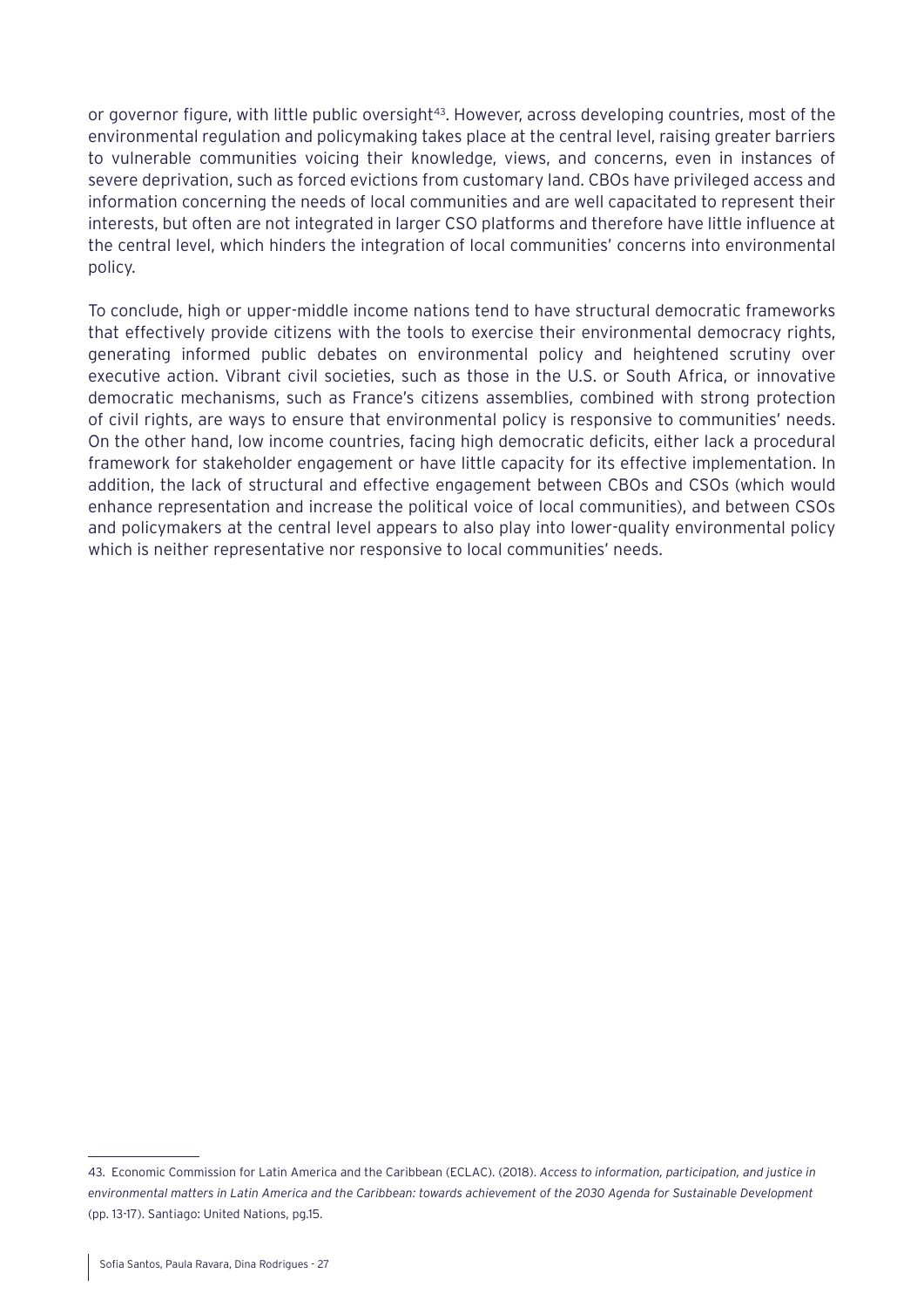### <span id="page-27-0"></span>**5. Best practices in stakeholder engagement**

This section presents a framework developed by Kliskey, A., et al (2021)<sup>44</sup> as a scaffolding for supporting the development and application of best practices in community and stakeholder engagement, both by governments and by CSOs.

Based on a review and meta-synthesis of a broad range of existing models, frameworks, and toolkits for community and stakeholder engagement, this framework focuses on power-sharing in the engagement process, co-ownership, co-generation of knowledge and outcomes, the technical process of integration, the monitoring processes of reflective and reflexive experiences, and formative evaluation.

The authors define best practices as *'a collective set of protocols, methodological approaches and methods, theories, definitions, activities, and evaluative understanding of what did and did not work in a particular field or area of inquiry*' and further explain that '*any good, better, or best practice should be an effective, standardized way of achieving an outcome that can work in a range of settings and should be better at delivering a particular outcome than other current strategies*'.45

Their proposed framework comprises ten characteristics or elements articulated through three connected processes: the engagement, the technical, and the monitoring processes (Figure 1). These processes depend on the situational awareness of a place or problem, and a culture of sharing values, respect, and trust, implying that community and stakeholder engagement is based on situational awareness, or context, as a starting condition for engagement.

<sup>44.</sup> Kliskey, A. et al. (2021). Thinking Big and Thinking Small: A Conceptual Framework for Best Practices in Community and Stakeholder Engagement in Food, Energy, and Water Systems. Sustainability, MDPI. 45. Ibid.pg.3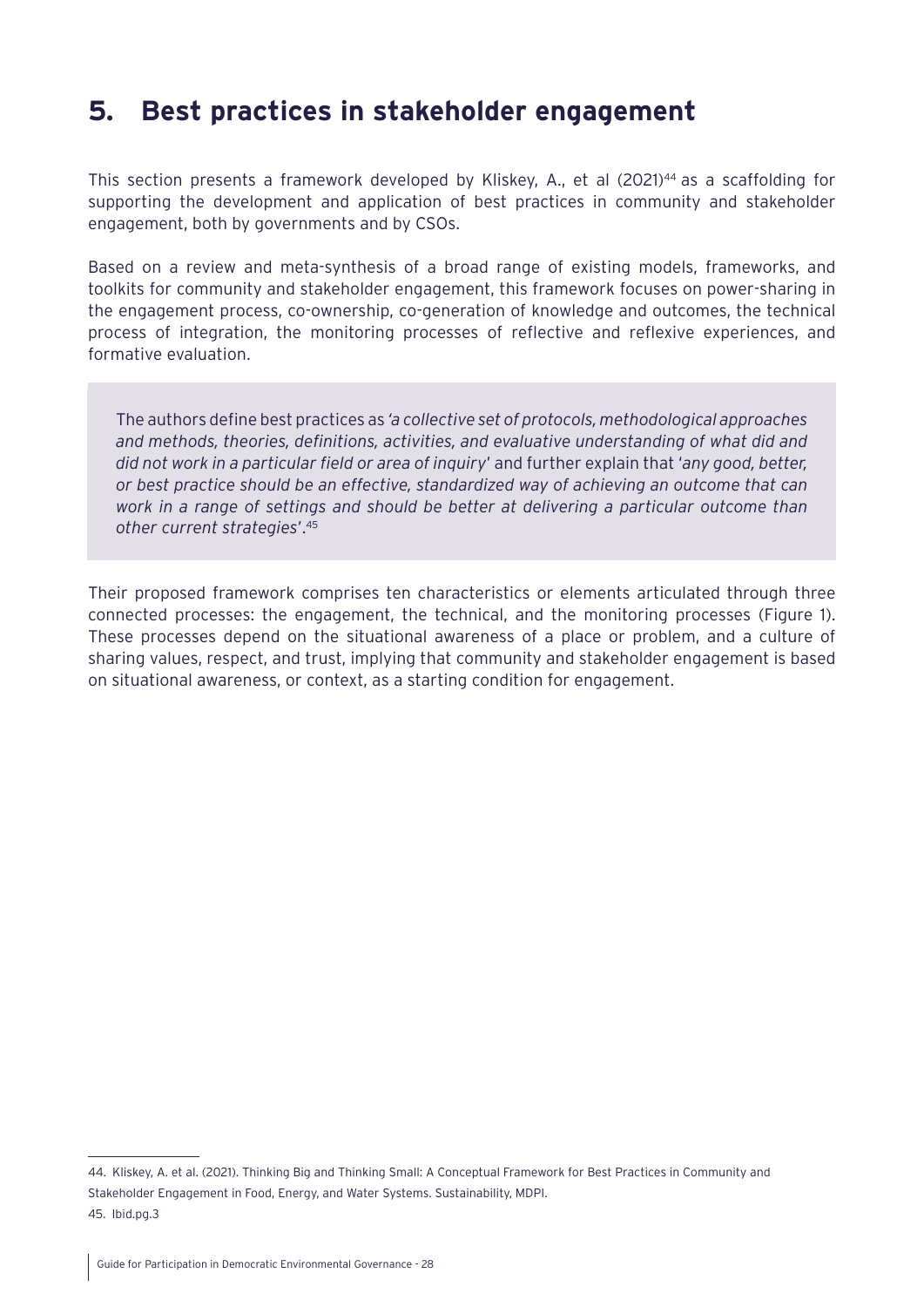

<span id="page-28-0"></span>**Figure 1 - Conceptual framework for best practices in community and stakeholder engagement**

Source : Kliskey, A. et al. (2021). Thinking Big and Thinking Small: A Conceptual Framework for Best Practices in Community and Stakeholder Engagement in Food, Energy, and Water Systems. *Sustainability*, MDPI, pg.8.

The engagement process results from the frequency and duration of engagement, collaborative power sharing, co-ownership of the engagement process, and co-generation of knowledge and outcomes. These characteristics of community and stakeholder engagement are interrelated dimensions.

Explicit methods for integration of data, perspectives, and knowledge are characterised as a technical process since analytical, quantitative, and qualitative methods may be useful here.

Additionally, this is an iterative framework so that the initial context that supports the engagement process may itself change through engagement.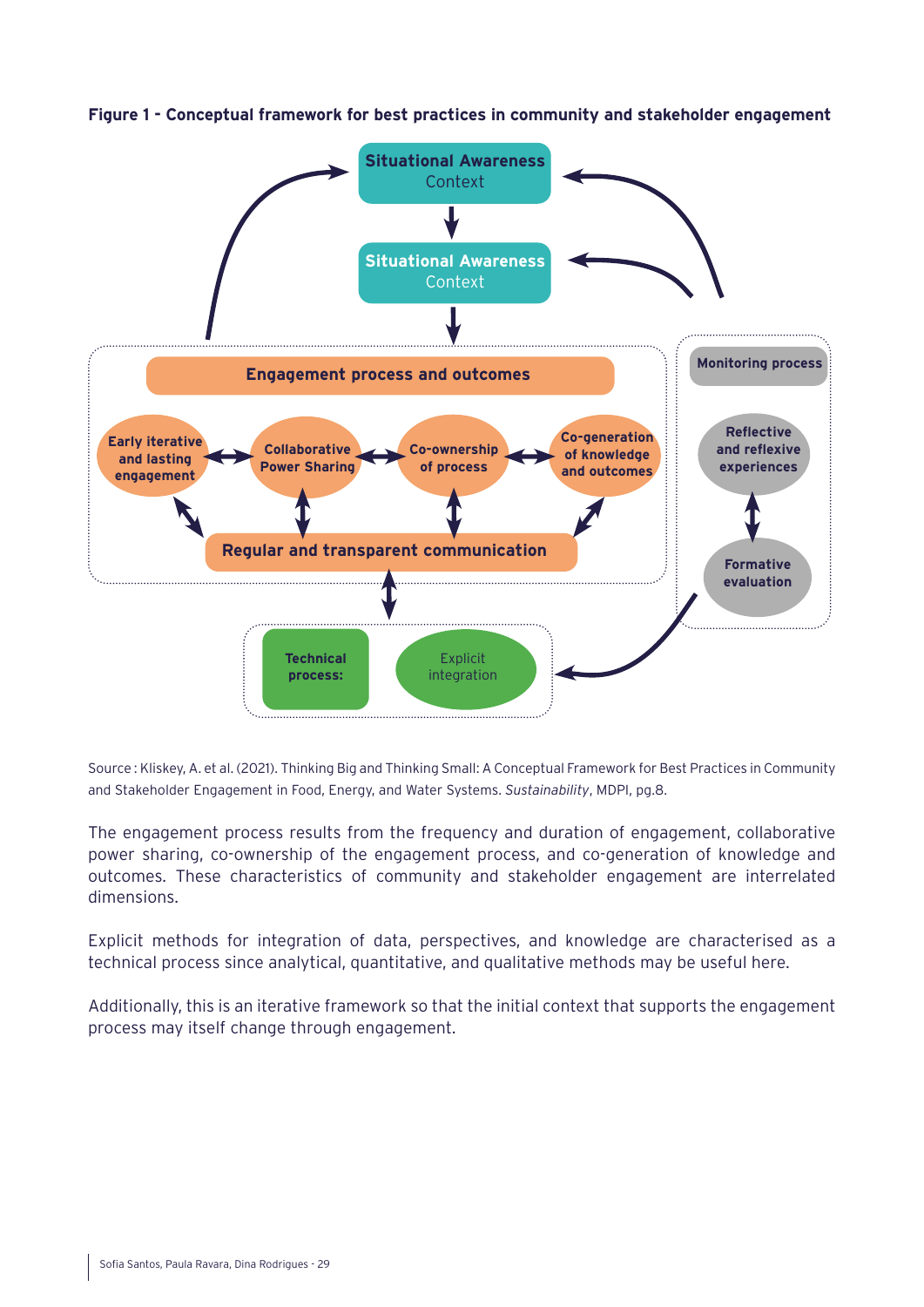### <span id="page-29-0"></span>**5.1 Situational analysis**

Situational analysis includes the perception of elements in the environment within a specified time and space, the understanding of their meaning, and the projection of their relevance into the near future. It includes the acknowledgment of a need for deliberative engagement of stakeholders and community members, the establishment of objectives, and the use of contextually relevant methods. It also calls for attentiveness to the diversity of perspectives and cultural experiences represented by the stakeholders and communities being engaged.

In relation to indigenous communities and sovereign Tribal Nations, situational analysis requires an understanding of their unique status and perspectives. Kliskey, A., et al (2021) specifically highlight that: *'Indigenous groups are often still addressed as one of many stakeholder groups, without recognizing their status as self-determining nations with governance structures that were in place long before the arrival of settler institutions' and that 'the distinction between rights-holders and stakeholders is more than just semantic. To truly respect Indigenous rights, governments must collaborate with Indigenous peoples in ways that recognise their sovereignty and right to selfgovernance'.*<sup>46</sup>

Strategies for developing situational awareness include building on existing community partnerships, engaging a mix of project champions in the community, and generating broad support from community leaders, all of which require funds and a "ground" made fertile through civic education. With indigenous communities, situational analysis includes understanding the cultural context, particularly of socio-economic disadvantage, and the sensitivities of including indigenous knowledge.

### **5.2 Sharing values and respect**

The characteristic most reported for successful community and stakeholder engagement across frameworks and conceptual models was fostering an appreciation of values, respect, and trust among stakeholders. This characteristic translates into establishing a culture of empowerment, trust, and equity, which calls for two fundamental environmental access rights: access to information and access to decision-making processes.

In research settings, this type of culture is mostly a result of the personal attitudes and empathy that a project lead can impart, but this is not the case in the political process or in project-led stakeholder engagement processes, where there is frequently a conflict of interests. Political players are not necessarily interested in fostering knowledgeable stakeholder engagement, as it would force them to greater accountability. Neither are project managers, whose minds are frequently made up before the launching of the project, and as a result they rush through the stakeholders' engagement process as a "tick the box" exercise.

Some approaches to help promote a respectful culture use a broader definition of stakeholders to engage, including minority groups, to make the process relevant to participants' priorities; attempt to mitigate potential bias in stakeholder engagement; provide opportunity for stakeholders to share control over the process; and incorporate diverse perspectives equitably. Listening, inclusion of indigenous priorities, careful trust-building, and use of culturally appropriate methods are important for indigenous engagement.

<sup>46.</sup> Kliskey, A. et al. (2021). Thinking Big and Thinking Small: A Conceptual Framework for Best Practices in Community and Stakeholder Engagement in Food, Energy, and Water Systems. *Sustainability,* MDPI, pgs. 8-9.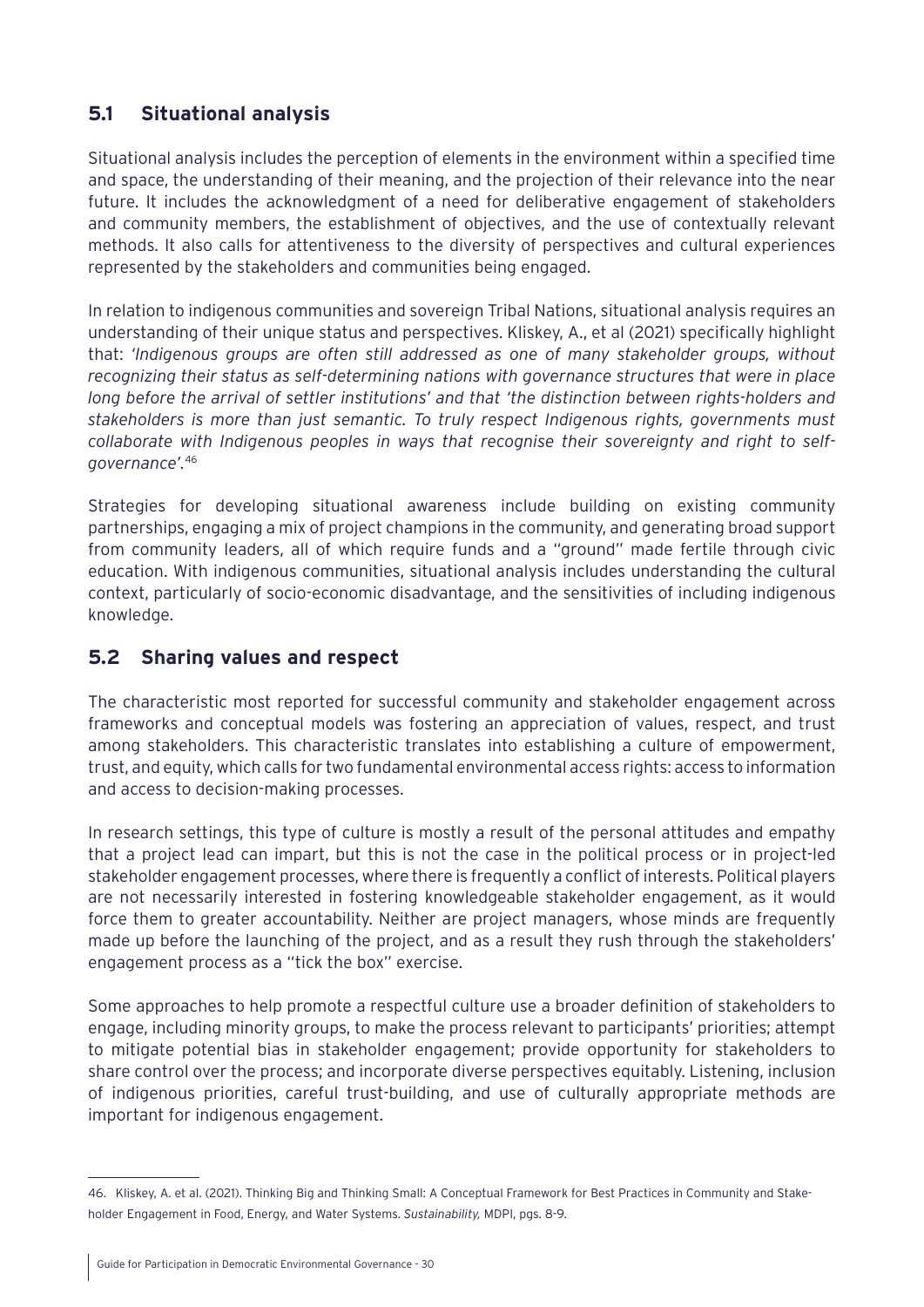<span id="page-30-0"></span>The recognition of others' values and demonstration of respect becomes apparent through the engagement processes of collaboratively defining issues, priorities, problem formulation and goals with stakeholders, referred by the authors as 'engagement as design'. This includes the value of multiple stakeholder perspectives in a well-designed engagement process. A core approach to engagement as design is aiming for a stakeholder group that is fully representative of the place or problem, which includes matching representation of stakeholder interests to the spatial scale of the goals or issues. Ideally the engagement process incorporates a representative group of stakeholders, stakeholder groups, or sample of stakeholders. Whenever identifying a representative group is not possible, it may suffice to have a stakeholder group that is indicative of the community or landscape.

### **5.3 Early, iterative, and lasting engagement**

Key success factors for the entire process of community and stakeholder engagement in the context of a project are initiating the engagement as early as possible, ideally in the proposal development stage, creating repeated engagement opportunities, and sustaining the engagement process, ideally beyond the project funding cycle. Early engagement of stakeholders assists with developing shared goals and the co-production of outcomes. By designing an iterative engagement process, it becomes possible to work with stakeholders to refine, validate, expand, and test the knowledge and ideas generated. The iterative nature of good engagement processes also requires continuous effort and sensible facilitation, and commitment both to the process and to the building of long-term and genuine relationships. Environmental-related problems seldom lend themselves to easy-fix single solutions, hence the importance of engaging early and over time as challenges evolve and change. The establishment of lasting engagement builds trust and relationship bonds that are not purely transactional, while also allowing for outcomes that might not emerge from a project during the standard three- or five-year grant cycle.

### **5.4 Collaborative power sharing**

Managing power dynamics to encourage contributions from all is crucial, as power dynamics vary among central and local actors, with local actors often having unique insight into which solutions will more likely be adopted, and communities often being rights holders or landowners. Acknowledging the impact of power dynamics can ensure that they are effectively managed using collaborative processes, facilitative methods, and consensus building among stakeholders. Power sharing is the foundation of meaningful stakeholder and community engagement. Addressing power dynamics and flattening hierarchies to share power is one of the most important considerations when undertaking any type of collaborative process. Although external factors, such as existing laws or regulations, agency rules, and other forces can shape the extent to which power and decisionmaking can be evenly distributed among participants, attempts to share power are essential, as is transparency regarding equality in decision-making power and participants' roles. Power sharing and the avoidance of misappropriation of traditional knowledge are longstanding concerns for indigenous peoples; there must be a clear understanding in advance of how knowledge will be used and shared. Power dynamics are among the most important factors to consider when undertaking any type of collaborative process, especially when power cannot, by law, rule, or for any other reason, be evenly distributed among participants. Being clear about inequality in decision making and clear about all participants' roles is imperative to maintain trust.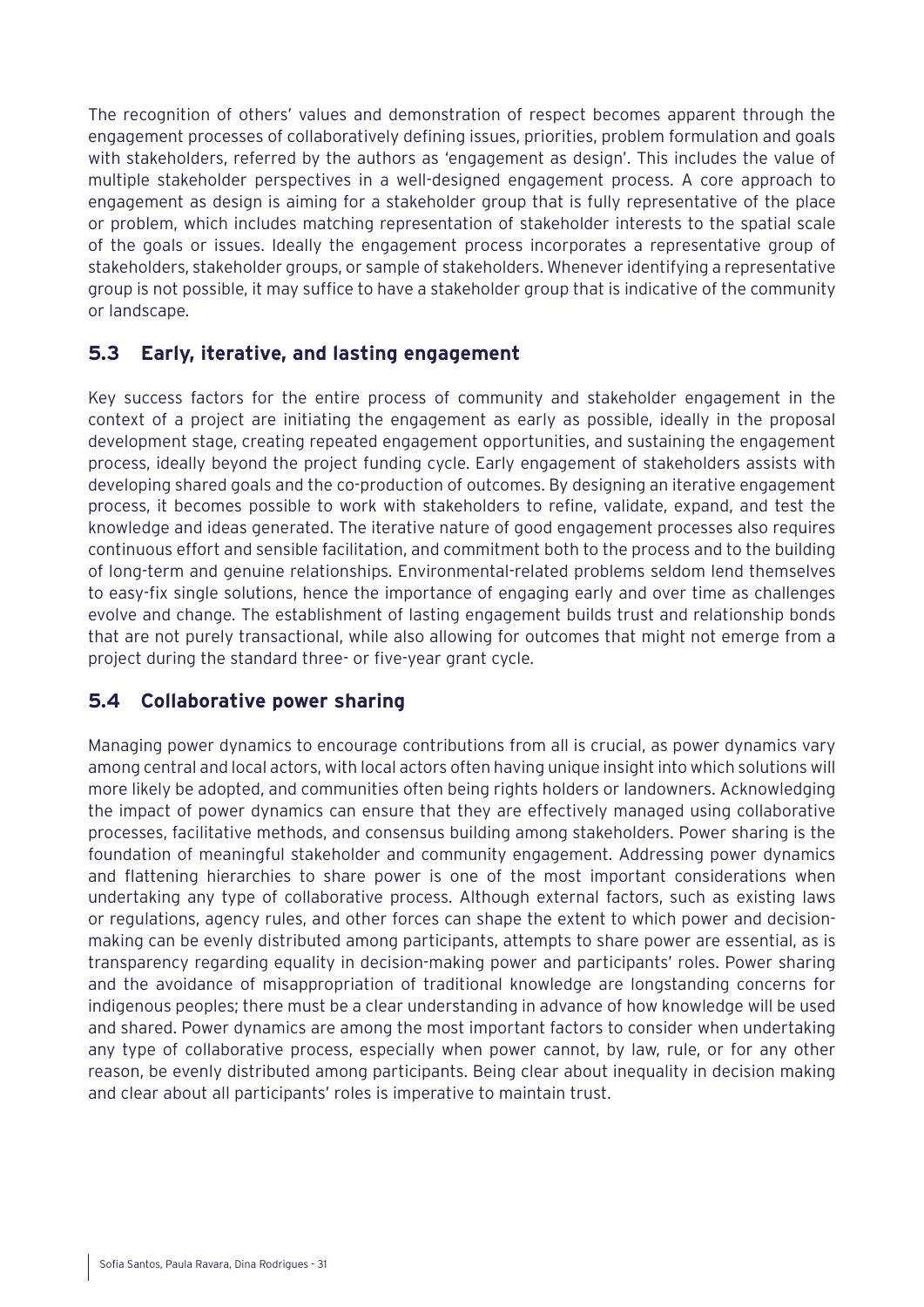### <span id="page-31-0"></span>**5.5 Co-ownership of process**

Co-ownership of the engagement process among stakeholders, decision-makers or researchers is closely related to power dynamics. Co-ownership can be developed by explicitly documenting the purpose and extent of stakeholder engagement, including their level of control over research and engagement processes, and over project outcomes. This practice has been designated 'engagement as democracy'.<sup>47</sup> Roles and responsibilities must be defined clearly and carefully in indigenous communities, and ownership of data and knowledge must be clearly understood. Acknowledgement and compliance with tribal protocols in engaging indigenous communities is also crucial.

### **5.6 Co-generation of knowledge and outcomes**

Stakeholder engagement should lead to beneficial outcomes for society, especially for the community and stakeholders concerned. These benefits have been referred to as the 'usability that arises from co-production' or the 'transformative capacity of outputs and outcomes' that occurs through a project or political process.<sup>48</sup> Approaches that support the usability from co-produced or co-generated knowledge include promoting social learning and understanding with stakeholders, exploring practical and policy suggestions for improving engagement, creating opportunities to build capacity at individual and community levels, and using relevant timescales that support decision-making. The scope and type of outcomes sought should be agreed with the community. If, for example, a methodology focused on social justice is incorporated and indigenous interests are braided into the results, the research should give back to the community.<sup>49</sup>

### **5.7 Technical process: explicit integration of stakeholder knowledge and science**

Stakeholder engagement frequently deals with projects in which interdisciplinary and transdisciplinary relationships, processes, data, and analyses are essential. Therefore, the engagement process should connect to, and be supported by, the explicit integration of social, physical, ecological, spatial, and temporal approaches.

Examples of synthetic or integrative approaches include '*synthesis of local and scientific knowledge; practice-based and scientific perspectives; incorporation of Indigenous knowledges; integration of computational model outputs and scenario narratives; incorporation of multi-scalar and inter-scalar relationships across individual, collective, and network levels; interactive posters as a means for enhanced communication and learning; multiple spatial scale analyses; actor-resource-dynamics-interaction approaches; artificial intelligence and big data analytics; and landscape social-metabolism approaches*'.50 These approaches are characterised as a technical process in the framework (Figure 1).

### **5.8 Reflective and reflexive experiences**

Best practices can and should be judged against current and past practices within the communities. Reflexivity stands for critical reflection of successes and failures, stakeholder input in the engagement process, scrutiny of which values, priorities, perceptions, and knowledge are included

<sup>47.</sup> Kliskey, A. et al. (2021). Thinking Big and Thinking Small: A Conceptual Framework for Best Practices in Community and Stakeholder Engagement in Food, Energy, and Water Systems. Sustainability, MDPI, pg.10.

<sup>48.</sup> Ibid. pg.11.

<sup>49.</sup> Ibid. pg.11.

<sup>50.</sup> Ibid., pg.11.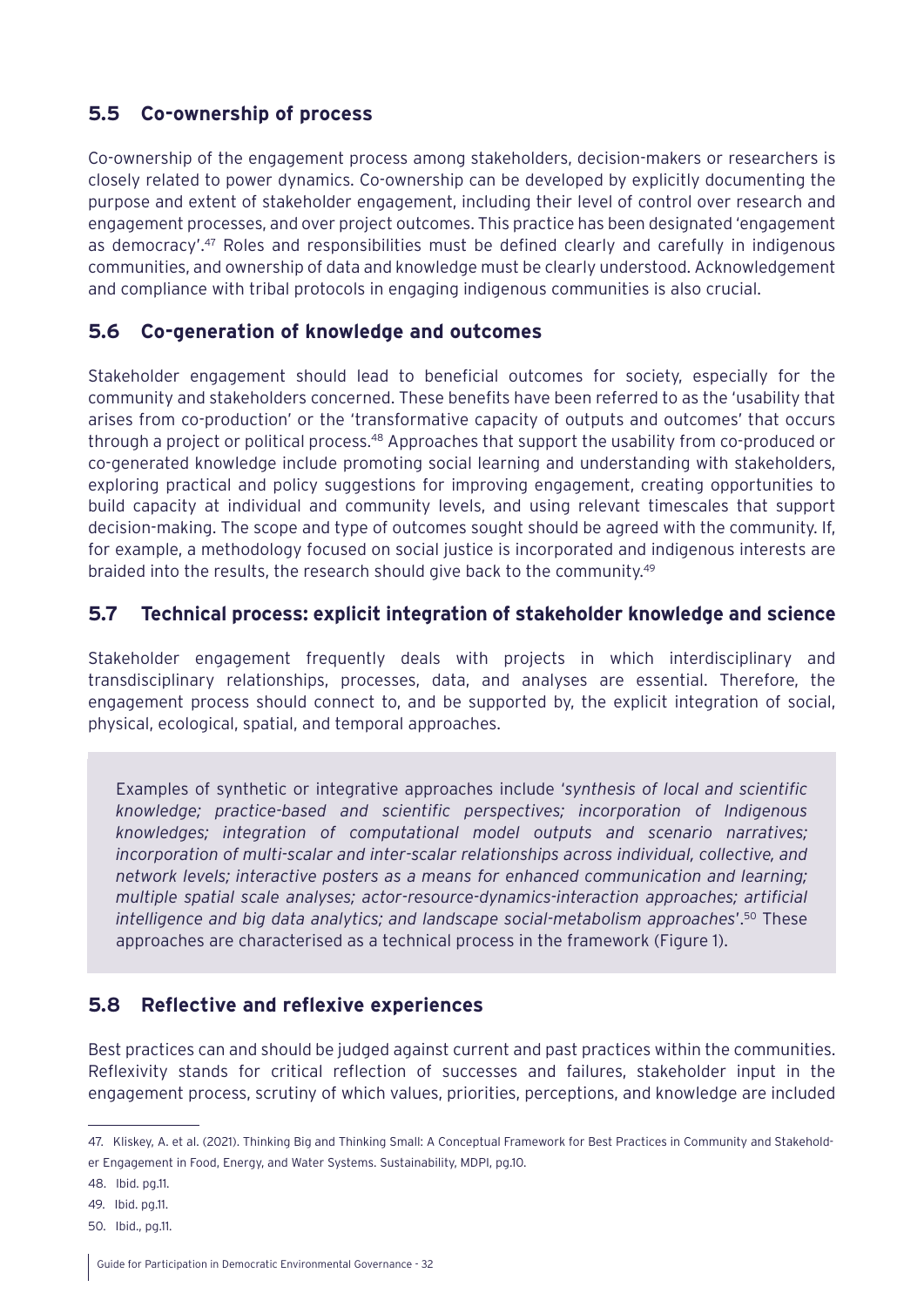<span id="page-32-0"></span>and excluded, and a critical judgement on the effectiveness of best practices in community and stakeholder engagement. Reflective approaches include acknowledging and being prepared to discuss uncertainties, risks, and shortcomings that arise in the engagement process and may be present in co-produced knowledge.

#### **5.9 Regular and transparent communication**

Good communication among stakeholders and between stakeholders and scientists, project promoters or government entities helps with the stakeholder engagement process, and contributes to co-generation of knowledge and to strong engagement processes. This requires project leads or facilitators to provide opportunities for communication, and for both sharing and listening. Transparency in communications and throughout the process is especially important in Indigenous communities and may require translation to native languages. Regular communication can also help direct stakeholder engagement toward a more accurate and efficacious pursuit of solutions and contributions for proposed policies.

### **5.10 Evaluation**

An additional element included in this framework is the measurement and assessment of best practices. The evaluation of the engagement process and its impacts, including demonstration of the success of both process and outcomes, is an essential element in a robust framework of practice. Each identified best practice should be evidence-based and have metrics for the measurement of impacts, outcomes, and implementation. The evaluation of community and stakeholder engagement practices can be considered along three dimensions: (i) scientific impact; (ii) learning and empowerment of participants, and (iii) impact for wider society.

Any evaluative dimension of a best practice can be assessed by defining a set of possible and desired outcomes (markers or goals), tracking features of engagement that might determine these outcomes (metrics or indicators), and identifying how a given engagement strategy should achieve the intended outcome (mechanisms). Evaluation should also be participatory, engaging all participants in the process. Metrics are likely to be quantitative measures, while markers and mechanisms are likely to be qualitative measures.

These characteristics of community and stakeholder engagement constitute the backbone of guidance to support CSOs to increase political participation from the communities they represent, and to support governments and policymakers to achieve better outcomes, and they should be incorporated by both in their engagement practices. Specific guidance for engaging with indigenous peoples, women, youth, persons with disabilities and the poor is explored in further detail in Appendices 1 to 5.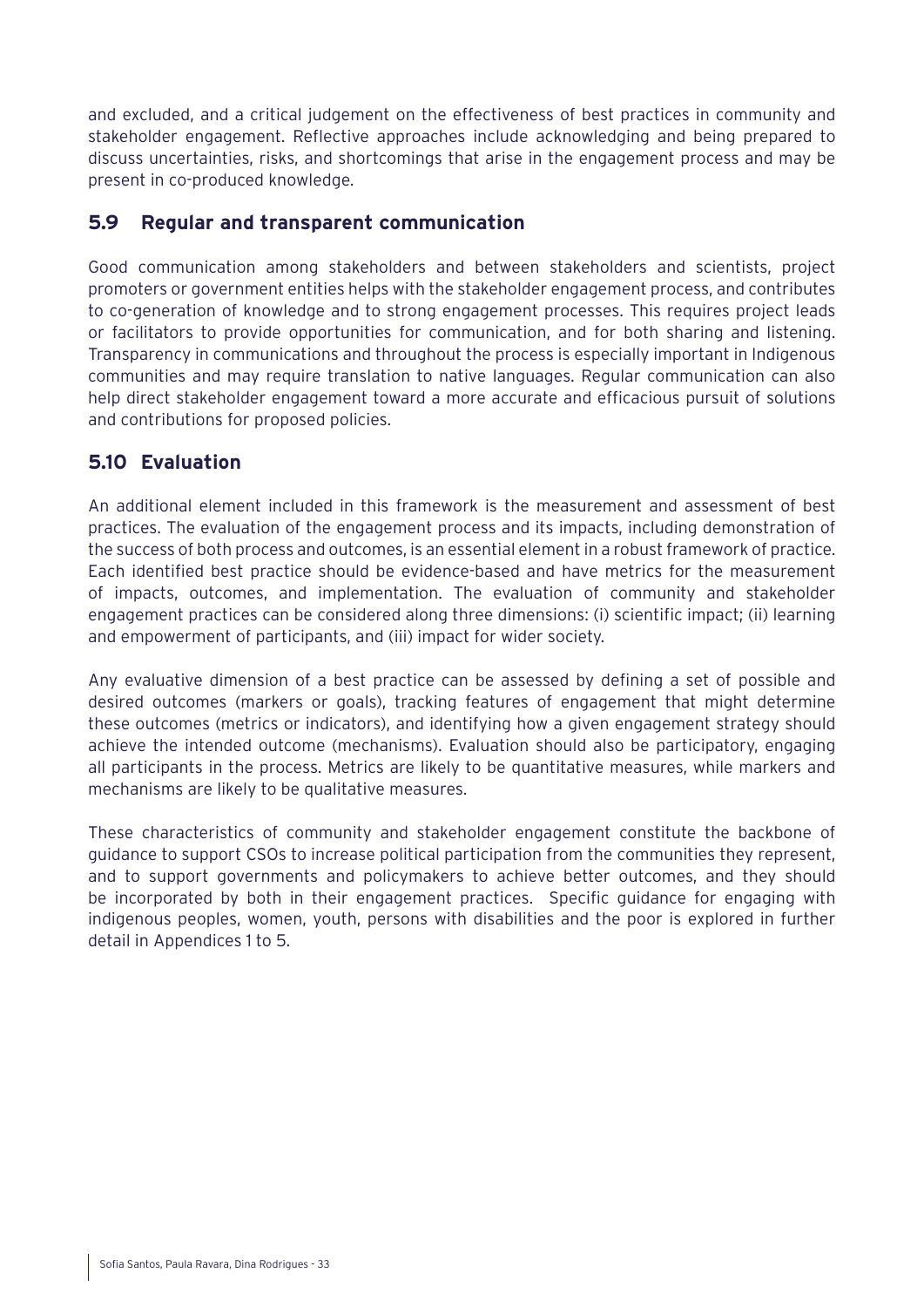### <span id="page-33-0"></span>**6. A gender-sensitive and non-binary approach to engagement**

Chapter 5 proposes a framework for supporting the development and application of best practices in community and stakeholder engagement, both by governments and by CSOs, once stakeholders' groups have been identified. In this chapter, we zoom out to a preceding layer that relates to the identification of stakeholders, to draw attention to i) the importance of a gender-sensitive approach, as gender frequently intersects with vulnerabilities and gender-related groups may constitute selfdefining minorities; and ii) the essential non-binary nature of stakeholders.

### **6.1 Defining gender and gender mindsets**

The authors of '*Gender Inclusive Framework and Theory - A Guide for Turning Theory into Practice*' 51 define gender as *'a dynamic organizing principle in society*'. More than an individual's biological sex (male/female), '*gender is a learned pattern of behavior that is embedded in everything we do at the individual, community, and institutional levels*'.

The authors go on to define gender mindset as '*the socialization and internalization of the described roles and expectations that a society finds most appropriate and valuable for a person — men, women, girls, boys, and sexual and gender minorities'* and say that *'a person's gender mindset can alter during societal change based on new community values, norms, and expectations'.*<sup>52</sup>

<sup>51.</sup> Kuehnast, K., & Robertson, D. (2018). *Gender Inclusive Framework and Theory - A Guide for Turning Theory into Practice*, pg.4 [Ebook]. Washington DC: UNITED STATES INSTITUTE OF PEACE.

<sup>52.</sup> Ibid, pg.4.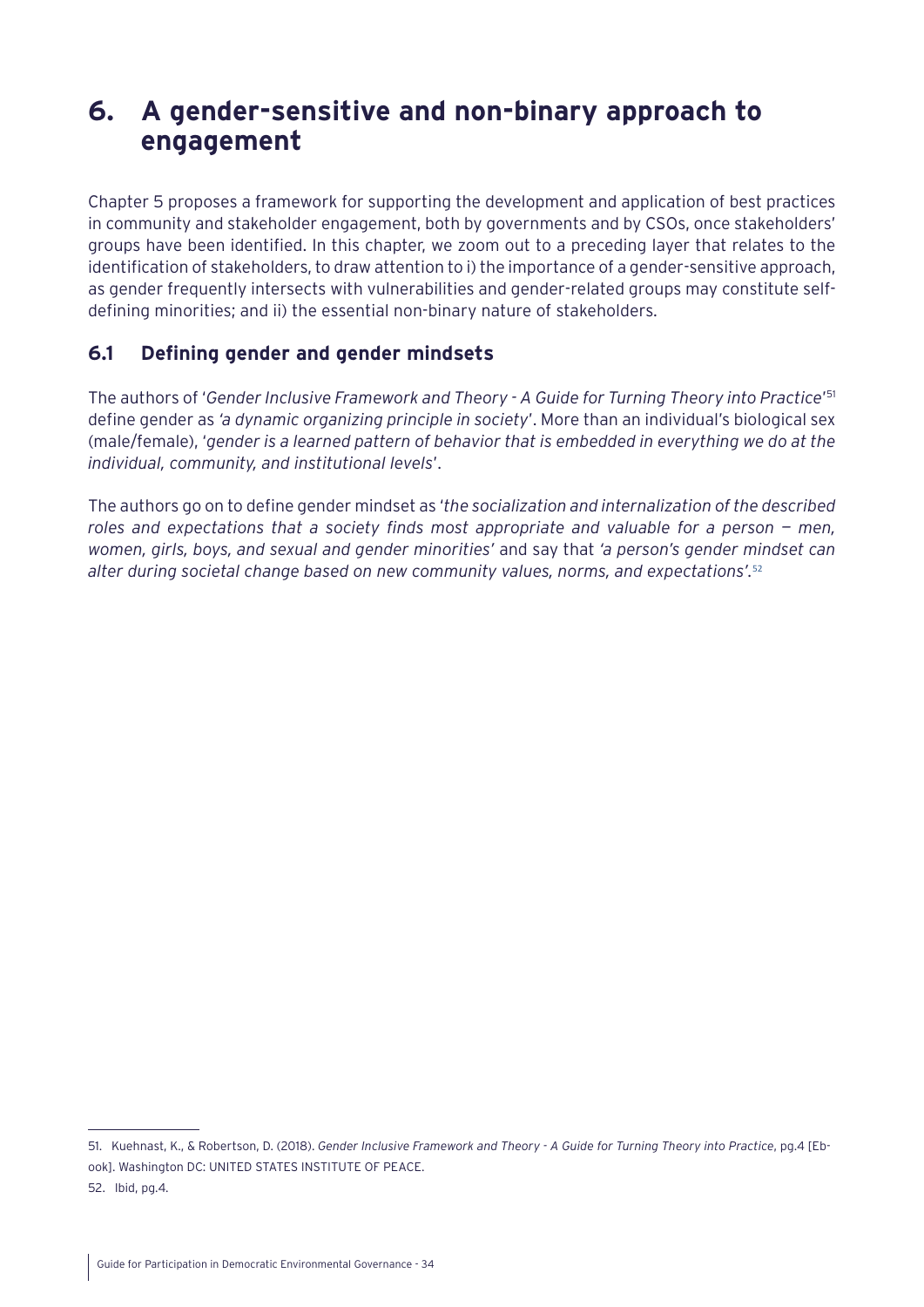The following key definitions<sup>53</sup> may be useful when designing a gender-sensitive engagement:

| <b>Key definitions:</b>   |                                                                                                                                                                                                                                                                                                                                                                                                                                                                                                                                                                                                                                                                                                                                                                                                                                                                                   |  |  |  |
|---------------------------|-----------------------------------------------------------------------------------------------------------------------------------------------------------------------------------------------------------------------------------------------------------------------------------------------------------------------------------------------------------------------------------------------------------------------------------------------------------------------------------------------------------------------------------------------------------------------------------------------------------------------------------------------------------------------------------------------------------------------------------------------------------------------------------------------------------------------------------------------------------------------------------|--|--|--|
| <b>Sex</b>                | The biological characteristics that define humans as either male or female. These sets of<br>biological characteristics are not always mutually exclusive, as there are some individuals<br>who possess both male and female characteristics.                                                                                                                                                                                                                                                                                                                                                                                                                                                                                                                                                                                                                                     |  |  |  |
| Gender                    | The socially constructed attributes and opportunities associated with being male and<br>female vary widely from place to place. Gender defines social and cultural expectations<br>about what behaviour and activities are allowed, what attributes are valued, and what<br>rights and power one has in the family, community, and nation. For example, in one society<br>women may be expected to focus on the family's domestic needs while men engage in the<br>formal salaried workforce, whereas in another, both men and women may be expected to<br>contribute to the family's income.                                                                                                                                                                                                                                                                                     |  |  |  |
| <b>Gender</b><br>equality | Refers to both men and women having the freedom to develop their personal abilities and<br>make choices without the limitations set by stereotypes, rigid gender roles, or prejudices.<br>It does not mean that men and women must become the same, but that their rights,<br>responsibilities, and opportunities should not depend on whether they are born male or<br>female. Gender inequality has predominantly negative impacts on women and girls,<br>as men tend to have more decision-making power and control over resources than<br>women. Because of this, efforts to advance gender equality have focused primarily on<br>improving the situation and status of women and girls in their societies. For example,<br>specific actions may be taken to ensure that women's views and priorities are adequately<br>and directly heard in disaster management committees. |  |  |  |
| <b>Gender equity</b>      | Refers to fairness of treatment for women and men according to their respective<br>needs. This may include equal treatment, or treatment that is different but considered<br>equivalent. For example, specific outreach strategies may be developed to ensure that<br>relief assistance reaches female-headed households in societies where the mobility of<br>women is restricted. Likewise, general distribution centres may be created, or certain<br>livelihood recovery activities may be designed and implemented, specifically by and for<br>women.                                                                                                                                                                                                                                                                                                                        |  |  |  |
| <b>Diversity</b>          | Respect for diversity means not only accepting that others may be different, but also<br>respecting those differences. Examples of specific criteria that may not be used to make an<br>adverse distinction are ethnic origin, nationality, sex, political opinion, philosophy, religious<br>belief, social origin, class, sexual preference, age, disability, physical characteristics, and<br>language.                                                                                                                                                                                                                                                                                                                                                                                                                                                                         |  |  |  |

<sup>53.</sup> International Federation of Red Cross and Red Crescent Societies. (2010). *A practical guide to Gender-Sensitive Approaches for Disaster Management*, pg.3 [Ebook]. Geneva, Switzerland.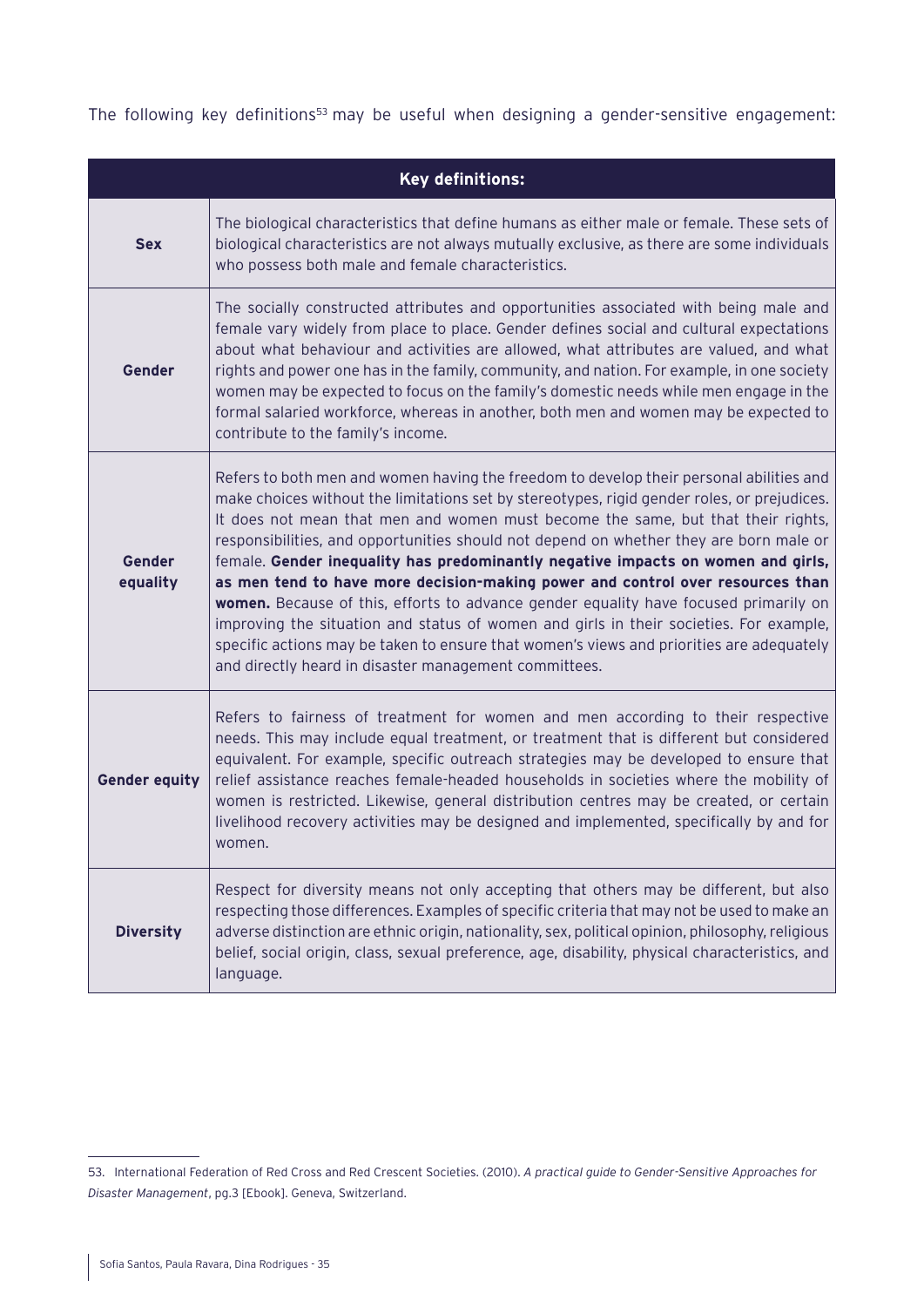### <span id="page-35-0"></span>**6.2 How inclusive participation relates to gender analysis**

Inclusive participation is rooted in the concept that every person, regardless of identity, is instrumental in the transformation of their own society and that their inclusion through political participation leads to better outcomes.

Gender analysis is a '*social science tool used to identify, understand and explain gaps between males and females that exist in households, communities and countries*.' **Gender analysis '***should not treat men and women as monolithic categories***' but rather should consider '***other characteristics***'.**<sup>54</sup>

The authors cite as an example that an indigenous woman from a rural village will have a different lived experience than a woman from a majority ethnic group in an urban community, and point out that these differences could affect whether a single intervention to address women's empowerment could appropriately and effectively address two very different sets of challenges. They propose expanding gender analysis in the country, project, or activity level as one way to incorporate an inclusive lens in the stakeholder design process. This would mean that, instead of simply presenting broad categorical differences between women and men, the gender analysis could also address the relationship between gender and other characteristics (such as age, disability status, caste, sexual orientation, and ethnic/religious affiliation).

This approach leads to an analysis that, albeit still focused on gender, provides more valuable information on the challenges to political participation, to further guide inclusion of marginalised groups in the political processes.

### **6.3 Why gender analysis is important for stakeholder engagement**

By acknowledging the interplay between sex and other characteristics such as age, marital status, income, ethnicity, disability status, sexual orientation, and gender identity, gender analysis can illuminate areas for intervention, sources of tension, and drivers of conflict. It can clarify the broader context of a project or policy, no matter its objectives and goals and, at a minimum, allow for the adoption of a "do no harm" approach.

A gender-sensitive stakeholder engagement works towards aligning stakeholder engagement practices with the gender dynamics in any given environment. Thus, the gender dynamics of a given context should always be considered, whether a policy goal and objective specifically addresses gender issues or not.

### **6.4 Promoting an intersecting identities approach to engagement**

This approach<sup>55</sup> recognises that gender identities are flexible (that is, non-binary) and that each society's structures, norms, and rules create these identities. Therefore, it takes a relational view of the dynamics in a community, knowing that problems cannot be solved within a silo<sup>56</sup> but must be addressed from multiple perspectives.

<sup>54.</sup> DCHA/DRG/HR. (2018). *Suggested Approaches for Integrating Inclusive Development Across the Program Cycle and in Mission Operations Additional Help for ADS 201*, pg. 5. USAID.

<sup>55.</sup> Kuehnast, K., & Robertson, D. (2018). *Gender Inclusive Framework and Theory - A Guide for Turning Theory into Practice*, pg.14 [Ebook]. Washington DC: UNITED STATES INSTITUTE OF PEACE.

<sup>56.</sup> The focus on gender as an 'isolated topic' represents a main obstacle in gender mainstreaming.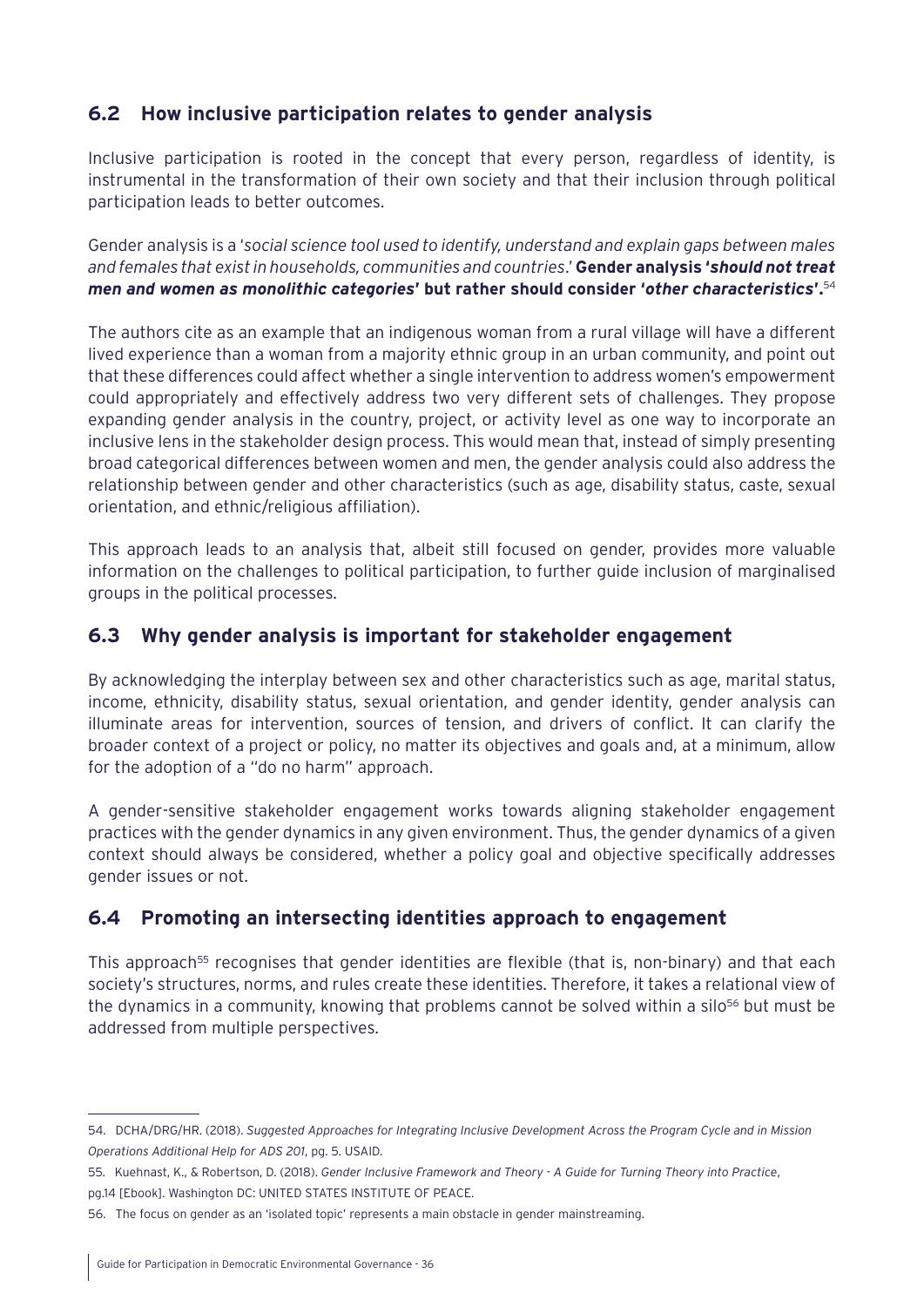All individuals have a gender identity, but factors such as a person's age, marital status, race, sexuality, class, caste, ethnicity, religion, and abilities affect their experiences in society. This approach draws from the analytical framework of intersectionality: the idea that a person's marginalised identities interact and cannot be understood in isolation. Recognising the importance of these diverse experiences, this approach analyses the broader relationships and power dynamics across a society and the implications for control over resources, movement, and other factors.

'*Social norms — specifically the roles and expectations of men and women that a society deems appropriate or desirable — are often most resistant to change*'.57 This approach seeks a better understanding of how a person's multiple identities affect their influence and power in each situation and of how society may or may not be addressing their grievances. By seeking understanding of power dynamics, the intersecting identities approach can help challenge societal norms that cause or perpetuate inequalities, especially gendered inequalities.

To effectively ensure meaningful stakeholder engagement, each person's multiple identities and how these affect her voice and power must be considered in designing stakeholder engagement strategies.

<sup>57.</sup> Kuehnast, K., & Robertson, D. (2018). *Gender Inclusive Framework and Theory - A Guide for Turning Theory into Practice*, pg.14 [Ebook]. Washington DC: UNITED STATES INSTITUTE OF PEACE.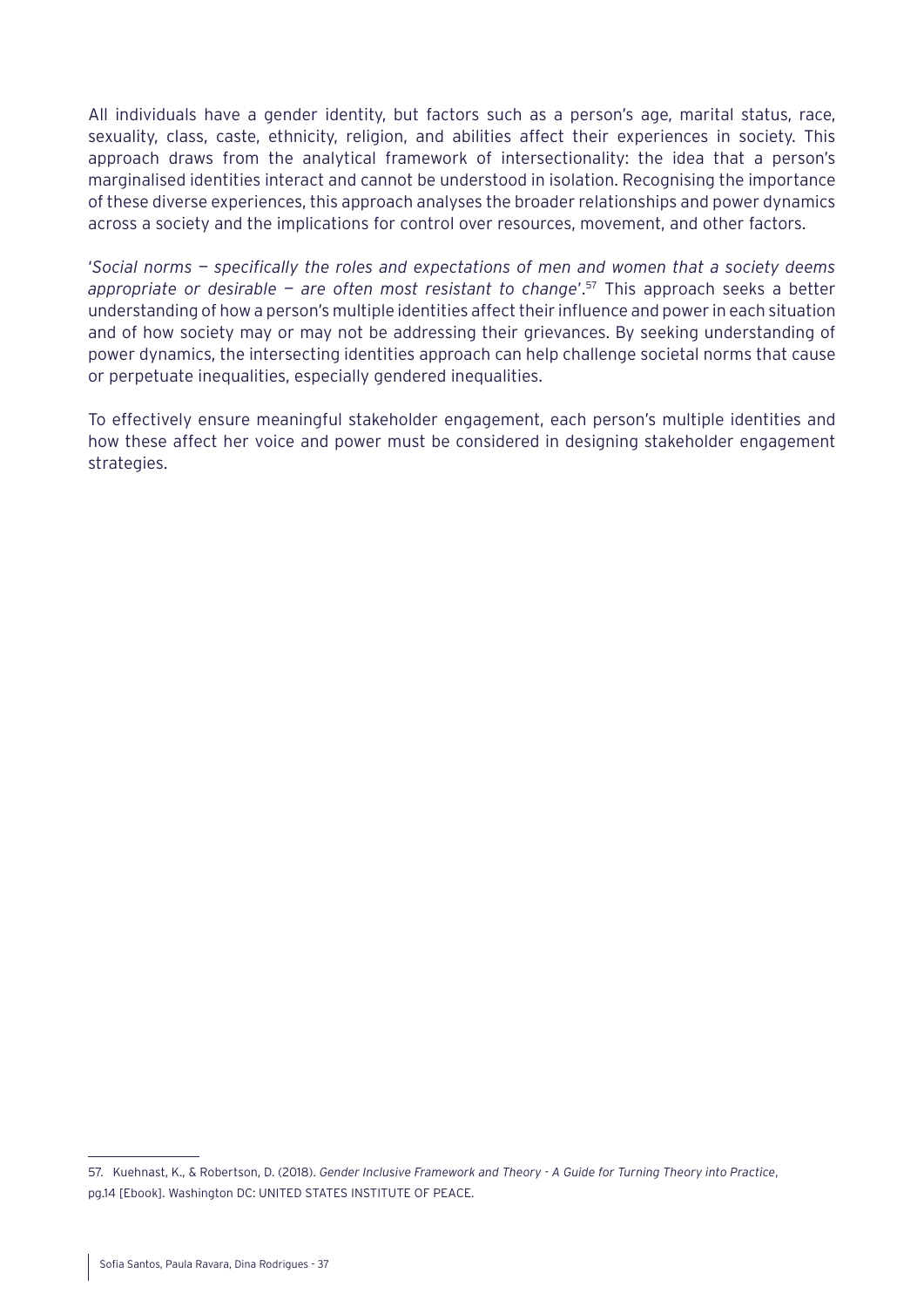# **7. Government: guidelines for a more effective stakeholder engagement**

The guidelines provided in this section were inspired by the OECD Draft for Public Consultation on '*Best Practice Principles on Stakeholder Engagement in Regulatory Policy*'.58

Figure 2 illustrates an inclusive step-by-step approach from the perspective of the regulator that is both mindful of the requirements to ensure effective participation and of the existing pitfalls, providing guidance to avoid them.



**Figure 2 – A regulatory framework for effective stakeholder engagement**

<sup>58.</sup> OECD. (2017). *Best Practice Principles on Stakeholder Engagement in Regulatory Policy.*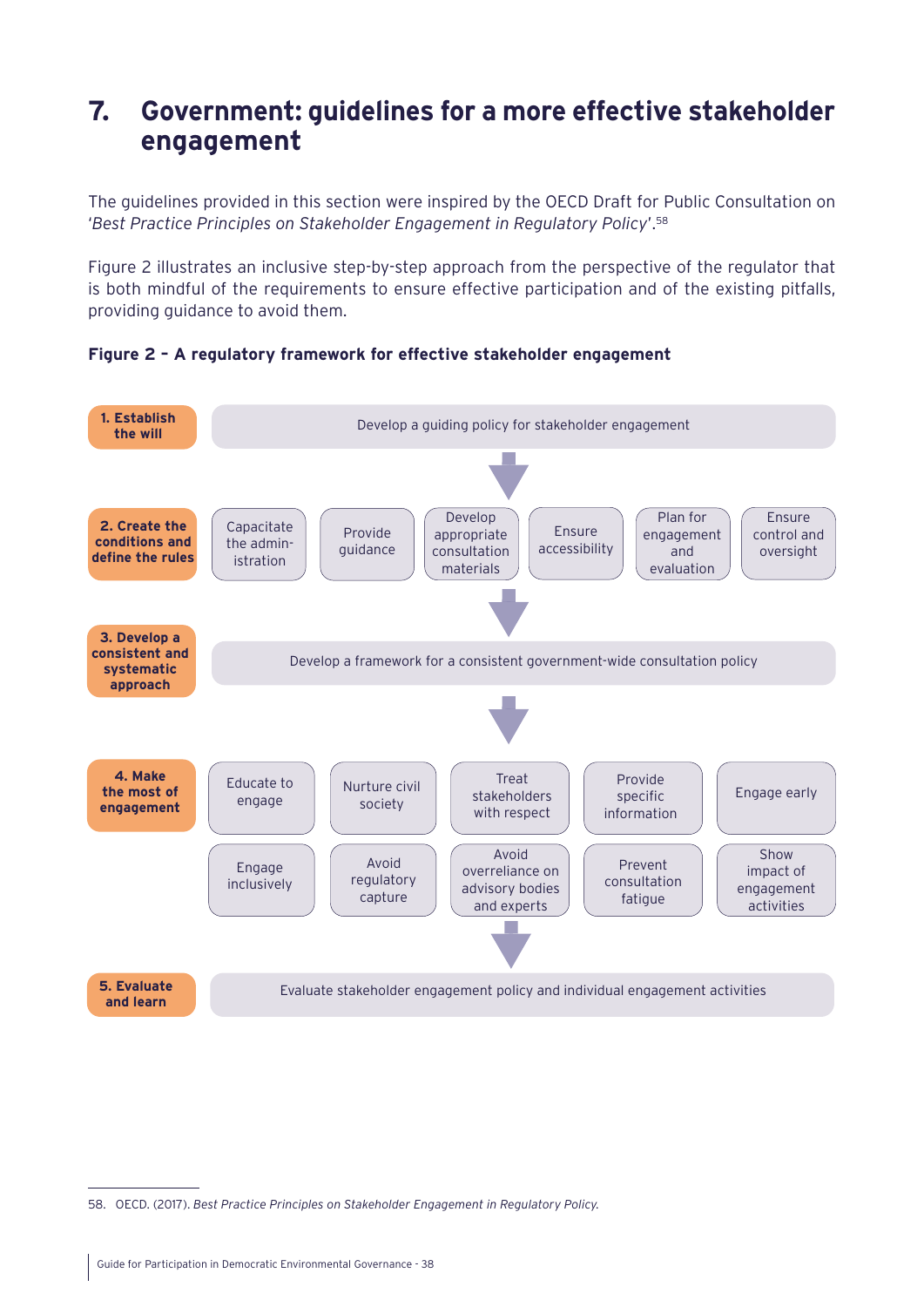# **7.1 Establish the will**

Governments should put forward a clear, cross-cutting, government-wide guiding policy on how to engage with stakeholders. The main objectives of such policy should be to provide stakeholders with enough information in a sufficiently predictable, uniformly applied, and accountable process. Such a policy would encourage stakeholders to engage consistently and provide the administration with the best information in return. Depending on the legal system and administrative culture, the obligatory measures might take the form of a law or a government decree.

- a) This policy should not be overly prescriptive, and should allow for additional tailored tools and instruments that may prove to be necessary for different types of stakeholder engagement. It should, however, provide for a sufficient level of transparency, predictability, and uniformity for the engagement process. The policy should therefore be a combination of obligatory measures (such as setting an obligation to enable public consultations on all developed regulations, compulsory notice, and comment periods, and so on), and basic principles.
- b) The policy should set clear objectives for stakeholder engagement, to allow for ex post evaluation of engagement activities and projects. These objectives should reflect the instrumental value of stakeholder engagement, that is, strengthening the evidence base of policymaking by tapping a broader reservoir of ideas and resources and therefore:
	- i. Support reducing implementation costs by favouring compliance.
	- ii. Support intrinsic values, such as ensuring accountability, broadening the sphere in which societal actors can make and shape decisions, and building civic capacity and trust.
- c) The engagement policy should assign clear competences for promoting and coordinating stakeholder engagement in regulatory policy across the administration. The body with such competence should be responsible for promoting stakeholder engagement, issuing guidance, providing advice to line ministries and other agencies, and organising trainings and so on. The existence of such a body would enhance knowledge management, ensure policy coherence, and avoid duplications. Examples of good but also "bad" practice should be shared across the administration to support the learning process. The responsible body could also be responsible for a central consultations' portal.
- d) The engagement policy should cover stakeholder engagement at each stage of the regulatory governance cycle.
	- i. Stakeholders should be involved when drafting or amending the existing regulations, but also when reviewing existing regulations and downstream to the phase of implementing and enforcing regulations.
	- ii. The engagement policy should also foresee stakeholders' engagement to evaluate the outcome of policymaking *ex post*, 59 as stakeholders who have better information on the

<sup>59.</sup> There are different mechanisms for involving stakeholders in ex post evaluation exercises. In some instances, stakeholders trigger the evaluation process through the ombudsman or parliamentary committees. In other instances, stakeholders are asked for their comments by the responsible ministry or agency. In some countries, stakeholders are embedded into the entire regulatory process and therefore are also part of the *ex post* evaluation system. The use of ICTs through creating a virtual forum for assessing post-implementation impacts can also be applied. The most common method of verifying public perceptions of regulation is the use of perception surveys, which monitor citizens' perceptions of regulations by asking them questions about their views on regulatory performance on certain issues. However, such surveys need to be designed carefully to obtain usable results, as the order of questioning, question priming, complexity, social desirability and cultural differences may influence their outcomes.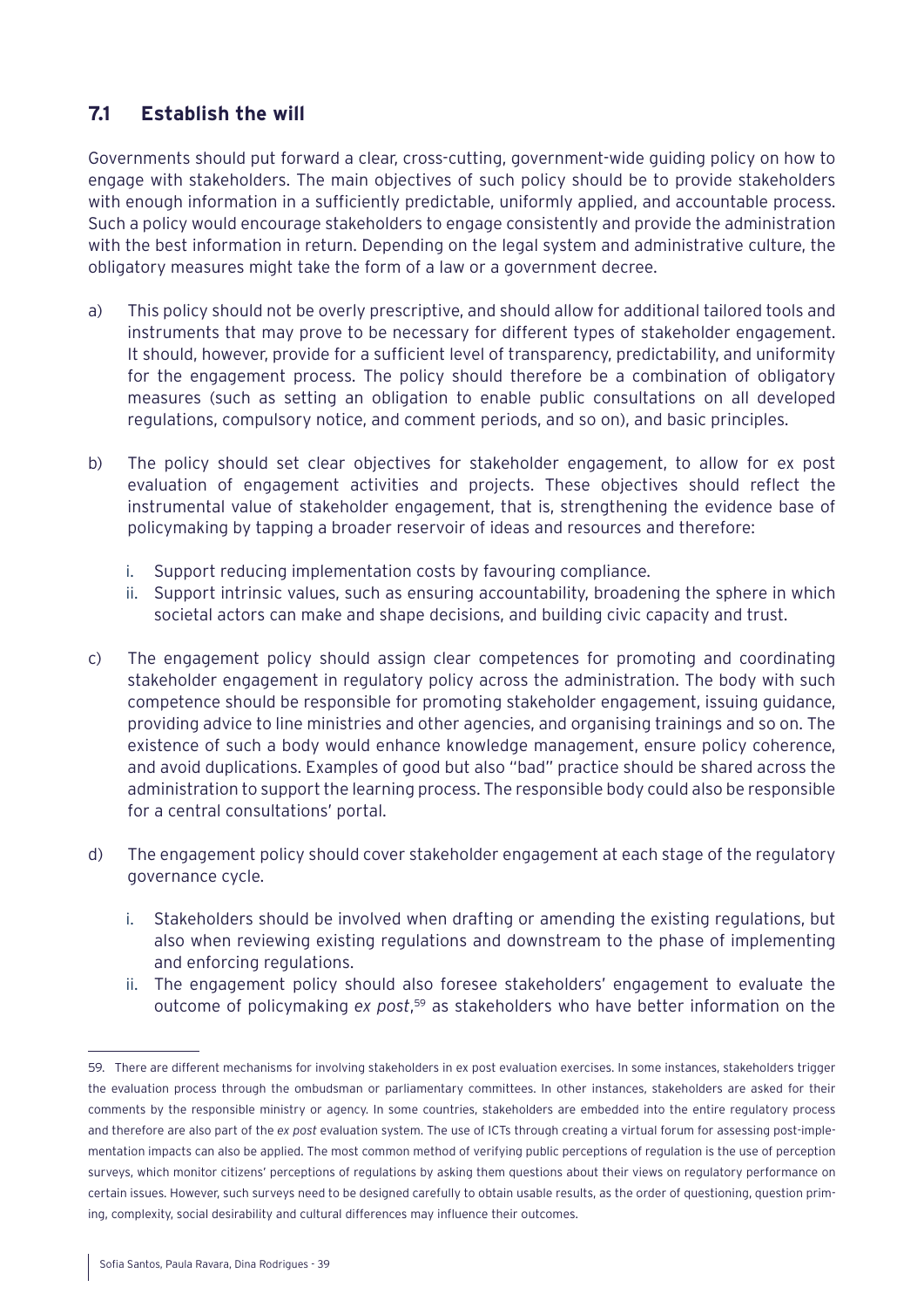real life effects of regulation can provide valuable insights into any effort to evaluate the *ex post* outcome of policymaking. These insights, which complete expert advice, could be particularly valuable in helping policymakers to understand the real impact and performance of the policy.

e) The engagement policy should foresee the government's obligation to account for the use they make of citizens' inputs.

# **7.2 Create the conditions and define the rules**

## **Capacitate the administration for stakeholder engagement**

Governments should provide leadership and a strong commitment to stakeholder engagement in regulation-making at all levels. To achieve this:

- a) Politicians and senior policymakers must be made aware of their role in promoting open, stakeholder-centred, and accountable regulatory policy, which can be encouraged by examples of good practice from other countries, organising special events, and publicising successful initiatives.
- b) Public administration officials responsible for drafting or reviewing regulations should know of their obligations and duties regarding stakeholder engagement. They should also be trained in techniques to gather input from stakeholders and to actively engage stakeholders in their work. Senior civil servants should be cognisant of the effects of stakeholder engagement on the quality of regulations and the regulatory framework.
- c) Responsibilities for stakeholder engagement must be clearly assigned across the administration. In general, the institution responsible for drafting or reviewing regulations in their area of competence should also be responsible for engaging stakeholders in the drafting and review process.

#### **Provide guidance**

Guidance on available tools and the actions for which they are best suited should be made available and serve as a "shopping list" to help officials choose the right tools for the right objectives, stakeholders, and resources. Therefore, the engagement policy should describe which tools are suitable depending on the form of interaction or process of stakeholder engagement. [Box 1](#page-40-0) provides examples of instruments for performing public consultation:<sup>60</sup>

<sup>60.</sup> OECD. (2017). *Best Practice Principles on Stakeholder Engagement in Regulatory Policy.*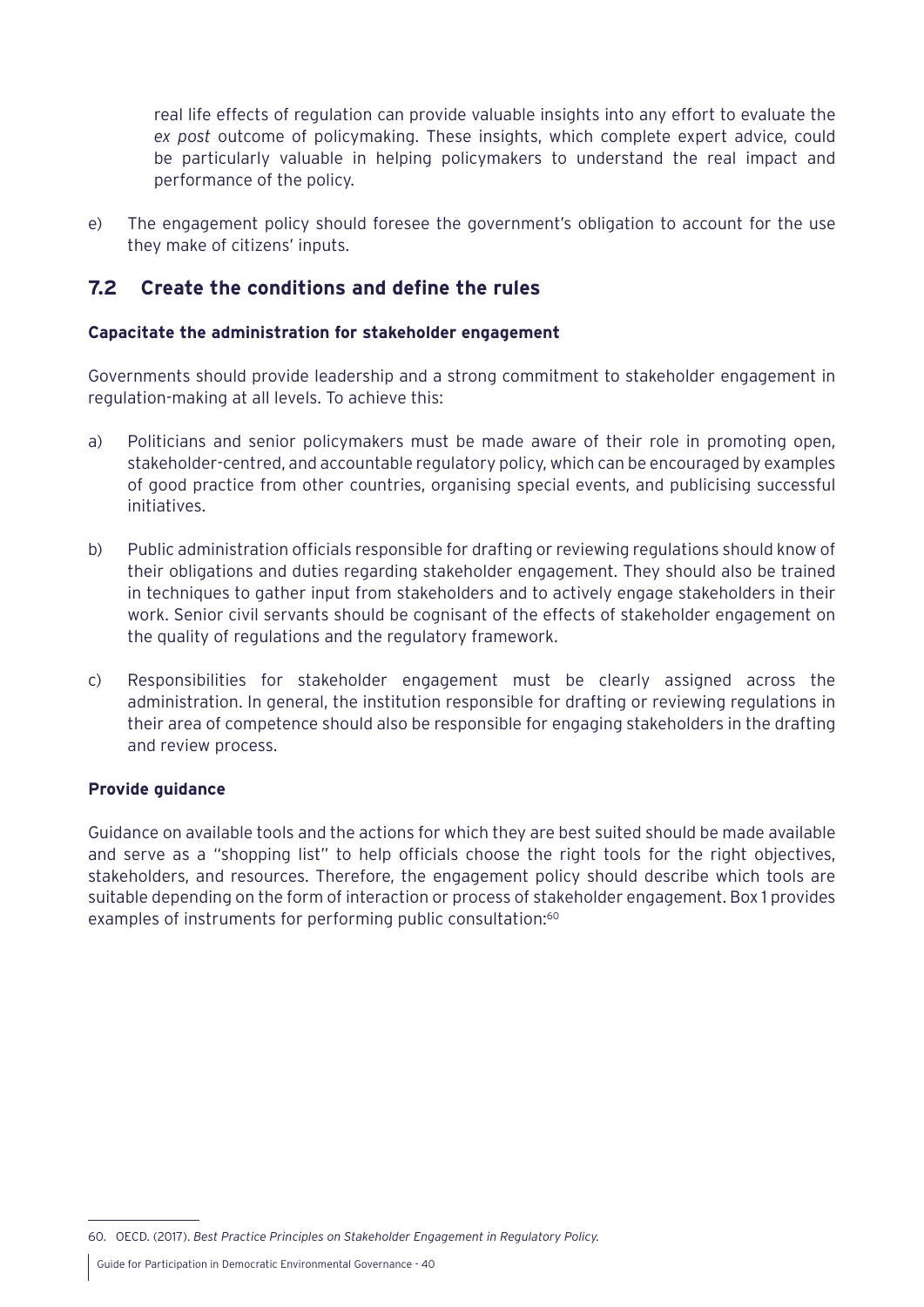# <span id="page-40-0"></span>**Box 1 - Examples of instruments for performing stakeholder consultation**

# **Five instruments for performing stakeholder consultation**

#### **Informal consultation**

Includes all forms of discretionary, ad hoc, and unstandardised contacts between regulators and stakeholders. It can take many forms, from phone calls to letters to informal meetings, and may occur at all stages of the regulatory process. The key purpose is to collect information from interested parties. This approach can be less cumbersome and more flexible than more standardised forms of consultation, and hence has advantages in terms of speed and the participation of a wider range of interests.

The disadvantage of informal procedures is their limited transparency and accountability. Access by interest groups to informal consultations is entirely at the regulator's discretion. Informal consultation resembles "lobbying", but in informal consultation it is the regulatory agency that plays the active role in establishing the contact. The line between these two activities, however, is potentially difficult to draw.

## **Circulation of regulatory proposals or consultation documents for public comment**

This form of public consultation is a relatively inexpensive way to solicit views from the public and it is likely to induce affected parties to provide information. It is also flexible in terms of the timing, scope, and form of responses, and that is why it is among the most widely used form of consultation. It differs from informal consultation in that the circulation process is generally more systematic, structured and predictable, and may have some basis in law, policy statements or instructions. It can be used at all stages of the regulatory process. Responses are usually in written form, but regulators may also accept oral statements, and may supplement those by inviting interested groups to hearings. Regulators generally retain much discretion over access and process but, in practice, important proposals are circulated widely and systematically. Countries have begun to explore the possibilities for improving access and timeliness of consultation that are provided by information technology, with the Internet increasingly being used for this purpose. The negative side of this procedure is again the discretion of the regulator deciding who will be included in the consultation. Important groups will not usually be neglected, as this is likely to create difficulties for the regulatory proposal when it reaches the cabinet or parliament. However, less organised, and vulnerable groups, are in weaker positions in this respect.

#### **Public notice-and-comment**

This procedure is more open and inclusive than the circulation-for-comment process, and it is usually more structured and formal. The public notice element means all interested parties can become aware of the concrete regulatory proposal and are therefore able to comment with specificity. When soliciting public comment, regulators may suggest areas of focus or ask non-mandatory questions to prompt discussion that will be helpful as they develop a final regulatory action. There is usually a standard set of background information, including a draft of the regulatory proposal, discussion of policy objectives and the problem being addressed, often an impact assessment of the proposal and, perhaps, of alternative solutions. This information – and particularly the Regulatory Impact Assessment (RIA)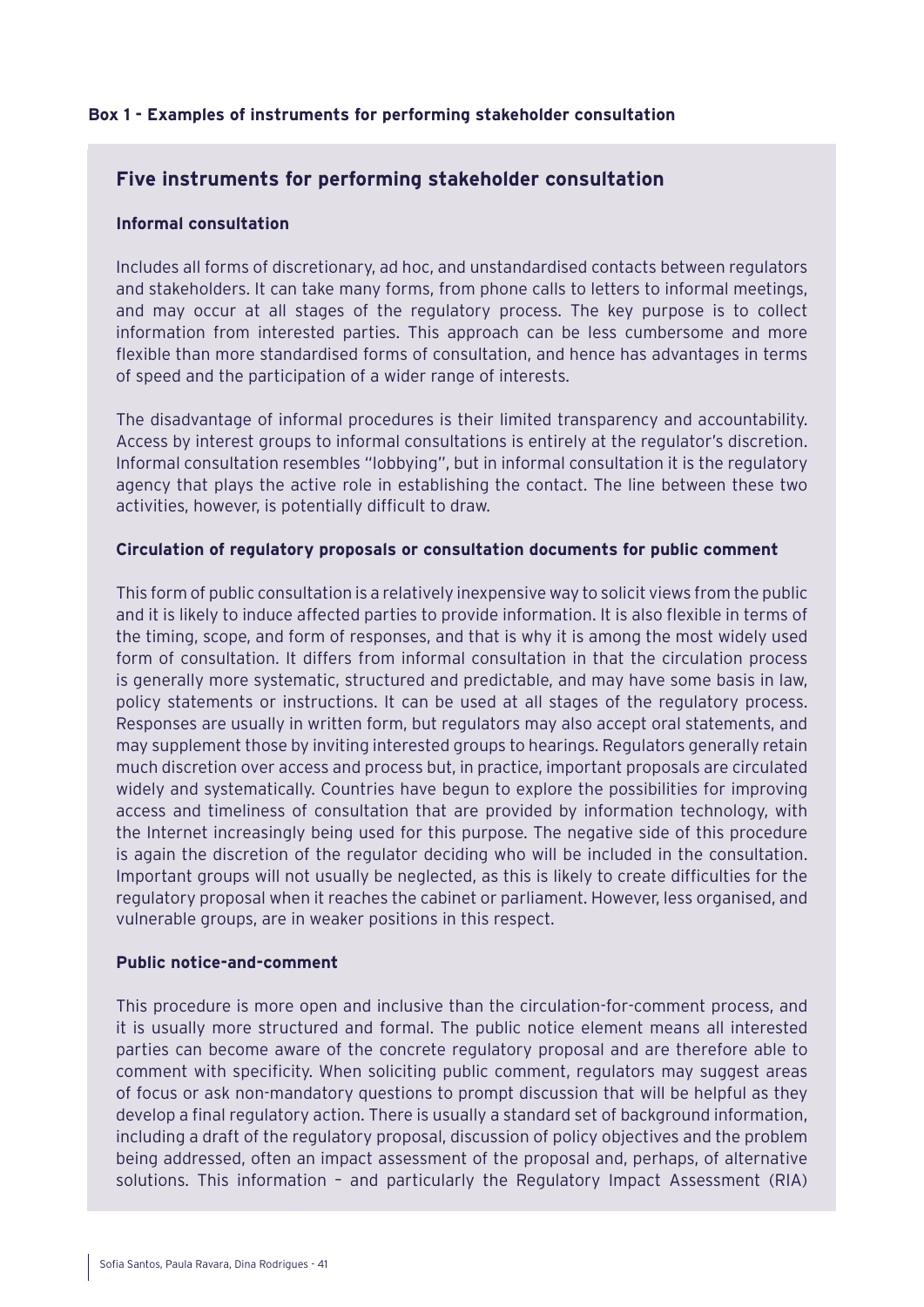elements<sup>61</sup> - can greatly increase the ability of the public to participate effectively in the process, although most countries find that participation remains at quite a low level for all but a few controversial proposals. Public notice-and-comment is used both for laws and lower-level rules. In many countries, it is regarded as particularly important in respect to lower-level rules because of the technical nature of the subject matter and because it provides some scrutiny to regulatory processes inside ministries which do not benefit from the open law-making processes applying to legislation debated in parliaments.

## **Public hearings**

A hearing is a public meeting at which interested parties and groups can comment in person. Regulatory policymakers may also ask interest groups to submit written information and data at the meeting. A hearing is seldom an independent procedure; rather, it usually supplements other consultation procedures. Hearings are usually discretionary and ad hoc unless connected to other consultation processes (for example, notice-and-comment). They are, in principle, open to the public, but effective access depends on how widely invitations are circulated, the location and timing of the hearing, and the size of the room: limitations that can, increasingly, be overcome by technological innovations. Public meetings provide face-to-face contact in which dialogue can take place between regulators and a wide range of affected parties and between interest groups themselves. A key disadvantage is that they are likely to be a single event, or might be inaccessible to some players, and thus require more coordination and planning to ensure sufficient access. In addition, the simultaneous presence of many groups and individuals with widely differing views can render an interactive discussion of particularly complex or emotional issues impossible, limiting the ability of this strategy to generate empirical information.

# **Advisory bodies and expert groups**

Besides informal consultation and circulation-for-comment, the use of advisory bodies is a widespread approach to consultation. Advisory bodies can be involved at all stages of the regulatory process but are often used quite early in the process to assist in defining positions and options. In some countries, they are often used when reviewing existing regulations or when looking into the implementation of regulations. Depending on their status, authority, and position in the decision process, they can give participating parties great influence on final decisions, or they can be one of many information sources. Regulatory development – drafting and reviewing proposals, or evaluating existing regulations – is rarely the only, or even the primary, task of advisory bodies. Some permanent bodies, for instance, may have broad mandates related to policy planning in areas such as social welfare or healthcare. There are many different types of advisory bodies under many titles – councils, committees, commissions, and working parties. Their common features are that they have a defined mandate or task within the regulatory process (either providing expertise or seeking consensus) and that they include members from outside the government administration. There are two main kinds of advisory bodies: i) the bodies seeking consensus are interest groups where they negotiate processes; ii) technical advisory groups are formed by experts and their aim is to find information for regulators. The first kind tends to have a permanent mandate while the technical bodies are often ad hoc groups for working on concrete issues.

Source: OECD. (2017). *Best Practice Principles on Stakeholder Engagement in Regulatory Policy*, pg.19, Box 10.

<sup>61.</sup> Regulatory Impact Assessment (RIA).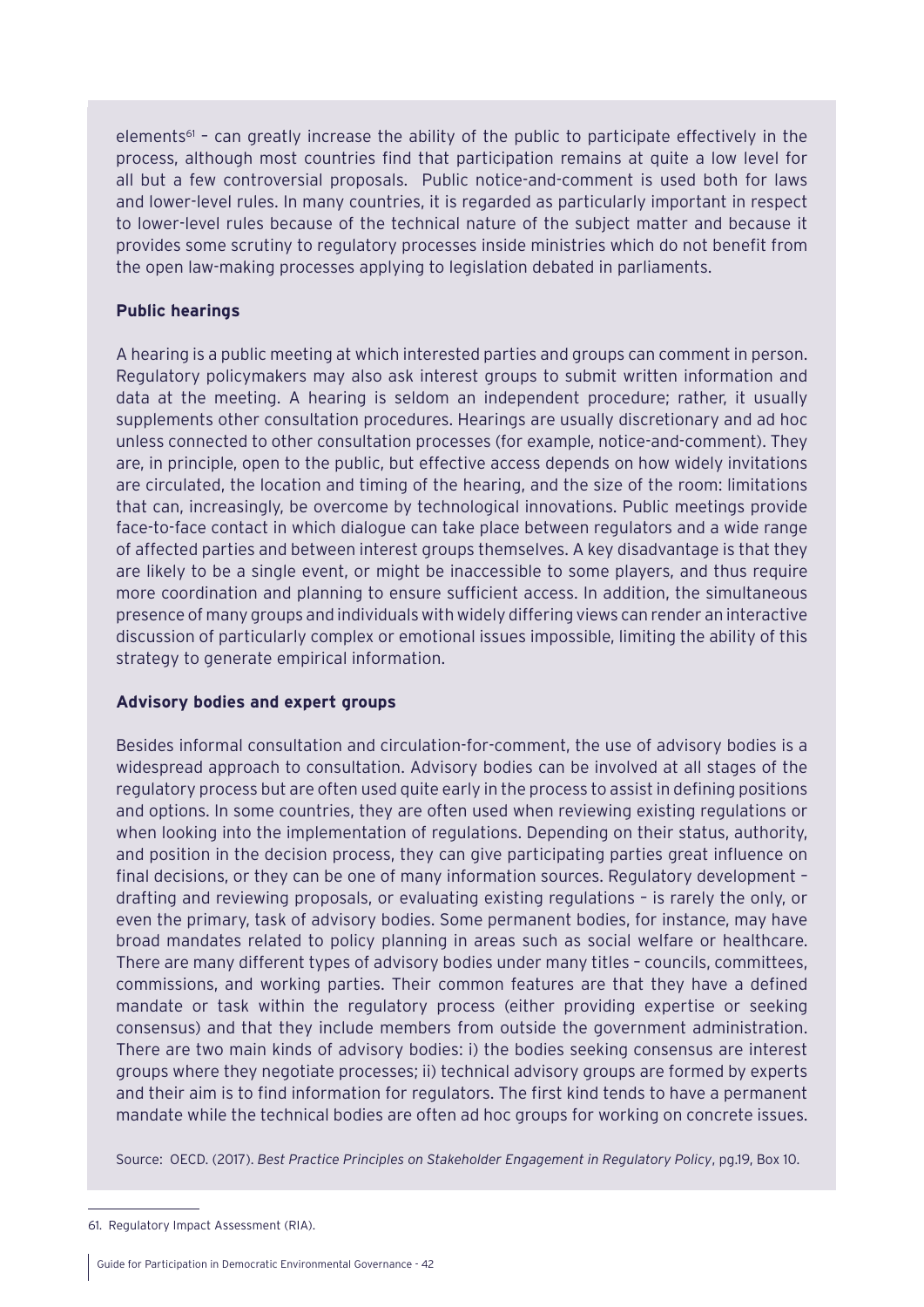## **Develop appropriate consultation materials**

Governments should have a policy that requires regulatory texts to be drafted using plain language. Accessibility of regulations does not just mean publishing all regulations online. Governments need to ensure that regulatory goals, strategies, and requirements are articulated clearly to the public. Therefore, when drafting regulations, plain language should be used, technical jargon avoided, and clear definitions of new terms provided. This is essential to public confidence in the necessity and appropriateness of regulation. Fundamentally it requires that legal texts are able to be read and comprehended by non-experts.

Governments should also provide stakeholders with the most relevant information available concerning the proposal under consideration.

- a) For consultations on a regulatory draft, this includes the background analyses, expert papers, description of the problem, the impact assessment studies, and so on. For stakeholder engagement at an earlier stage of the regulation-making process, the information should include at least background analyses of the current situation in the (potentially) regulated area, a description of the problem being solved, information on why the government decided to regulate the issue in question and, when available, information on possible alternative solutions. Administrations might find it useful to identify specific questions for the consulted parties to guide the consultation process.
- b) Clear guidance on compliance with regulations, making sure that affected parties understand their rights and obligations, should also be provided.

## *Participatory tools, techniques, and methodologies62*

Informed participation is a more intensive and active form of consultation. Typically, it involves a more in-depth exchange of views and information, leading to joint analysis and decision-making. This increased level of involvement tends to generate a shared sense of ownership in a process and its outcomes. The more a particular stakeholder group is materially affected by a component of a project or legislation, the more important it is for them to be properly informed and encouraged to participate in matters that have a direct bearing on them, including proposed mitigation measures, the sharing of development benefits and opportunities, and implementation or monitoring issues. Resettlement planning, designing, and implementing community development programmes, and engagement with indigenous peoples' groups are examples of where informed participation by affected stakeholders can lead to better outcomes on the ground. In certain situations, capacitybuilding programmes may be needed to enable affected stakeholders (particularly local communities and organisations) to participate fully and effectively in the process.

There is a vast amount of reference literature and as well as many toolkits detailing the variety of participatory techniques and methodologies that can be employed as part of the stakeholder engagement process. However, the choice of methods will depend on the context and the type of stakeholders being engaged. What works well in one context or with one set of stakeholders may be less effective elsewhere. For this reason, we have chosen not to go into detail on any specific tools or techniques, but rather to point out that participatory methodologies are meant to increase the level of involvement of stakeholders in the process and elicit responses that would not be accessible, for example, through large public meetings. Participatory methods can be particularly useful when trying to build integrated solutions to complex project issues or for engaging specific sub-groups within a community (for example, women, youth, vulnerable groups, minorities, or the elderly).

<sup>62.</sup> ICF. (2007). Stakeholder Engagement, a Good Practice Handbook for Companies doing Business in Emerging Markets, pgs.44-46.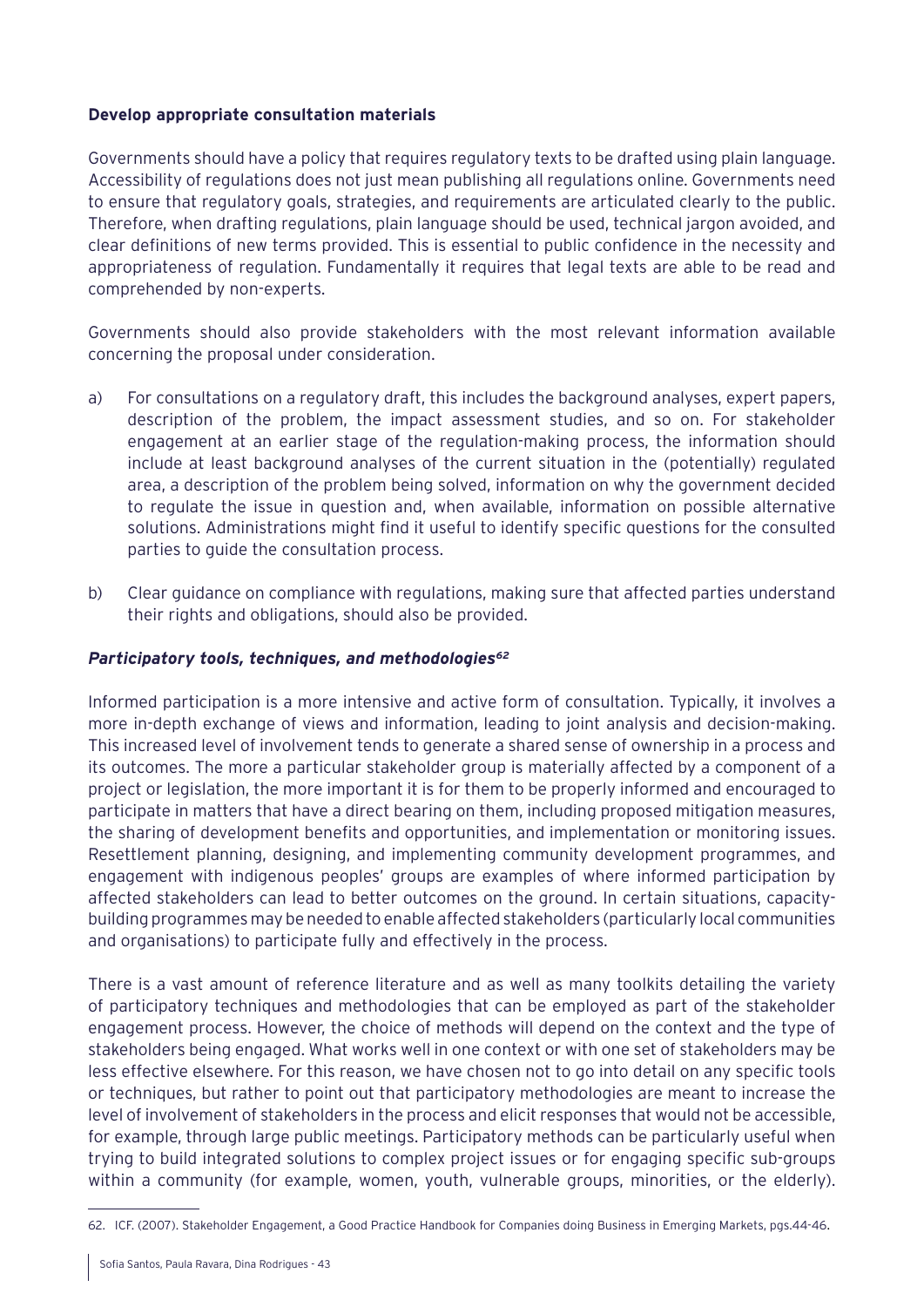Participatory techniques can be effective both in situations where literacy and education levels are low, and with educated and well-informed groups where there is controversy or complexity, and a need to build consensus around possible solutions.

In situations where the engagement process is complicated, or where special attention to cultural appropriateness is needed to ensure informed and meaningful participation, it is best to seek out experienced specialists for designing and facilitating the process. Some examples of participatory tools, techniques and methods include:

- **•** participatory workshops
- focus groups
- **•** role play
- **•** historic timelines and trends
- **•** participatory rural appraisal (PRA) technique
- **•** seasonal calendar
- **•** daily schedules
- **•** semi-structured interviews
- **•** Venn diagrams
- **•** local institutional analysis
- **•** resource mapping and village maps
- **•** poverty and vulnerability mapping
- **•** wealth ranking and other forms of ranking for decision-making
- **•** joint identification of issues and possible solutions.

# **Box 2 - References on participatory methods and techniques**

# **For more information on participatory methods and techniques:**

GTZ Mapping Dialogue <https://www.nonformality.org/wp-content/uploads/2006/12/mappingdialogue.pdf>

Participation works! 21 Techniques of Community Participation for the 21st century, New Economics Foundation

[https://www.participatorymethods.org/resource/participation-works-21-techniques](https://www.participatorymethods.org/resource/participation-works-21-techniques-community-participation-21st-century)[community-participation-21st-century](https://www.participatorymethods.org/resource/participation-works-21-techniques-community-participation-21st-century)

Participatory Learning and Action series, International Institute for Environment and Development (IIED), London <https://www.iied.org/participatory-learning-action-pla>

Participatory methods toolkit: A practitioner's manual [https://archive.unu.edu/hq/library/Collection/PDF\\_files/CRIS/PMT.pdf](https://archive.unu.edu/hq/library/Collection/PDF_files/CRIS/PMT.pdf)

World Bank on Participation and Civic Engagement [https://consultations.worldbank.org/sites/default/files/materials/consultation](https://consultations.worldbank.org/sites/default/files/materials/consultation-template/engaging-citizens-improved-resultsopenconsultationtemplate/materials/finalstrategicframeworkforce_4.pdf)[template/engaging-citizens-improved-resultsopenconsultationtemplate/materials/](https://consultations.worldbank.org/sites/default/files/materials/consultation-template/engaging-citizens-improved-resultsopenconsultationtemplate/materials/finalstrategicframeworkforce_4.pdf) [finalstrategicframeworkforce\\_4.pdf](https://consultations.worldbank.org/sites/default/files/materials/consultation-template/engaging-citizens-improved-resultsopenconsultationtemplate/materials/finalstrategicframeworkforce_4.pdf)

Source: ICF. (2007). *Stakeholder Engagement, a Good Practice Handbook for Companies doing Business in Emerging Markets*, pg. 46, Box 5.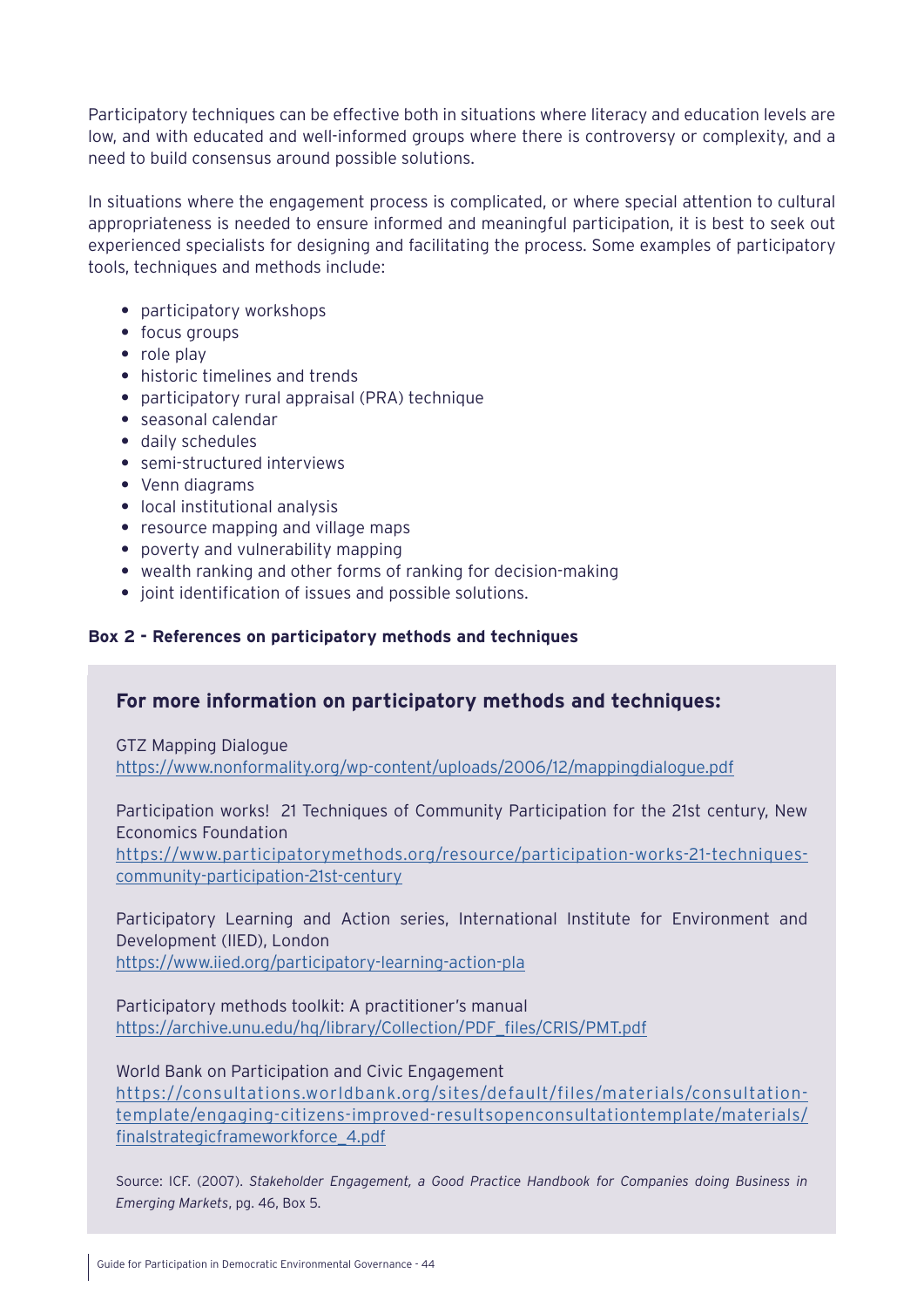## **Ensure accessibility**

Regulatory transparency requires that governments effectively communicate the existence and content of all regulations to the public. The public should therefore enjoy unimpeded access to regulation, free of charge. A complete and up-to-date legislative and regulatory database should be freely available to the public in a searchable format through a user-friendly interface over the Internet. The strategy for disseminating the regulation to affected user groups should be considered. Transparency requires that governments and regulating ministries develop a comprehensive strategy to help those involved to find and understand regulations, structured in accord with the nature of both the regulations and interested parties involved. Information and Communication Technologies (ICT) are the most efficient way to enable access to regulations in one place. Electronic registers of regulations already exist in many countries. The registers should contain not only primary but also secondary legislation and, preferably, not only regulations that are currently in force but also those that were abolished or previous versions of regulations which were amended. The register should be searchable not only by keywords but also by areas of regulations, departments responsible, date of entering into force, and so on.

Special measures should be adopted to support access to regulations by persons with specific disabilities (sensory, motor, or cognitive impairments) using the human and technological resources best suited to the physical context in which these citizens live and relate socially.

## **Plan for engagement and evaluation**

Governments need to plan and act strategically for successful stakeholder engagement actions.

- a) An insufficient amount of time may result in rushed consultations that only tick the box and fulfil the obligation without any actual impact on the quality of regulations. Careful planning of how and when stakeholders will be engaged in the process beforehand helps to identify the stages of the project when stakeholders' input will be required and, therefore, allows governments to choose the right tools for the different stages of developing regulatory proposals. A regulatory policy should also provide for regulators to extend the consultation in response to stakeholder requests, as appropriate. A calendar of planned evaluations should be discussed with stakeholders and published regularly. This would further contribute to the structure of the official evaluation activity and would increase transparency and accountability.
- b) Evaluation needs to be a part of proper planning, otherwise measurements will not be defined, necessary data will not be collected, and resources for evaluation may not be available. To effectively use the results of the evaluation, once done, the evaluation needs to be published and communicated through reports and presentations, thereby contributing to higher transparency and accountability.
- c) Stakeholder engagement is a resource-intensive exercise not only for the administration but also for stakeholders. Stakeholders must be informed sufficiently in advance about ongoing engagement activities they might get involved in and there must be enough time to get involved. Some NGOs, business associations or trade unions will need to contact their members and then sometimes synthesise their inputs which makes the process even longer, especially for international organisations and associations. Therefore, clear timelines<sup>63</sup> must be set and publicised for stakeholder engagement activities, especially for public consultations (notice and comment).

<sup>63.</sup> Many countries require or recommend minimum periods of 30 or 60 days (or longer, when the regulatory proposal is particularly complex).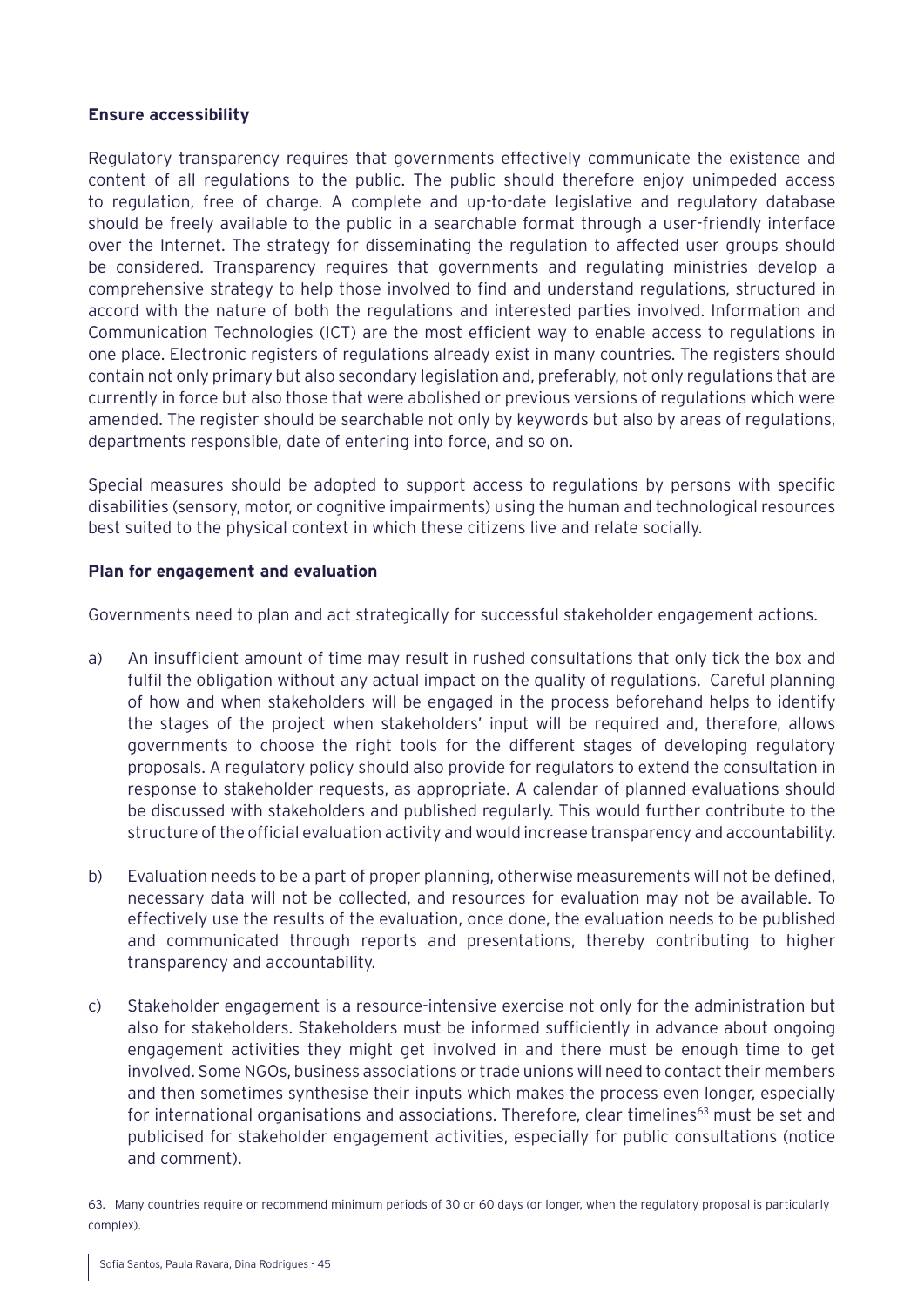- d) Consultation tools must be suitable for different types of stakeholder engagement and for the right phase of the policy process. Selecting tools is an important step in planning stakeholder engagement activities and depends on i) the objectives of the project, ii) stakeholders participating, and iii) available resources (the European Commission's Better Regulation "toolbox" provides an overview of consultation methods and tools for various types of stakeholders).64 Usually, a mix of tools is necessary, and such a mix may also give governments a chance to use their efforts in several ways to better reach stakeholders and achieve objectives. Integrating tools is of special importance when using ICT. A combination of traditional and ICT tools can help to boost effectiveness while overcoming many limits of ICT. When selecting the consultation tools, it is crucial to:
	- iii. Mind the digital gap. Stakeholders who cannot or do not want to communicate electronically should not be excluded from the engagement process.
	- iv. Not be afraid to experiment with new tools, making use of any available communication channels, including social media. Such channels could solicit stakeholder engagement input at different stages of the policy cycle to guide, inform and orient the strategy of government. Although the nature of social media limits their utility as the basis for generally applicable regulatory requirements, it can prove helpful in overcoming the current levels of disengagement among citizens and the marginalisation of some groups of society.
	- v. Not ignore the potential of behavioural insight as a tool for engaging with stakeholders, and collect feedback on what works and meets citizens' needs. Feedback from stakeholders can provide useful signals about the existence of a behavioural problem in applying regulations. Surveys and feedback provided by users through complaint mechanisms, for example, can help identify problems related to, for example, poor or too much or distorted information, and behavioural barriers to compliance and decision that could be responsive to behavioural experimentation. Experimentation and testing can also become effective ways to conduct targeted engagement with stakeholders and to collect inputs and feedback on policies and interventions "in the making". However, there should always be clarity surrounding the engagement, and transparency concerning the way in which stakeholders are being involved, to dispel any suspicion that the results of the engagement process are being manipulated.
	- vi. Choices of consultation tools should be based on a clear understanding of the characteristics, strengths, and weaknesses of each tool in meeting the goals sought at each stage of the engagement process. The increasing use of multi-staged consultation calls for sophisticated choices among the tools available, and therefore engagement programmes should include a range of strategies, including formal and informal approaches, earlier and later approaches, and approaches offering wide access to affected groups as well as focused fact-finding among experts. These approaches can be combined into an iterative process as needed to suit the regulatory issue under discussion. It is likely that more targeted consultation, aimed at gathering objective information and ascertaining the views of key stakeholders, will be emphasised at early stages. More open processes are likely to be more important subsequently to help identify unanticipated effects and develop consensus.

<sup>64.</sup> [https://ec.europa.eu/info/law/law-making-process/planning-and-proposing-law/better-regulation-why-and-how/better-regula](https://ec.europa.eu/info/law/law-making-process/planning-and-proposing-law/better-regulation-why-and-how/better-regulation-guidelines-and-toolbox_en)[tion-guidelines-and-toolbox\\_en](https://ec.europa.eu/info/law/law-making-process/planning-and-proposing-law/better-regulation-why-and-how/better-regulation-guidelines-and-toolbox_en) - accessed March 12, 2021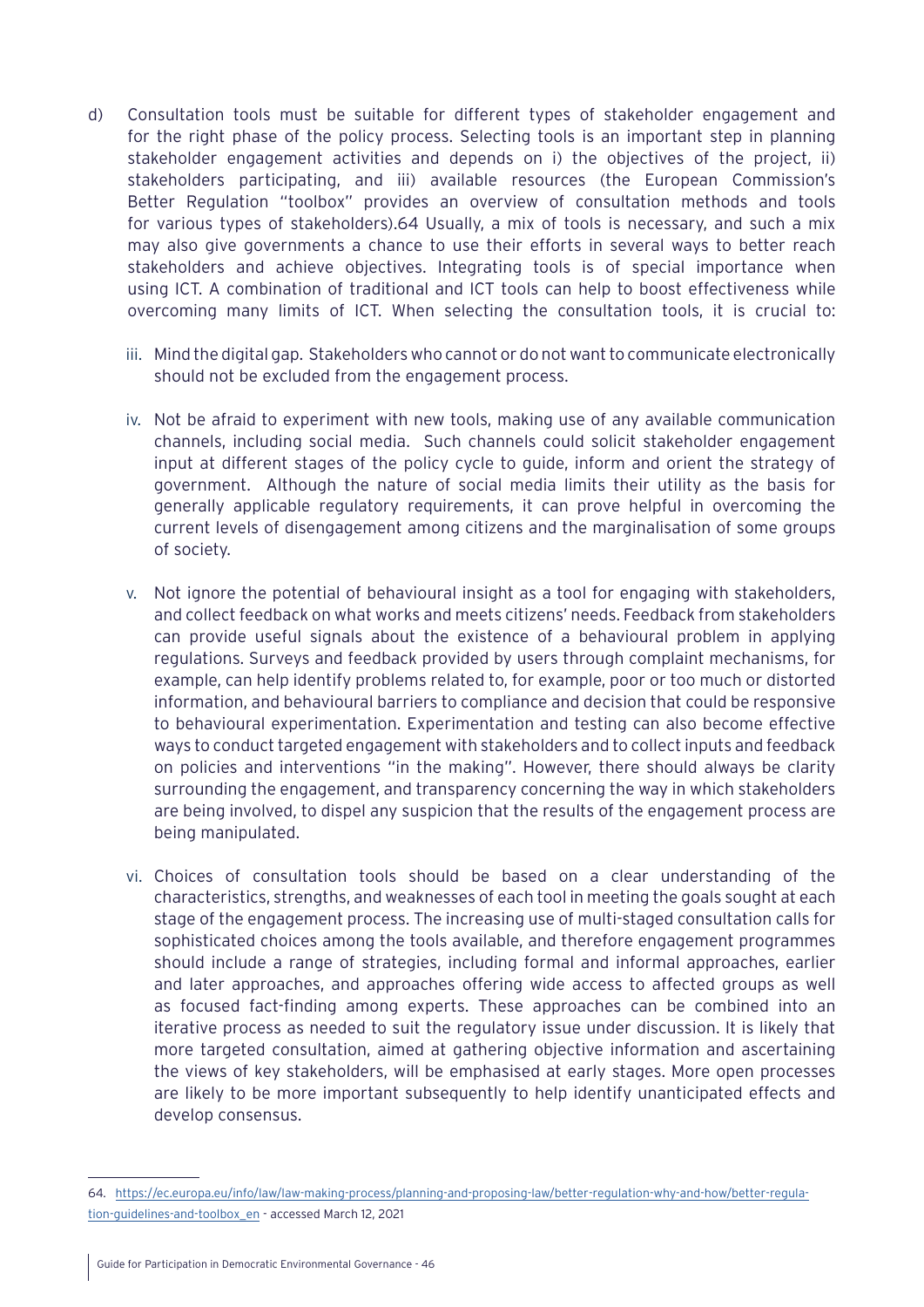# **Ensure control and oversight**

Mechanisms should be created to ensure that civil servants adhere to the principles of open government and stakeholder engagement in regulatory policy, including through efficient control and oversight of the quality of engagement activities and compliance with the engagement policy. A degree of quality oversight, whether internal or independent, would strengthen the accountability mechanisms and would serve as a potential judicial review in jurisdictions where the obligation to engage with stakeholders is set by law. This role may be carried out by a body independent from the one drafting the regulation which is likely to be a ministry, department, or agency - through specialised units in the centre of government, established procedures (for example, parliamentary review, judicial review) or through dedicated bodies, such as ombudsmen65 or independent watchdogs. In cases where an independent body already oversees the quality of impact assessments, it should also evaluate the quality of public consultations conducted as part of the impact assessment.

# **7.3 Develop a consistent and systematic approach**

Because engaging stakeholders can be a costly and time-consuming exercise, the stakeholder engagement process should be designed to be proportionate to the significance and impact of the regulations being discussed, for a wise use of resources. Engagement programmes must be flexible enough to be used in different circumstances, but still operate within a framework of minimum standards, to provide consistency and confidence. Regulatory issues differ greatly in impact and importance, scope and number of affected groups, information needs, timing of government action and resources available for consultation. Within the framework of a consistent government-wide consultation policy, regulators should be able to design a consultation process to suit the existing circumstances.

- a) Flexibility should be maintained so that the effective breadth of consultation can be maximised. Where potentially important stakeholders are known to be harder to reach or less able to participate, specific measures may be required to actively seek and ensure their input. This could include the extension of time limits, more intensive information provision, further iterations of consultation or the provision of specifically tailored opportunities for dialogue. Similarly, the need to depart from a standard process may arise because of the nature of the issue being regulated. Any additional steps should supplement the minimum process, while departures from it should be subject to clear guidelines and controls. Flexibility must always be weighed in terms of the implicit trade-off that often exists between flexibility and accessibility.
- b) Full transparency, predictability, and a certain level of uniformity of the process must be maintained. While in some phases of the process administrations might find it more useful to organise consultations only with a limited range of stakeholders, there should always exist an opportunity for every stakeholder to express their opinions and provide inputs. For example, the notice and comment procedure must take place at the stage of the regulationmaking process, where there is still sufficient time for the comments to be taken on board. This procedure should take place for each regulation developed, regardless of whether any other forms of engagement have taken place before. Stakeholders should know that there are certain procedures which every regulatory project must go through, where all stakeholders have an opportunity to get involved. At the same time, all consultations with individual stakeholders or with a limited scope of stakeholders should be recorded and their outcomes described in the consultation summary.

<sup>65.</sup> A government official who hears and investigates complaints by private citizens against other officials or government agencies.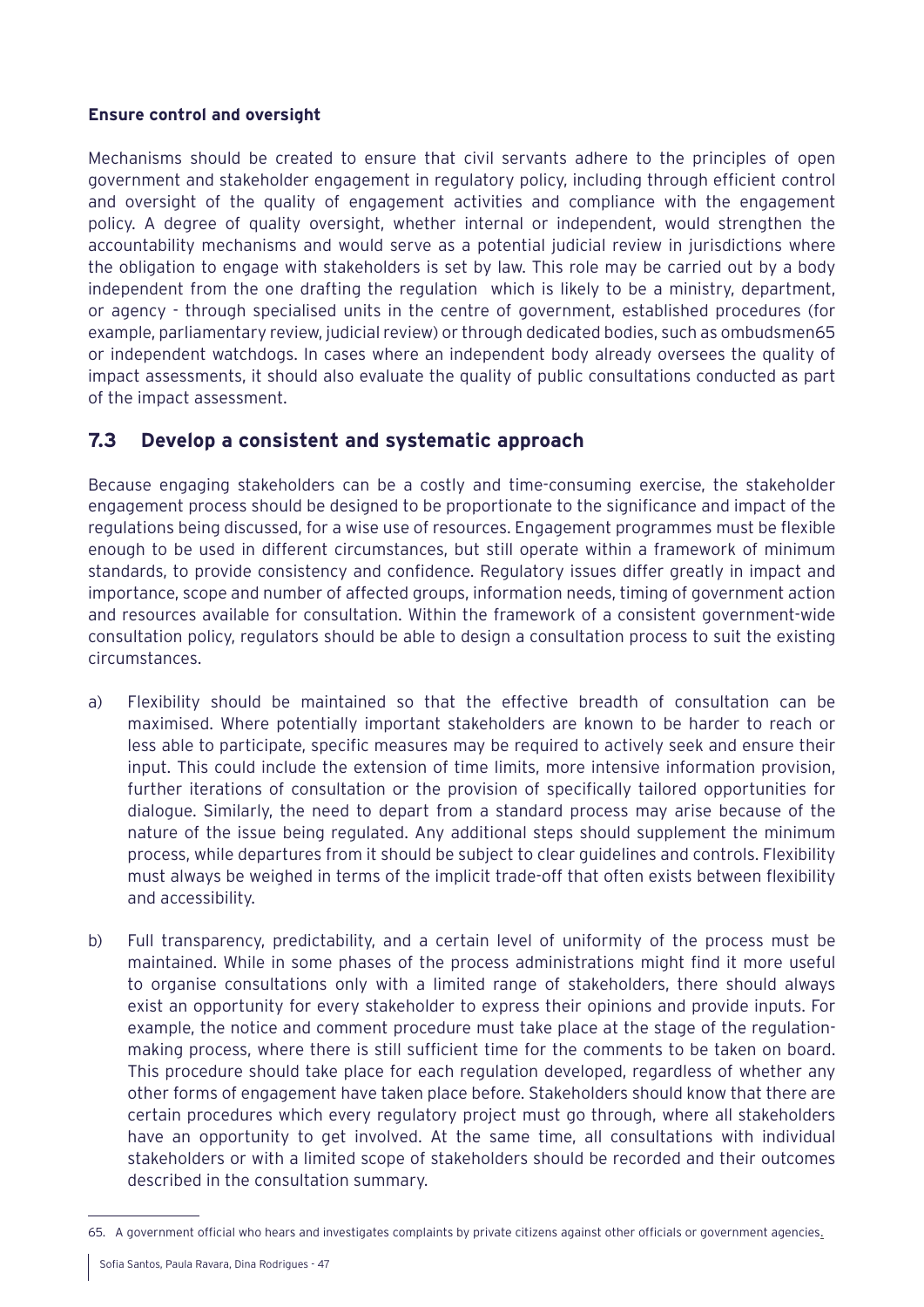The International Association for Public Participation (IAP2) proposes a Spectrum of Public Participation as a way of making sense of the broad range of regulator-community relationships, which may be helpful in the context of developing a framework for a consistent government-wide consultation policy. This spectrum categorises relationships between an agency or public entity and its public, according to the degree of shared control over the process of decision-making. Every type of community-government relationship can be mapped onto this spectrum<sup>66</sup> [\(Table 1\)](#page-47-0).

|                                          | <b>Definition</b>      |                                                                                                                                                                          | <b>Promise to the public</b>                                                                                                                                                                                   | <b>Examples of methods</b>                                                                                                                                |
|------------------------------------------|------------------------|--------------------------------------------------------------------------------------------------------------------------------------------------------------------------|----------------------------------------------------------------------------------------------------------------------------------------------------------------------------------------------------------------|-----------------------------------------------------------------------------------------------------------------------------------------------------------|
| <b>Increasing Level of Public Impact</b> | Empower                | To place final decision-<br>making power in the<br>hands of the public.                                                                                                  | We will implement<br>what you decide.                                                                                                                                                                          | Management<br>$\bullet$<br>committees<br>Referenda<br>$\bullet$                                                                                           |
|                                          | Collaborate            | To partner with the<br>public in each aspect of<br>the decision, including<br>the development of<br>alternatives and the<br>identification of the<br>preferred solution. | We will look to you<br>for direct advice and<br>innovation in formulating<br>solutions, and we will<br>incorporate your advice<br>and recommendations<br>into the decisions to the<br>maximum extent possible. | Planning forums<br>$\bullet$<br>Citizen advisory<br>$\bullet$<br>committees<br>Joint projects<br>$\bullet$                                                |
|                                          | Involve                | To work directly with<br>the public throughout<br>the process to ensure<br>that public issues<br>and concerns are<br>consistently understood<br>and considered.          | We will work with you<br>to ensure that your<br>concerns and issues are<br>directly reflected in the<br>alternatives developed;<br>we will provide feedback<br>on how public input<br>influenced the decision. | Workshops<br>$\bullet$<br>Planning forums<br>$\bullet$                                                                                                    |
|                                          | Consult                | To obtain feedback on<br>analysis, alternatives<br>and/or decisions.                                                                                                     | We will keep you informed,<br>listen to you, and<br>acknowledge concerns,<br>and provide feedback<br>on how public input<br>influenced the decision.                                                           | $\bullet$<br>Exhibition of plans<br>Focus groups<br>$\bullet$<br>Surveys<br>$\bullet$<br>Consultative<br>$\bullet$<br>meetings and precinct<br>committees |
|                                          | Inform                 | To provide the public<br>with balanced and<br>objective information<br>to assist them in<br>understanding the<br>problems, alternatives<br>and/or solutions.             | We will keep you informed.                                                                                                                                                                                     | Media stories<br><b>Education campaigns</b><br>$\bullet$<br>$\bullet$<br>Websites<br>Information meetings<br>$\bullet$                                    |
|                                          | Non-par-<br>ticipation | Influencing public<br>support for a product<br>or proposal.                                                                                                              | Our product or proposal<br>will perform as promised.                                                                                                                                                           | <b>Public relations</b><br>$\bullet$<br>Marketing<br>$\bullet$<br>Social marketing                                                                        |

<span id="page-47-0"></span>**Table 1 - The IAP2 Spectrum of Public Participation**

Source: Department of Environment and Conservation NSW. (2006). *A Guide for Engaging Communities in Environmental Planning and Decision Making*, pag.3, Table 1.

<sup>66.</sup> Department of Environment and Conservation NSW. (2006). *A Guide for Engaging Communities in Environmental Planning and Decision Making.*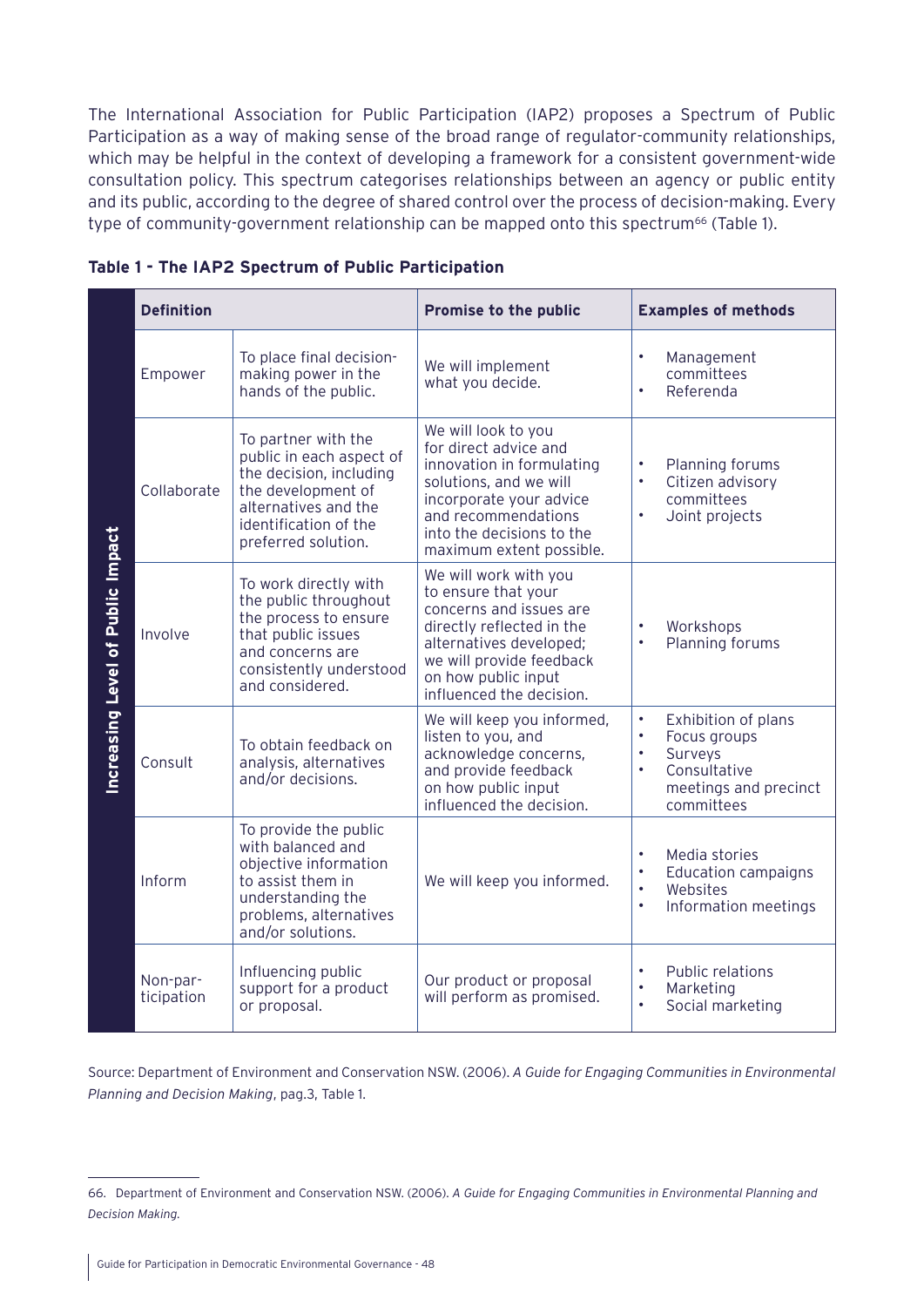The spectrum shows the engagement commitment expected by those involved in the process. When paired with a decision support tool, such as the Public Participation Matrix (see Figure 3), the spectrum becomes a powerful system to aid decision-makers in selecting the appropriate level of public participation for a given situation.



# **Figure 3 - The Public Participation Matrix**

Source: Department of Environment and Conservation NSW. (2006). *A Guide for Engaging Communities in Environmental Planning and Decision Making*, pg.4, Fig1.

There are situations where INFORM-level methods are appropriate and acceptable to the public – for instance, when introducing a new recycling system. Equally, there are many situations where COLLABORATE-level methods are more appropriate – such as when assessing a tender for a controversial industrial facility.

The use of consistent approaches across different policy areas is a key quality control mechanism, as it enhances the quality of the process in three ways:

- 1. First, minimum standards provide clear benchmarks to all parties as to whether consultation has been properly undertaken, and so protects all interests. These standards provide clear guidance for regulatory policymakers. Where a single, widely understood set of procedures is employed, dissatisfied parties can identify procedural problems, which in turn enhances confidence in the consultation process.
- 2. Second, it will likely be better balanced, in terms of the range of interests participating, and less prone to capture by small, highly organised groups with major interests in the outcome.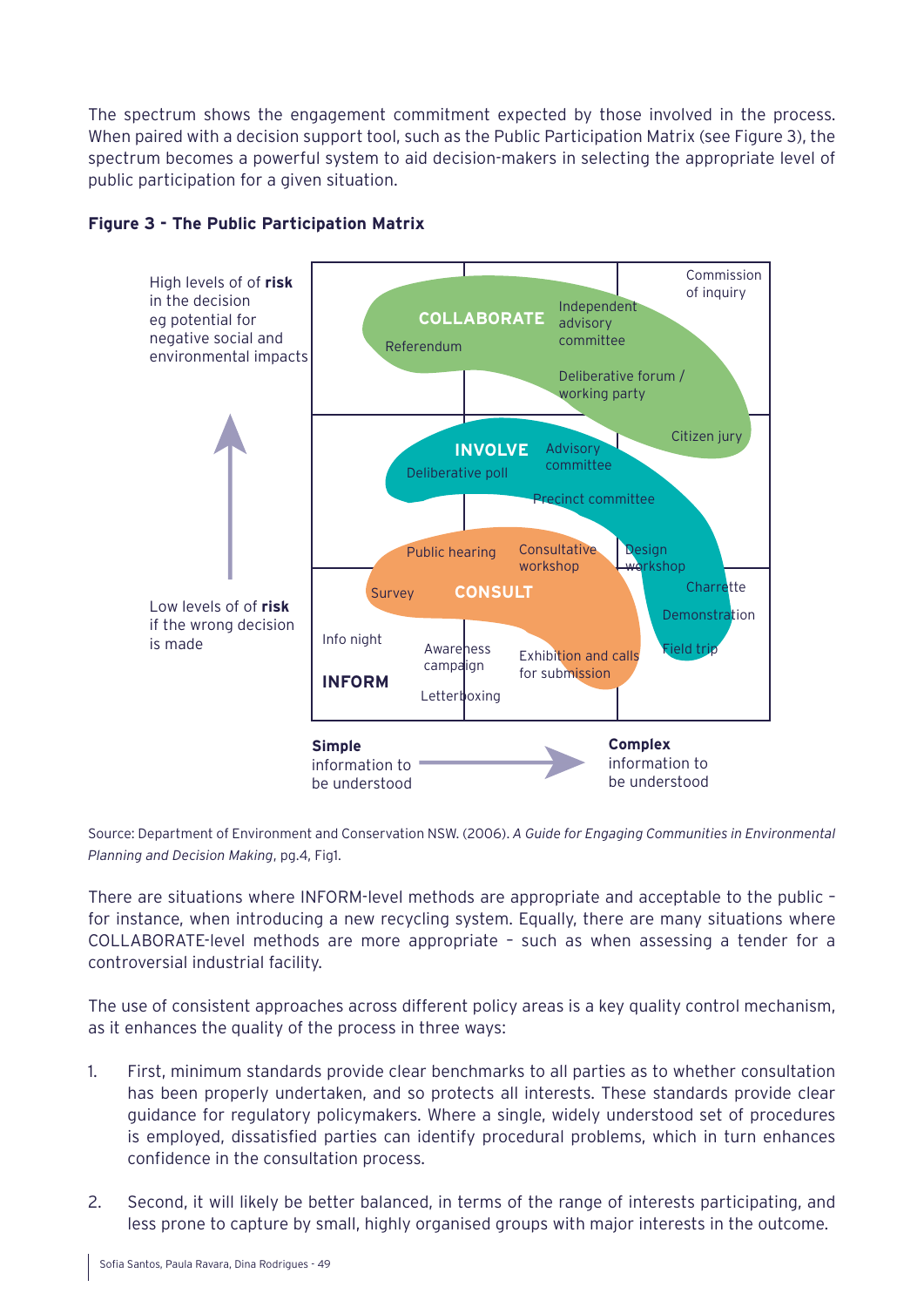3. Third, adopting a consistent process also permits better coordination of regulatory quality initiatives across a wide range of policy areas. Allowing individual ministries significant discretion could endanger this, either because of a lack of understanding of the requirements of a good consultation process or because of a degree of "capture" of the ministry by specific interests.

# **7.4 Make the most of engagement**

While creating the conditions, defining the rules, and developing a framework for a consistent government-wide consultation policy are necessary steps for enabling stakeholder engagement, meaningful stakeholder engagement can be further promoted and leveraged.

# **Educate to engage**

It may be necessary to educate stakeholders about the engagement culture. Stakeholders need to be well informed on when and why they might have a chance to influence governments' decisions. Governments should invest in civic education for adults and youth (for instance through schools, special events, awareness-raising campaigns) and support initiatives undertaken by others with the same goal (for instance, sponsorship of civil society organisations' events).

## **Nurture civil society**

Governments should also nurture civil society by developing a supportive legal framework (with rights of association, tax incentives, and so on), aiding (with grants and training), developing partnerships (with joint projects, delegated service delivery, and so on) and providing regular opportunities for dialogue – for instance under a jointly defined framework for government-civil society interactions (Box 3 below).

# **Box 3- Example of best practice cooperation memorandum with NGOs**

#### **Council for Co-operation with non-governmental organisations in Latvia**

Latvia introduced a Co-operation Memorandum with non-governmental organisations (NGOs) in 2005. It aims to promote effective work of the public administration in the public interest, and to ensure the involvement of civil society in the government's decision-making process. As of today, 404 NGOs have joined the Co-operation Memorandum. A Council for Implementation of the Co-operation Memorandum was established as an advisory body to facilitate continuous consultations between the public administration and NGOs which have joined the Co-operation Memorandum. It is the main co-operation platform between government and NGOs in Latvia.

The members of the Council equally represent both the public administration and NGOs. Council members from the NGOs are elected every eighteen months from among the participating NGOs. Any NGO that is registered in the Latvian Register of Associations and Foundations and willing to respect its objectives can join the Memorandum.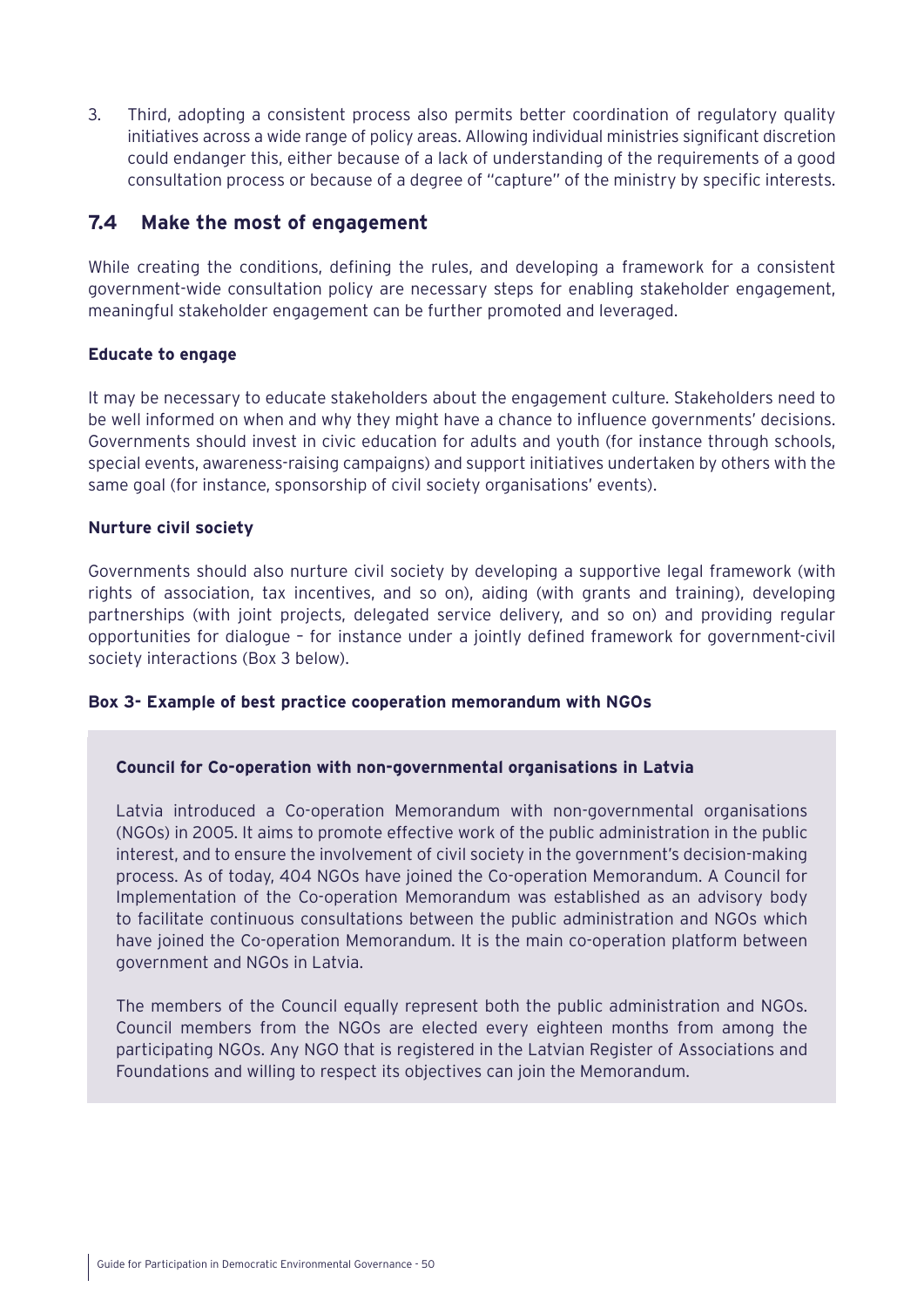The Council meets monthly to discuss issues in different areas. Topics include the assessment of stakeholder engagement by line ministries according to criteria developed by the ministries and NGOs. These criteria are based on an annual survey of ministries' practices, the assessment of NGO participation in the drafting of regulations and policy planning documents, the implementation of policies affecting NGOs, as well as other issues raised by NGOs on problems in certain sectors. In addition, representatives of the Council participate in State Secretaries' meetings, the Cabinet of Ministers Committee meetings, and the National Tripartite Cooperation Council meetings in an advisory capacity. This provides the NGO sector with an opportunity to perform a watchdog role of government.

The Council makes recommendations to the government concerning the revision of existing regulations or draft laws or policy documents, and about the establishment of working groups for the revision of existing regulation or policy documents. While the decisions of the Memorandum are in the form of recommendations, in practice the Council is used by the government as a mechanism to obtain the opinion of NGOs on issues that are relevant to them and take them into account when making final decisions.

The public has access to the documentation of the Council's work. The Council's annual work plan, as well as agendas and records of Council meetings, are publicly available on the Cabinet's website. In addition, Council meetings can be watched online as a livestream.

Source: OECD. (2017). *Best Practice Principles on Stakeholder Engagement in Regulatory Policy*, pg.23, Box 14.

#### **Treat stakeholders with respect**

Considering the stakeholders' perspective and treating them with respect is key to maximising the quality of information received. To catch citizens' attention and encourage them to engage, governments must adapt their activities to citizens' needs, as many stakeholders are often reluctant or unwilling to participate in engagement activities launched by governments. This means:

- c) Adapting language and style to the public while making the interaction attractive, interesting, friendly, honest, and non-condescending.
- d) Demonstrating to citizens that their inputs are valuable and that they are considered, or explaining why inputs have not been considered when making policy.
- e) Measuring and reporting their engagement activities to the public such as the number and type of events held, number and type of stakeholders involved, number and type of alternatives identified and considered - to continuously improve the engagement process, and track and report success stories.

#### **Provide specific information**

The more specific the information the better the input. Stakeholders will be more likely to participate if regulators provide detailed, complete information, rather than general descriptions. When engaging stakeholders, it is advisable to provide as much information on a given regulation as possible. This should include the reasons for adopting the regulation, underlying analyses, results of preceding consultations with stakeholders, the draft text of the regulatory proposal, a plain-language description of the proposal (particularly important when the proposal is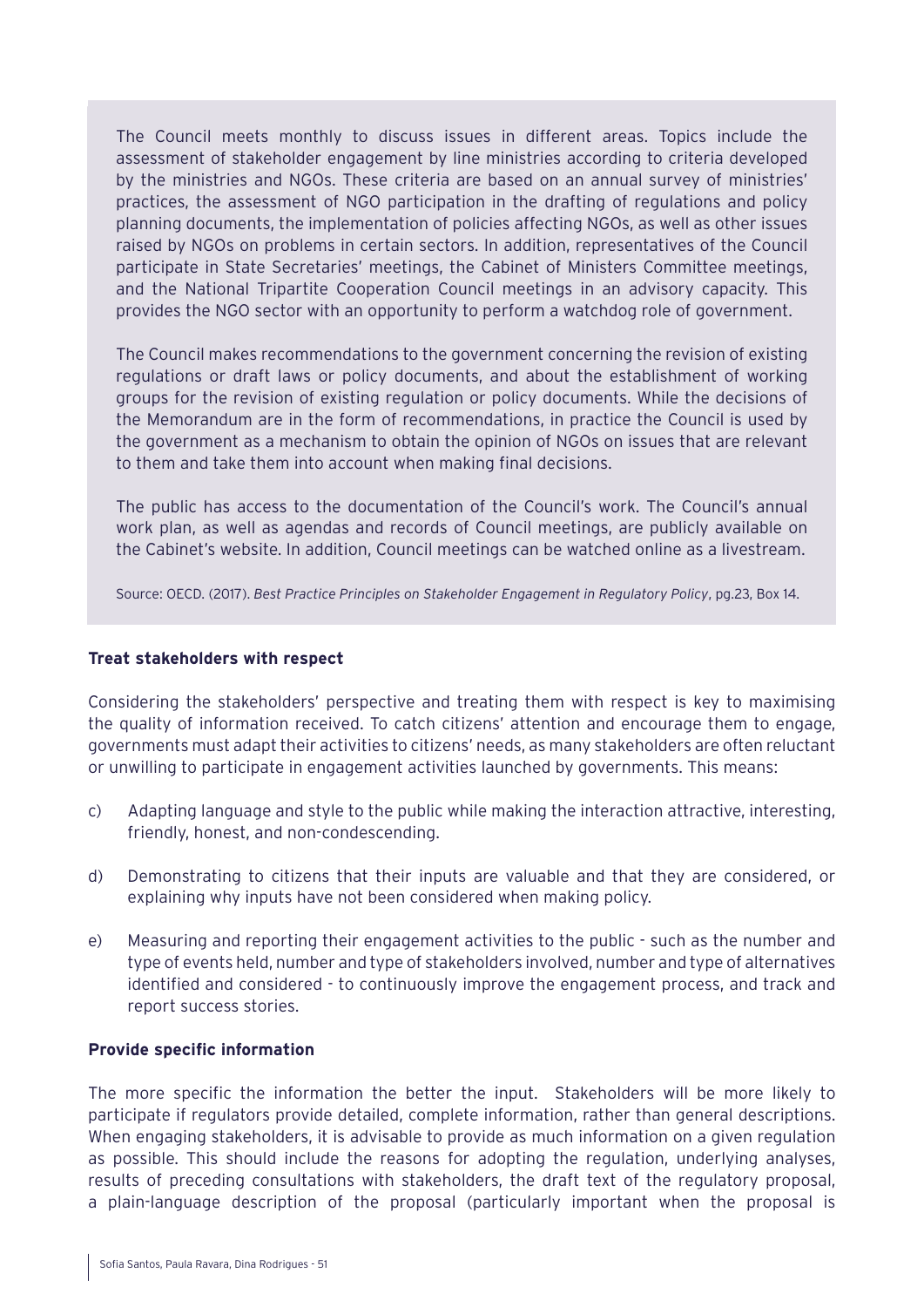highly technical) and any other underlying data. Whenever a RIA has been conducted, it should be published together with the draft regulation, as it usually contains information on what alternatives have been considered and what the reasons were for choosing the selected option.

# **Engage early**

Engaging with stakeholders should start as early as possible in the process. Direct effects of engaging citizens depend very much on when citizens become involved. If this takes place at a later stage in the policy cycle – close to or even after decision-making – government officials may be reluctant to change their approach and citizens can have little real impact on policymaking. In contrast, when involving citizens early in the policy cycle – when the administration is still able and willing to significantly change the regulatory draft - governments can achieve much better effects and improve regulatory outcomes. When developing new regulations, stakeholders' input should be used as early as the phase of defining the problem and goals for the new regulation, particularly in cases where there is a lack of data and the regulator has not yet decided to move forward with a proposal. In fact, even before the work starts on preparing a new law or regulation, stakeholders might be consulted, for example, through green and white papers [\(Box 4](#page-51-0)). Also, when reviewing existing regulations, early stakeholder engagement should help to better target the efforts and to focus on those regulations that are perceived as the most burdensome and/or irritating for stakeholders. Listening to stakeholders' needs might also help to find more efficient strategies for implementation and enforcement of regulations that focus on promoting compliance by regulated subjects.

# <span id="page-51-0"></span>**Box 4 – Example of best practice in stakeholder engagement through Green Paper**

# **Green Paper on Vulnerable Children (New Zealand)**

The Green Paper for Vulnerable Children was launched by the New Zealand Ministry of Social Development in 2011. It was intended as a discussion document to outline ideas, potential policy changes and potential service delivery changes, prior to drafting policy that addressed the issue of vulnerable children in New Zealand. It included 43 questions to stakeholders and invited the public to provide feedback on the ideas for future policy that were outlined in the Green Paper in the period between July 2011 and February 2012.

The Green Paper outlined issues and described ideas to address the issues over 32 pages. Following an introductory chapter on the background of the topic and on the consultation process, the ideas presented were clustered in four chapters ('Share responsibility', 'Show leadership', 'Make child-centered policy changes' and 'Make child-centered practice changes'). Each chapter included specific questions to stakeholders as a basis for their submissions. Further links to references on the topics were included within the paper.

Stakeholders were able to engage by submitting comments via email, mail, or by using a form with nine priority questions and single-question postcards which could be sent in free of charge. In order to increase awareness and to encourage comments, the campaign also included two dedicated websites [\(http://www.childrensactionplan.govt.nz/](http://www.childrensactionplan.govt.nz/) and [http://www.](http://www.saysomething.org.nz/) [saysomething.org.nz/\)](http://www.saysomething.org.nz/), a Facebook page, a Twitter account and pop-ups on media websites. Locally, the campaign engaged stakeholders through 17 in-person events as well as a Green Paper Campervan Drive, where a campervan travelled around New Zealand, making 32 stops over 13 days to collect submissions. To facilitate stakeholder engagement, three 'Green Paper Champions' who had shown commitment to children's welfare were chosen.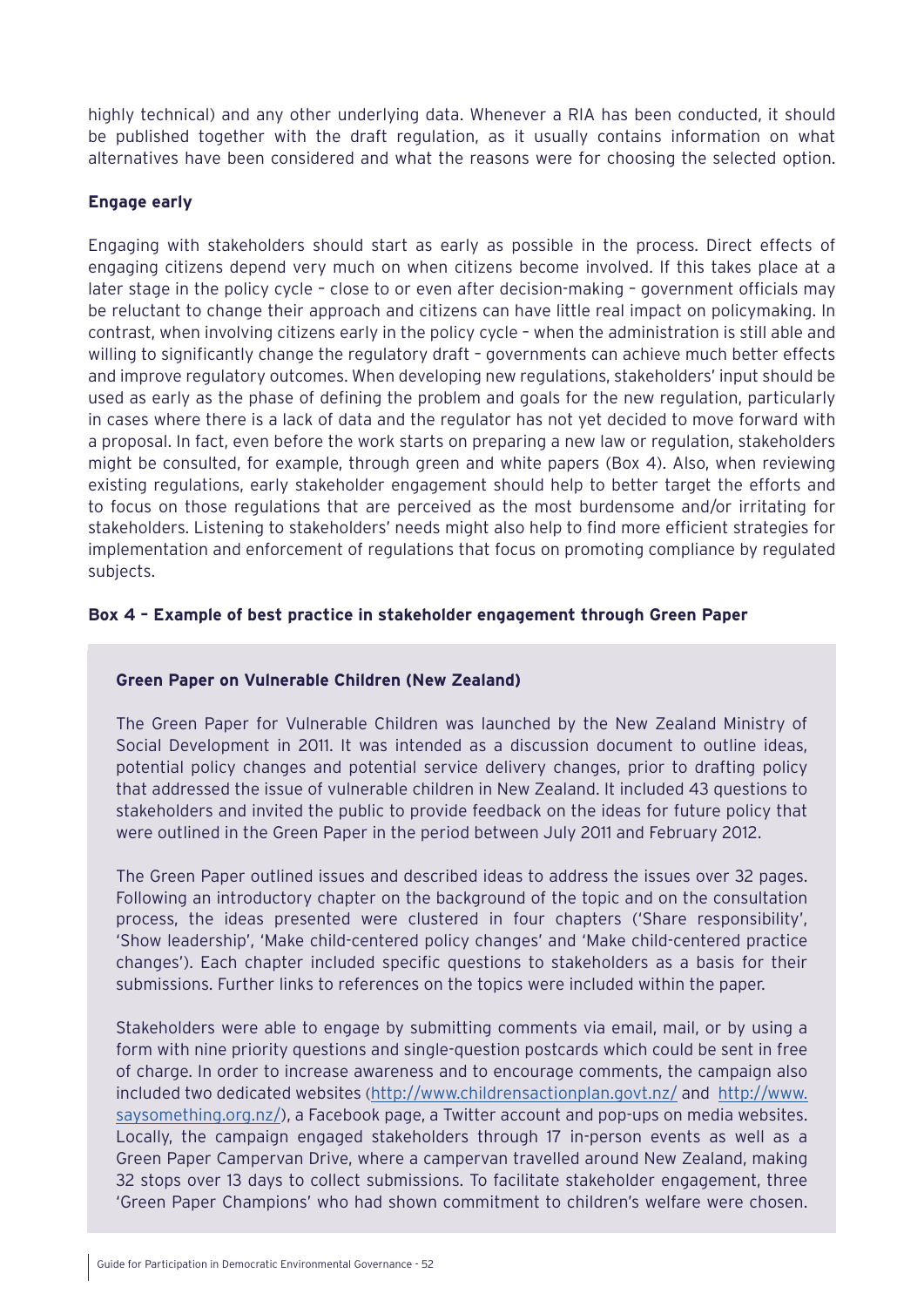They served as a public face for the consultation process and had high public profiles which enabled them to generate interest and motivation among the public to write submissions.

Stakeholders were also engaged in the drafting process of the Green Paper through the establishment of advisory groups. The 'Scientific Panel' provided an academic and research lens over the document to ensure that there was scientific rigour to the Green Paper when considering the empirical evidence and understanding aspects of cumulative risk, vulnerability, and protective and risk factors. The 'Frontline Panel' provided advice to the drafters of the Green Paper from providers working directly with vulnerable children.

Throughout the campaign, almost 10,000 submissions were collected from the public, civil society, frontline workers, academia, and other organisations. Submissions were received in a 'question and answer' format (responding to specific questions in the Green Paper), or as 'free-form submissions' which did not specifically answer any questions but addressed issues covered by the Green Paper which submitters wished to comment on. Contributions were read, coded, and analysed to identify themes and recurring suggestions. A summary of submissions was made publicly available, including a description of the consultation process, the methodology of analysis and a detailed overview of summarised stakeholder submissions. The insights from the consultation process informed a White Paper which was released one year after the Green Paper and informed the development of the Vulnerable Children Bill in 2013 and the Vulnerable Children Act in 2014.

Source: OECD. (2017). *Best Practice Principles on Stakeholder Engagement in Regulatory Policy*, pg.27, Box 16.

The increasing use of consultation at earlier stages of the policy process should help identify better policy options prior to the broad direction of regulation being settled. Consultation documents should explicitly identify both the underlying policy objective and the widest possible range of alternatives, and make clear that one of the objectives of the process is to uncover additional policy options that may not have been apparent to policymakers. The "regulatory culture" prevailing among policymakers must be open to this kind of input. Such broad thinking is further supported if the public is systematically and periodically notified of regulatory measures that regulators are developing or plan to develop in the future (pre-notification).

# **Engage inclusively**

Governments should try to reach out to those who are usually least represented in the rule-making process; therefore publishing information on the Internet and hoping that all stakeholders will find it might not be enough. The administration must try to go beyond the "usual suspects" and proactively search for an opinion from those who are either "able but unwilling" or "willing but unable" to participate in the public debate and make every possible effort to remove any obstacles to their participation.

#### **Avoid regulatory capture**

Governments should prevent "regulatory capture" by strong lobby groups and special interests. When processing stakeholders' input, it is necessary to balance different interests.<sup>67</sup> While opening

<sup>67.</sup> Remedies to secure unbiased and inclusive policymaking include increasing transparency and integrity in lobbying, and better managing conflicts of interest. For more directions and guidance on fostering transparency and integrity in lobbying, see the *OECD Principles for Transparency and Integrity in Lobbying* - http:/[/www.oecd.org/corruption/ethics/Lobbying-Brochure.pdf.](file:www.oecd.org/corruption/ethics/Lobbying-Brochure.pdf) Similarly, the *OECD*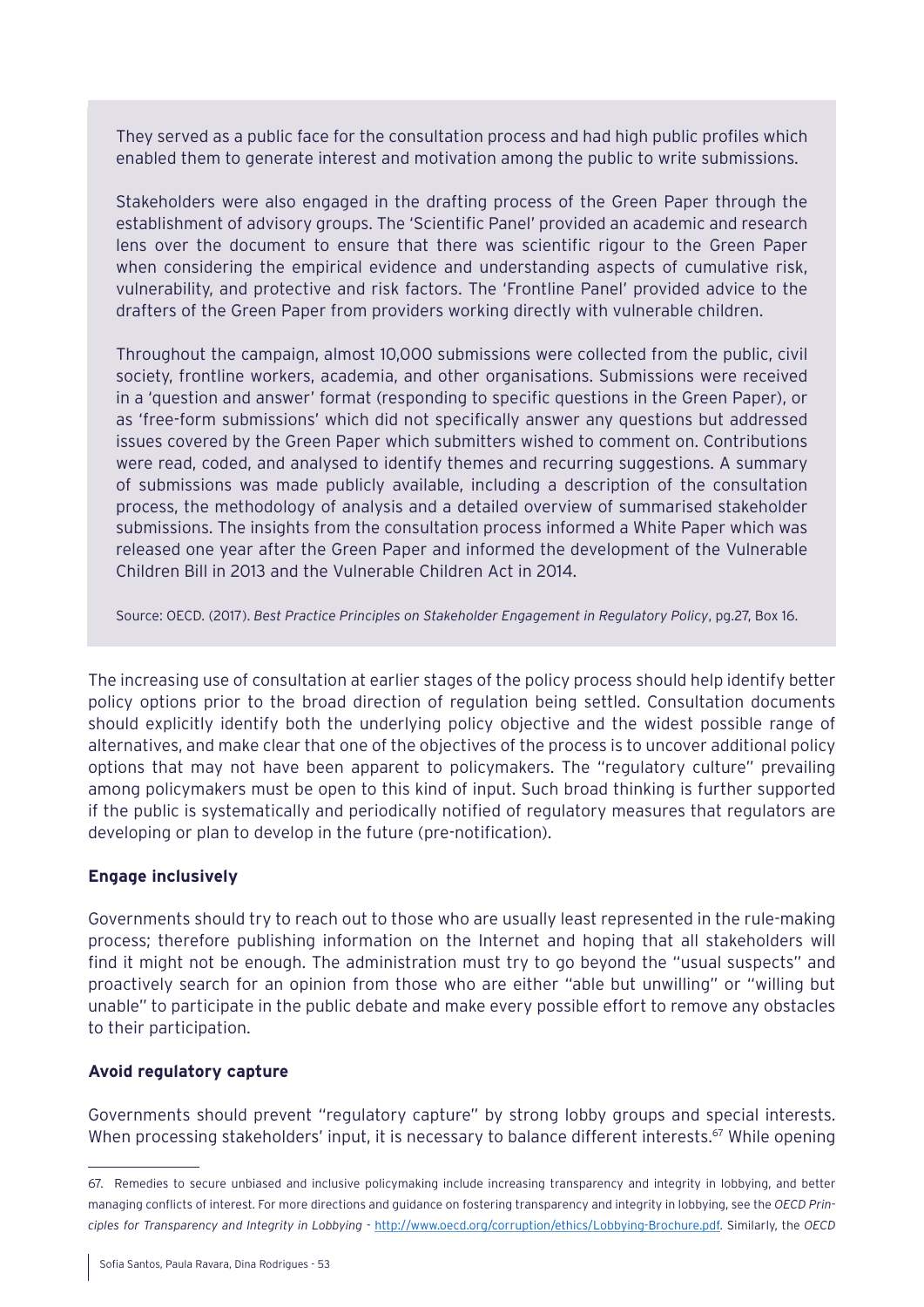the process to as many stakeholders as reasonable is a prerequisite to getting the widest possible spectrum of views, there is always a danger that those with more resources and experience in influencing government decisions (lobbyists, organised interests, powerful interest groups and CSOs) will capture the consultation process. It is therefore necessary to master the political challenge of balancing divergent inputs and filtering organised campaigns by pressure groups. Stakeholder engagement should foster understanding and clarification of a policy issue and provide citizens and interested parties with the opportunity to have their voices heard, allowing for consensus to form, and providing governments with a broader view of opinions and interests, a way to balance them, and a better basis for decision-making.

#### **Avoid overreliance on consulting advisory bodies or expert groups**

Governments should avoid overreliance on consulting advisory bodies or expert groups. They should complement and not be a substitute for broad-based consultations. Procedures for establishing advisory boards and for nominating their members need to be fully transparent and accessible and give an opportunity for outsiders who have not been previously involved to put themselves forward if they so wish. The results of the discussions with consulting advisory bodies or expert groups must also be transparently accessible to avoid any assumptions of regulatory capture.

#### **Prevent consultation fatigue**

To prevent "consultation fatigue" among stakeholders, all stakeholder engagement should be recorded and reviewed periodically. Before new engagement is planned, previous engagement should be reviewed as an initial step and an objective should be set if more engagement is needed, to prevent stakeholders from becoming frustrated with repeating information already given. Creating user-friendly consultation portals ([Box 5\)](#page-53-0), enabling potential consultees both to find ongoing consultations easily, and to identify those they wish to provide input to, is helpful.

# <span id="page-53-0"></span>**Box 5 - Example of best practice in stakeholder engagement using ICT**

#### **Finland's online stakeholder engagement platform** *otakantaa.fi* **- 'Have your say'**

As part of the 'E-participation environment' project which lasted from 2010-2014, the eParticipation platform *otakantaa.fi* was launched to enable better interaction with the broader public during the early phase of policymaking. *otakantaa.fi* aims to enable, enhance, and promote dialogue between citizens and the public administration to improve the quality of legal drafting; gather information on different views, impacts and opportunities related to the practical implementation of the issues under consideration; and improve trust in regulation and in democratic decision-making. The website allows both public officials and members of the public to start discussions on various topics, from the drafting of new laws to the mapping of needs and ideas for new policies.

Stakeholder engagement is possible through two different tools: discussion fora and web surveys. Projects and initiatives are categorised on the platform by geography and by keywords, which can be chosen by the initiators of projects. The government structures and moderates the discussions, for example by providing guiding questions or supporting material. More than 90 per cent of consultation projects are started by the government (national or local), and only 10 per cent by civil society

*Guidelines for Managing Conflict of Interest in the Public Service* provide policymakers with a set of tangible policy options based on promoting individual responsibility, supporting scrutiny, and creating an appropriate organisational culture.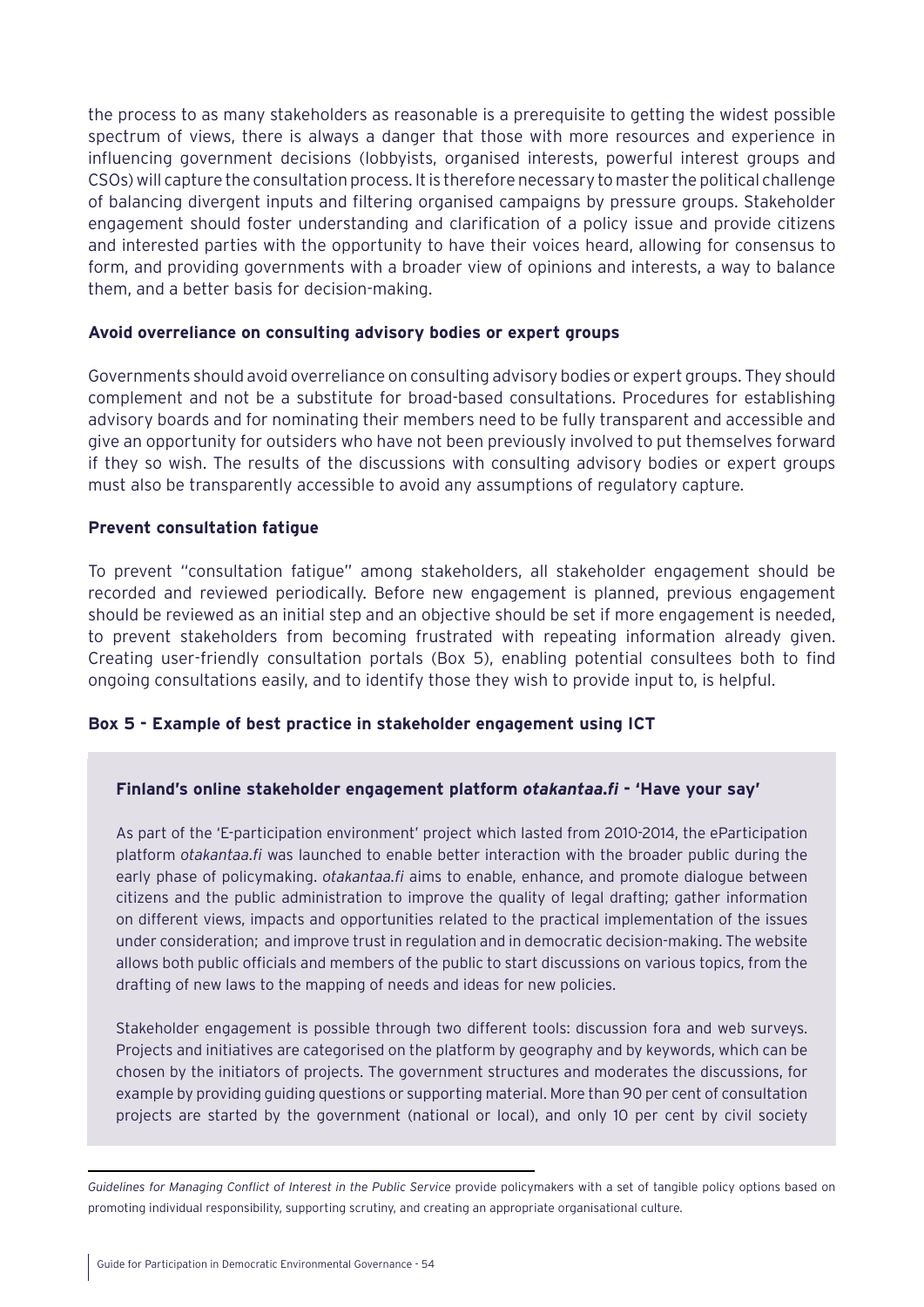and individuals. Business organisations (consulting firms) may start discussions when they support government organisations to arrange consultations.

Inputs received from stakeholders vary between long and detailed comments with some ideas or evidence and short opinions or polls signalling participants' agreement or disagreement. Inputs gathered can be used by public officials to inform further policy making, for example the authorities' decision-making, law drafting, development of action plans or the identification of reform requirements. By January 2016, 354 projects or initiatives had been started. Usually, the initiator provides a summary of the discussions or the results of the survey as a follow-up to the consultation process, which is attached to other drafting material used in the government's decision-making process.

Source: OECD. (2017). *Best Practice Principles on Stakeholder Engagement in Regulatory Policy,* pg.24, Box 15.

#### **Show impact of engagement activities**

There must be a visible impact of engagement activities. Stakeholders tend to lose interest when their views are ignored or not taken seriously. It is therefore necessary that the administration explains how stakeholder input has been assessed and incorporated in the decisions reached. Important contributions should be acknowledged and transparent feedback on how stakeholder input was considered should be provided. A summary of the specific inputs received and how these inputs have been considered (and if not, explaining why) in the preparation of the regulatory measure can go far in building public confidence in the value of the consultation process. Another example would be reporting the number of changes finalised, or the cost savings from removing or changing a regulation, that resulted from stakeholder engagement. This way, governments can increase trust among stakeholders through the fact that their input is seriously considered and sometimes actually used to make changes in the regulatory process. Providing the respective decision-making authorities with the summary of public engagements will also help to prevent unexpected negative reactions from the public when the authorities do not accept public comments.

# **7.5 Evaluate and learn**

Governments should regularly evaluate both their stakeholder engagement policy and individual engagement activities towards achieving their goals. It should be conducted by a body not directly involved in implementing the policy. Depending on the country context, this evaluation can, for example, be performed by the Supreme Audit Institution, the parliament, or an independent advisory body.

Planning and conducting evaluation helps the government officials to:

- **•** See if their activities were successful: were the tools effective? Have stakeholders been contacted as planned? Were the resources adequate? Have the objectives been reached?
- **•** Demonstrate to others that the activities were successful, which is important to justify planning and activities.
- **•** Learn from experience: evaluating and sharing the results enable governments to learn from their activities by comparing activities and setting benchmarks for good practice, providing incentives for improving planning and practice, and raising awareness for strengthening government-citizen relations.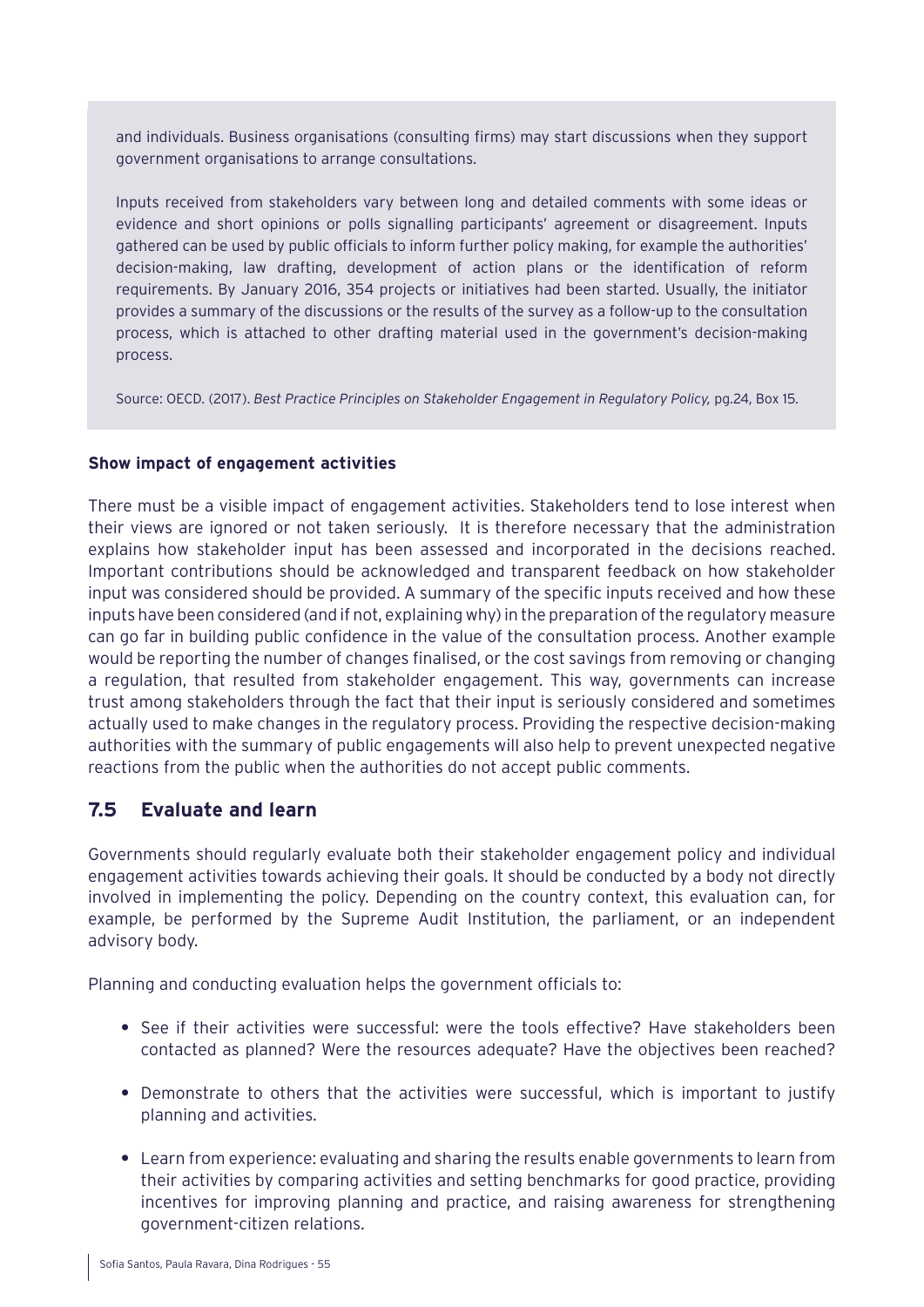- **•** Redesign activities and create new ones based on reflections on their experience, which increases the chance for success in the future and builds capacity to respond to new and emerging demands.
- **•** Do all this during and after implementing activities. Planning evaluation activities gives the chance to track the success and eventually modify activities not only after, but also during implementation.

#### **Box 6 - Examples of tools for evaluation of stakeholder engagement**

#### **Examples of evaluation tools**

**Informal reviews.** Through informal contacts with CSOs and citizens, and by asking for and listening to their comments, government officials get an impression of how their activities have been received by their public. Through open discussions with staff within governments, senior managers can learn about how the activities are valued internally. These reviews can be formalised and extended into workshops. If not, these informal reviews remain simple tools which do not deliver systematic information. However, they give some indications of the success of activities.

**Collecting and analysing quantitative data.** Governments can collect data on a wide range of relevant areas, such as the number of requests for documents and information products, the amount and content of complaints and proposals received, attendance at events, and so on. To collect and compare these figures across ministries and bodies, governments need to establish standard procedures and measurements.

**Participant surveys and public opinion polls.** Surveys among attendees at events or readers of government publications can reveal information about their use and views of their contact with government. For the broader population, public opinion polls can help governments to determine the effects of their activities.

**Reviews.** These are systematic and intensive evaluations of activities. They can involve diverse and broad data collection and in-depth analysis. This tool can be especially important for activities that are highly relevant, resource-intensive, experimental, or complex.

Source: OECD. (2017). *Best Practice Principles on Stakeholder Engagement in Regulatory Policy,* pgs. 32-33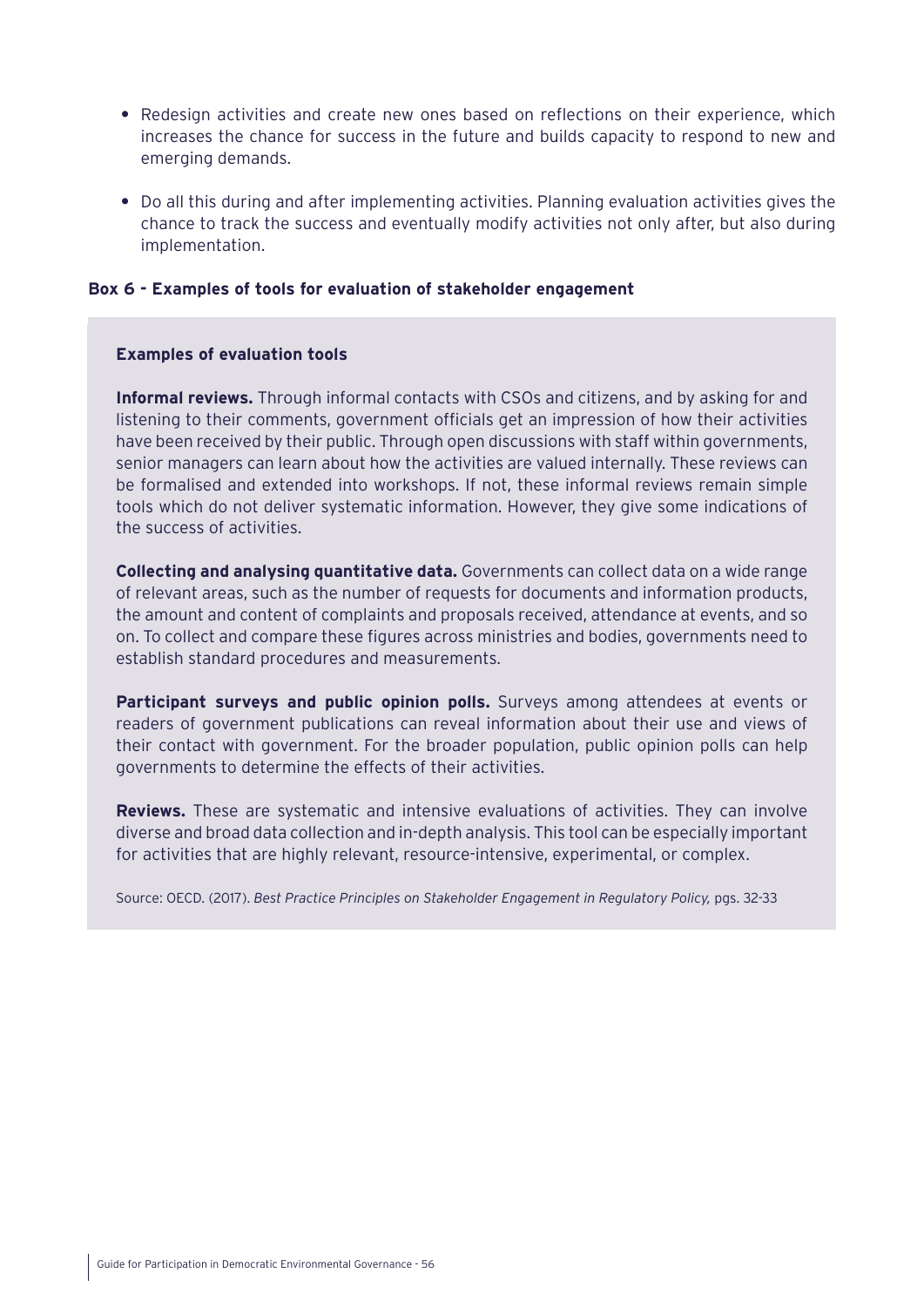# **8. CSOs and CBOs: guidelines for more effective policy engagement**

CSOs are fundamental players in international development. They provide development services and humanitarian relief, innovate in service delivery, build local capacity and advocate with and for vulnerable communities. When acting alone, however, their impact is limited in scope, scale, and sustainability. In developing countries CSOs still have a limited impact on policy and practice, and ultimately in the lives of vulnerable people. In many countries they act on their own or in opposition to the state, leading to questions about their legitimacy and accountability. Their policy positions are also increasingly questioned: researchers challenge their evidence base and policymakers question the feasibility of their recommendations.

The literature identifies three main obstacles to more effective policy engagement by CSOs: poor use of evidence, external and internal obstacles, and poor use of coalitions.

# **8.1 Use evidence to increase policy influence**

In the report 'Policy Engagement, How Civil Society Can be More Effective',<sup>68</sup> the authors argue that a better use of evidence by CSOs is part of the solution to increasing the policy influence and impact of their work as it can: (i) improve the impact of CSOs' service delivery work; (ii) increase the legitimacy and effectiveness of their policy engagement efforts, helping CSOs to gain a place and influence at the policy table; and (iii) ensure that policy recommendations serve their goals of impact in vulnerable communities.

As the framework below shows (Figure 4), the goal is to have the voices of vulnerable communities heard and incorporated into countries' policies. Promoting and enabling political and policy environments are also key aspects of an agenda that supports vulnerable communities.

As illustrated in this figure, there are two main routes for CSOs to follow.

- **•** In route 1, CSOs directly engage in service delivery that can have a direct effect on vulnerable communities. In relation to this route, experience shows that better evidence leads to better programmes, which in turn leads to greater impact for CSOs engaged in direct service delivery. Evidence can help CSOs understand problems more clearly, design better interventions, make practice more effective and monitor their results. It can also help them share lessons with others, but by taking this route the impact of individual CSOs is limited in scope, scale, and sustainability, hindering their role in promoting an effective state, which is vital for development progress.
- **•** Thus, a second and vital route in support of positive effects for vulnerable communities is informed CSO engagement with government policy processes, as outlined on the right of the diagram (Figure 4). This helps to identify new problems, develop new or better strategies, and make government implementation more effective. But rigorous evidence matters here too because evidence enhances CSO legitimacy, and legitimacy matters for policy influence.

<sup>68.</sup> Overseas Development Institute (ODI). (2006). Policy Engagement, How Civil Society Can be More Effective.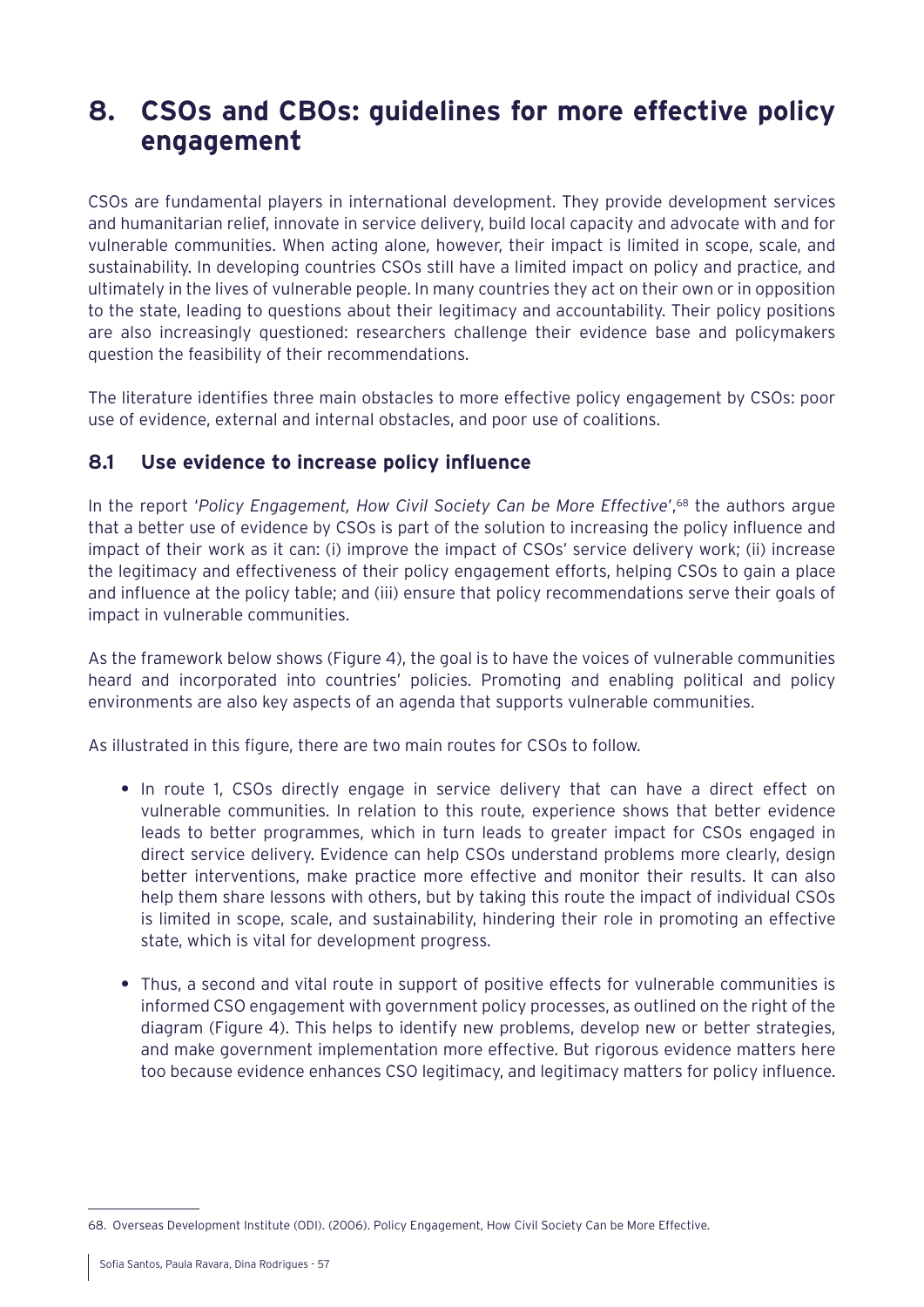

# **Figure 4- CSOS, evidence, policy, and impact on vulnerable communities**

Source: Adapted from Overseas Development Institute (ODI). (2006). *Policy Engagement How Civil Society Can be More Effective*, pg.8, Figure 2.

For CSOs to use evidence to increase their legitimacy to exert political influence they need to:

- i) identify the political constraints and opportunities and develop a political strategy for engagement;
- ii) inspire support for an issue or action; raise new ideas or question old ones; create new ways of framing an issue or policy narrative;
- iii) inform the views of others; share expertise and experience; put forward new approaches; and
- iv) improve add, correct, or change policy issues; hold policymakers accountable; evaluate and improve own activities, particularly regarding service provision.
	- **•** At the agenda setting stage, evidence can help put issues on the agenda and ensure they are recognised as significant problems which require a policymaker response. CSO inputs will be more influential if they also provide options and realistic solutions. Better use of evidence can influence public opinion, cultural norms and political contestation, and indirectly affect policy processes.
	- **•** At the policy formulation stage, evidence is a way to establish the credibility of CSOs. CSOs can use evidence to maintain credibility with local communities and with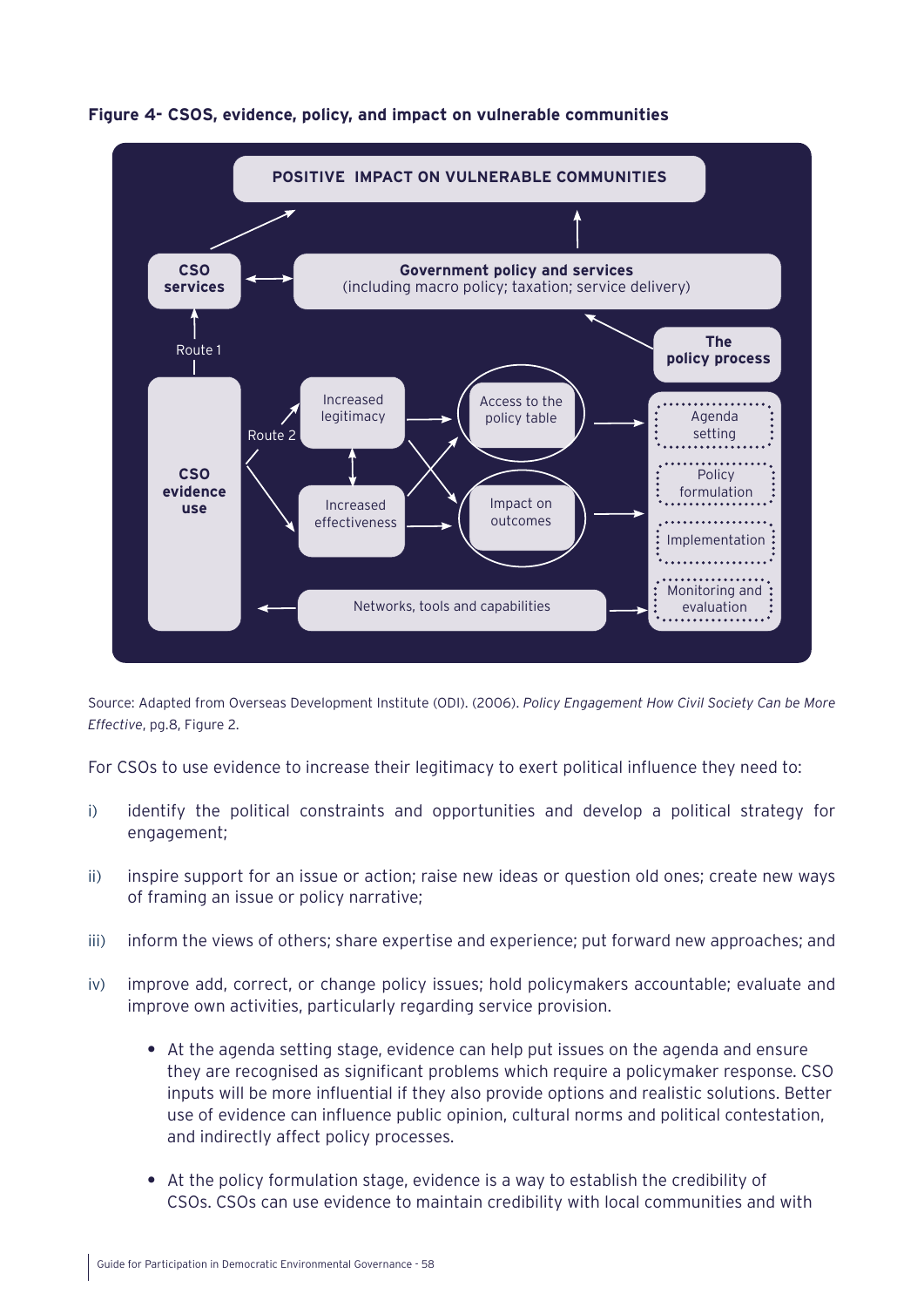policymakers, combining their tacit and explicit knowledge of a policy issue. Outlining the theory of change – how the proposed policy measure will result in positive effects for vulnerable communities is also crucial, as it enables CSOs to present the evidence to support their political position.

- **•** At the implementation stage, evidence helps CSOs translate technical skills, expert knowledge, and practical experiences to better inform others. CSOs have often been successful innovators in service delivery and often the key to influencing implementation of policy is to have solutions that are realistic and generalisable across different contexts.
- **•** The monitoring and evaluation of policy can also be influenced by evidence. Evidence helps to identify whether policies improve (or not) the lives of their intended beneficiaries. For example, many CSOs have pioneered participatory processes that transform the views of people into indicators and measures, gathering the interest of the media or other external groups, which can help improve policy positions and make policy processes more accountable.

Overall, evidence can have a beneficial effect on CSOs by aiding them to gain access to the policy process and have a greater impact.

| Policy stage and key<br>objectives for actors<br>aiming for influence                               | CSOs can help                                                                                                                                                                                                  | Evidence must be                                                                                                                                                                                                                |
|-----------------------------------------------------------------------------------------------------|----------------------------------------------------------------------------------------------------------------------------------------------------------------------------------------------------------------|---------------------------------------------------------------------------------------------------------------------------------------------------------------------------------------------------------------------------------|
| <b>Agenda setting:</b><br>convince policymakers<br>that the issue does indeed<br>require attention. | marshal evidence to enhance<br>$\bullet$<br>the credibility of the<br>argument<br>extend an advocacy campaign<br>$\bullet$<br>foster links among<br>$\bullet$<br>researchers, CSOs and<br>policymakers         | crystallised as a policy<br>$\bullet$<br>narrative around a problem<br>credible<br>suitable for the political<br>environment<br>communicated effectively<br>$\bullet$                                                           |
| <b>Formulation:</b><br>inform policymakers of the<br>options and build a consensus.                 | act as a "resource bank"<br>$\bullet$<br>channel resources and<br>$\bullet$<br>expertise into the policy<br>process<br>$\bullet$<br>bypass formal obstacles to<br>consensus                                    | high quality and credible<br>$\bullet$<br>contain cost-benefit<br>$\bullet$<br>assessments<br>adapted to maintain<br>$\bullet$<br>credibility with communities<br>and policymakers<br>both tacit and explicit in<br>٠<br>origin |
| Implementation: complement<br>government capacity.                                                  | enhance the sustainability<br>$\bullet$<br>and reach of the policy<br>act as dynamic "platforms for<br>$\bullet$<br>action"<br>innovate in service delivery<br>$\bullet$<br>reach marginal groups<br>$\bullet$ | relevant and generalisable<br>across different contexts<br>operational - how to do it<br>$\bullet$<br>directly communicated with<br>$\bullet$<br>policymakers                                                                   |

# **Table 2 - Targeting components of the policy process and evidence needs**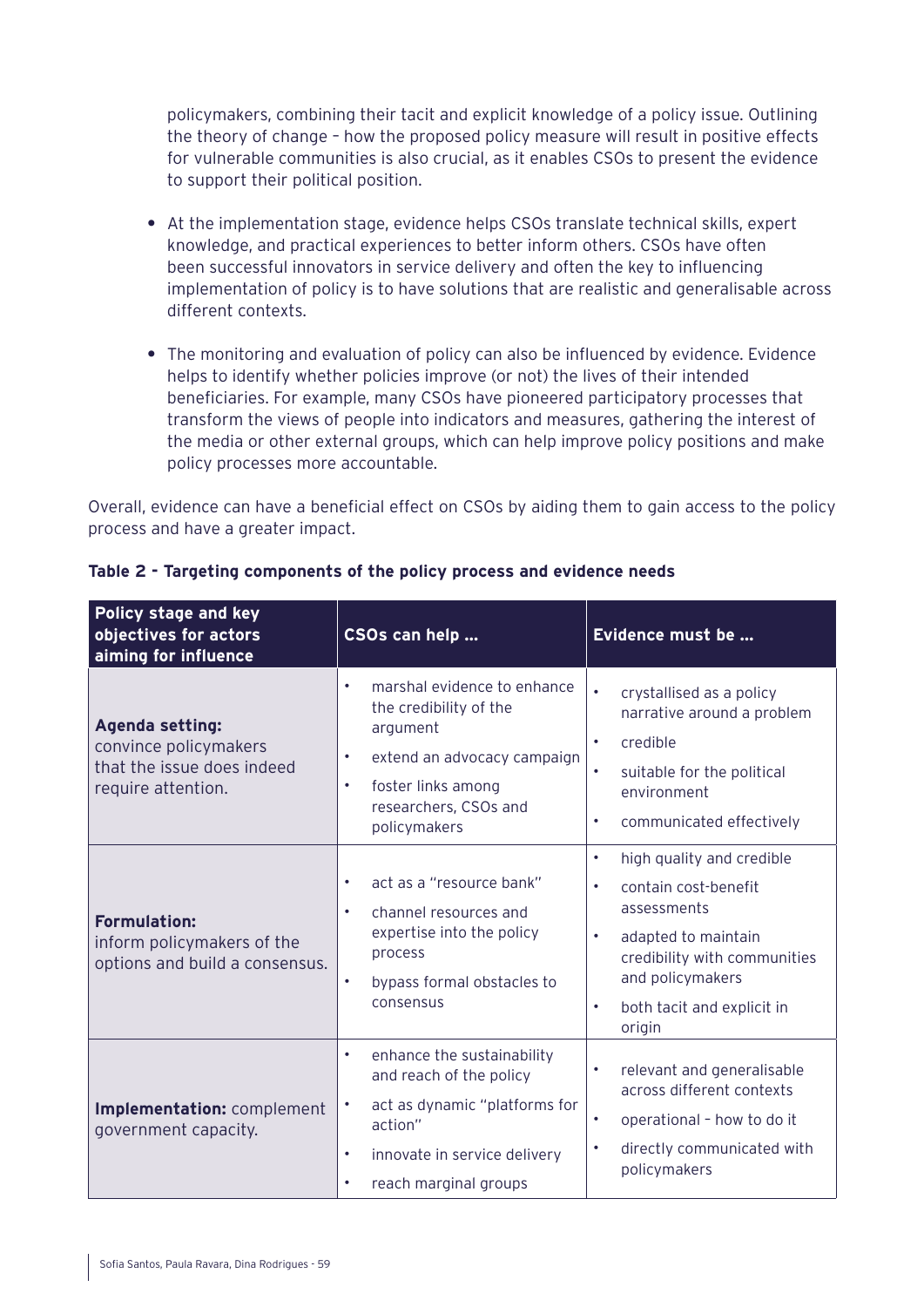| Policy stage and key<br>objectives for actors<br>aiming for influence              | CSOs can help                                                                                                                                                                                                      | Evidence must be                                                                                                                                                                  |
|------------------------------------------------------------------------------------|--------------------------------------------------------------------------------------------------------------------------------------------------------------------------------------------------------------------|-----------------------------------------------------------------------------------------------------------------------------------------------------------------------------------|
| <b>Evaluation:</b><br>review experience and channel<br>it into the policy process. | link policymakers to policy<br>$\bullet$<br>end users<br>provide good quality,<br>$\bullet$<br>representative feedback                                                                                             | consistent over time<br>٠<br>- through monitoring<br>mechanisms<br>objective, thorough and<br>٠<br>relevant<br>communicated in a clear,<br>٠<br>conclusive, and accessible<br>way |
| Underlying:<br>capacity building for CSOs<br>aiming to influence policy.           | provide a dynamic<br>$\bullet$<br>environment for<br>communication and<br>collaborative action<br>$\bullet$<br>provide support and<br>encouragement<br>provide a means of political<br>$\bullet$<br>representation | (Evidence needs will vary<br>according to the capacity<br>building initiatives.)                                                                                                  |

Source: Overseas Development Institute (ODI). (2006). *Policy Engagement How Civil Society Can be More Effective,* pg.32, Table 2

# **Address external and internal obstacles to political engagement**

Policy processes are complex, with varied and different points of entry; CSOs are only one set of actors; and evidence is only one of numerous factors that matter for policy influence. It is therefore worth asking: what is the current context facing CSOs? What are the key opportunities and challenges? Based on the literature, consultations and case studies, Julius Court et al. in 'Policy Engagement, How Civil Society Can be More Effective' outline a number of strategic and practical ways in which CSOs might address key barriers they face, and argue that, to a great extent, '*CSOs' impact on policy is in their own hands. By getting the fundamentals right (assessing context, engaging policymakers, getting rigorous evidence, working with partners, communicating well), CSOs can work to overcome the key internal obstacles*'. <sup>69</sup>

<sup>69.</sup> Overseas Development Institute (ODI). (2006). *Policy Engagement, How Civil Society Can be More Effective*, pg.43.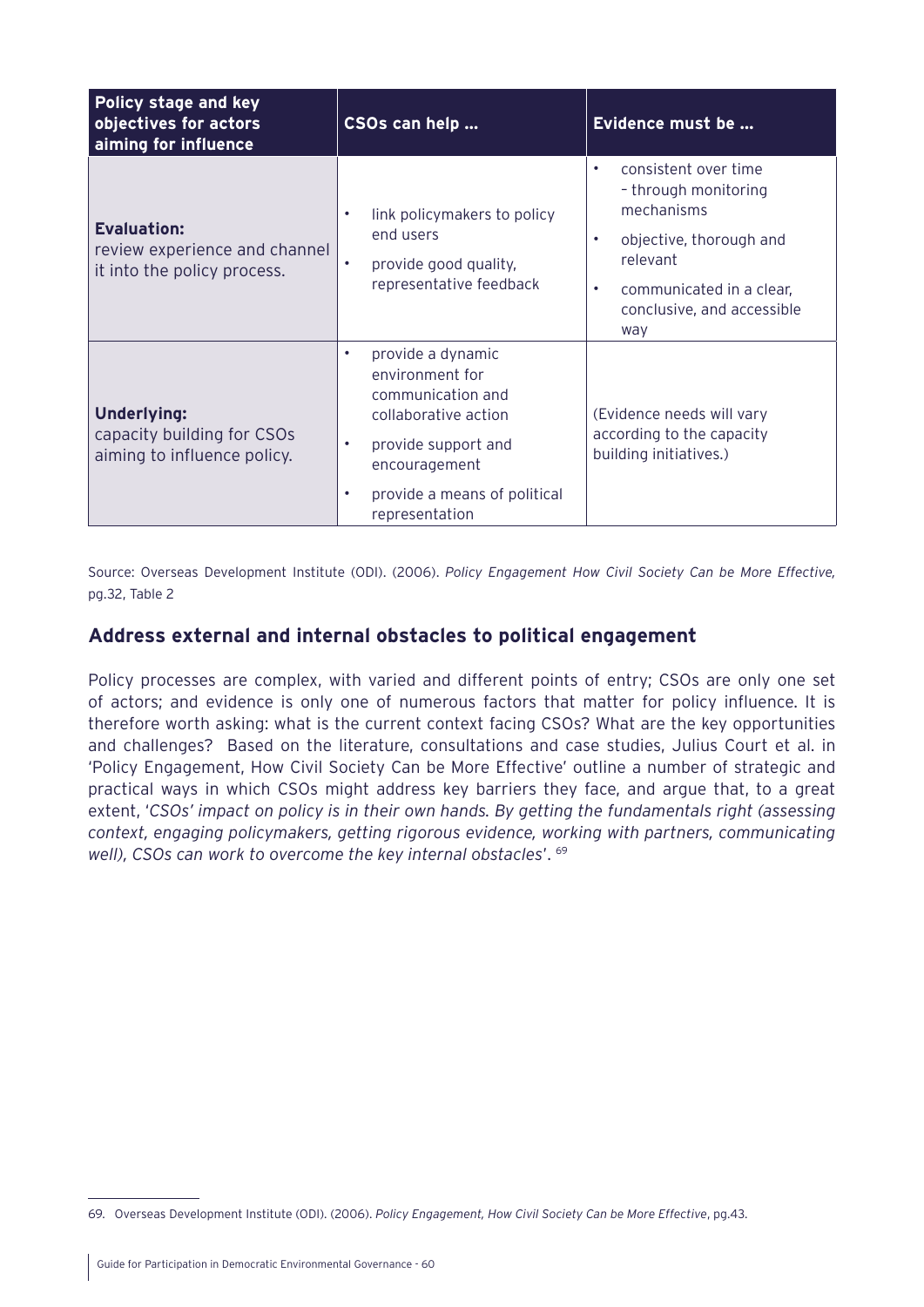| <b>Key obstacles to CSOs</b>                                                                                                 | Targeted solutions for effective policy engagement                                                                                                                                                                                                                                     |  |  |  |
|------------------------------------------------------------------------------------------------------------------------------|----------------------------------------------------------------------------------------------------------------------------------------------------------------------------------------------------------------------------------------------------------------------------------------|--|--|--|
| <b>External</b>                                                                                                              |                                                                                                                                                                                                                                                                                        |  |  |  |
|                                                                                                                              | Different responses include:<br>Campaigns - to improve policy positions and governance contexts.                                                                                                                                                                                       |  |  |  |
| Problematic political contexts<br>constrain CSO work.                                                                        | "Boomerangs" - working via external partners to change national<br>$\bullet$<br>policy.                                                                                                                                                                                                |  |  |  |
|                                                                                                                              | Policy pilots - to develop and test operational solutions to inform<br>$\bullet$<br>and improve policy implementation.                                                                                                                                                                 |  |  |  |
| <b>Internal</b>                                                                                                              |                                                                                                                                                                                                                                                                                        |  |  |  |
| Limited understanding of specific<br>policy processes and the politics<br>affecting institutions and actors.                 | Rigorous context assessments enable a better understanding of how<br>policy processes work and the opportunities for policy entrepreneurship.                                                                                                                                          |  |  |  |
| Many CSOs remain in a mode<br>of opposition to government<br>and have weak strategies for<br>engaging with policy processes. | Better strategy would help CSOs to identify critical policy components<br>(agenda setting, policy formulation and implementation, monitoring,<br>and evaluation) and the different engagement mechanisms and<br>evidence needs required to maximise their chances of policy influence. |  |  |  |
| Inadequate use of evidence.                                                                                                  | Better evidence could help CSOs have a greater impact on policy<br>processes. CSOs need to ensure that their evidence is: relevant,<br>objective, credible, generalisable, and practical.                                                                                              |  |  |  |
| Weak communication approaches<br>in policy influence work.                                                                   | Better communication aids CSOs in making their points accessible,<br>digestible, and timely for policy discussions. Two-way communication<br>is critical. CSOs should use existing tools for planning, packaging,<br>targeting, and monitoring communication efforts.                  |  |  |  |
| CSOs work in an isolated manner.                                                                                             | Network approaches help CSOs make linkages and partnerships with<br>other stakeholders. CSOs need to be aware of the 10 keys to network<br>success.                                                                                                                                    |  |  |  |
| Capacity constraints for policy<br>influence.                                                                                | Systemic capacity building helps CSOs build their own capacity or access<br>it through networking.                                                                                                                                                                                     |  |  |  |

# **Table 3 - Solutions for more effective policy engagement by CSOs**

Source: Overseas Development Institute (ODI). (2006). *Policy Engagement How Civil Society Can be More Effective*, pg.44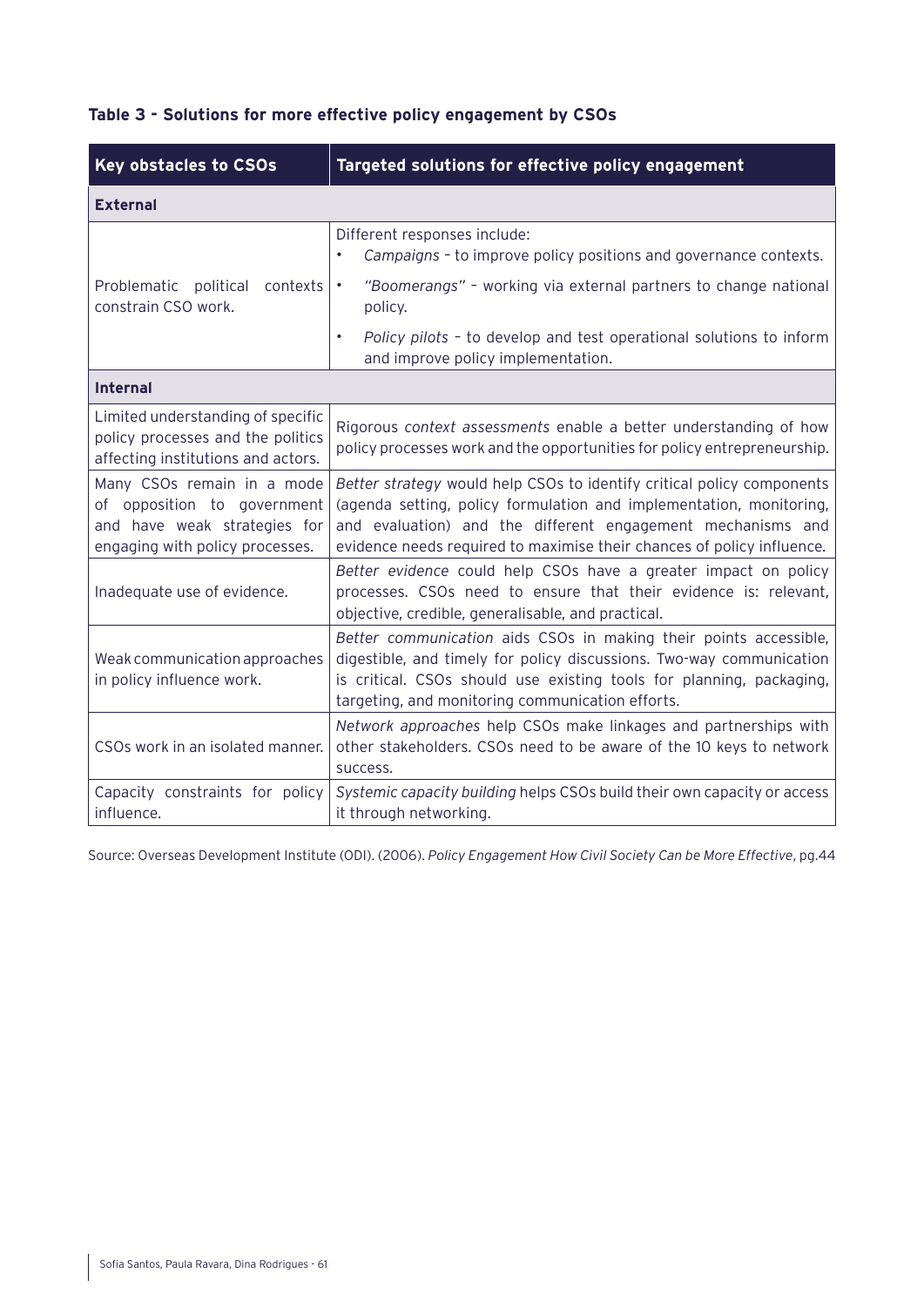#### **Box 7 - Example of a boomerang strategy**

#### **Boomerang strategies for environmental protection in Peru**

Labor, a CSO in the city of Ilo in southern Peru had a real influence through a "boomerang" approach. Since 1981, Labor had been lobbying to highlight the environmental damage caused by a mine belonging to the Southern Peru Copper Corporation (SPCC), one of the main copper producers in the world. Despite gaining the support of the local government, Labor was unsuccessful in convincing the national government and the company of the merits of its case. The turning point came when Labor and Ilo's municipal government won a suit against SPCC in the Second International Water Tribunal in Amsterdam in 1992. At this event, Labor presented the research-based evidence that the government had dismissed over the last decade. Having exposed SPCC's negative environmental impact in an international forum, the mining company introduced an environmental strategy, in cooperation with the Peruvian government, to reduce its air and water pollution. The "boomerang" effect had enabled Labor to utilise an international process to influence government authorities and the private sector in Peru.

Source: Overseas Development Institute (ODI). (2006). *Policy Engagement How Civil Society Can be More Effective*, pg.27, Box 10

# **8.2 Build advocacy coalitions to increase political engagement**

The table above already identifies network approaches to tackle CSOs' challenges resulting from working in an isolated manner. However, the importance of this topic deserves a section of its own, as building coalitions with advocacy partners is key to: enhance the reach of the advocacy effort; enable greater efficiency and effectiveness by combining resources and skills; leverage the comparative advantage of each member; and reduce duplication.

Coalitions can be multi-stakeholder in nature or reflect the views of a single stakeholder group. The participation of CSOs in multi-stakeholder advocacy coalitions enables them to have a voice in decision-making processes alongside "traditional" decision makers such as governments and the donor agencies. From the perspective of the government, coalitions provide an opportunity to engage with a coordinated "CSO voice", rather than dealing with multiple and disparate CSOs.

Building an advocacy coalition is particularly useful when targeting policy and/or encouraging a certain level of budget allocation for a specific programme or issue. The first steps would be to identify the advocacy issue by singling out the problem to be addressed, and to clearly define the desired outcome. This would be followed by the development of a plan to achieve the goal, the identification of the skills and resources required, and the continual engagement of partners to guide and implement that plan. In short, a Theory of Change. In '*Building Advocacy Coalitions for Greater Action and Accountability*',70 the authors put forward the following building blocks for putting together advocacy coalitions.

<sup>70.</sup> Asia-Pacific Leadership and Policy Dialogue for Women's and Children's Health. (2012). *Building Advocacy Coalitions for Greater Action and Accountability.*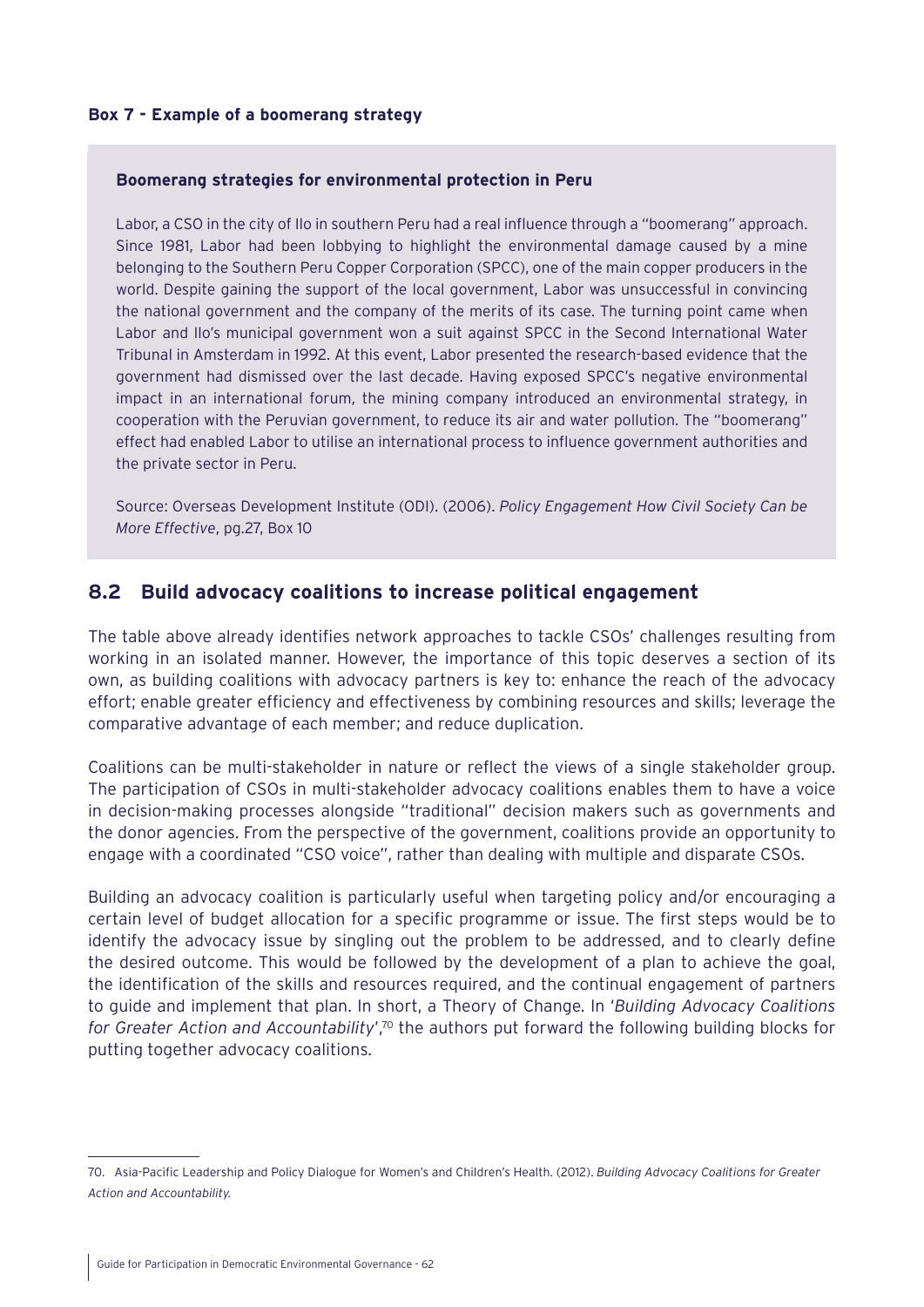- 1. Develop broad networks or coalitions of like-minded actors:
	- **•** Identify appropriate partners with complementarities in terms of organisational skills, resources, experience, and spheres of influence.
	- **•** Approach potential partners in a targeted manner, with a clear idea of how the various partners complement each other in working towards the advocacy goal, recognising their individual roles and the added value of a coalition.
- 2. Establish principles and effective practices of working:
	- **•** Agree on guiding principles for partnership, including strategic objectives and ways to collaborate.
	- **•** Implement mechanisms to ensure the functioning of the coalition (clear roles and resources of each partner, budgeted work plan, regular update meetings and appointment of a chair, possibly on a rotation basis).
	- **•** Build trust by facilitating information sharing between partners (such as through building a common website, Twitter feed, and so on). Create immediate "quick-win" opportunities to work together to demonstrate added value of the coalition, ensuring reciprocal transparency, and supporting each other's initiatives.
	- **•** Acknowledge the challenges of working in coalition; for instance, disagreements on specific policy solutions, the need to reach a broad consensus, and conflicts on the branding of the coalition.
- 3. Research and identification of "entry points" and champions:
	- **•** Early and comprehensive research should inform the entire advocacy process. A balance needs to be reached between advancing the overall agenda versus gearing up action on a specific issue to take advantage of a certain policy window, when political attention might be feasibly secured, during national elections for instance.
	- **•** Identify the relevant players who can influence the decision-making process for the specific issue at hand, for example the media, parliamentarians, key political constituencies, donors, and so on. Work towards creating ownership of the advocacy issues by the identified champions.
	- **•** Identify potential "entry points" for the advocacy initiatives to generate maximum impact, and garner broader interest and support for the issue. For example, in Brazil, advocacy efforts by Bem Estar Familiar no Brasil (International Planned Parenthood Federation member) focused on maternal health, which offered an entry point for engaging with sexual and reproductive health and rights issues, such as abortion.71
	- **•** Build on further research to understand other current and related advocacy efforts and options for complementarity or leveraging.
- 4. Manage and deliver communications:
	- **•** Understanding what a specific audience needs and expects is critical. Identify the best available vehicles for messaging, such as talking points to be delivered by key influencers in highly visible fora or bilateral meetings; media products (Twitter, web packages, press releases, and so on); and presentations in parliamentarian fora. **•**

<sup>71.</sup> Asia-Pacific Leadership and Policy Dialogue for Women's and Children's Health. (2012). *Building Advocacy Coalitions for Greater Action and Accountability*, pg.1.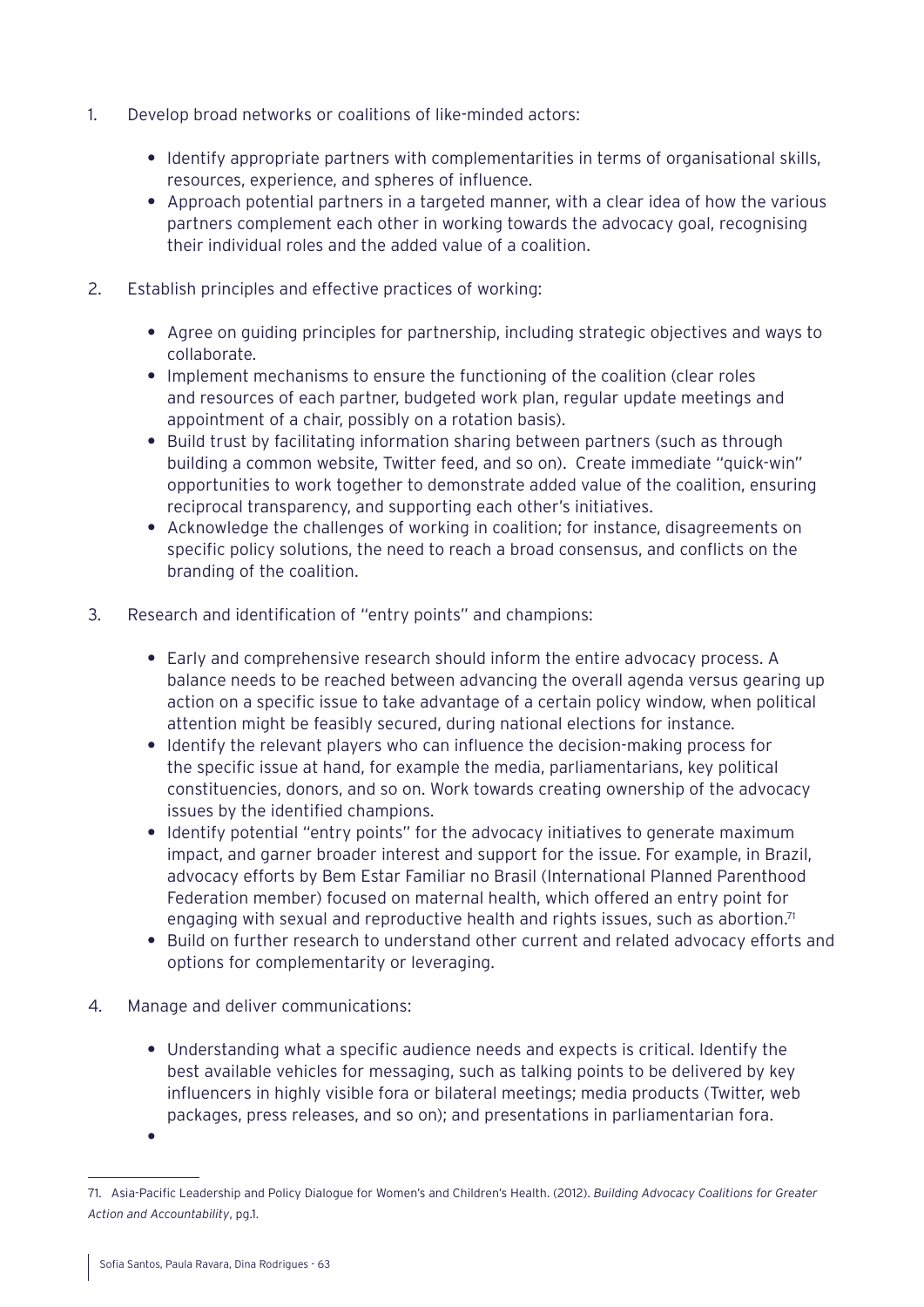- **•** Delivering the message can fall under three areas sensitising the target audience by cultivating interest, asking the target audience to take concrete action towards an end, and following up after the request for action to see if it has been undertaken.
- 5. Evaluate:
	- **•** Evaluate specific campaigns in relation to agreed benchmarks against baseline measures, such as an increase in awareness or increase in public discussion. Evaluate advocacy efforts on an ongoing basis.
	- **•** Promote accountability by developing monitoring and transparency tools and mechanisms (for example, to monitor the actual flow and utilisation of budgeted funds), and space for greater dialogue with civil society.
	- **•** Evaluate the coalition on other important outcomes, such as strengthened organisational capacity, alliances, or an increased base for support.

In '*Policy Engagement, How Civil Society Can be More Effective*', the authors recognise that networks in itself do not guarantee success and point to 10 commonly cited network "keys to success". These are:72

- 1. **Clear governance agreements** that set objectives, identify functions, define membership structures, make decisions, and resolve conflicts.
- 2. **Strength in numbers** lends greater political weight to a cause or policy issue.
- 3. **Being representative** is a key source of legitimacy and thereby influence.
- 4. **Quality of evidence** affects both credibility and legitimacy.
- 5. **Packaging of evidence** is crucial to effective communication.
- 6. **Persistence** over a period of time is often required for policy influence.
- 7. **Key individuals** can facilitate policy influence.
- 8. **Informal links** can be critical to achieving objectives.
- 9. **Complementing official structures** rather than duplicating them makes networks more valuable.
- 10. **ICTs** are increasingly vital for networking.

<sup>72.</sup> Overseas Development Institute (ODI). (2006). Policy Engagement How Civil Society Can be More Effective, pg.37.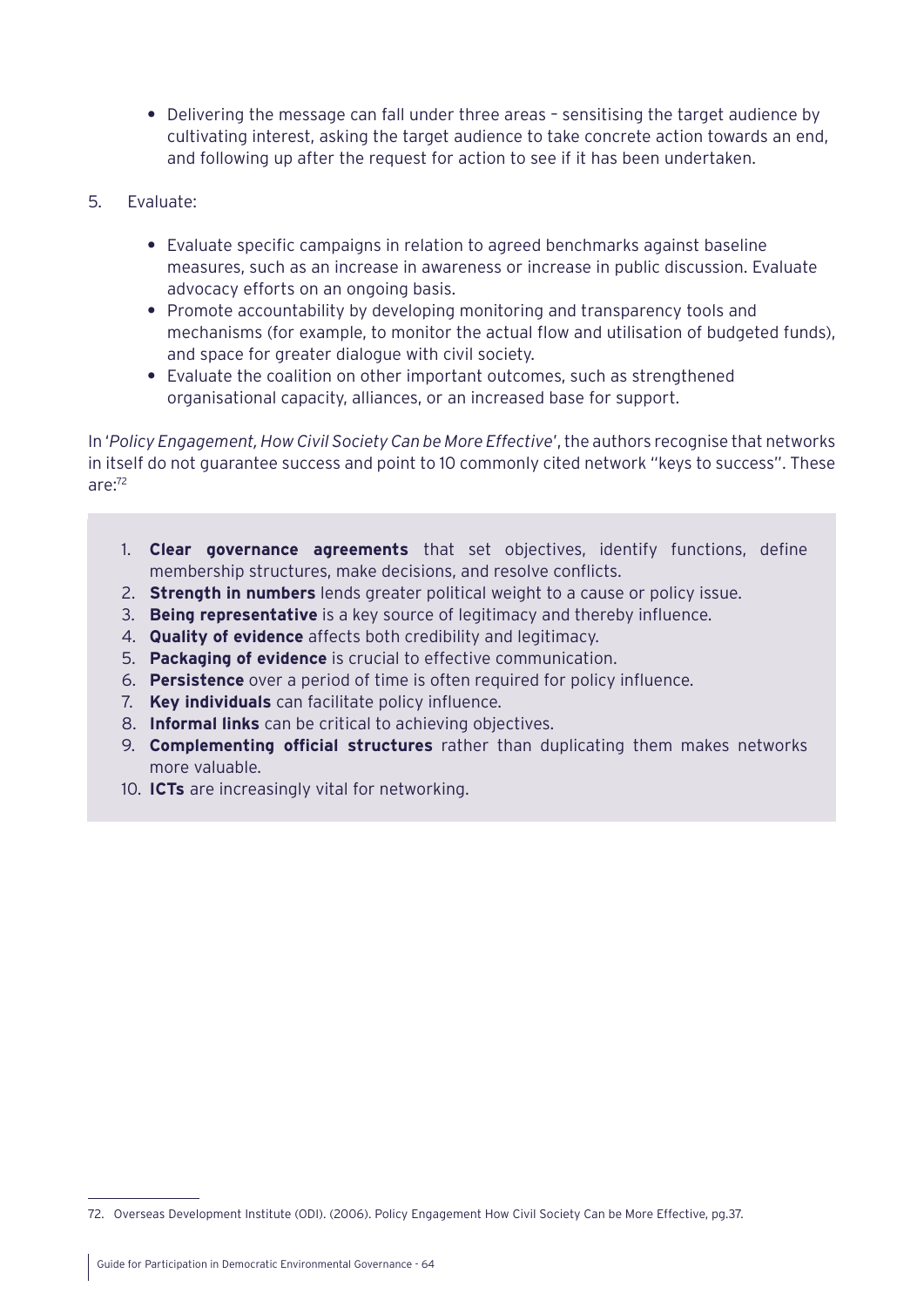# **9. Concluding remarks**

Environmental quality of life is a public good. Climate change and environmental degradation affect all peoples, yet indigenous and local communities whose livelihoods are intertwined with lands and natural resources of traditional use are disproportionately climate-affected. Hence, climate action is essentially a governance issue. This is recognised in the Aarhus Convention, the Paris Agreement, the UNFCCC process, and the 2030 Agenda.

Whilst environmental action has the potential to generate social and environmental benefits, it may also generate negative externalities disproportionately felt by vulnerable stakeholders. Most of the safeguard frameworks ensuring that vulnerable stakeholders' rights, livelihoods, and cultural heritage are not affected by environmental action come from multilateral financing bodies. However, their design and implementation are project-oriented and do not guarantee the improvement of communities' capacity to voice their views, needs and concerns, and effectively enhance their participation and influence over climate programmes and policy. Project-oriented safeguards are not designed to expand vulnerable communities' political voice and should not be exclusively relied on to enhance environmental governance and the civic space. Safeguards ensuring access to justice are absent from major international agreements, such as the UNFCCC and the Paris Agreement, the Convention on Biological Diversity, and the UN Convention to Combat Desertification. This leaves communities to rely on national legal frameworks, or on donor-based demands, which they might lack the funds or capacity to access; or project-specific grievance mechanisms, the transparency and effectiveness of which will vary according to the implementing agency.

Regarding national environmental democracy frameworks, countries have different normative procedures and differ significantly in their implementation. Low income countries, facing growing democratic deficits, often lack both the procedural frameworks to fulfil citizens' environmental rights and the capacity and resources to make them substantive.

Going forward, a few pathways take form as entry points to expand the political participation of the most vulnerable communities:

- **•** The first entry point, pointed out by several WFD Country Officers, is the establishment of broad coalitions between vulnerable communities, CBOs, and CSOs. CSOs acting at the national level often have more resources, higher visibility on traditional media, and better access to parties, parliaments, and the executive. They can leverage their knowledge and visibility, building the capacities of CBOs and increasing their legitimacy as representatives of vulnerable communities at the central level. Such positive-sum partnerships will lead to greater influence of vulnerable communities in environmental policymaking and to an overall expansion of civic space, strengthening democratic culture.
- **•** A second entry point is the establishment of external bodies or watchdog figures independent from the executive, political parties, and industry interests - ensuring unbiased and transparent monitoring and reporting on the reach, quality, and effectiveness of stakeholder engagement throughout parliamentary work and policymaking. This guide provides examples of good practices in this direction.
- **•** A third entry point occurs at the interface of CSOs and the government, by fostering a culture of collaboration instead of opposition and making clear to both parties the benefits of a more collaborative approach. This would allow CSOs a more permanent seat at the decision-making table and the government a more effective reach across several groups of stakeholders, including the most marginalised.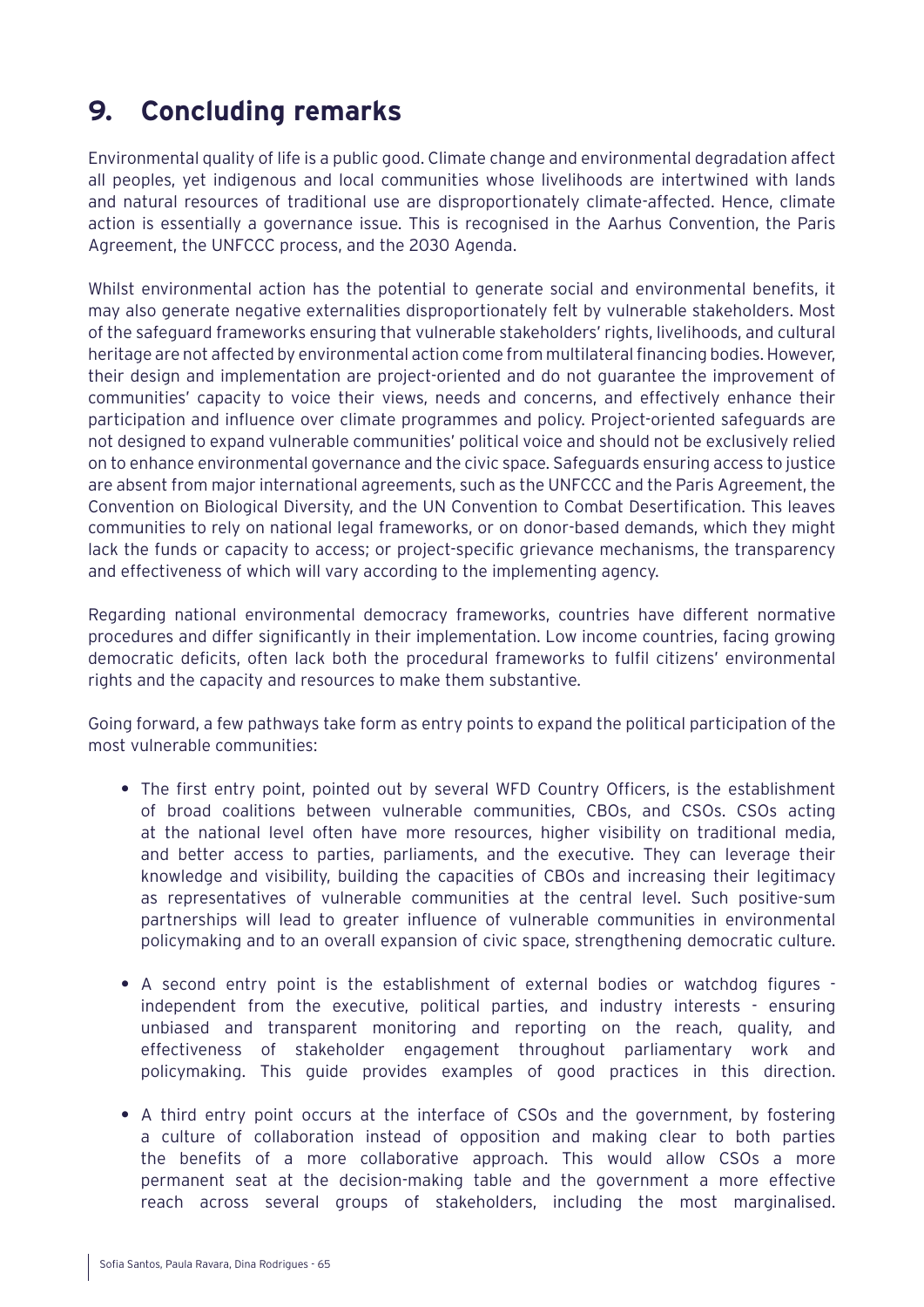**•** Finally, a fourth entry point is through the expansion of civic education at all levels, but particularly targeting the most vulnerable groups. Greater knowledge of electoral processes, and political parties' and parliaments' governance structures as well as their democratic responsibilities and political outputs, will allow citizens to leverage their political voice. This will help them to ensure policies are responsive and representative of issues faced at the local level, heightening accountability over political action or lack thereof. Moreover, greater knowledge of their own civic and environmental rights will increase demands from marginalised stakeholders and civil society for political actors to deliver on those rights.

The general principles for stakeholder engagement presented in Chapters 5, 6 and 7 apply to vulnerable communities. A more detailed look at specific issues to pay attention to when engaging with indigenous peoples, women, youth, persons with disabilities and low income communities is provided in the appendices. As a cautionary note, it is worth remembering the relationship between inclusive participation and gender analysis and the importance of promoting an intersecting identities approach to engagement, as stakeholders are not defined along discrete categories, but rather along intersecting axes that include gender, income, sexual orientation, disability, and other characteristics.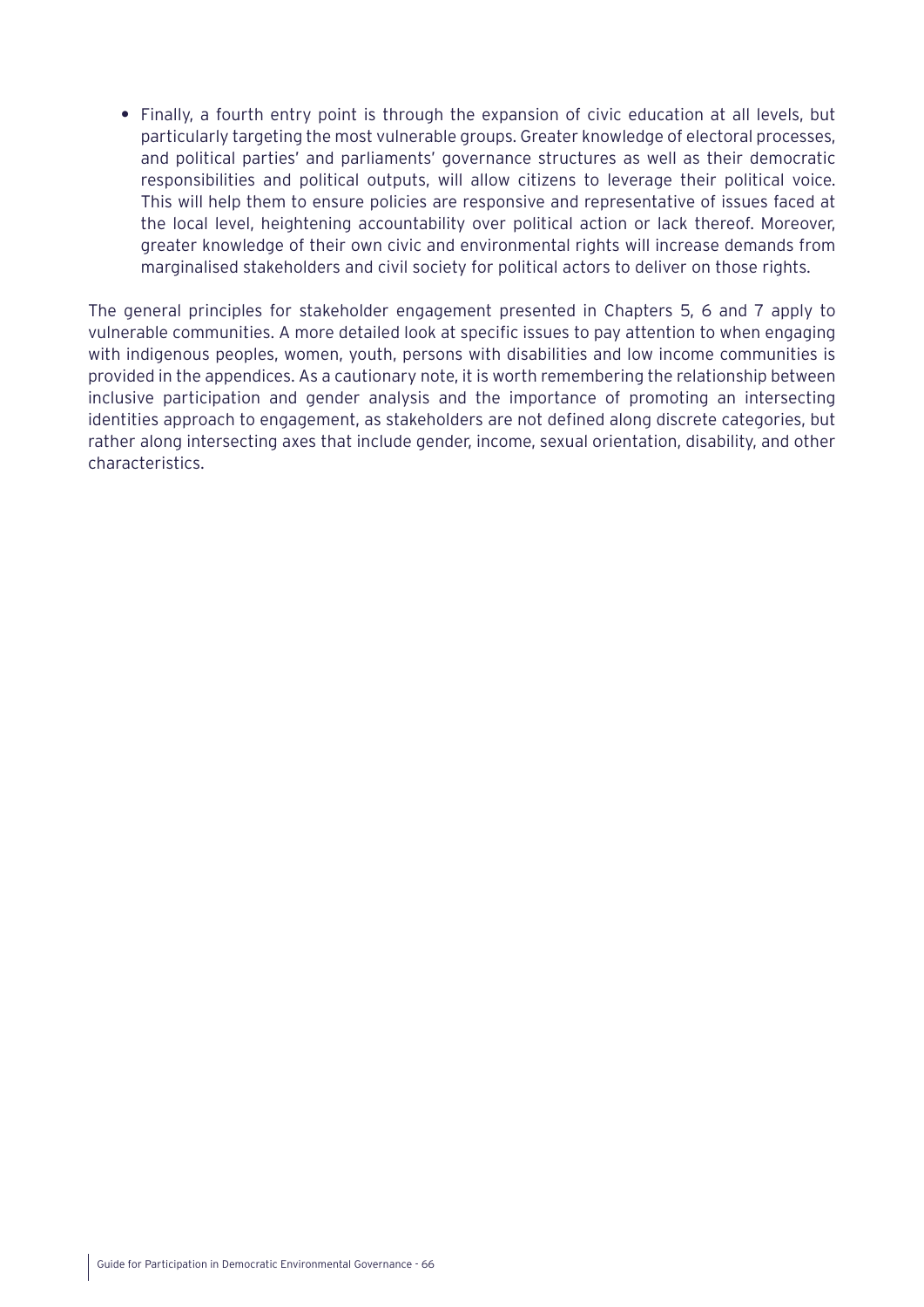# Appendix 1: Engaging with Indigenous peoples<sup>73</sup>

Indigenous peoples are often among the most marginalised and vulnerable segments of a population. They can be subject to different types of risks and impacts of varying severity, including loss of identity, culture, traditional lands, and natural resource-based livelihoods. Early engagement is an essential first step in building longer-term processes of consultation, informed participation, and good faith negotiation. In many countries there are special legal, statutory, and/ or regulatory obligations for consulting indigenous peoples if they may be affected by a project. Similar requirements are also often a condition of lender financing or part of a company's own policies. In addition, governments may have obligations to consult with indigenous communities under law or international conventions.<sup>74</sup>

When consulting with indigenous peoples, representative bodies should be involved in the prior design of materials for disclosure, and in deciding how people and groups wish to be accessed, where the consultations will take place, the chronology of consultation (there may be expectations of who will be consulted in what order) and the language and format to be used during the consultations. [Box 8](#page-66-0) summarises specific guidance for engaging with indigenous communities.

# <span id="page-66-0"></span>**Box 8 - Summary of specific guidance to engage with indigenous communities**

#### **Guidance to engage with indigenous communities**

#### *"Pre-consult" where possible*

Although the agenda and content of the process may change during the process, the key parties (government, representatives of the indigenous communities, other stakeholders) should have a clear picture of the key issues from the outset. Some of the questions worth considering in advance of the consultation process are:

- **•** Who are the affected indigenous communities?
- **•** Who are the appropriate representatives for consultation?
- **•** Do the representatives require any support from experts or others to ensure that consultation is carried out on equal terms?
- **•** What are the key issues for consultation?
- **•** What means and formats for consultation will be most effective?
- **•** What is the likely timeframe for consultation and discussion?
- **•** Does the government have any obligation to consult under law and/or international conventions and has engagement occurred?
- **•** What should be the role of the government during future consultation processes?

<sup>73.</sup> The information provided in this table was retrieved from ICF. (2007). Stakeholder Engagement, a Good Practice Handbook for Companies doing Business in Emerging Markets, pgs. 47-52.

<sup>74.</sup> On June 27, 1989, the International Labor Organization (ILO) adopted Convention No. 169 on Indigenous and Tribal Peoples, to facilitate the development of dialogue between a country's government and the Indigenous peoples who live in that country. So far, only 23 countries have ratified Indigenous and Tribal Peoples Convention ILO 169. Consultation requirements under this agreement and a list of signatory countries is provided at the end of this appendix.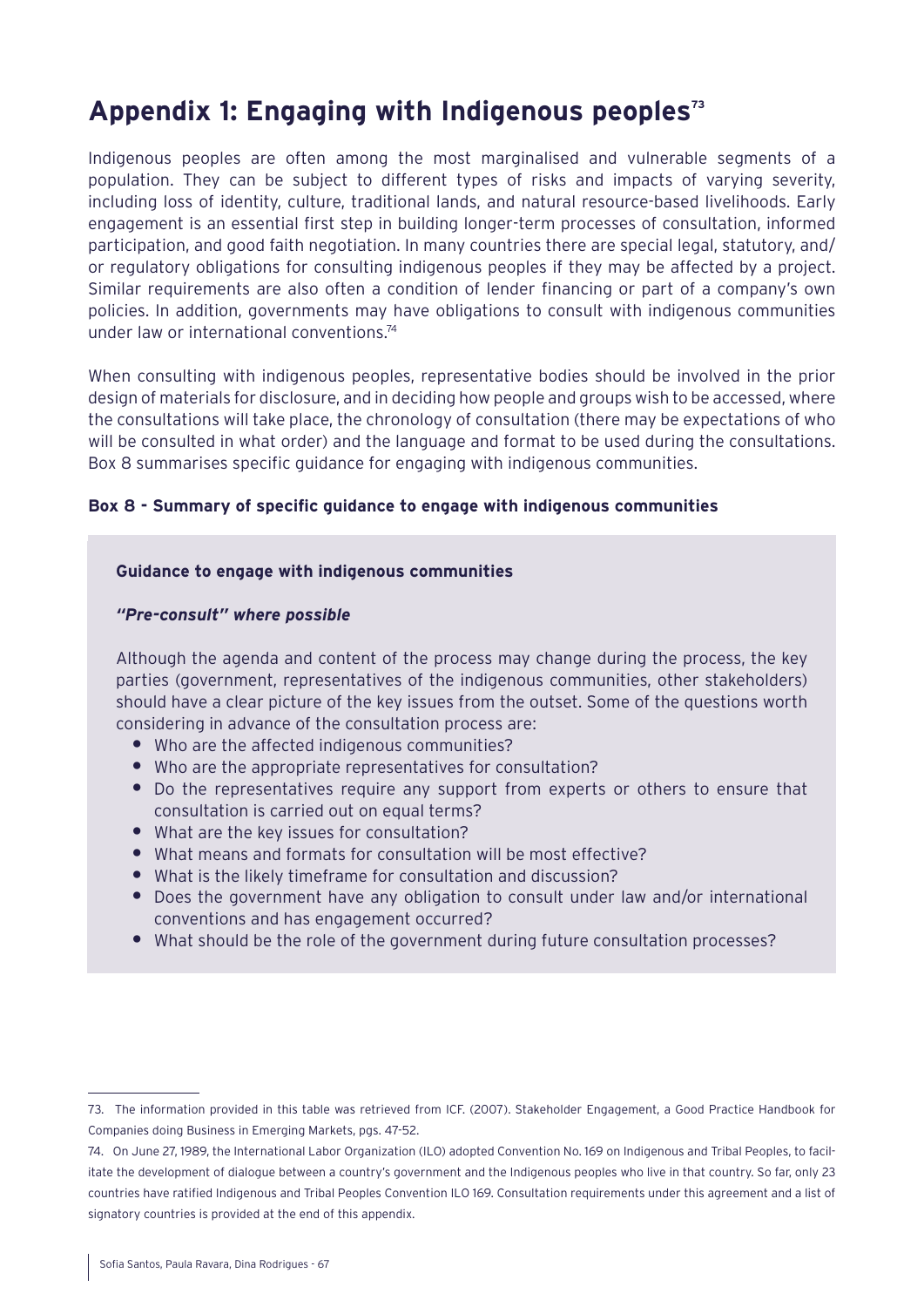## *Identify appropriate representatives*

There may be more than one community, or different ethnic or other groups within a community, making it more appropriate to invite a range of representative individuals and groups to the consultation activities. When selecting representatives, it may be useful to consider the following:

- **•** Who are the elected officials of the territorial jurisdictions affected by the project or measure? To what extent do these authorities adequately represent indigenous peoples?
- **•** Who are the traditional leaders of the indigenous peoples?
- **•** Given that indigenous communities are not necessarily homogenous, are there groups, such as women, youth, and the elderly, who are not represented by either of the above? Are parallel communications needed for these groups?

# *Identify priority issues for consultation*

Pre-consulting with indigenous peoples' representatives and other institutions or organisations that work with them can provide insights as to the more important subjects for indigenous peoples during the consultation process. These may include:

- **•** the timetable for the consultation process versus the characteristics of decisionmaking processes in indigenous communities
- **•** the nature of the project, footprint area, and potential adverse impacts on indigenous peoples, lands, and resources
- **•** methods and criteria to be used to identify indigenous peoples affected by the project, measures proposed to address adverse effects, and participation of indigenous peoples in the design and implementation of such measures
- **•** access to indigenous lands when carrying out environmental and social assessments, acquisition of land and compensation procedures
- **•** identification and protection of culturally sensitive sites
- **•** control of the effects of an influx of outside workers
- **•** benefits of the project or measure from the perspective of the Indigenous community
- **•** capacity building and/or access to legal advice to enable informed participation.

# *Give special care to cultural appropriateness*

To help promote the informed participation of indigenous communities, special care should be given to the form and way in which information is communicated to ensure cultural appropriateness, and to help affected communities gain a genuine understanding of the impacts of the project/measure and the proposed mitigation measures and benefits. Ways to do this include translating project information into the appropriate indigenous languages, taking oral traditions into account, and developing audio-visual materials where appropriate. It may also be necessary to adopt non-document-based means of communication, such as community briefings and radio programmes.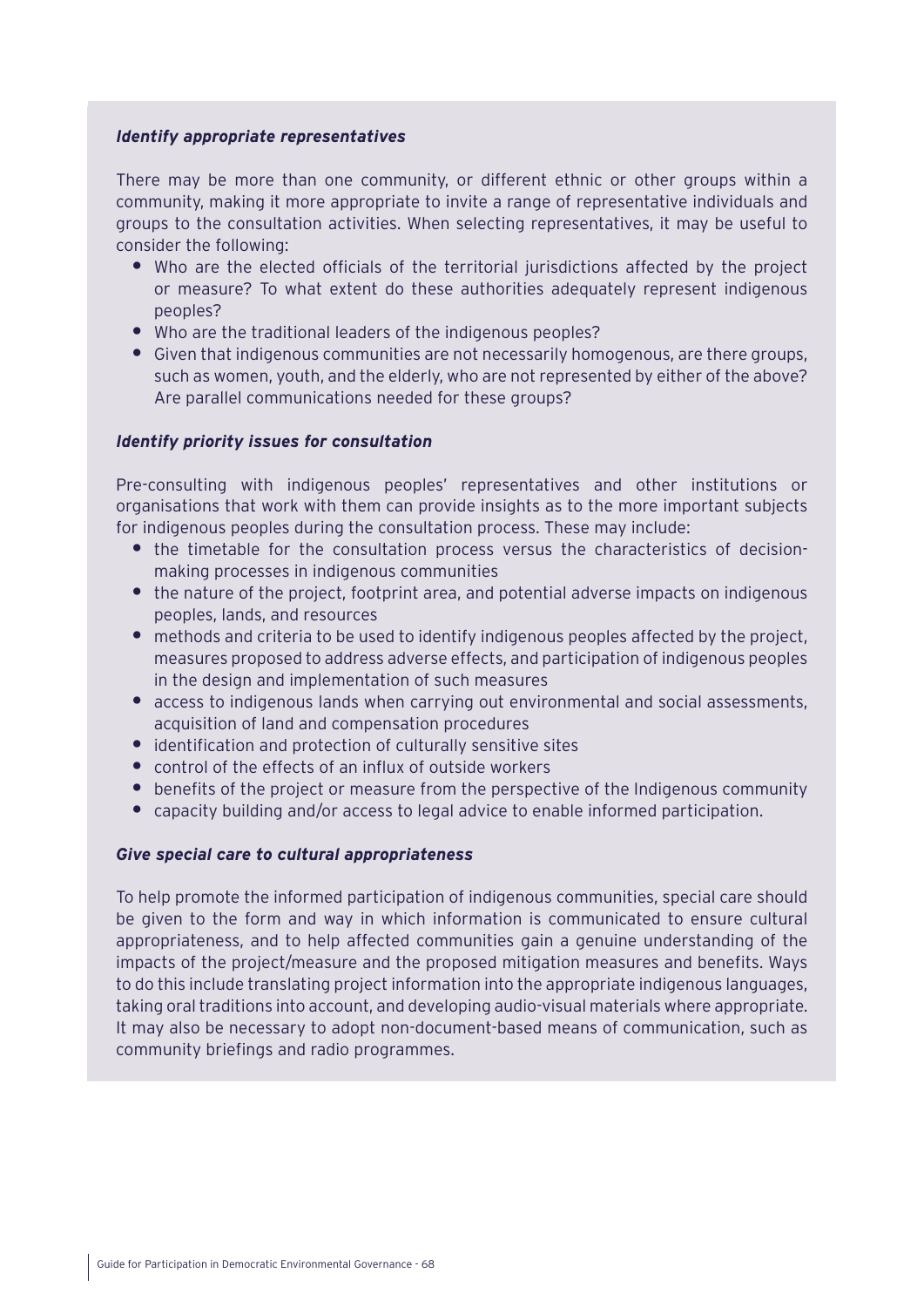#### *Share responsibilities with the government for disclosure and consultation*

In some sectors, such as natural resource extraction, governments may be required to engage with indigenous communities prior to the involvement of a private company in the project. The way such consultation takes place and the level of stakeholder satisfaction following such engagement can have direct implications for a project company that is subsequently granted an exploration license in an area affecting indigenous communities. It is therefore advisable to conduct due diligence on prior consultations with indigenous peoples to determine at what stages such engagement took place and what commitments were made or what unresolved issues still exist. Depending on the stage of the process, some consultation must be carried out by the government or under government supervision, while the consultation around the actual exploration or production can be carried out in a more autonomous manner by the private sector company.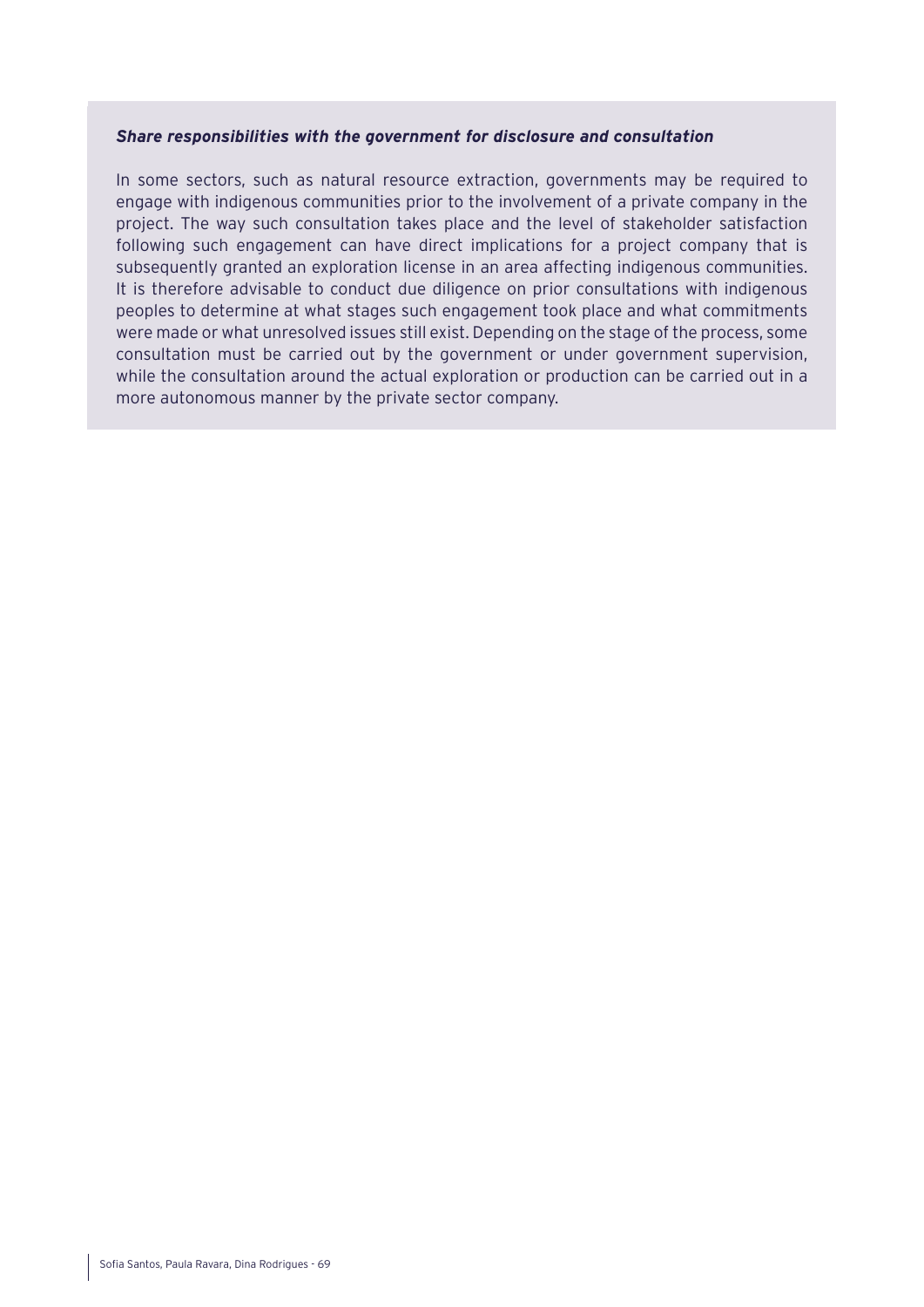# **CONSULTATION REQUIREMENTS UNDER ILO CONVENTION 169 ON INDIGENOUS & TRIBAL PEOPLES75**

ILO Convention 169 on Indigenous and Tribal Peoples, adopted in 1989, is directed at governments and is binding on the 23 countries that have ratified it.

# Article 6

1. In applying the provisions of this Convention, Governments shall:

- a) Consult the peoples concerned, through appropriate procedures and in particular through their representative institutions, whenever consideration is being given to legislative or administrative measures which may affect them directly.
- b) Establish means by which these peoples can freely participate, to at least the same extent as other sectors of the population, at all levels of decision-making in elective institutions and administrative and other bodies responsible for policies and programs which concern them.
- c) Establish means for the full development of these peoples' own institutions and initiatives, and in appropriate cases provide the resources necessary for this purpose.

2. The consultations carried out in application of this Convention shall be undertaken, in good faith and in a form appropriate to the circumstances, with the objective of achieving agreement or consent to the proposed measures.

# Article 15

1. The rights of the peoples concerned to the natural resources pertaining to their lands shall be specially safeguarded. These rights include the right of these peoples to participate in the use, management, and conservation of these resources.

2. In cases in which the State retains the ownership of mineral or sub-surface resources or rights to other resources pertaining to lands, governments shall establish or maintain procedures through which they shall consult these peoples, with a view to ascertaining whether and to what degree their interests would be prejudiced, before undertaking or permitting any programs for the exploration or exploitation of such resources pertaining to their lands. The peoples concerned shall wherever possible participate in the benefits of such activities and shall receive fair compensation for any damages which they may sustain because of such activities.

Countries which have ratified ILO 169: Argentina, Bolivia, Brazil, Central African Republic, Chile, Colombia, Costa Rica, Denmark, Dominica, Ecuador, Fiji, Guatemala, Honduras, Luxembourg, Mexico, Nepal, Netherlands, Nicaragua, Norway, Paraguay, Peru, Spain, Venezuela.

Source: (ILO). (1989). *C169 - Indigenous and Tribal Peoples Convention*, 1989 (No. 169).

<sup>75.</sup> (ILO). (1989). C169 - Indigenous and Tribal Peoples Convention, 1989 (No. 169).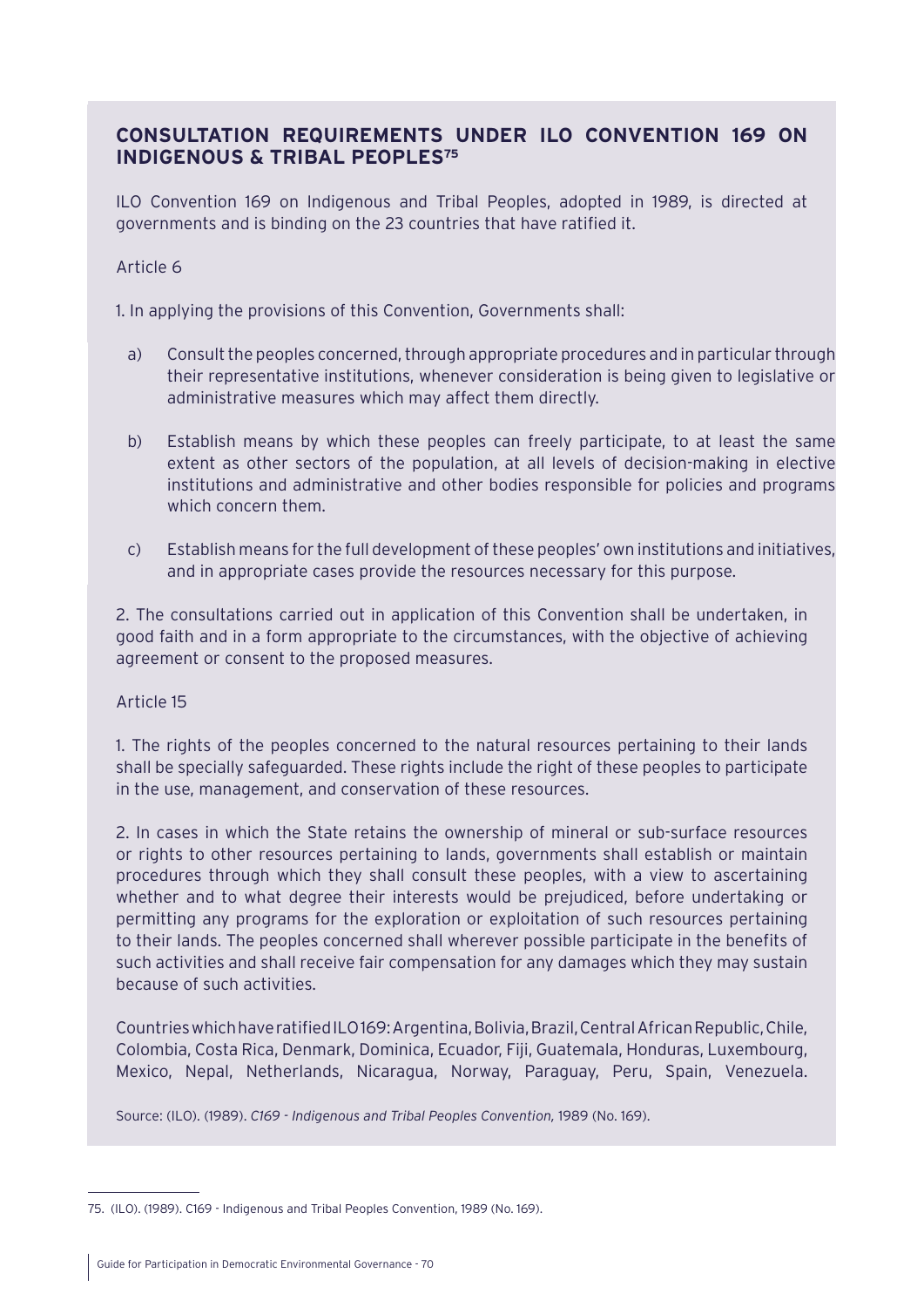# **Appendix 2: Engaging with women**<sup>76</sup>

While we have referred to gender analysis and gender-sensitive approaches in Chapter 6, men and women play different roles within the private and public spheres. These different roles entail differential access to resources, to contacts and relationships, to personal skills development, to opportunities and, consequently, to power. This appendix considers specifically how best to engage and create space for women. Guidance provided in [Box 9](#page-70-0) may be helpful when thinking about how to integrate women's perspectives more fully into a consultation process.

## <span id="page-70-0"></span>**Box 9 - Summary of specific guidance to engage with women**

#### **Guidance to engage with women**

#### *Make sure you get the entire picture*

Men and women often have different priorities and perspectives on key issues and may be differentially affected by a project or regulation – with women bearing disproportionate negative impacts. Seeking out the views of women will provide access to a more complete picture of potential risks, impacts, and opportunities. For example, a certain policy can exacerbate existing inequalities between men and women or have unintended effects on gender dynamics in a community, through indirect impacts such as increased alcohol consumption, domestic violence, and prostitution. Men and women may also view the same resource differently. For example, men may use a forest for hunting and wood, whereas women rely on it for foraging and medicinal plants. Taking women's views into consideration helps to better understand, predict, and mitigate impacts and, in doing so, enhance the social performance of a certain policy. Women's views should also be sought out when designing employment, compensation, and benefits programmes, as these may require special targeting to facilitate more equitable distribution.

#### *Disaggregate data*

When using data for decision-making purposes, make sure it is disaggregated by gender. For example, when considering supporting a community programme in education or microcredit, disaggregated data provides valuable insights in understanding how this programme may benefit men and women differently. Also, knowing that men in project-affected communities are more likely to prioritise employment and infrastructure while women will prioritise health and education might have implications for how a company chooses to allocate its resources for social investment. Consequently, it is fundamental to have a representative sample by gender when undertaking surveys and interviews, given that most interviews are done with the "head of household" – usually a man – such as by calling for other ways to get an equivalent female sample. Female-headed households are also an important group to target, since single mothers and widows are likely to represent some of the most vulnerable households in the community.

<sup>76.</sup> The information provided in this table was retrieved from ICF. (2007). Stakeholder Engagement, a Good Practice Handbook for Companies doing Business in Emerging Markets, pgs. 56-60.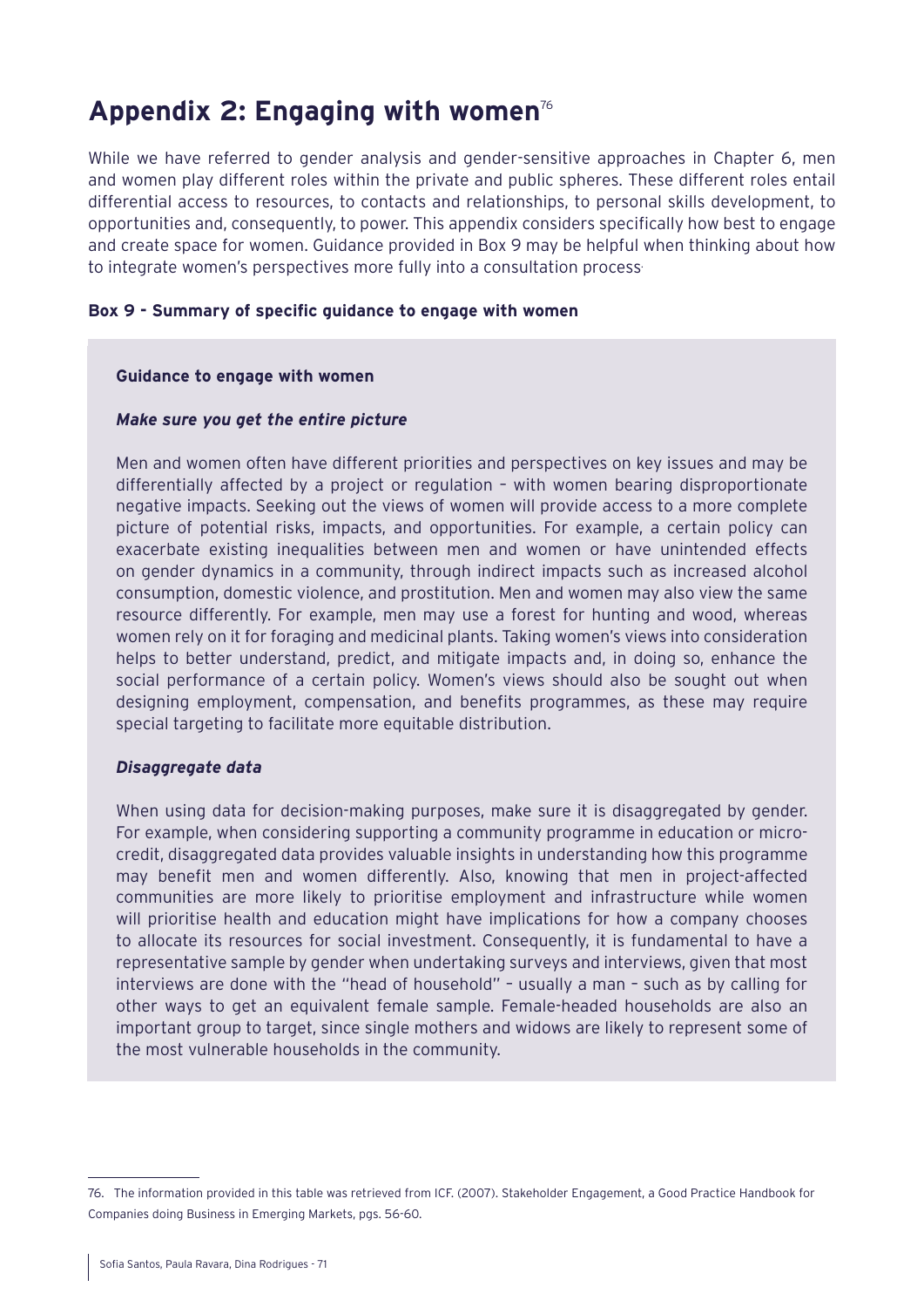## *Pay attention to team composition and emphasis*

Women are more comfortable talking to other women. Survey teams and community liaison staff should have female members who can conduct discussions and interviews or receive grievances from women where needed. However, it is not just about hiring women, but rather about having a gender-aware team to facilitate both men and women to express their views.

## *Get more women in the room*

Consider providing childcare near the meeting space; choose a time of day, date, and location convenient for women; ask networks with predominantly female membership to encourage their members to participate; and consider providing transportation to and from the meeting venue. Making meetings more accessible and convenient is key for increasing women's participation.

## *Use active facilitation to enhance women's participation*

Women's participation can be facilitated in public meetings or workshops through several different techniques, such as increasing the amount of time spent in smaller groups; single sex group work; asking specifically 'What do the women in the room think about this issue?'; and/or using games, drama, or drawing to increase women's level of comfort and contribution. An alternative could be to have the first part of a workshop or meeting in plenary to explore community-wide issues, and then to divide into smaller working groups, split by gender, to explore in greater detail issues of concern or priority for women.

#### *Hold separate meetings*

In many cultures women's voices are often not effectively present or heard in traditional meetings or workshops and thus it may be necessary to create a venue in which women's issues and concerns can be raised. This can be done through focus group meetings with women, or as an additional item at an existing meeting where women have gathered. Women should be reached out to through as many different networks as possible, such as parents' school meetings, mothers' or women's clubs and associations, artisan groups, women's cooperatives, health promoters, and churches or other religious groups.

#### *Ensure priority issues for women are addressed*

Frequently discussions become dominated by men and the issues that matter most to them. Active intervention may be required to identify issues that are important to women and to make sure they are given equal weight. This includes getting such issues onto the meeting agenda, raising them in group discussions, and including them in survey questionnaires.

#### *Keep in mind that "women" are not a homogenous group*

Not all women have the same interests or priorities. When involving women in consultations, ensure representation of different perspectives across socio-economic, caste, ethnic, and religious lines. Marital status and age can also be important factors. It may also be useful to identify and consult with NGOs or community-based organisations that represent women from minority groups.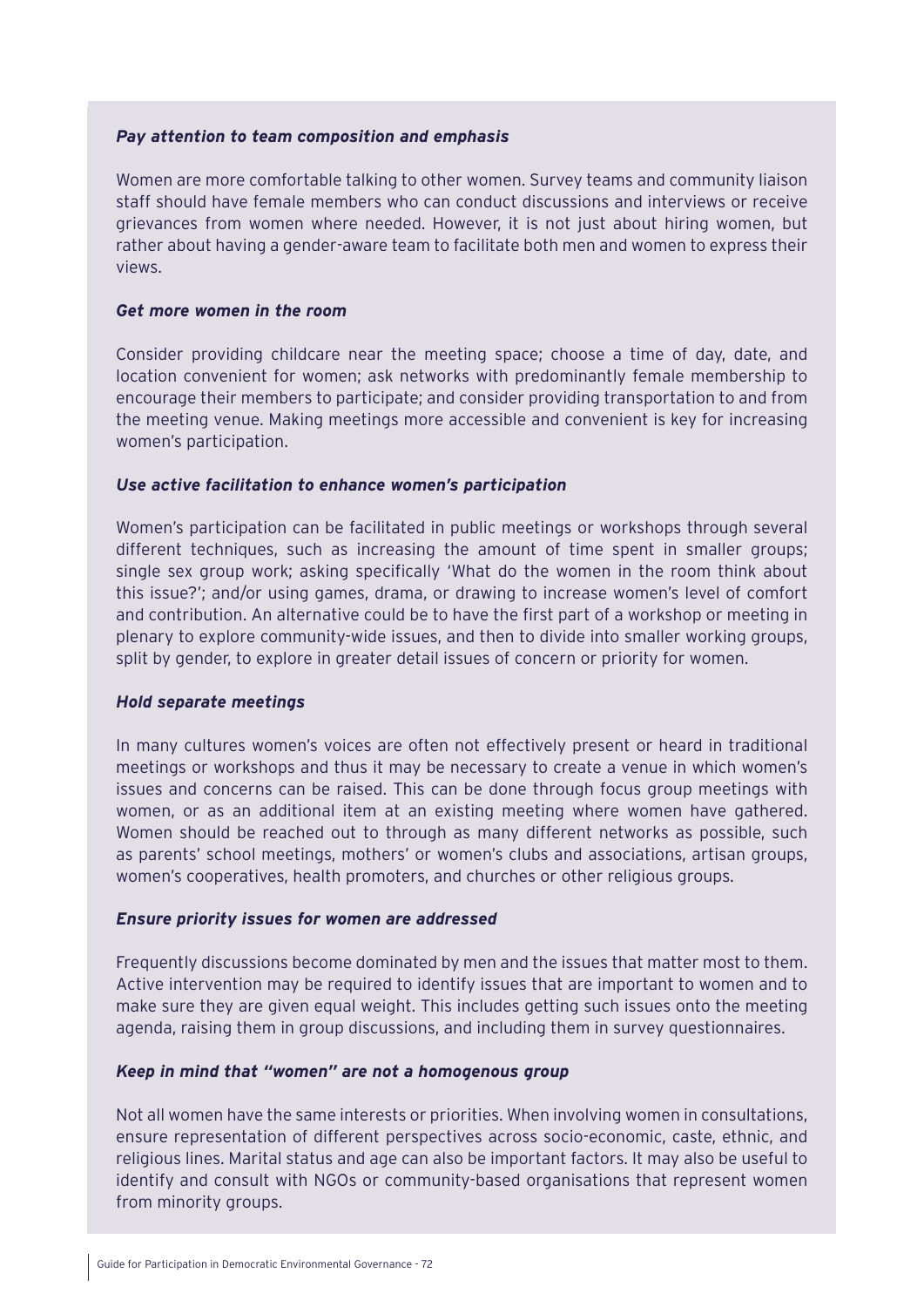## **Box 10 - Useful references on gender and engagement**

#### **References on gender and engagement**

CIDA policy and resource materials on Gender Equality <https://www.wikigender.org/?s=engagement+women>

Gender Checklist and Tool Kits in Sector Work, Asian Development Bank <https://www.adb.org/themes/gender/checklists-toolkits>

Gender Manual, A Practical Guide for Development Policy Makers and Practitioners, Department for International Development [https://www.ssatp.org/sites/ssatp/files/publications/HTML/Gender-RG/Source%20%20](https://www.ssatp.org/sites/ssatp/files/publications/HTML/Gender-RG/Source%20%20documents/Tool%20Kits%20&%20Guides/Gender%20Mainstreaming/TLGEN6%20%20DFID%20gender%20manual%2002.pdf) [documents/Tool%20Kits%20&%20Guides/Gender%20Mainstreaming/TLGEN6%20%20](https://www.ssatp.org/sites/ssatp/files/publications/HTML/Gender-RG/Source%20%20documents/Tool%20Kits%20&%20Guides/Gender%20Mainstreaming/TLGEN6%20%20DFID%20gender%20manual%2002.pdf) [DFID%20gender%20manual%2002.pdf](https://www.ssatp.org/sites/ssatp/files/publications/HTML/Gender-RG/Source%20%20documents/Tool%20Kits%20&%20Guides/Gender%20Mainstreaming/TLGEN6%20%20DFID%20gender%20manual%2002.pdf)

Gender and Participation, Bridge – Institute of Development Studies (IDS) UK <https://www.ids.ac.uk/publications/gender-and-participation/>

Participation Gender Training Manual, Oxfam <https://policy-practice.oxfam.org/resources/the-oxfam-gender-training-manual-141359/>

Source: ICF. (2007). *Stakeholder Engagement, a Good Practice Handbook for Companies doing Business in Emerging Markets*, pg.62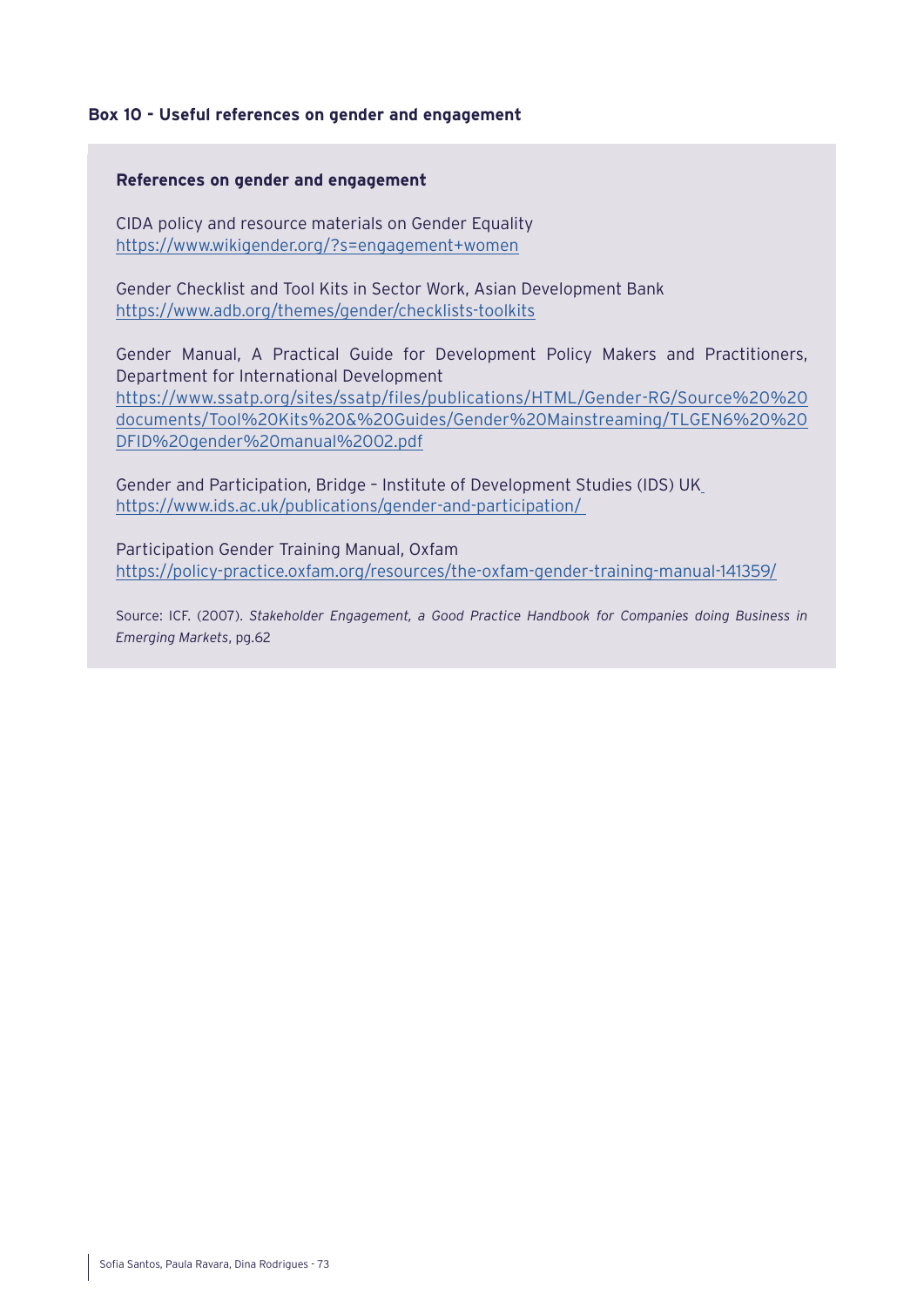# **Appendix 3: Engaging with the youth**

UNDP's '*Enhancing Youth Political Participation throughout the Electoral Cycle, A Good Practice Guide*' 77 proposes seven key principles ([Box 11\)](#page-73-0) for effectively engaging youth in the political process. These are:

# <span id="page-73-0"></span>**Box 11 - Seven key principles for engaging youth**

# **Seven key principles for effectively engaging youth in the political process**

- 1. Design a programme that reflects the priorities of youth participating in it. Allowing youth to set the agenda builds trust and creates buy-in and ownership.
- 2. Provide facilitation and training. Young people have limited substantive exposure to issues and policies. It is important for them to not only articulate their problems, but also to identify the solutions.
- 3. Encourage action-oriented activities. Young people do not respond as well to lectures as they do to activities. Design projects or community activities that allow them to take responsibility, make decisions and learn by doing.
- 4. Facilitate the connection between youth and political and community leaders. For many young people, this may be the first time that they meet public officials or community leaders. Laying the groundwork for an introduction is essential and helps raise the profile of youth and their projects.
- 5. Work in a multi-party setting. Multi-partisan activities require young people to work, collaborate and problem solve with political, ethnic, and tribal rivals. They need to learn negotiation and mediation skills and drop their natural defences, so they begin to see one another as young people who share many of the same ambitions and interests.
- 6. Ensure that 50 per cent of participants are women. Women are disenfranchised in almost every country and face tremendous challenges in breaking into the political arena. Representing over 50 per cent of the youth bulge, women need to have a seat at the table.
- 7. Establish buy-in and the consensus of political and community leaders. Constructive youth engagement in the political process cannot happen without the support and tacit agreement of political and civic elites. Taking time at the outset to address any concerns or objections of leaders will ensure effective programming.

Source: UNDP. (2015). *Enhancing Youth Political Participation throughout the Electoral Cycle, A Good Practice Guide*, pg.29, Box 3

<sup>77.</sup> UNDP. (2015). Enhancing Youth Political Participation throughout the Electoral Cycle, A Good Practice Guide.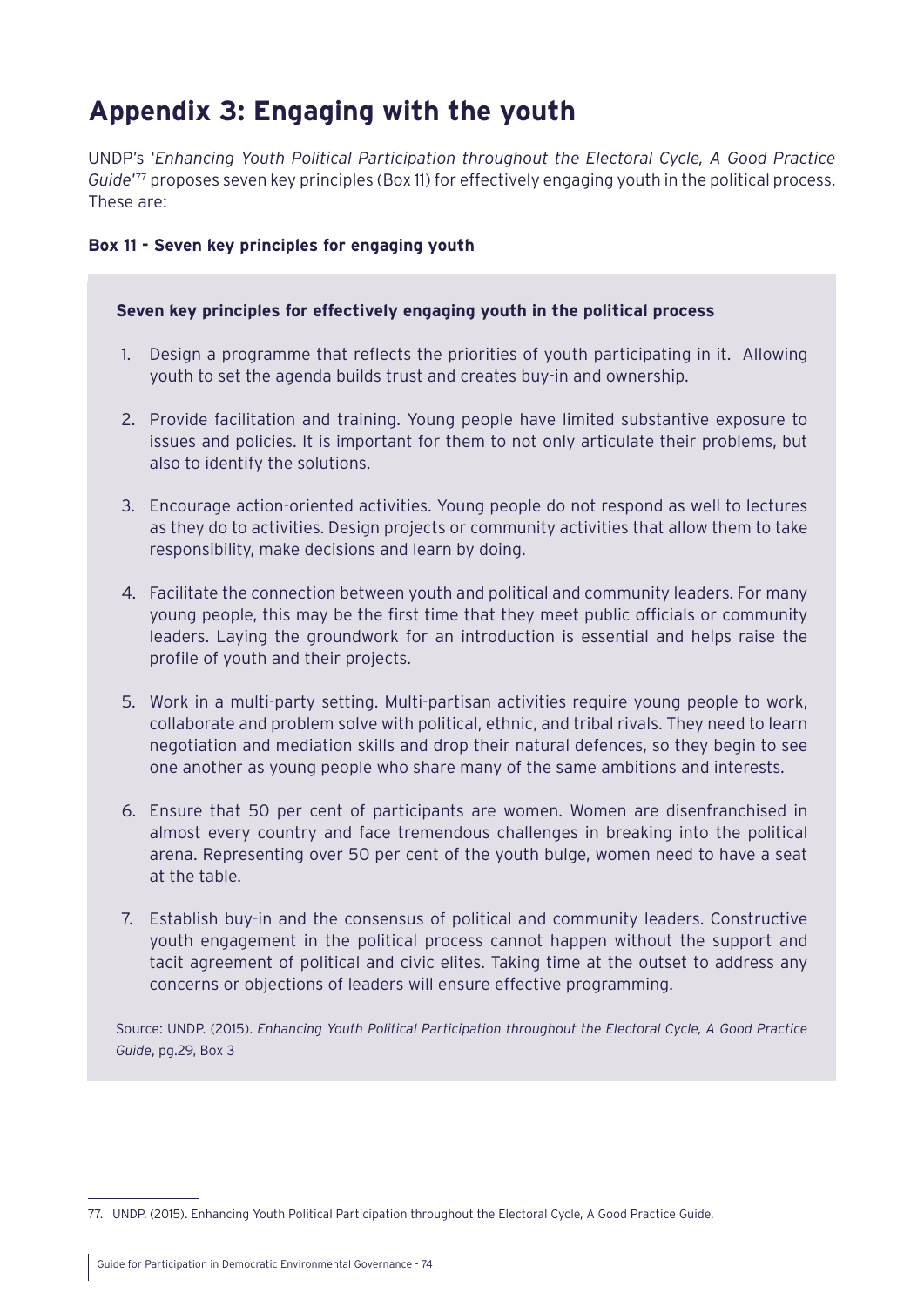# **Appendix 4: Engaging with persons with disabilities**

About 15 per cent of the world's population are living with a disability. In '*Strengthening participation of people with disabilities in leadership roles in developing countries',* the author states that *'people with disabilities have often been excluded from playing an active part in leadership roles in the political and social life in their own countries. There remain serious gaps in the literature on successful strategies for increasing and promoting leadership roles of persons with disabilities in developing countries. Information gaps also remain on how best to provide support within the context of promoting inclusive leadership for persons with disabilities, and there is a need for additional research to understand how far people with disabilities have moved "beyond tokenism" and into authentic leadership roles. Strategies are poorly documented and much of the existing literature is highly descriptive in nature, with little data on the effects of the legislation or programmes applied. Up to now, the different research projects have been rather isolated and often focused on specific subject areas or geared towards physical disabilities.'* The author further states that *'There are various barriers to political participation faced by people with disabilities; these (…) include societal stigma, discriminatory legal frameworks and infrastructure, and positive rhetoric unsupported by political action (tokenism). Other factors, such as low educational levels and poverty, further undermine participation and inclusion.*' 78

In the key findings section of this article<sup>79</sup> the author concludes that inclusive electoral and political processes can be supported through:

- **•** empowering persons with disabilities;
- **•** supporting government institutions;
- **•** including Disabled Persons Organisation (DPO) partners in CSO coalitions; and
- **•** assisting political parties in conducting outreach to persons with disabilities.

The author argues that capacity building and leadership training programmes are key for increasing political participation of persons with disabilities and helping to overcome the challenge of convincing election management bodies, NGOs and political parties to hire persons with disabilities. They further argue that DPOs and the disability movement in developing countries is crucial for encouraging political participation, and that evidence suggests there is a link between successful disability movements and organisation, inclusiveness and political awareness.

UNDP's 'Including the Rights of Persons with Disabilities in United Nations Programming at Country Level, a Guidance Note for United Nations Country Teams, and Implementing Partners' offers guidance to engage with persons with disabilities, summarised in the following box.80

<sup>78.</sup> Institute of Development Studies, K4D. (2018). *Strengthening participation of people with disabilities in leadership roles in developing countries*, pg.2.

<sup>79.</sup> Ibid, pg. 2.

<sup>80.</sup> UNDP. (2011). *Including the Rights of Persons with Disabilities in United Nations Programming at Country Level, a Guidance Note for United Nations Country Teams, and Implementing Partners*, pg.20.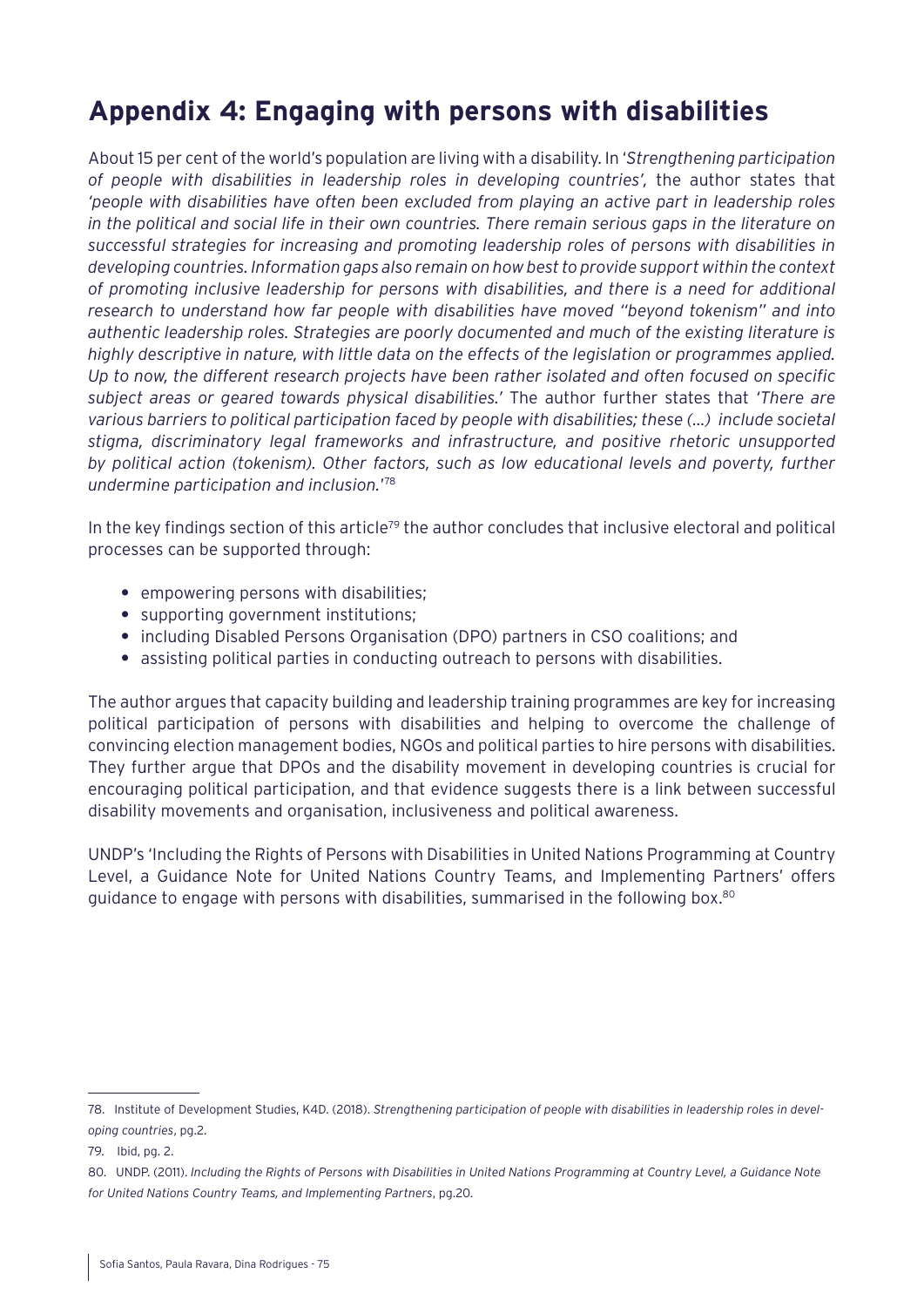## **Box 12 - Summary of specific guidance for engaging with persons with disabilities**

**Guidance to increase the participation of persons with disabilities and their representative organisations**

**Identify key actors**, at both governmental and civil society level.

**Involve organisations that represent men, women, and children with all types of disabilities**, including groups representing people with a single impairment, advocacy groups and umbrella organisations and those in remote and rural areas, to ensure that consultations are representative.

**Facilitate the participation of persons with disabilities who may be marginalised in their own communities**, such as women and children with disabilities, persons with mental or intellectual disabilities, persons with disabilities from ethnic minorities, and refugees with disabilities.

**Provide the support, accommodation and capacity building** that may be required to **facilitate the participation of persons with all types of disabilities** – physical, sensory, intellectual, and mental **in consultation and decision-making processes.**

**Promote the participation of representative organisations of persons with disabilities in wider civil society consultations.**

**Choose venues for consultations that are accessible and easily reached and ensure that relevant information is made available to persons with disabilities, including in alternative formats and languages.**

Accessibility is a key issue for engaging with persons with disabilities. A useful checklist of accessibility considerations is available in the UNDP '*Including the Rights of Persons with Disabilities in United Nations Programming at Country Level, a Guidance Note for United Nations Country Teams, and Implementing Partners'* report. 81

<sup>81.</sup> UNDP. (2011). Including the Rights of Persons with Disabilities in United Nations Programming at Country Level, a Guidance Note for United Nations Country Teams, and Implementing Partners, pag.23, Box 3.3.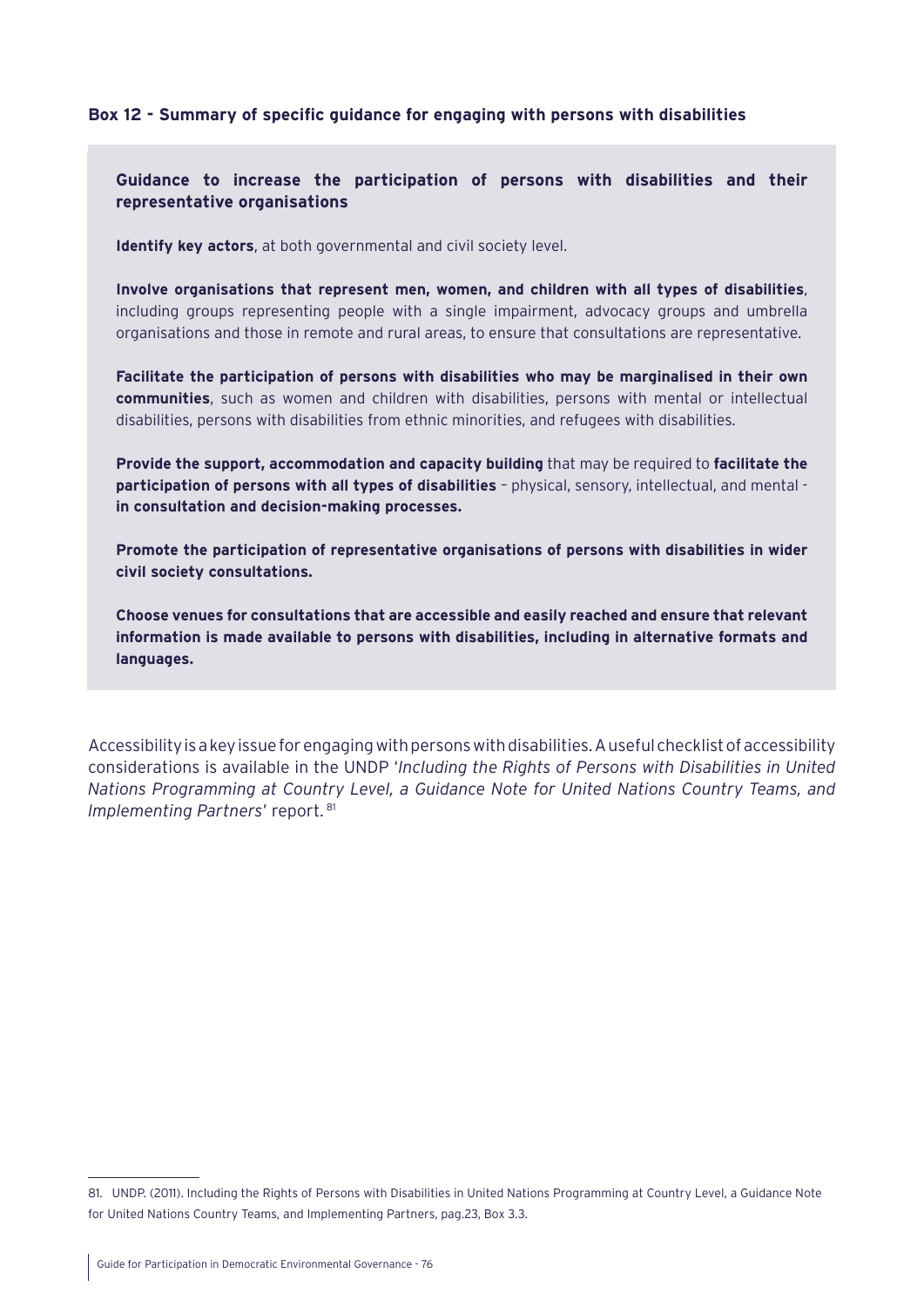# **Appendix 5: Engaging with the poor**

In the Inaugural address to UNDP Washington Roundtable held on 31 January 2003, Kenneth Wollack, President of National Democratic Institute for International Affairs (NDI) stated that *'when we refer to "making democracy work for the poor", we are talking about making existing political systems more democratic by: 1) increasing the responsiveness of government to the needs of all its citizens, rather than to the needs of a narrow political elite; 2) eliminating obstacles — economic or otherwise — to effective political participation by all groups in society; 3) reducing the distortions in a democratic system caused by corruption and 'state capture'; and 4) developing an educated electorate that has access to information regarding policy choices and trade-offs.*'

The author further states that *'in the development sphere what ultimately differentiates nations is not the nature of their problems but rather the ways in which they resolve them. Rural dislocation, environmental degradation, and agricultural policies that lead to famine almost always trace to political systems in which the victims have no political voice, in which government institutions feel no obligation to answer to the people, and in which special interests feel free to exploit resources without fear of oversight and the need to account'*, clearly linking poverty to democracy. The author goes on to say that *'the international community can encourage a poverty reduction agenda by engaging the whole of each society in making democracy work. This engagement could be considered a three-pronged approach that includes 1) Helping empower the poor to participate in the political processes that shape national policy and policy agendas; 2) Supporting the structural changes necessary to keep the levers of democracy accessible to all parts of society; and 3) Actively pursuing the "global partnership for development" that the Millennium Development Goals have challenged us all to create'* and that these approaches are indivisible because they reinforce each other, and therefore should be pursued simultaneously.82

In *'Engaging the Poor in Policymaking on Poverty and Social Exclusion in Flanders (Belgium)'*, 83 Anja Claeys proposes six principles to adopt in seeking the increased political participation of lowincome people:

#### **Box 13 - Summary of specific guidance for engaging with the poor**

#### **Guidance to increase the participation of the poor**

**Encourage the poor to be organised,** bring them together with other people in an independent non-profit organisation to break through their social isolation.

**Let the poor speak**. Create the conditions to allow the poor to take the floor and, ultimately, to become fully-fledged discussion partners in society.

**Work for the social emancipation of the poor**: help them enjoy their civil rights to the full and make society aware of the equality of the poor with others in society.

**Reform social structures** to stimulate involvement of the poor in policymaking and to encourage evaluation of the social structures by the poor.

<sup>82.</sup> Wollack, K. (2003). Making Democracy Work for the Poor. Speech, Inaugural address to UNDP Washington Roundtable, United Nations Information Office, Washington D.C

<sup>83.</sup> OECD. (2001). Engaging the Poor in Policymaking on Poverty and Social Exclusion in Flanders (Belgium). pgs.131-132.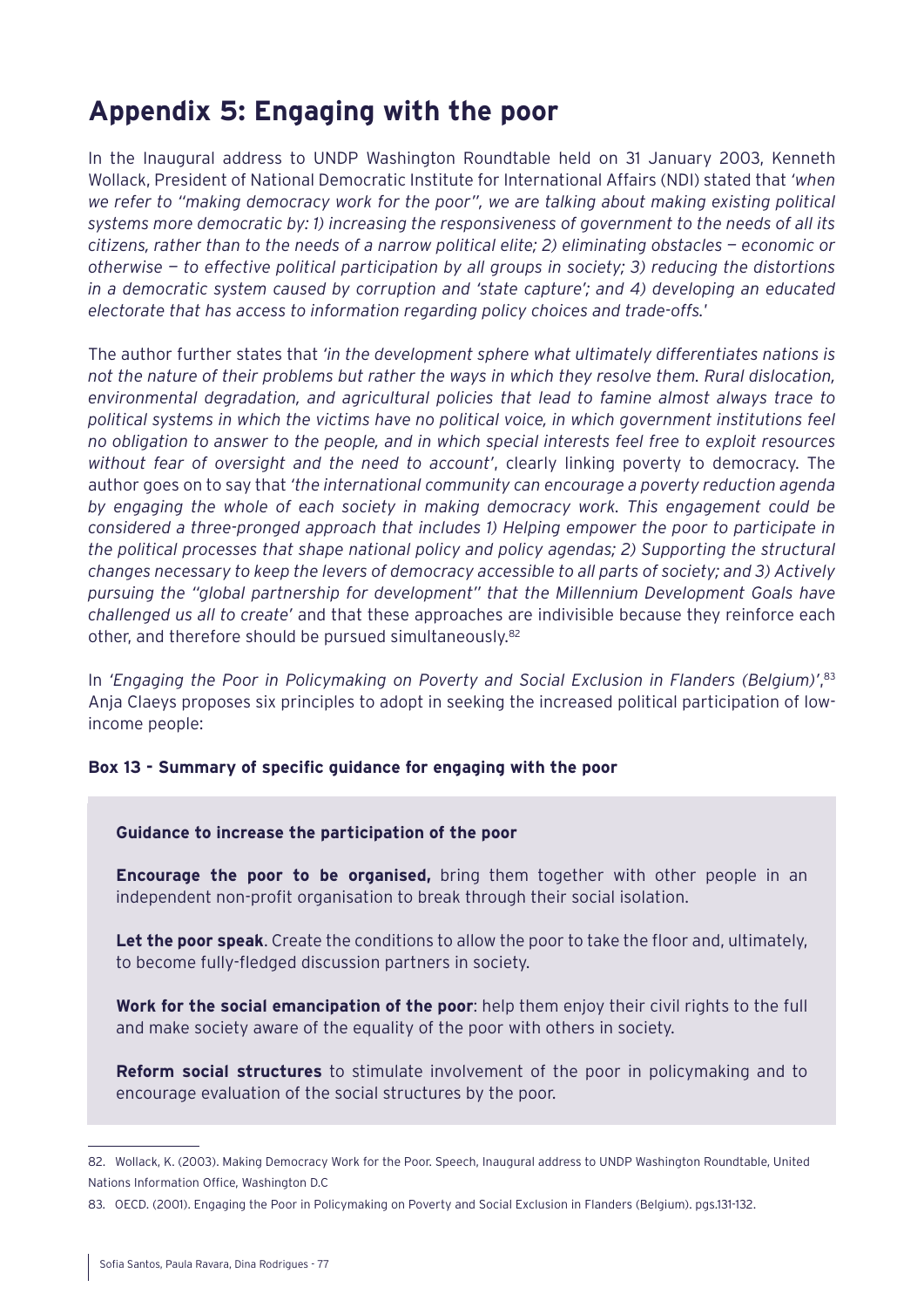**Promote dialogue and education** to pursue solidarity between the poor and others in society. Organise educational activities and actively look for partners in society to exchange knowledge about poverty, based on the experience of the poor, and to overcome misunderstandings, prejudices, and exclusion.

**Actively reach out to poor people**: associations should show an active openness towards other people that live in poverty, even those who are most isolated.

The author also points out lessons for participation by the poor in national and local policymaking, identifying both obstacles and challenges and policy lessons. Most of these obstacles and policy lessons are transversal to stakeholder participation and have already been addressed in this guide. [Box 14](#page-77-0) provides a list of poor-specific obstacles and challenges, both at national and local levels<sup>84.</sup>

# <span id="page-77-0"></span>**Box 14 - Obstacles to the participation of the poor at national and local levels**

## **Obstacles and challenges to the participation of the poor at the national level**

## *Establishing conditions for dialogue*

- **•** Due to their personal experience of exclusion, isolation, and shame there is great reluctance on the part of the poor to participate in a dialogue with other partners.
- **•** Expectations are often higher than the results. The fact that the changes brought through policy dialogue are slow or imperceptible is discouraging.
- **•** The focus is not on direct attention to participation, but rather on 'participation specialists', organisations engaged in community work or associations in which the poorest people take the floor, to which policymakers or other organisations can turn when they need to undertake dialogue.

# *Coping with diversity*

- **•** The poor are a very heterogeneous group, and it is therefore difficult to achieve representative participation.
- **•** There are a large variety of organisations and associations in which poor people take the floor. They work in different ways and in different fields, and in so doing they emphasise different aspects. Diversity stimulates discussion and is therefore positive, but it may become an impediment without mutual communication.

# *Capacity of the poor to participate*

**•** The poor often find it difficult to form or link with organised groups. Other citizens appear to be better equipped to link up with organisations or associations that, in one way or another, defend their interests. There is a risk therefore that they remain out of touch or difficult to reach.

<sup>84.</sup> For further detail: OECD. (2001). Engaging the Poor in Policymaking on Poverty and Social Exclusion in Flanders (Belgium), pgs.135-138.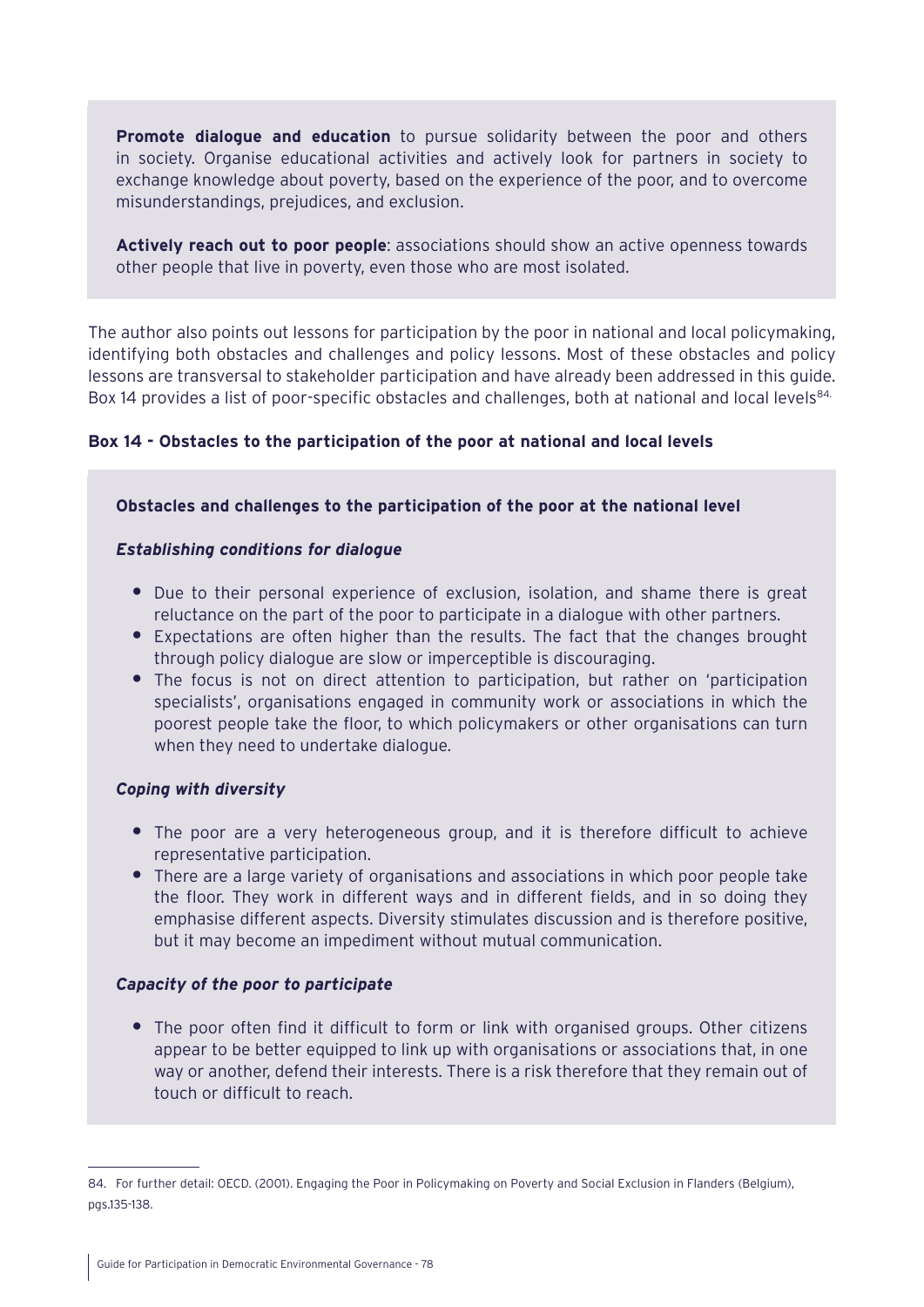- **•** Differences in education and language usage. Lack of knowledge of social structures on the part of the poor, and of the world of experience of the poor on the part of policymakers and welfare organisations, are significant challenges in establishing conditions for dialogue.
- **•** Very difficult living conditions and urgent problems that are time-and energyconsuming often hamper the commitment of the poor to participate in such dialogue.

## **Obstacles and challenges to the participation of the poor at the local level**

## *Capacity to manage public participation*

- **•** Local decision makers often lack the knowledge and the skills to organise public participation effectively and therefore expect citizens to participate by adopting "classical" ways of working; for example by providing written comments on printed documents or oral reactions in consultative meetings, or comments on maps showing plans for the development of a district. Many citizens, including the poor, are unfamiliar with these ways of working and the language used, and meetings are not always geared to their needs. Knowledge of specific techniques for managing public participation may be lacking at the local level.
- **•** Differences in approaches to problem solving between local decision makers and the poor may undermine participation. Decision makers often think in terms of distinct "policy fields" while for most citizens, and particularly for the poor, experiences and problems are contextually interrelated. Consequently, negative experiences with participation may lead local officials to take this difference in logic and tempo as an excuse for excluding the poor from participation in local decision making.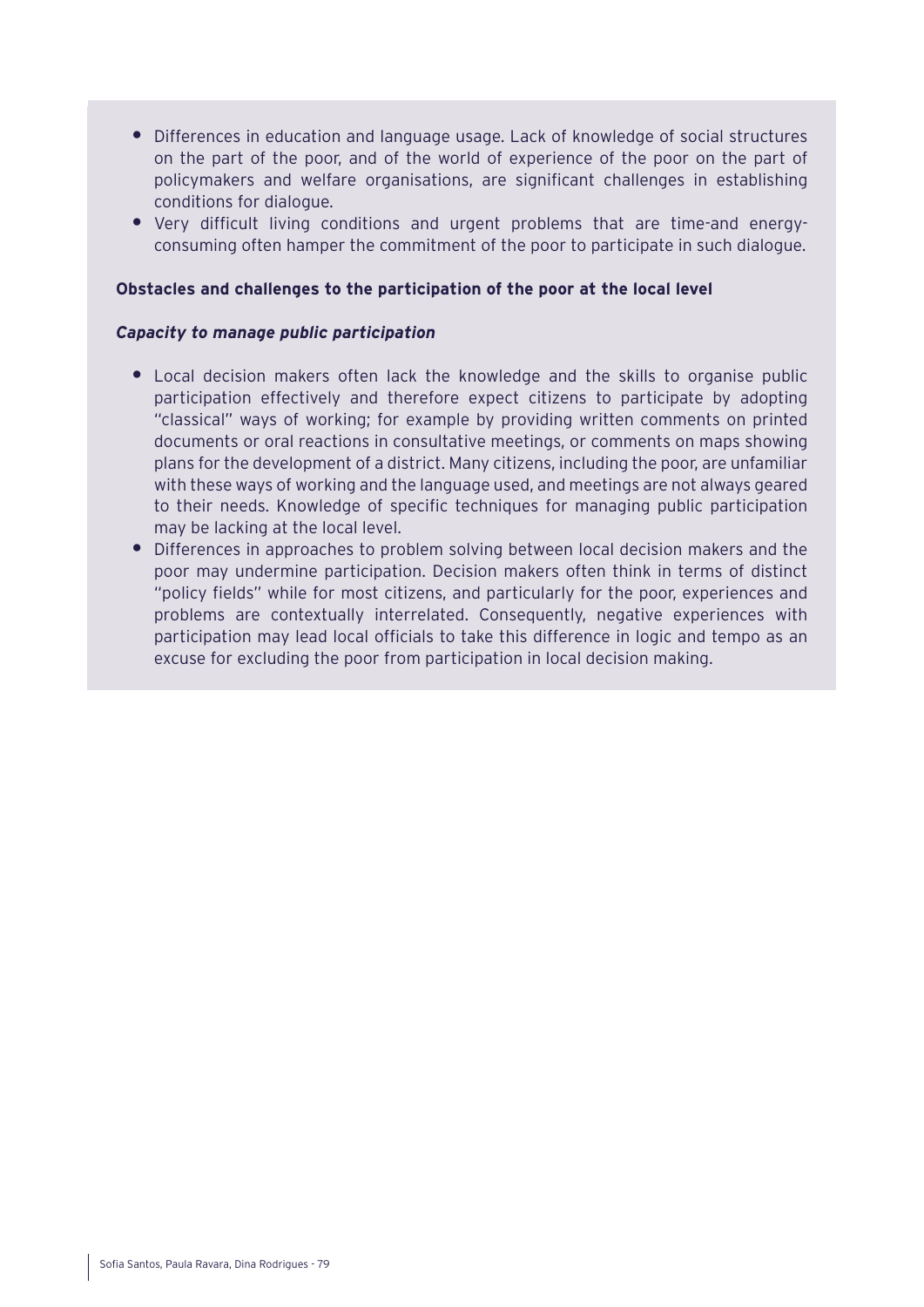# **References**

The hyperlinks to online accessible resources were accessed from 15 March to 15 April 2021.

Armand, A., Coutts, A., Vicente, P., & Vilela, I. (2020). Does Information Break the Political Resource Curse? Experimental Evidence from Mozambique. American Economic Review, 110(11), 3431-3453. doi: 10.1257/aer.20190842

Asia-Pacific Leadership and Policy Dialogue for Women's and Children's Health. (2012). Building Advocacy Coalitions for Greater Action and Accountability. Retrieved from [https://www.who.int/pmnch/media/news/2012/advocacy\\_building\\_](https://www.who.int/pmnch/media/news/2012/advocacy_building_coalitions.pdf) [coalitions.pdf](https://www.who.int/pmnch/media/news/2012/advocacy_building_coalitions.pdf)

Boström, M., Dreyer, M., & Jönsson, A. (2011). Challenges for stakeholder participation and communication within regional environmental governance. Comparing five environmental risks in the Baltic Sea. In *International Council for the Exploration of the Sea* (ICES) Annual Science Conference (pp. 24-25). Poland. Retrieved from [https://www.ices.dk/sites/pub/CM%20](https://www.ices.dk/sites/pub/CM%20Doccuments/CM-2011/R/R0911.pdf) [Doccuments/CM-2011/R/R0911.pdf](https://www.ices.dk/sites/pub/CM%20Doccuments/CM-2011/R/R0911.pdf)

Carbon Brief. (2019). COP25: Key outcomes agreed at the UN climate talks in Madrid. Retrieved from [https://www.](https://www.carbonbrief.org/cop25-key-outcomes-agreed-at-the-un-climate-talks-in-madrid) [carbonbrief.org/cop25-key-outcomes-agreed-at-the-un-climate-talks-in-madrid](https://www.carbonbrief.org/cop25-key-outcomes-agreed-at-the-un-climate-talks-in-madrid)

Caselli, F., & Michaels, G. (2013). Do Oil Windfalls Improve Living Standards? Evidence from Brazil. *American Economic Journal: Applied Economics,* 5(1), 208-238. doi: 10.1257/app.5.1.208

Center for International Environmental Law (CIEL). (2019). Getting Article 6 Right with Human Rights [Blog]. Retrieved from <https://www.ciel.org/getting-article-6-right-with-human-rights/>

Community Connections. Engaging LGBT People in your Work. Equality Network, LGBT Youth Scotland and Stonewall Scotland. Retrieved from [https://www.equality-network.org/wp-content/uploads/2013/02/Community-Connections-1.-](https://www.equality-network.org/wp-content/uploads/2013/02/Community-Connections-1.-Engaging-LGBT-People.pdf) [Engaging-LGBT-People.pdf](https://www.equality-network.org/wp-content/uploads/2013/02/Community-Connections-1.-Engaging-LGBT-People.pdf)

Department of Environment and Conservation NSW. (2006). A Guide for Engaging Communities in Environmental Planning and Decision Making. Retrieved from [https://www.environment.nsw.gov.au/resources/communities/2006288-Engaging-](https://www.environment.nsw.gov.au/resources/communities/2006288-Engaging-Communities.pdf)[Communities.pdf](https://www.environment.nsw.gov.au/resources/communities/2006288-Engaging-Communities.pdf)

DCHA/DRG/HR. (2018). *Suggested Approaches for Integrating Inclusive Development Across the Program Cycle and in Mission Operations Additional Help for ADS 20* USAID. Retrieved from [https://usaidlearninglab.org/sites/default/files/](https://usaidlearninglab.org/sites/default/files/resource/files/additional_help_for_ads_201_inclusive_development_180726_final_r.pdf) [resource/files/additional\\_help\\_for\\_ads\\_201\\_inclusive\\_development\\_180726\\_final\\_r.pdf](https://usaidlearninglab.org/sites/default/files/resource/files/additional_help_for_ads_201_inclusive_development_180726_final_r.pdf)

Economic Commission for Latin America and the Caribbean (ECLAC). (2018). *Access to information, participation, and justice in environmental matters in Latin America and the Caribbean: towards achievement of the 2030 Agenda for Sustainable Development* (pp. 13-17). Santiago: United Nations. Retrieved from [https://www.cepal.org/en/publications/43302-access](https://www.cepal.org/en/publications/43302-access-information-participation-and-justice-environmental-matters-latin-america)[information-participation-and-justice-environmental-matters-latin-america](https://www.cepal.org/en/publications/43302-access-information-participation-and-justice-environmental-matters-latin-america)

Economic Commission for Latin America and the Caribbean (ECLAC) Observatory on Principle 10. Convention on Biological Diversity. Retrieved from <https://observatoriop10.cepal.org/en/treaties/convention-biological-diversity>

Economic Commission for Latin America and the Caribbean (ECLAC) Observatory on Principle 10. United Nations Convention to Combat Desertification in those Countries Experiencing Serious Drought and/or Desertification, Particularly in Africa. Retrieved from [https://observatoriop10.cepal.org/en/treaties/united-nations-convention-combat-desertification-those](https://observatoriop10.cepal.org/en/treaties/united-nations-convention-combat-desertification-those-countries-experiencing-serious)[countries-experiencing-serious](https://observatoriop10.cepal.org/en/treaties/united-nations-convention-combat-desertification-those-countries-experiencing-serious)

Environmental Democracy Index. Background and Methodology. Retrieved from [https://environmentaldemocracyindex.](https://environmentaldemocracyindex.org/node/2728.html) [org/node/2728.html](https://environmentaldemocracyindex.org/node/2728.html)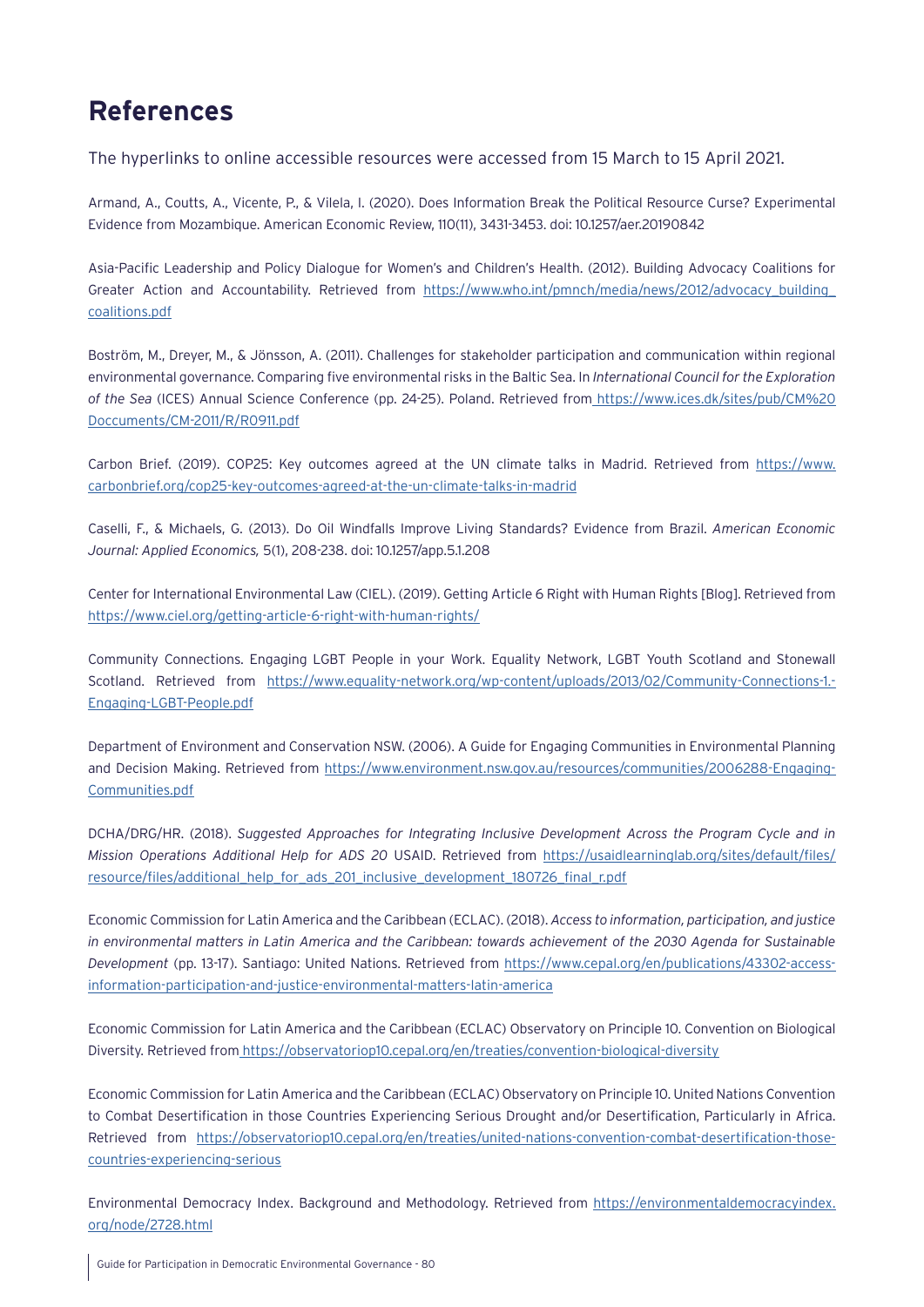European Investment Bank. (2021). Guidance note for EIB Standard on Stakeholder Engagement in the EIB Operations (pp. 15-36). Retrieved from [https://www.eib.org/en/publications/guidance-note-for-eib-standard-on-stakeholder-engagement](https://www.eib.org/en/publications/guidance-note-for-eib-standard-on-stakeholder-engagement-in-the-eib-operations)[in-the-eib-operations](https://www.eib.org/en/publications/guidance-note-for-eib-standard-on-stakeholder-engagement-in-the-eib-operations)

FAO. (2016). *Free Prior and Informed Consent: An indigenous peoples' right and a good practice for local communities* (pp. 11-20). Retrieved from <http://www.fao.org/3/i6190e/i6190e.pdf>

Global Environment Facility. (2018). *Policy on Environmental and Social Safeguards.* Retrieved from [https://www.thegef.org/](https://www.thegef.org/sites/default/files/documents/gef_environmental_social_safeguards_policy.pdf) [sites/default/files/documents/gef\\_environmental\\_social\\_safeguards\\_policy.pdf](https://www.thegef.org/sites/default/files/documents/gef_environmental_social_safeguards_policy.pdf)

Green Climate Fund. (2018). Indigenous Peoples policy. Retrieved from [https://www.greenclimate.fund/document/](https://www.greenclimate.fund/document/indigenous-peoples-policy) [indigenous-peoples-policy](https://www.greenclimate.fund/document/indigenous-peoples-policy)

Green Climate Fund. (2019). *Operational guidelines: Indigenous Peoples Policy* (pp. 6-27). Retrieved from [https://www.](https://www.greenclimate.fund/document/operational-guidelines-indigenous-peoples-policy) [greenclimate.fund/document/operational-guidelines-indigenous-peoples-policy](https://www.greenclimate.fund/document/operational-guidelines-indigenous-peoples-policy)

Haddaway, N., Kohl, C., Rebelo da Silva, N., Schiemann, J., Spök, A., & Stewart, R. et al. (2017). A framework for stakeholder engagement during systematic reviews and maps in environmental management. *Environmental Evidence,* 6(1), 5-6. doi: 10.1186/s13750-017-0089-8

ICF. (2007). Stakeholder Engagement, a Good Practice Handbook for Companies doing Business in Emerging Markets. Retrieved from [https://www.ifc.org/wps/wcm/connect/topics\\_ext\\_content/ifc\\_external\\_corporate\\_site/sustainability-at](https://www.ifc.org/wps/wcm/connect/topics_ext_content/ifc_external_corporate_site/sustainability-at-ifc/publications/publications_handbook_stakeholderengagement__wci__1319577185063)[ifc/publications/publications\\_handbook\\_stakeholderengagement\\_\\_wci\\_\\_1319577185063](https://www.ifc.org/wps/wcm/connect/topics_ext_content/ifc_external_corporate_site/sustainability-at-ifc/publications/publications_handbook_stakeholderengagement__wci__1319577185063)

(ILO). (1989). C169 - Indigenous and Tribal Peoples Convention, 1989 (No. 169) [https://www.ilo.org/dyn/normlex/en/f?p=NO](https://www.ilo.org/dyn/normlex/en/f?p=NORMLEXPUB:12100:0::NO::P12100_ILO_CODE:C169) [RMLEXPUB:12100:0::NO::P12100\\_ILO\\_CODE:C169](https://www.ilo.org/dyn/normlex/en/f?p=NORMLEXPUB:12100:0::NO::P12100_ILO_CODE:C169)

Institute of Development Studies, K4D. (2018). Strengthening participation of people with disabilities in leadership roles in developing countries. Retrieved from [https://assets.publishing.service.gov.uk/media/5b18fd1440f0b634c0c590d7/](https://assets.publishing.service.gov.uk/media/5b18fd1440f0b634c0c590d7/Strengthening_participation_of_people_with_disabilities_in_leadership_roles.pdf) Strengthening participation of people with disabilities in leadership roles.pdf

International Federation of Red Cross and Red Crescent Societies. (2010). *A practical guide to Gender-Sensitive Approaches for Disaster Management* [Ebook]. Geneva, Switzerland. Retrieved from [https://www.ifrc.org/PageFiles/96532/A%20](https://www.ifrc.org/PageFiles/96532/A%20Guide%20for%20Gender-sensitive%20approach%20to%20DM.pdf) [Guide%20for%20Gender-sensitive%20approach%20to%20DM.pdf](https://www.ifrc.org/PageFiles/96532/A%20Guide%20for%20Gender-sensitive%20approach%20to%20DM.pdf)

Jetoo, S. (2019). Stakeholder Engagement for Inclusive Climate Governance: The Case of the City of Turku.*Sustainability,*11(21), 1-4. doi: 10.3390/su11216080

Kim, S., Baek, J., & Heo, E. (2019). A New Look at the Democracy–Environment Nexus: Evidence from Panel Data for Highand Low-Income Countries. *Sustainability,* 11(8), 1-12. doi: 10.3390/su11082353

Kliskey, A. et al. (2021). Thinking Big and Thinking Small: A Conceptual Framework for Best Practices in Community and Stakeholder Engagement in Food, Energy, and Water Systems. *Sustainability,* MDPI. Retrieved from [https://www.mdpi.](https://www.mdpi.com/2071-1050/13/4/2160) [com/2071-1050/13/4/2160](https://www.mdpi.com/2071-1050/13/4/2160)

Kuehnast, K., & Robertson, D. (2018). *Gender Inclusive Framework and Theory - A Guide for Turning Theory into Practice*  [Ebook]. Washington DC: UNITED STATES INSTITUTE OF PEACE. Retrieved from[https://www.usip.org/publications/2018/08/](https://www.usip.org/publications/2018/08/gender-inclusive-framework-and-theory#:~:text=The%20Gender%20Inclusive%20Framework%20and%20Theory%20%28GIFT%29%20guide,the%20integration%20of%20gender%20analysis%20into%20project%20design) [gender-inclusive-framework-and-theory#:~:text=The%20Gender%20Inclusive%20Framework%20and%20Theory%20](https://www.usip.org/publications/2018/08/gender-inclusive-framework-and-theory#:~:text=The%20Gender%20Inclusive%20Framework%20and%20Theory%20%28GIFT%29%20guide,the%20integration%20of%20gender%20analysis%20into%20project%20design) [%28GIFT%29%20guide,the%20integration%20of%20gender%20analysis%20into%20project%20design.](https://www.usip.org/publications/2018/08/gender-inclusive-framework-and-theory#:~:text=The%20Gender%20Inclusive%20Framework%20and%20Theory%20%28GIFT%29%20guide,the%20integration%20of%20gender%20analysis%20into%20project%20design)

OECD. (2017). Best Practice Principles on Stakeholder Engagement in Regulatory Policy. Retrieved from [https://www.oecd.](https://www.oecd.org/gov/regulatory-policy/public-consultation-best-practice-principles-on-stakeholder-engagement.htm) [org/gov/regulatory-policy/public-consultation-best-practice-principles-on-stakeholder-engagement.htm](https://www.oecd.org/gov/regulatory-policy/public-consultation-best-practice-principles-on-stakeholder-engagement.htm)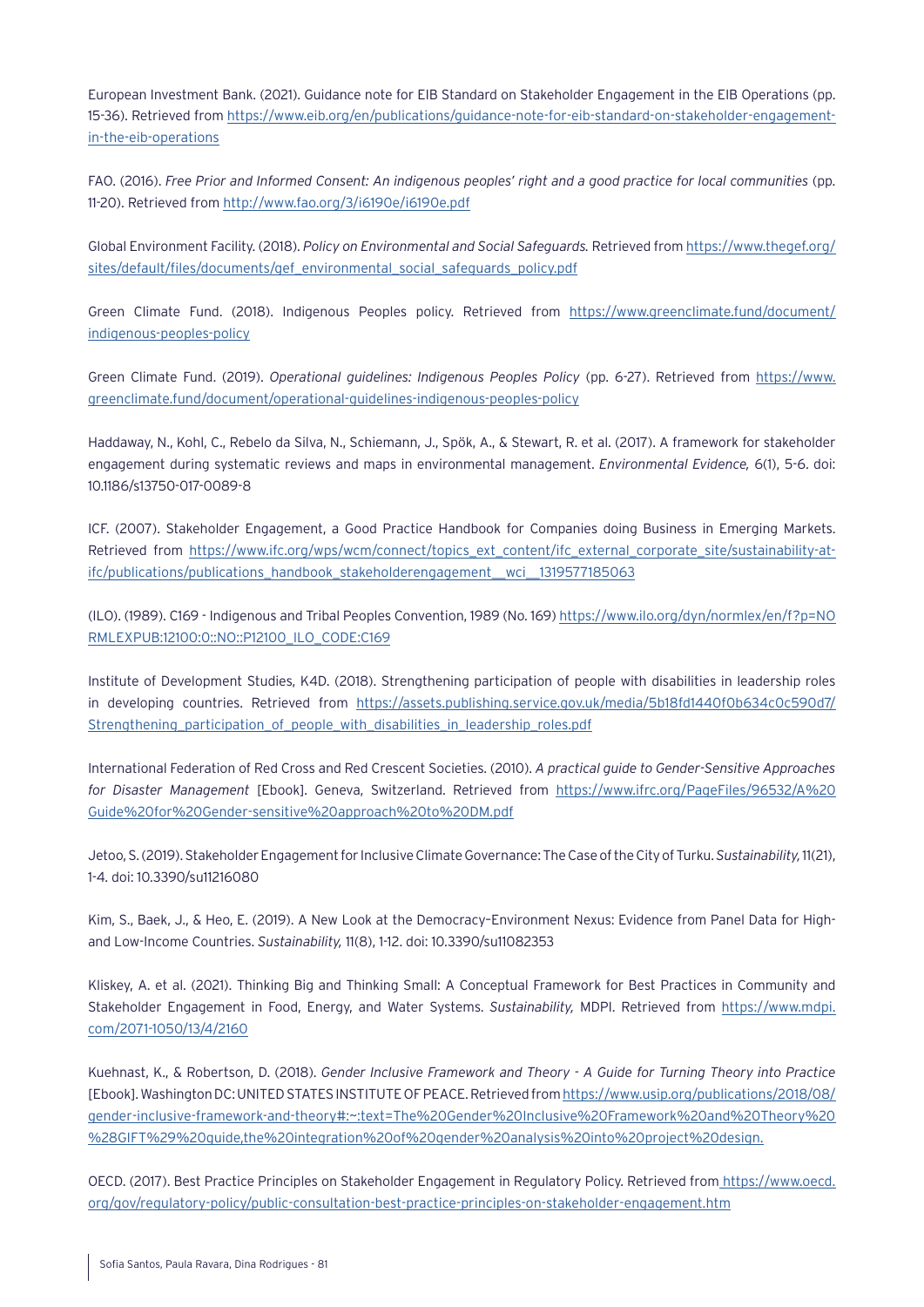OECD. (2001). Engaging the Poor in Policymaking on Poverty and Social Exclusion in Flanders (Belgium). Retrieved from <http://www.oecd.org/governance/digital-government/2537007.pdf> Robinson, J., Torvik, R., & Verdier, T. (2006). Political foundations of the resource curse. *Journal of Development Economics*, 79(2), 447-468. doi: 10.1016/j.jdeveco.2006.01.008

The Economist Intelligence Unit (EIU). (2021). *Democracy Index 2020: In sickness and in health?* (pp. 26-54). Retrieved from <https://www.eiu.com/n/campaigns/democracy-index-2020/>

United Nations. (2015). Paris Agreement. Retrieved from\_[https://unfccc.int/sites/default/files/english\\_paris\\_agreement.](https://unfccc.int/sites/default/files/english_paris_agreement.pdf) [pdf](https://unfccc.int/sites/default/files/english_paris_agreement.pdf)

United Nations Special Rapporteur on the issue of human rights obligations relating to the enjoyment of a safe, clean, healthy and sustainable environment. (2016). *Human Rights and Safeguards in the New Climate Mechanism established in Article 6, paragraph 4 of the Paris Agreement [White Paper].* Retrieved from [https://www.ohchr.org/Documents/Issues/](https://www.ohchr.org/Documents/Issues/Environment/Letter_to_SBSTA_UNFCCC_May2016.pdf) [Environment/Letter\\_to\\_SBSTA\\_UNFCCC\\_May2016.pdf](https://www.ohchr.org/Documents/Issues/Environment/Letter_to_SBSTA_UNFCCC_May2016.pdf)

UNDP. (2015). Enhancing Youth Political Participation throughout the Electoral Cycle, A Good Practice Guide. Retrieved from [https://www.undp.org/content/undp/en/home/librarypage/democratic-governance/electoral\\_systemsandprocesses/](https://www.undp.org/content/undp/en/home/librarypage/democratic-governance/electoral_systemsandprocesses/enhancing-youth-political-participation-throughout-the-electoral.html) [enhancing-youth-political-participation-throughout-the-electoral.html](https://www.undp.org/content/undp/en/home/librarypage/democratic-governance/electoral_systemsandprocesses/enhancing-youth-political-participation-throughout-the-electoral.html)

UNDP. (2011). Including the Rights of Persons with Disabilities in United Nations Programming at Country Level, a Guidance Note for United Nations Country Teams, and Implementing Partners. Retrieved from [https://www.un.org/disabilities/](https://www.un.org/disabilities/documents/undg_guidance_note.pdf) [documents/undg\\_guidance\\_note.pdf](https://www.un.org/disabilities/documents/undg_guidance_note.pdf)

UNDP/UNEP. (2015). *Mainstreaming Environment and Climate for Poverty Reduction and Sustainable Development: A Handbook to Strengthen Planning and Budgeting Processes* (pp. 7-16). Retrieved from [https://www.undp.org/content/undp/](https://www.undp.org/content/undp/en/home/librarypage/poverty-reduction/mainstreaming-environment-and-climate-for-poverty-reduction-and-.html) [en/home/librarypage/poverty-reduction/mainstreaming-environment-and-climate-for-poverty-reduction-and-.html](https://www.undp.org/content/undp/en/home/librarypage/poverty-reduction/mainstreaming-environment-and-climate-for-poverty-reduction-and-.html)

UNFCCC Conference of the Parties. (2011). *Report of the Conference of the Parties on its sixteenth session, held in Cancun from 29 November to 10 December 2010* (pp. 26-27). Cancun. Retrieved from <https://unfccc.int/documents/6527>

UN-REDD. About REDD+. Retrieved from<https://www.unredd.net/about/what-is-redd-plus.html>

UN-REDD. (2020). *Summaries of Information: Initial Experiences and Recommendations on International REDD+ Safeguards Reporting [Info Brief].* Retrieved from [https://www.unredd.net/documents/redd-papers-and-publications-90/17397](https://www.unredd.net/documents/redd-papers-and-publications-90/17397-summaries-of-information-initial-experiences-and-recommendations-on-international-redd-safeguards-reporting.html?path=redd-papers-and-publications-90) [summaries-of-information-initial-experiences-and-recommendations-on-international-redd-safeguards-reporting-](https://www.unredd.net/documents/redd-papers-and-publications-90/17397-summaries-of-information-initial-experiences-and-recommendations-on-international-redd-safeguards-reporting.html?path=redd-papers-and-publications-90) [.html?path=redd-papers-and-publications-90](https://www.unredd.net/documents/redd-papers-and-publications-90/17397-summaries-of-information-initial-experiences-and-recommendations-on-international-redd-safeguards-reporting.html?path=redd-papers-and-publications-90)

UN-REDD. (2015). *Guidelines on Free, Prior and Informed Consent* (pp. 18-32). Retrieved from [https://www.unredd.net/](https://www.unredd.net/documents/un-redd-partner-countries-181/templates-forms-and-guidance-89/un-redd-fpic-guidelines-2648/8717-un-redd-fpic-guidelines-working-final-8717.html?path=un-redd-partner-countries-181/templates-forms-and-guidance-89/un-redd-fpic-guidelines-2648) [documents/un-redd-partner-countries-181/templates-forms-and-guidance-89/un-redd-fpic-guidelines-2648/8717-un](https://www.unredd.net/documents/un-redd-partner-countries-181/templates-forms-and-guidance-89/un-redd-fpic-guidelines-2648/8717-un-redd-fpic-guidelines-working-final-8717.html?path=un-redd-partner-countries-181/templates-forms-and-guidance-89/un-redd-fpic-guidelines-2648)[redd-fpic-guidelines-working-final-8717.html?path=un-redd-partner-countries-181/templates-forms-and-guidance-89/un](https://www.unredd.net/documents/un-redd-partner-countries-181/templates-forms-and-guidance-89/un-redd-fpic-guidelines-2648/8717-un-redd-fpic-guidelines-working-final-8717.html?path=un-redd-partner-countries-181/templates-forms-and-guidance-89/un-redd-fpic-guidelines-2648)[redd-fpic-guidelines-2648](https://www.unredd.net/documents/un-redd-partner-countries-181/templates-forms-and-guidance-89/un-redd-fpic-guidelines-2648/8717-un-redd-fpic-guidelines-working-final-8717.html?path=un-redd-partner-countries-181/templates-forms-and-guidance-89/un-redd-fpic-guidelines-2648)

Westminster Foundation for Democracy (WFD). (2020). *WFD's Approach to Environmental Democracy* (pp. 2-6). Retrieved from<https://www.wfd.org/approach/environmental-democracy/>

Wollack, K. (2003). Making Democracy Work for the Poor. Speech, Inaugural address to UNDP Washington Roundtable, United Nations Information Office, Washington D.C.<https://www.ndi.org/search?query=making+democracy+work+for+the+poor>

World Bank. (2017). *The World Bank Environmental and Social Framework*. Retrieved from [http://pubdocs.worldbank.org/](http://pubdocs.worldbank.org/en/837721522762050108/Environmental-and-Social-Framework.pdf) [en/837721522762050108/Environmental-and-Social-Framework.pdf](http://pubdocs.worldbank.org/en/837721522762050108/Environmental-and-Social-Framework.pdf)